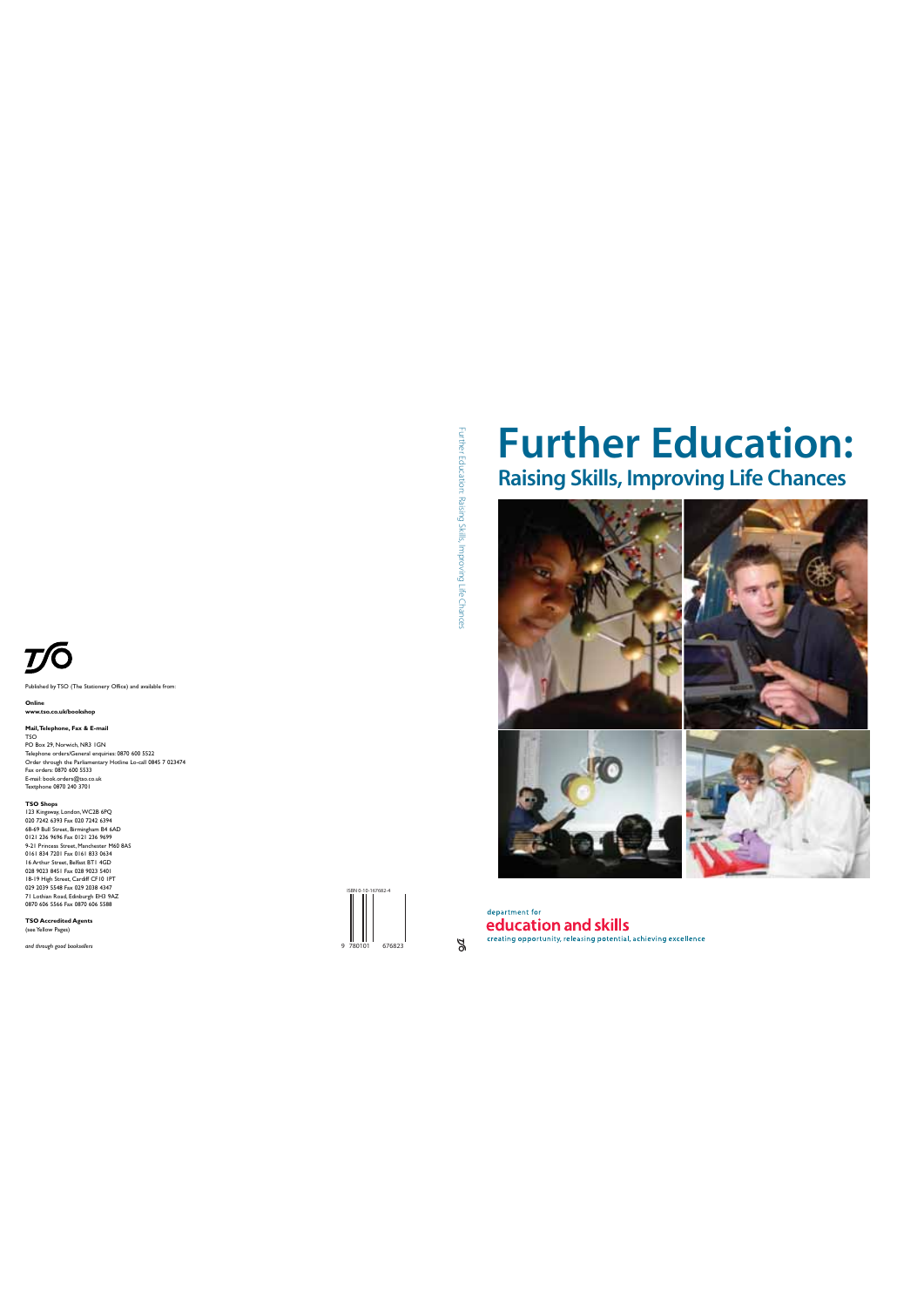

# **Further Education: Raising Skills, Improving Life Chances**

Presented to Parliament by the Secretary of State for Education and Skills by Command of Her Majesty

March 2006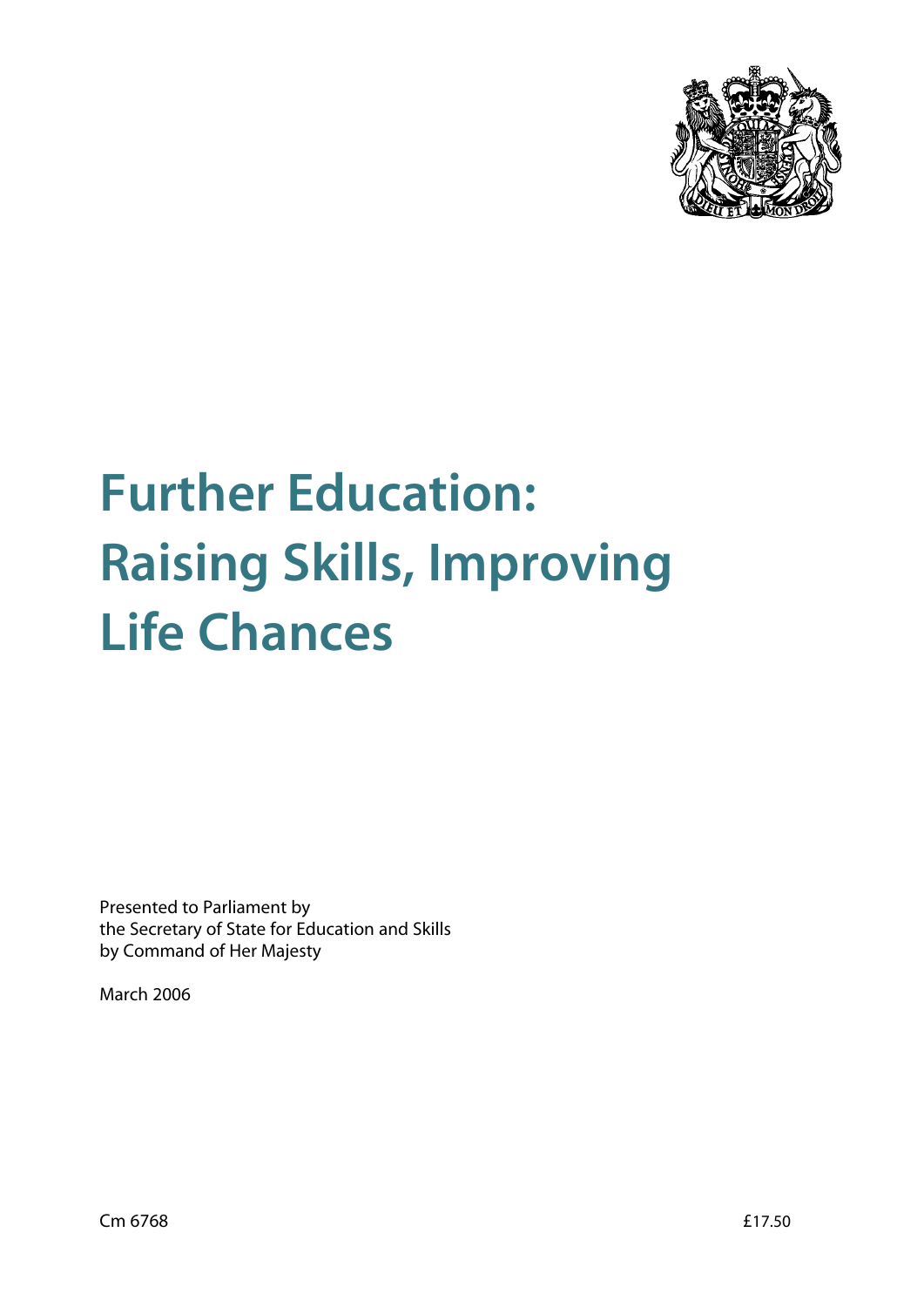#### © Crown Copyright 2006

The text in this document (excluding the Royal Arms and departmental logos) may be reproduced free of charge in any format or medium providing that it is reproduced accurately and not used in a misleading context. The material must be acknowledged as Crown copyright and the title of the document specified. Any enquiries relating to the copyright in this document should be addressed to The Licensing Division,

HMSO, St Clements House, 2-16 Colegate, Norwich, NR3 1BQ. Fax: 01603 723000 or e-mail: licensing@cabinet-office.x.gsi.gov.uk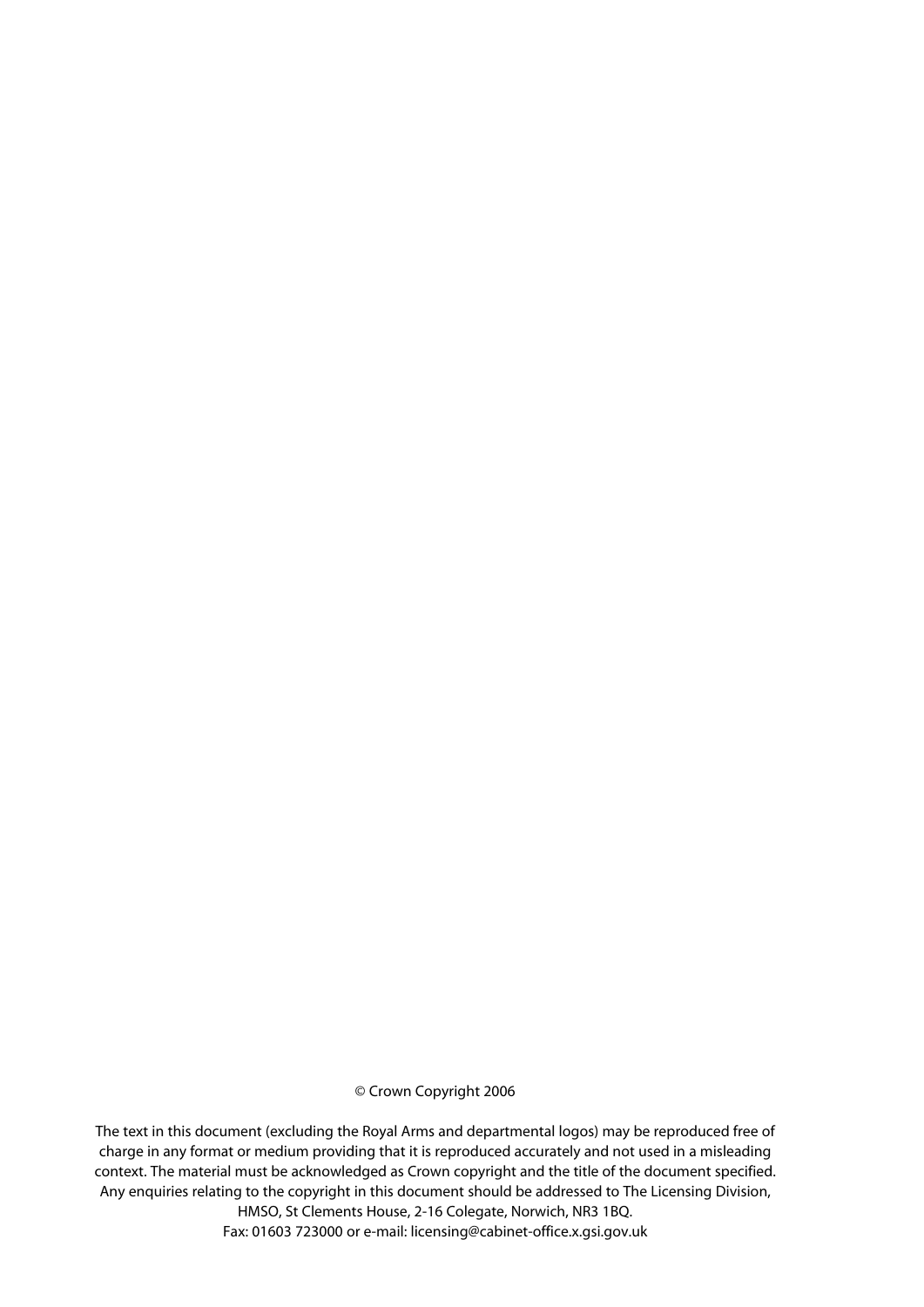

## Contents

| <b>Foreword</b>          |                                                                                        |    |
|--------------------------|----------------------------------------------------------------------------------------|----|
| <b>Executive Summary</b> |                                                                                        | 3  |
|                          | <b>Chapter 1 Introduction</b>                                                          | 14 |
|                          | <b>Chapter 2</b> A specialised system focused on employability                         | 20 |
|                          | <b>Chapter 3</b> A system meeting the needs of learners<br>and employers               | 33 |
|                          | <b>Chapter 4</b> A national strategy for teaching and learning<br>in Further Education | 45 |
|                          | <b>Chapter 5</b> A framework which spreads success and eliminates<br>failure           | 55 |
|                          | <b>Chapter 6 Funding which supports our objectives</b>                                 | 65 |
|                          | <b>Chapter 7</b> A new relationship with colleges and providers                        | 76 |
|                          | <b>Chapter 8 Impact and outcomes</b>                                                   | 88 |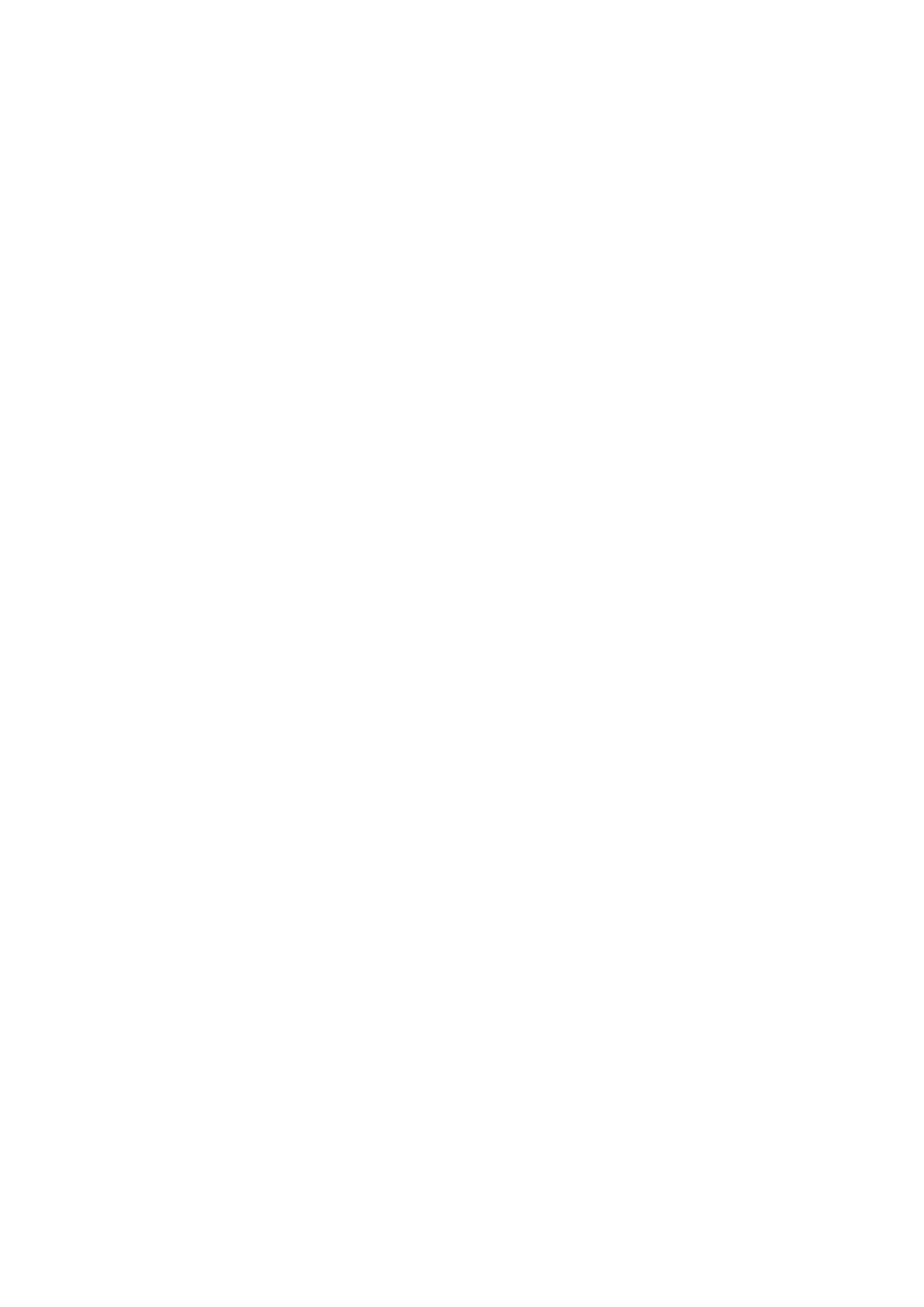

## Foreword

Our economic future depends on our productivity as a nation. That requires a labour force with skills to match the best in the world.

This is a huge challenge, because there are some deep-seated and long-standing weaknesses in our national skills. We have put in place major reform programmes for 14-19 year olds and adult skills, backed by substantial investment. Those reforms are bringing about real progress. But there is a long way to go to raise skills and qualification levels for young people and adults to world standards.

We must set a new ambition to tackle once and for all those skills weaknesses. The colleges and training providers that make up the Further Education sector are central to achieving that ambition. There is much to be proud of in our Further Education system, with some excellent colleges. But at present, Further Education is not achieving its full potential as the powerhouse of a high skills economy.

This White Paper sets out the reforms needed to realise that potential. They build on the public sector reform principles we have applied in other services, including more choice for customers, tailoring services to meet individuals' needs, encouraging new, innovative providers to enter the market, and robust action to tackle poor quality combined with more autonomy for the excellent.

Our reforms will renew the mission of the Further Education system, and its central role in equipping young people and adults with the skills for productive, sustainable employment in a modern economy. They will provide new incentives for colleges to develop distinctive areas of specialist excellence. They will put the needs and interests of learners and employers at the heart of the system, so that their choices drive funding and performance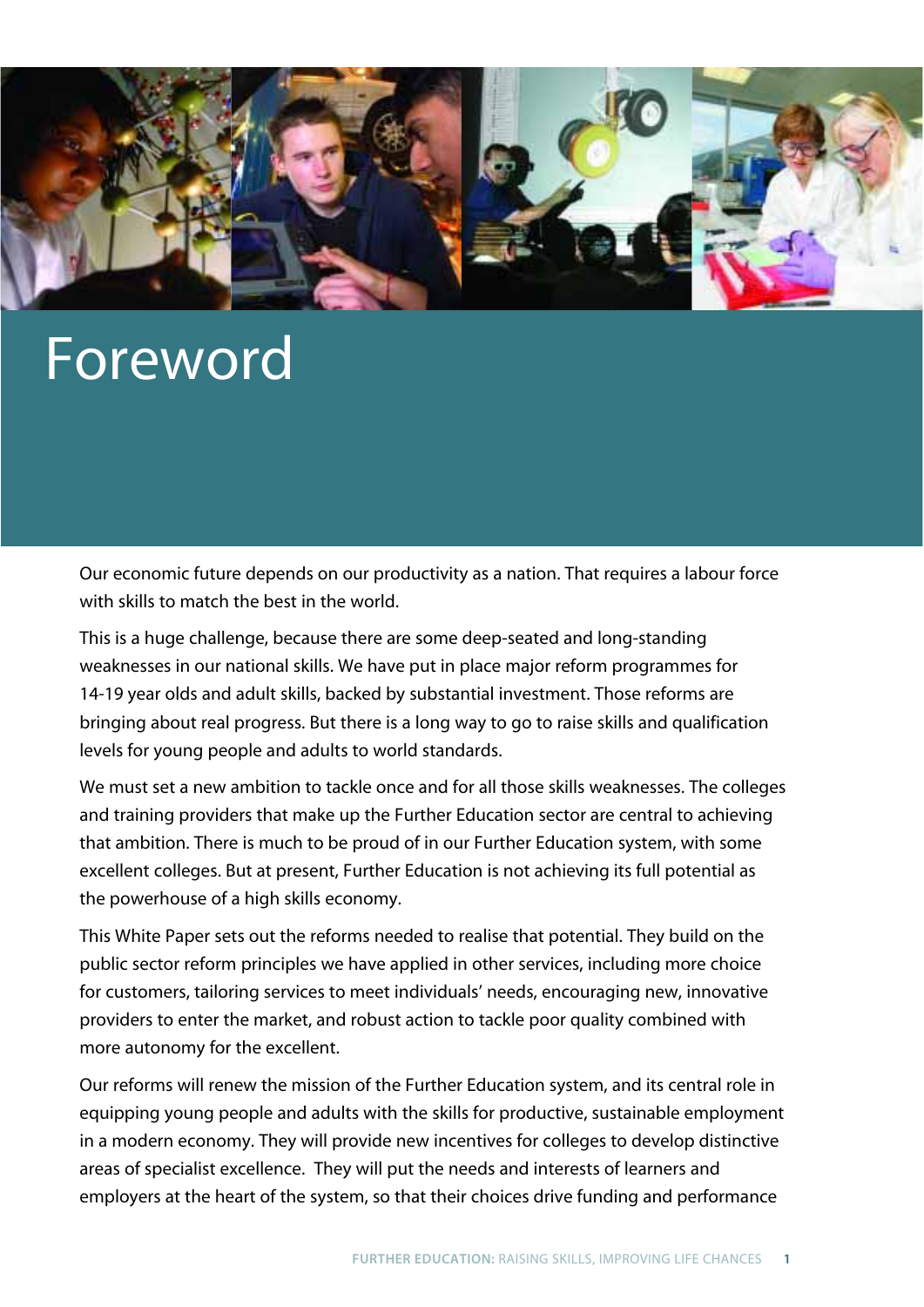management. They will create a new entitlement, backed by additional funding announced in the Budget, to free training and support for those young people who most need it, to get the qualifications for good, high-skill jobs.

We will develop a new national strategy for raising the quality of teaching and learning in Further Education, with robust intervention to tackle failing and mediocre provision, combined with more autonomy for the excellent. We will invest more in recruiting and training the best staff, with a stronger flow of business expertise coming into the sector and more college staff helped to gain workplace experience. Through federations and trusts we will encourage innovation. Through competitions we will enable new providers to enter the market. Funding systems will be reformed to reward those who respond to customer demand. There will be greater clarity of roles and responsibilities at every level, with more freedom of manoeuvre for good colleges and training providers and streamlined administration.

Through these reforms we will enable the Further Education sector to rise to the challenge. Evolutionary and incremental change will not be enough. We need fundamental reform in the role colleges and training providers play. Thereby they will achieve their rightful place in public esteem, valued by the public as essential pathways to good jobs and rewarding lives, and respected by employers as key partners in building successful businesses.

7 my Blair

Tony Blair Prime Minister

Ruth Call

Town Bu

Ruth Kelly **Gordon Brown** Secretary of State for Education and Skills **Chancellor of the Exchequer**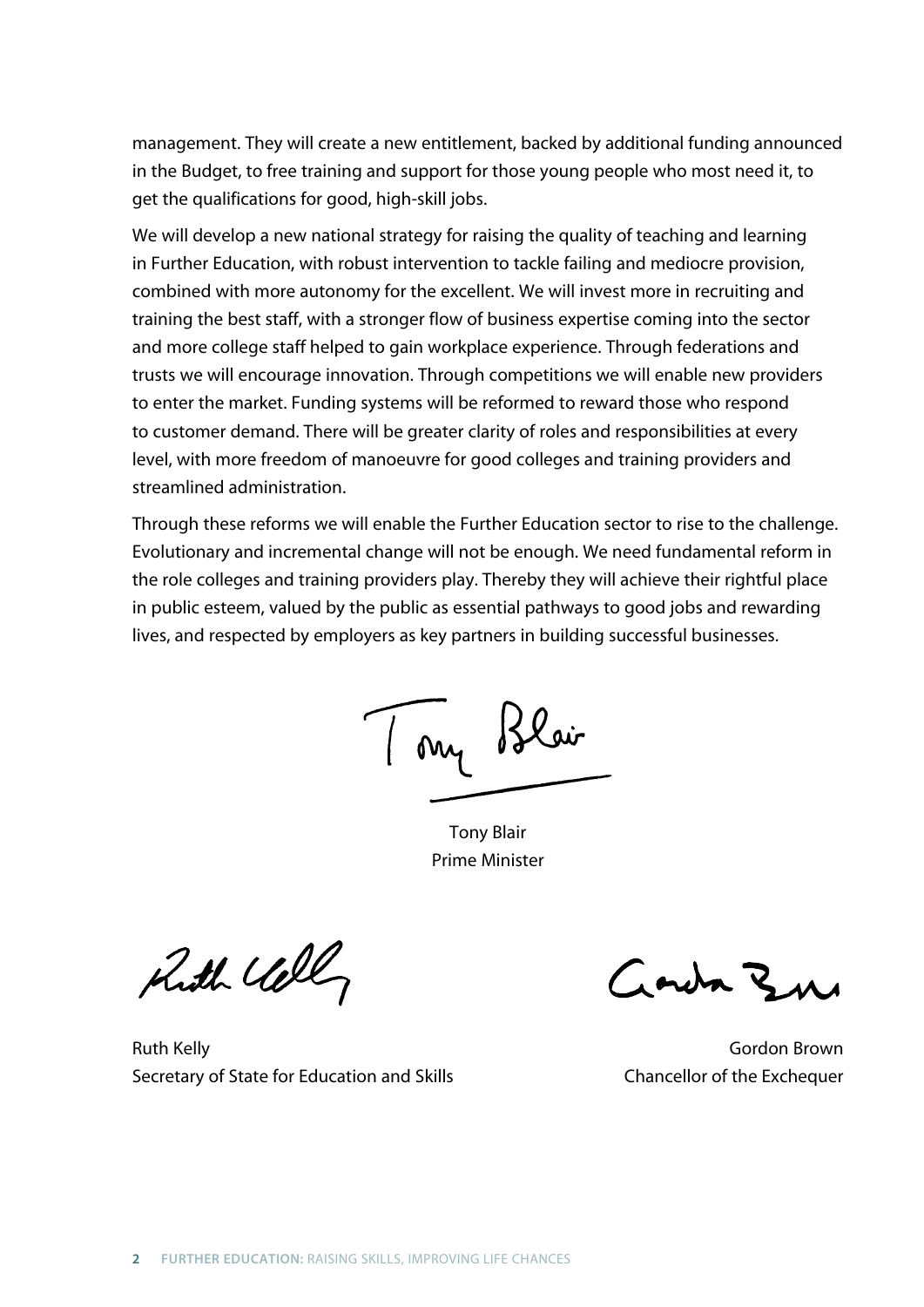

## Executive summary

### **Purpose**

- **1.** Our future as a prosperous nation depends on our education and training system. We rely on that system to prepare young people fully for life, and to develop in both young people and adults the skills that are necessary for the productive and competitive economy that underpins our quality of life and many of our wider national ambitions.
- **2.** We need to support people to develop skills in the broadest sense: enabling and equipping them to deploy to best effect their talent, knowledge, resourcefulness and creativity. That is the core purpose of the colleges and training providers that make up our Further Education (FE) system. The system serves many 16-19 year-olds – studying general and vocational qualifications, Apprenticeships and other forms of work based training. Some 4.6 million adults over the age of 19 study in FE every year, on a huge range of courses from basic skills through to Foundation Degrees.
- **3.** The FE system must be the powerhouse for delivering the skills at all levels that are needed to sustain an advanced, competitive economy and make us a fairer society, offering equal opportunities for all based on talent and effort, not background.

### **The challenge of skills**

**4.** There is much to celebrate in our FE system. We have some excellent colleges and training providers. The system has demonstrated great flexibility in adapting to new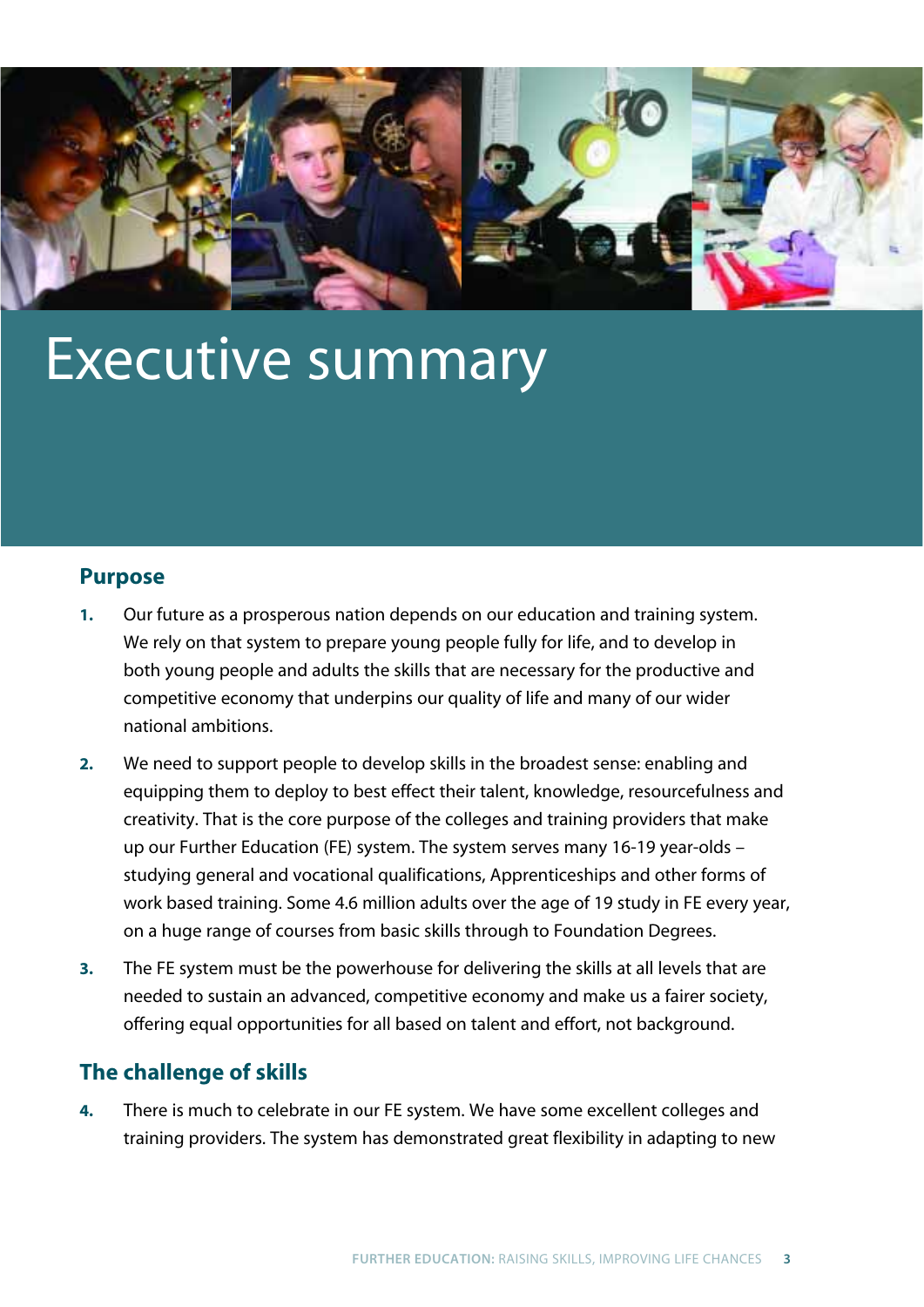challenges, is effective in reflecting and responding to the diversity of local communities, and has a strong track record in tackling inequality and reducing achievement gaps.

- **5.** Recent improvements in results achieved by the education and training system owe a great deal to FE: the significant increase in the proportion of 19 year-olds achieving Level 2 qualifications – up 3 percentage points to 69.8%; the improvement in completion rates for full Apprenticeship frameworks from 31% in 2003/04 to 40% in 2004/05; the recent increase in post-16 participation to new record levels; and the overall improvement in success rates in FE from 59% in 2000/01 to 72% in 2003/04.
- **6.** Those achievements are a tribute to the skill, dedication and hard work of all those working in the FE system. They have been supported by substantial investment. Since 1997, participation in post-16 training has expanded, with total learner numbers rising from around 4 million in 1997/98 to around 6 million in 2004/05. The Government has increased investment in colleges by 48% in real terms between 1997/98 and 2005/06. Through the formation of the Learning and Skills Council (LSC), we have brought together for the first time all forms of funding for post-16 education, training and skills outside Higher Education (HE), so that we can tackle the artificial funding and organisational barriers between different parts of the system.
- **7.** Yet, despite this progress, by international standards, we face major areas of weakness. The proportion of our young people staying on in education and training post-16 is scandalously low: the UK ranks 24th out of 29 developed nations. We lag well behind France and Germany in the proportion of our young adults achieving a Level 3 qualification in their early twenties. The number of adults in the workforce without the skills at Level 2 for productive, sustainable employment in a modern economy is much too high: in that area we rank 17th out of 30 countries. All this makes clear that as a nation we need to raise our ambitions for skills.
- **8.** Through the 14-19 and skills strategies we have already put in place far-reaching reforms to address these weaknesses. But we have to speed up progress. The initial report in autumn 2005 by Lord Leitch on the skills needs of the economy in 2020 presents a daunting picture of the rate at which other nations such as China and India are improving their skills base, and the challenge we must set ourselves if we are to keep pace. Even achieving all our current targets for raising skills among young people and adults would mean that in 2020 we would be no better than mediocre in the international rankings.
- **9.** None of us should be willing to settle for that as the limit of our aspiration. Our aim must be to be leading the world in skills development – with virtually all young people staying on to age 19 and half going on to HE; all adults having the support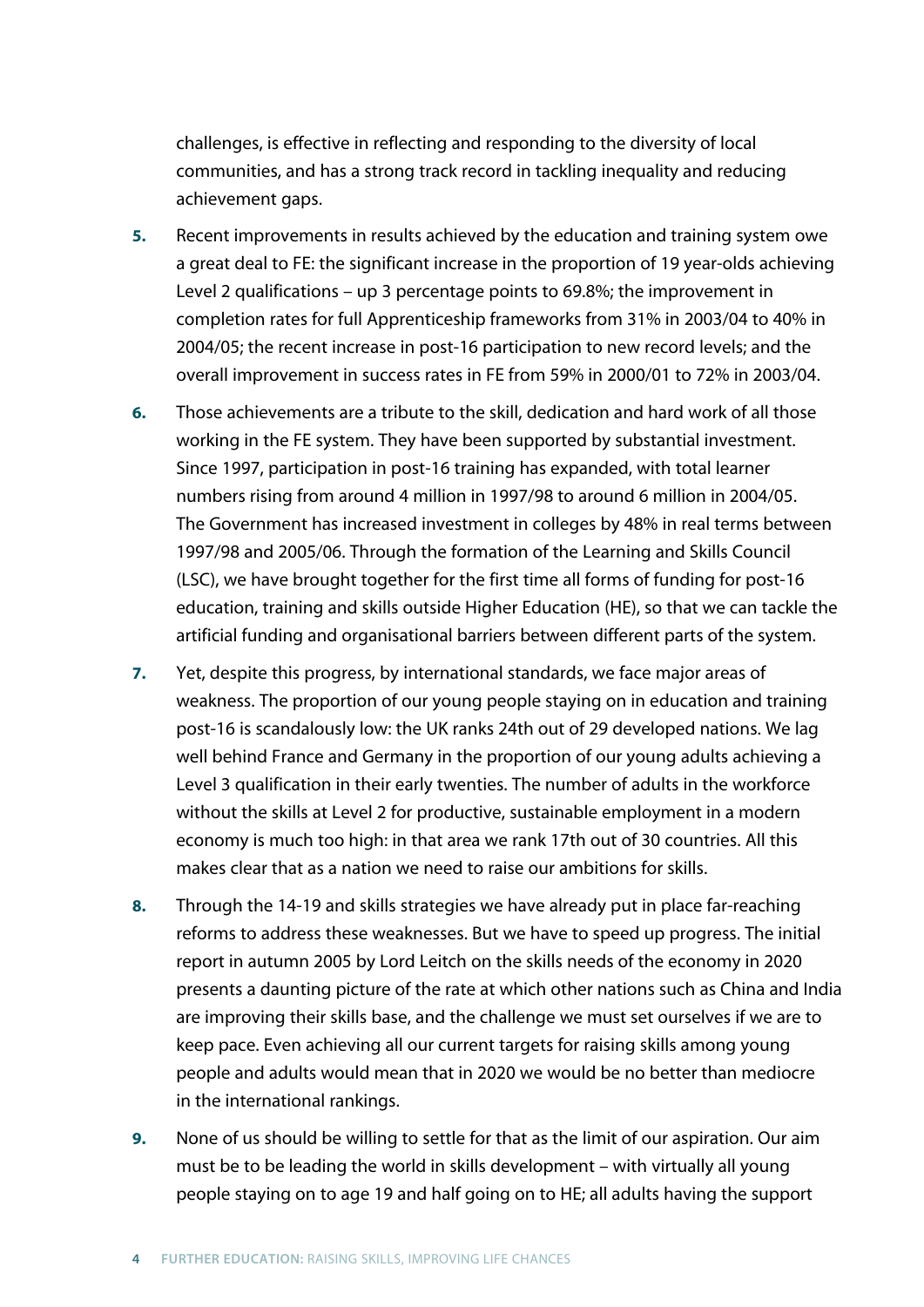they need to up-skill and re-skill throughout life; all employers seeing skills as key to their success. From this can come productivity growth that will sustain us as a leading world economy.

## **Reform principles**

- **10.** We will only achieve this if our FE system is fit for purpose in meeting the two strategic challenges of transforming 14-19 education and up-skilling the adult workforce. This will mean major reform for colleges and training providers, so that FE gains the esteem it deserves as the engine room of a successful economy, with the power to transform lives.
- **11.** The reform agenda since 1997 has provided us with evidence and key lessons that we will build on. We know that offering high quality vocational learning to 14-16 year olds, often in colleges, can help boost post-16 staying on rates; and that delivering well-designed training at work can result in employees getting a higher rate of return from the qualifications they gain. We know that encouraging colleges to work with employers and specialise in particular occupational areas can raise performance; and that giving employers and learners greater choice in the design and delivery of training raises their motivation and satisfaction.
- **12.** The measures set out in this White Paper build on these lessons and on the public service reform principles that the Government has adopted in other sectors, most recently in the *Higher Standards, Better Schools for All* White Paper on school reform. We are raising the bar on standards, with a tough approach to both inadequate and coasting providers; encouraging a diverse and high quality set of providers; promoting learner choice; tailoring provision so that is responsive to the needs of all learners; and ensuring there is clarity of role between commissioners, providers and regulators, with a reduction in bureaucracy across the whole system.
- **13.** This White Paper builds on recent secondary school reforms, the 14-19 and skills strategies, the Success for All programme, and the LSC's *agenda for change* reforms. It also responds to the important independent report published recently by Sir Andrew Foster on the future role of colleges. It sets out a far-reaching programme of reform in six main areas.

## **Mission and specialisation**

**14.** As the Foster report said, this challenge means that we need to establish a clear mission for FE, focused on the employability and progression of learners. This is central to delivering the skills and qualifications which individuals, employers and the economy need.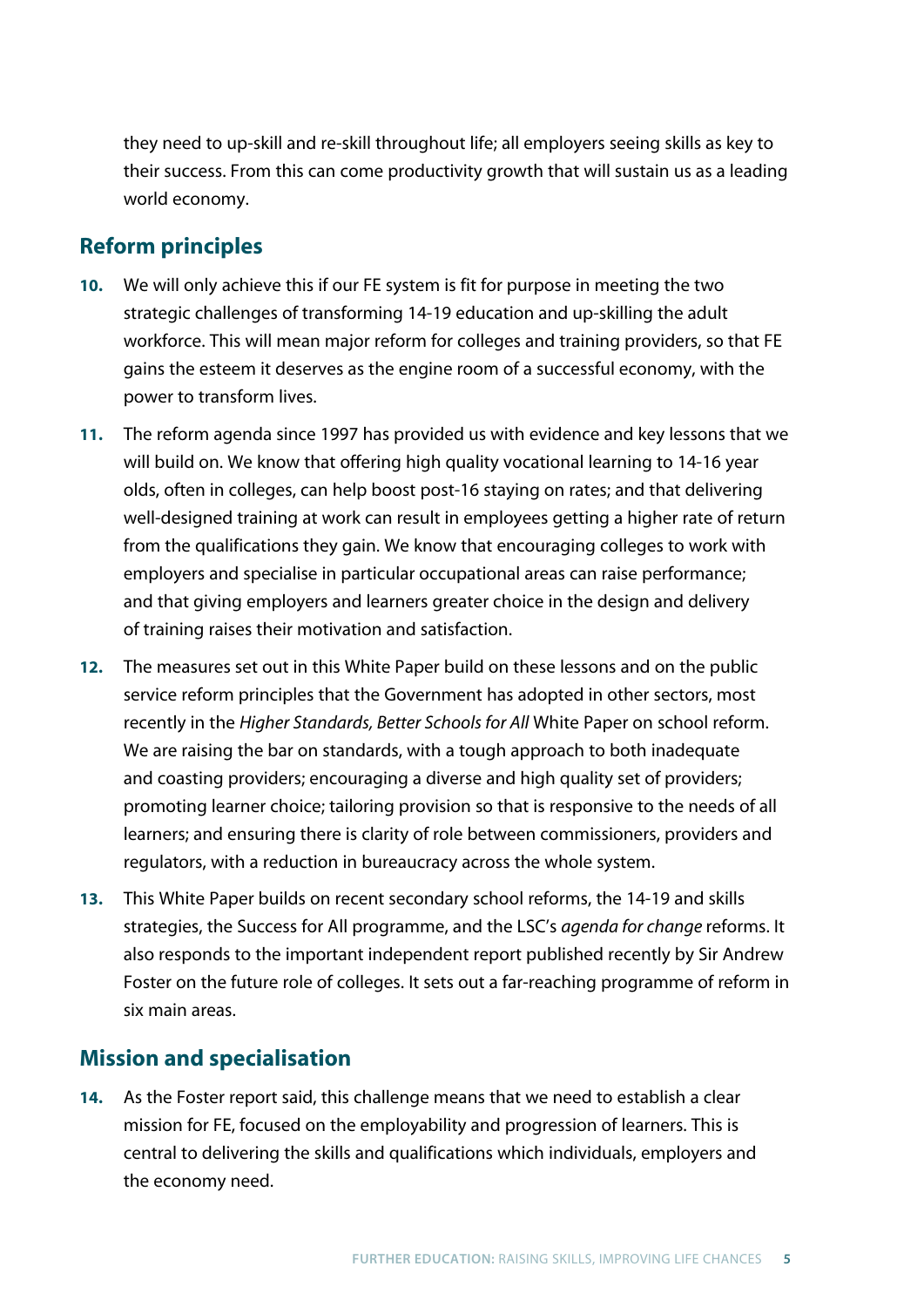- **15.** So we will put the economic mission of the sector at the heart of its role. That means defining its central purpose as being to equip young people and adults with the skills, competences and qualifications that employers want, and which will prepare them for productive, rewarding, high-value employment in a modern economy. This includes developing the skills and attributes for enterprise and self-employment.
- **16.** The delivery of this new mission will involve the creation of a new specialist system. We will expect every FE provider to develop one or more areas of specialist excellence, which will become central to the mission and ethos of the institution and will drive its improvement. A new, more powerful phase of the successful programme of Centres of Vocational Excellence (CoVEs) will be central to this. This will include a new, higher standard for accreditation, a more direct role for employers and stronger encouragement to develop several CoVEs in related disciplines within a single institution. We will extend the programme of National Skills Academies (NSAs) as part of this drive for specialisation.
- **17.** As well as encouraging a much clearer focus within colleges, we will form strong specialist networks between colleges in every major economic sector. New, national sector-based networks of vocational providers led by NSAs will be increasingly important in driving improvement. These networks will be characterised by their strong links with employers, raising standards, reputation and motivation.
- **18.** We will promote a stronger and growing Sixth Form College sector. The FE system as a whole has a crucial role in delivering 14-19 reform, but Sixth Form Colleges' role is particularly central. Sixth Form Colleges will increasingly broaden the curriculum and qualifications they offer as part of 14-19 reform, and will offer some courses to 14-16 year-olds. We will recognise particularly effective provision in Sixth Form Colleges through a new 'Centre of Excellence' designation.
- **19.** This economic mission does not mean narrow vocationalism. It includes for instance the general education that employers value and the stepping stone provision that helps prepare people for success in life and work as well as provision at Levels 2 and 3. We will strengthen the role of colleges and training providers in providing HE programmes linked to their economic and social mission. We will develop colleges' role in HE in regions where access to HE institutions is limited, through the lifelong learning network programme. There are ten such networks in operation, with more in development. We will target new networks where currently provision is most sparse. We will explore, with the Higher Education Funding Council for England and the LSC, how we might offer better capital support to enable FE providers to contribute to HE. We will prioritise the development of some larger college providers of HE as centres of excellence, with a major part to play in developing work based HE programmes for employers.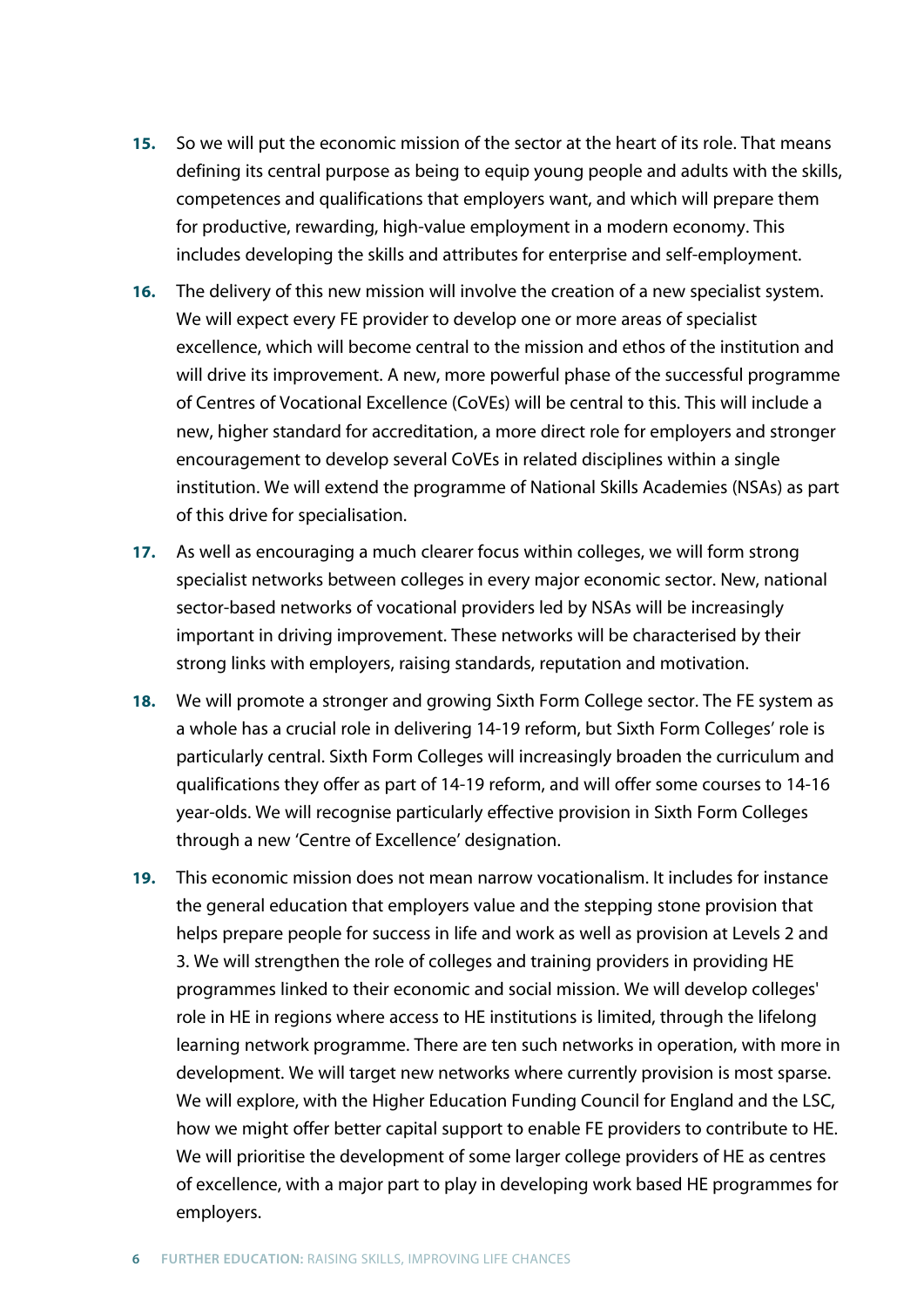**20.** The economic mission will not be the sector's sole purpose. Education and training for personal fulfilment, community development and the love of learning all have an important place and will be sustained, though the pattern of institutions specialising in such programmes is likely to change. As general FE colleges increasingly focus on the core economic mission, local authority and voluntary providers may focus on wider personal fulfilment and community programmes, with funding targeted on securing high quality provision which meets local community priorities.

### **Meeting employer and learner needs**

- **21.** Alongside this stronger sense of purpose, we want to make a decisive shift towards a system that is driven by the needs of service users. We will introduce measures that put learners and employers in the driving seat in determining what is funded and how services are delivered.
- **22.** A programme of learner accounts will be trialled, focused on helping people gain Level 3 qualifications. We know that accounts can have a powerful effect in motivating learners, creating a sense of ownership, and attracting them back into learning. We will also make sure that all colleges have learner representatives on their governing body.
- **23.** We also need to do more to help those of today's young adults who do not achieve a Level 3 qualification by the age of 19. Under the current system there is a sharp cliff edge in support post-19, for instance in relation to tuition fees. Yet for many young people, particularly from disadvantaged backgrounds, their early twenties is the time when they wish to gain Level 3 qualifications to give them a step up to a better job. So we will create a new entitlement to free training to enable young people to complete their initial education and training to Level 3 up to the age of 25. Through the continuing roll out of the Adult Learning Grant (ALG), we will also provide help with maintenance costs for those on low incomes.
- **24.** For employers, who too often feel that colleges and training providers are not responsive enough to their needs, we will roll out the pioneering Train to Gain programme. This helps employers, supported by brokers, get training delivered in the workplace to meet their needs. It offers full public funding for basic employability skills and we have already committed to trials that will extend this to cover qualifications at Level 3. We will now extend it further to test the introduction of work based training at HE level as well. This means that for the first time, an employer will be able to source all their skills needs – from adult basic literacy to degree level engineering – through a single broker.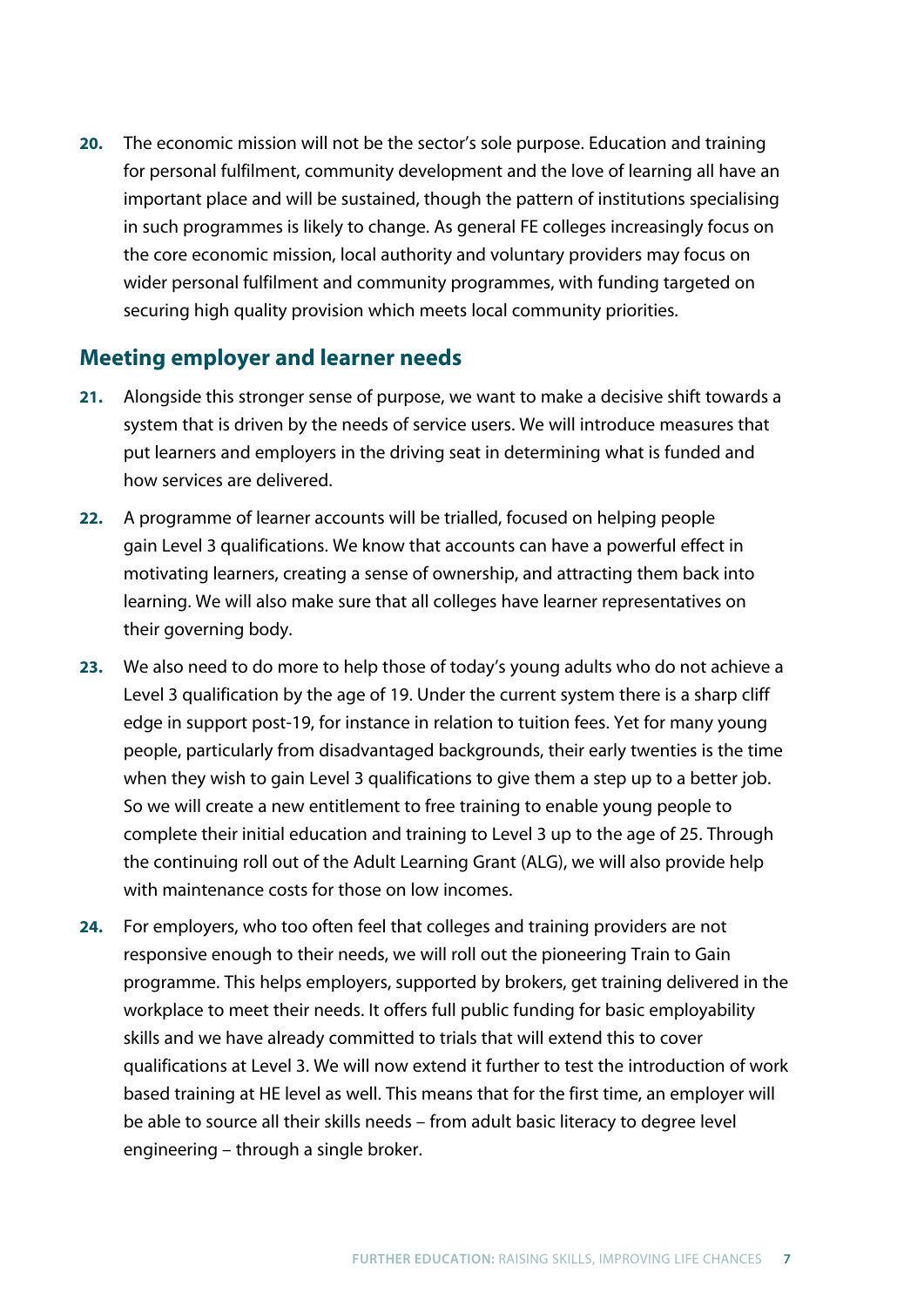**25.** These changes will be underpinned by qualification reform which ensures better progression routes for young people (through specialised Diplomas) and greater simplicity and navigability for adults (through the Framework for Achievement).

## **A national strategy for better teaching and learning**

- **26.** We need a world class education and training system that provides a high quality learning experience for all, making effective use of new technology. Given the investment of time, and in many cases their own money, that students are making we must ensure that quality is right every time. Colleges and providers will be responsible for driving up quality within their own organisations, with an increasing emphasis on self-improvement.
- **27.** For the first time, a single Quality Improvement Agency will be responsible for supporting providers in this role. It will lead the implementation of a single, national Quality Improvement Strategy for teaching and learning in FE. There will be new support for teaching staff in FE, including through the development of new teaching and learning materials, backed by subject coaches, especially to support delivery of the specialised Diplomas. The Strategy will support increasing personalisation, so that individual needs and circumstances are built into the design and delivery of education and training.
- **28.** The Strategy will be backed by new measures to support the development of the workforce. Staff need to be properly trained and to develop and update their skills regularly to respond to changing needs and new challenges. We will introduce a Continuing Professional Development (CPD) requirement, so that all staff are required to undertake a minimum amount of CPD each year. New programmes will be introduced to boost recruitment of talented graduates; encourage highly effective managers from other sectors to come in to FE; provide opportunities for skilled specialists to teach in FE; and provide opportunities for FE staff to update their skills in industry. All new college principals will need to gain a new leadership qualification. Building on the good work of the Network of Black Managers and the Centre for Excellence in Leadership in relation to race equality, the quality strategy will be centred on a powerful commitment to equality and diversity.

## **Spreading success and eliminating failure**

- **29.** We will support the development of the more personalised system we seek, by taking decisive action to eliminate failure and creating structures that help the best providers to spread their influence.
- **30.** There is now much less failing and unsatisfactory provision in FE than in the recent past. We are now raising the bar to ensure that all provision is good or improving.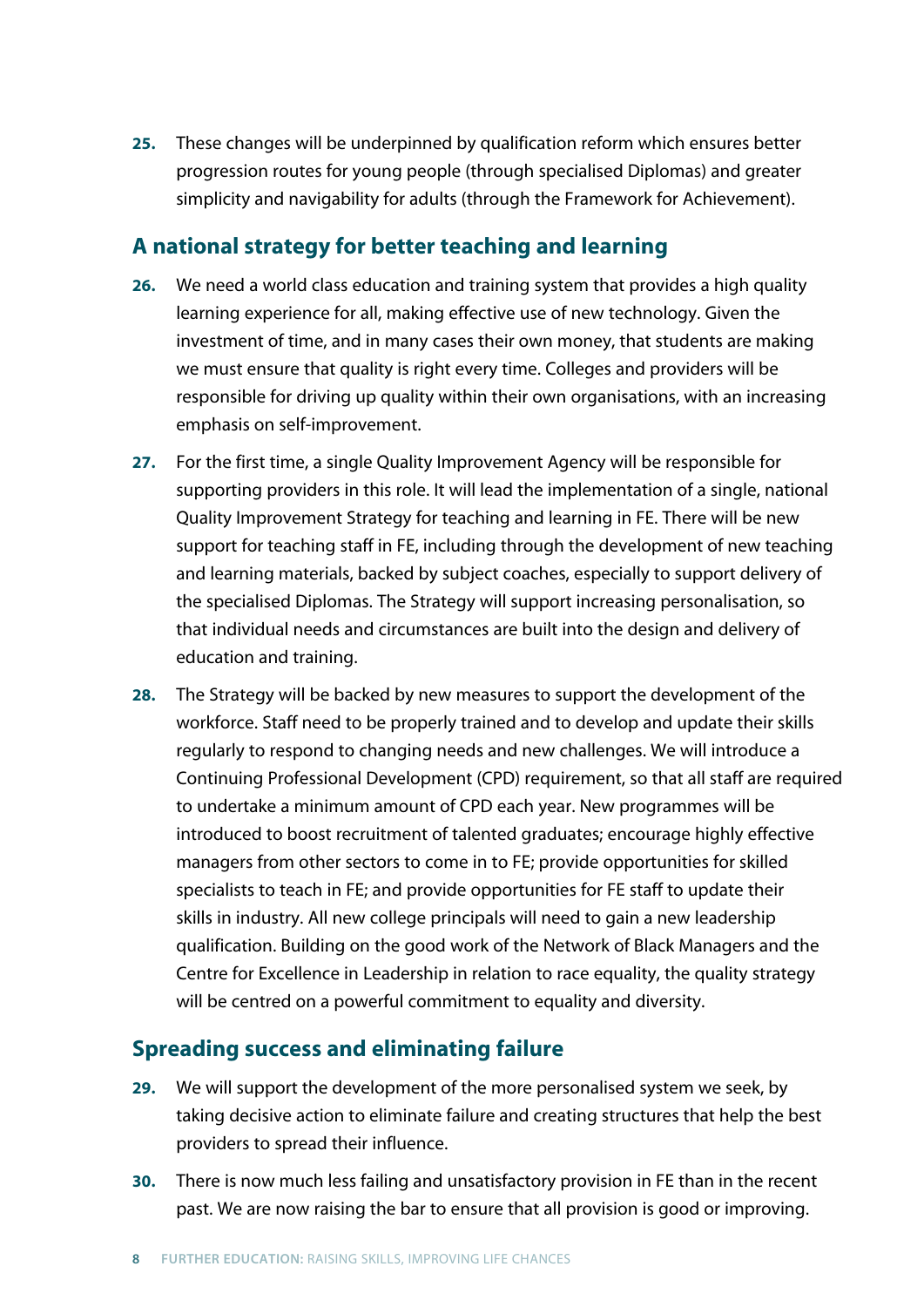Any provider or provision judged to be failing or coasting will be subject to an improvement notice. Colleges and other providers will receive support to address the problems immediately. If the problems are not addressed within a year, the LSC will be able to act decisively – changing governors, changing the leadership of the college, opening up the provision to competition or seeking merger with or help from a strong provider.

- **31.** At the same time, we will encourage new structural models, including federations, collaborative partnerships and Trusts to make it easier for the best providers to spread their influence across the system and lead change. In addition, there will be a presumption that colleges meeting criteria to be designated 'high performing' will be able to expand their provision for 14-19 year olds, particularly to provide new Diplomas.
- **32.** To promote dynamism and innovation we will encourage new high quality providers into the FE sector. New competition arrangements will make it easier for new providers to enter the system, where significant expansion of high quality provision is needed. There will be open advertising, with appropriate development funding and capital incentives, as well as revenue funding, for the successful provider. This will enable good existing colleges to expand, federate or create a Trust, independent and voluntary sector training providers to enter the sector, or wholly new institutions to be established, depending on needs. It will be underpinned by a new LSC remit to promote diversity, choice and specialisation.
- **33.** A new balanced scorecard and single performance indicator (along the lines of the local authority CPA system) will support college self-improvement, provide greater transparency and information for learners, and strengthen public accountability for colleges.

## **Funding**

**34.** We need a funding system which supports the FE system to move in the direction outlined here. Funding will be targeted on priority areas and follow the needs of learners and employers. For 14-19, that means a new approach which provides fair funding for comparable activity across all institutions; and support for young people to make the best choices for them, including choosing to study and train for part of their programme at another institution. We have already significantly reduced the funding gap between schools and colleges, and will continue to close the gap as resources allow. For adults, we will progressively build up the proportion of funding that is demand-led and driven by customer choice – particularly through the Train to Gain programme and trials of learner accounts. By 2010, our ambition is that some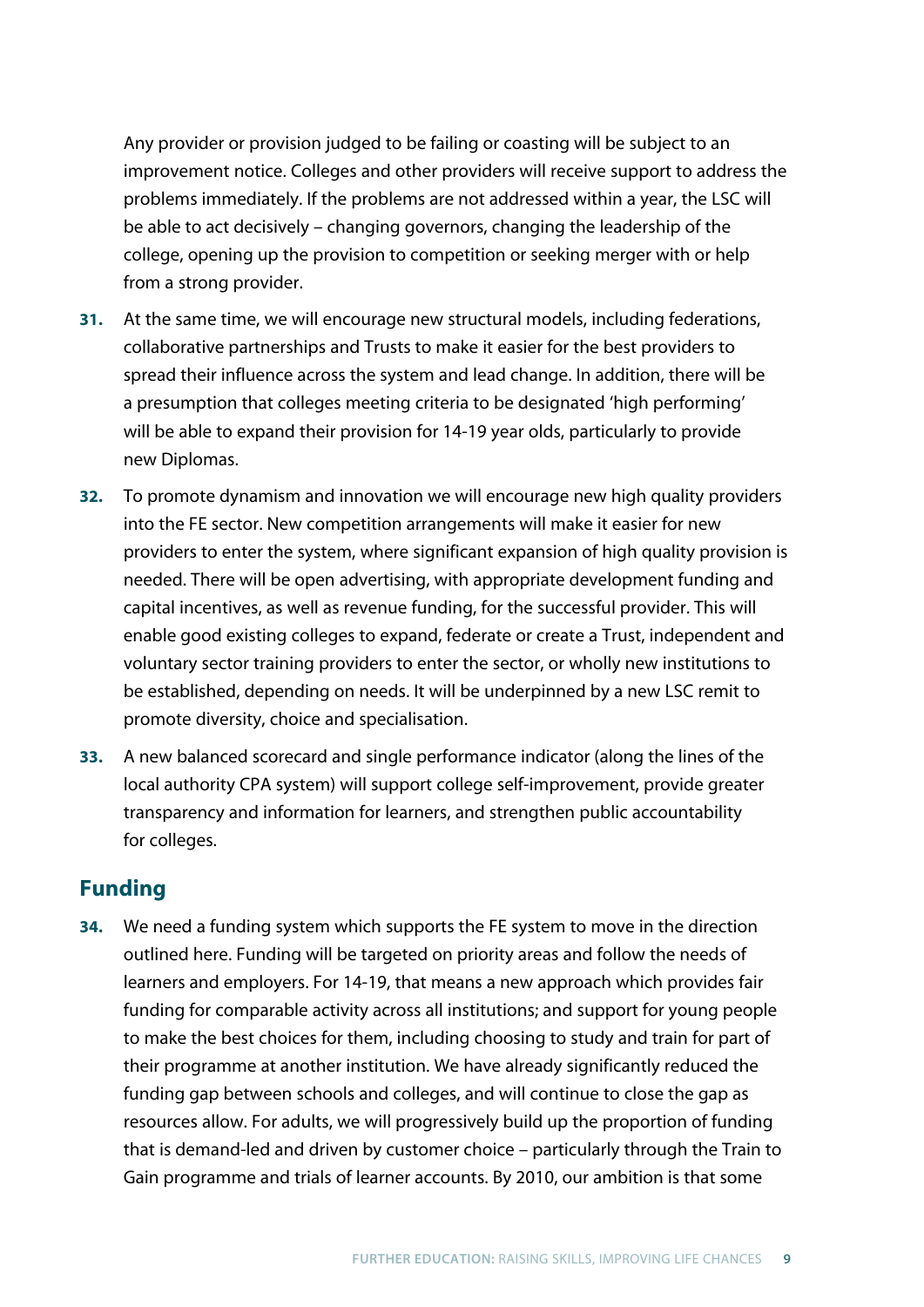40% of the total adult skills budget could be allocated through these demand-led routes, with the majority demand-led by 2015.

- **35.** The new entitlement to free tuition for all 19-25 year-olds studying for their first Level 3 qualification will be funded in full, while for other provision we will move towards a 50% fee contribution for adults who are not entitled to free tuition. We will continue to support low-income learners to ensure that they are not prevented from participating in priority programmes and will extend the ALG to full national coverage from September 2007, to help meet the additional costs of learning.
- **36.** These proposals will be backed by regional and local plans to improve the quality and diversity of provision, determining the pattern of new capital investment. Local authorities will be asked to expand the scope of Building Schools for the Future visions to include FE provision for 14-19 year-olds, so that they are fully comprehensive in setting out what will be required in a locality to deliver our 14-19 reform programme. LSC capital will be directed to implementing this vision, alongside BSF resources. Additionally, we do not want differences in the way capital projects are funded in schools and colleges to get in the way of each local area making the right decisions about the best pattern of institutions to meet 14-19 needs, so we will look to create a more level playing field for capital funding, while continuing to take account of the scope to draw on other sources of income.

## **A new relationship with colleges and providers**

- **37.** A central finding of the Foster report was that the FE system is over-regulated and too complex. We agree. If colleges and training providers are to meet the challenge we are setting, they must have the space and freedom to do so.
- **38.** We will implement a simplified system for planning and funding provision, which will make clearer the links between national priorities and local action, and enable colleges to play more fully to their strengths. A single named strategic partner will lead for the LSC in its relationship with each college or provider. There will be improved communications between Government and its agencies and the FE system: there will be a single gateway process for all publications and data returns, which will ensure that only relevant, clear and important communications are sent as a matter of course to providers. Improved arrangements for data collection will ensure that data is collected once and used many times. There will be new freedoms from the planning infrastructure for the most effective providers.
- **39.** There will be clarity of roles and less bureaucracy at every level. The DfES will in the future focus on its core purpose of strategic leadership and policy formulation. By withdrawing from operational activity and making savings, it will reduce its staff working on the learning and skills sector by some 325 between 2004 and 2008.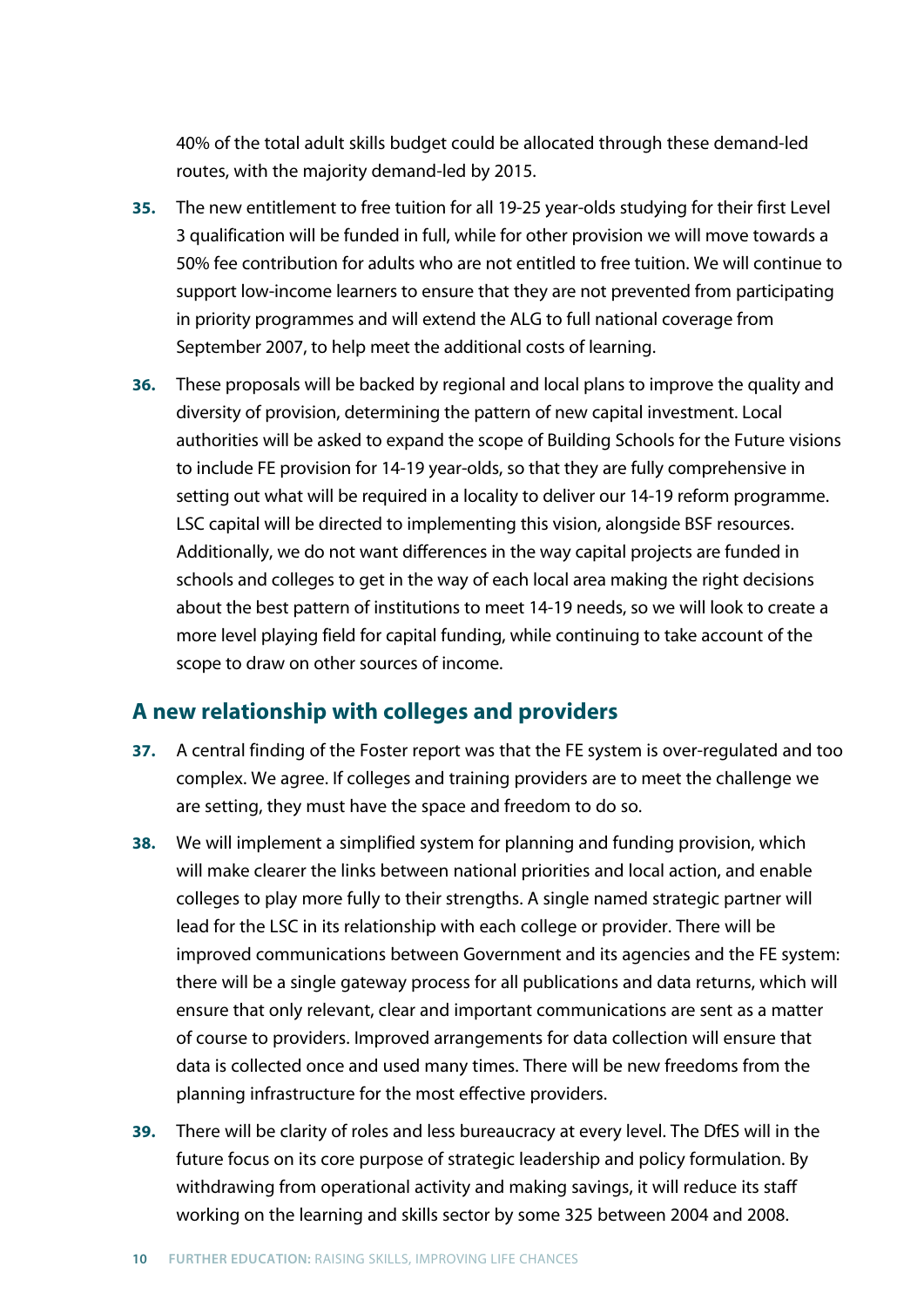The LSC will remain the key body responsible for planning and funding the FE system, ensuring the right pattern of colleges and providers are delivering high quality programmes. The LSC has already committed to reduce staffing by 1,100 by the end of 2007. To ensure that the FE system is fit for purpose to meet the 14-19 and adults skills challenges, the LSC will need to continue to reform in line with the direction of travel that it set out in *agenda for change*.

- **40.** To play the role set out in this White Paper, the LSC will strengthen its regional capacity. This is necessary to oversee the performance of general FE colleges, to plan with regional partners the skills infrastructure needed across the area to meet the needs of employers and adults, and to oversee competitions for new provision.
- **41.** We are legislating to provide a new curriculum and qualifications entitlement for 14-19 year-olds, through the current Education and Inspection Bill. This will place new duties to secure sufficient provision to meet the entitlement, on local authorities in relation to 14-16 year-olds, and on the LSC for 16-19 year-olds. Both the local authority and LSC have crucial roles in delivery and their funding powers will need to be used to enable them to play those roles effectively. We want local authorities to play the strategic leadership role, consistent with their leadership role in children's services overall, ensuring the integration of the delivery of 14-19 reform with the wider agenda for children and young people in the locality. Within that, the LSC remains the primary partner for the local authority, using its funding and powers to secure rapid and high quality implementation of the 16-19 entitlement in every area. In practice, we want to see local authorities and the LSC working together to drive progress through a shared strategy, as many are already doing. We will work through Government Offices and the LSC to ensure that there are arrangements in place in each area to monitor delivery of 14-19 reform and the new statutory entitlements in particular, and to intervene if necessary.
- **42.** In the major cities, including London, we want much stronger links between jobs, adult training, regeneration and economic development, all with a strong employer lead. So we will be working with major cities to form new partnerships involving the LSC, the city council, Jobcentre Plus, the Regional Development Agency, and employers. The LSC will work with local authorities more broadly to ensure that the skills agenda is reflected in Local Area Agreements as they are extended to all parts of the country.
- **43.** The more powerful regional role, together with the local partnership teams and stronger links between jobs, training and skills in cities, means that the current structure of 47 local LSCs will need to change. We will ask the Chair of the LSC to advise on a new, streamlined accountability structure, which secures strong engagement of employers and other stakeholders.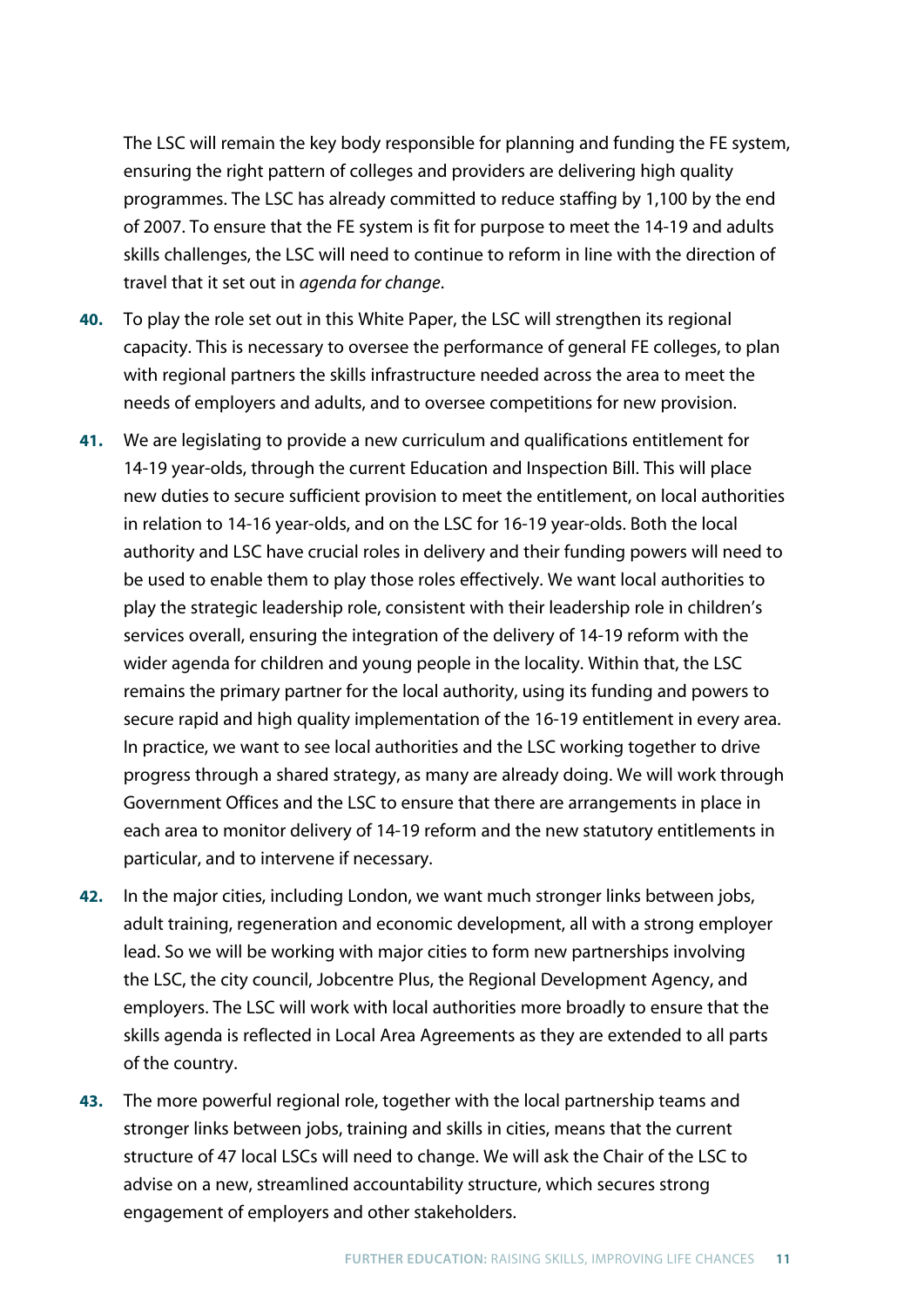**44.** These reforms are all part of the LSC strengthening its capacity to work strategically with colleges and providers, while withdrawing from much day to day administrative activity. Further simplification and reduction of bureaucracy will come through reform of the inspection, quality improvement, qualifications and data collection operations. The overall effect will be to create a better balance of autonomy and accountability for colleges, with more discretion for good providers to decide how to respond to customer needs, combined with sharper LSC intervention to sort out poor and mediocre provision.

#### **Impact**

- **45.** By 2008 the measures set out in this White Paper will have led to real benefits for learners and employers. Amongst these:
	- young people will be benefiting from five new specialised Diplomas, with all 14 Diplomas available nationwide by 2013;
	- adults will be benefiting from the first stages of a clearer, simpler, qualifications framework, designed by employers and fully implemented from 2010;
	- 19-25 year-olds will be benefiting from a new entitlement to free tuition for their first full Level 3 qualification, which will be extended over time as the new qualification framework is introduced, to cover the lower level courses that provide the best stepping stones through to Level 3;
	- adults in pilot regions will be benefiting from a learning account giving them funds towards the cost of a Level 3 course at a provider of their choice, together with information and advice tailored to their needs;
	- employers throughout the country will be benefiting from training delivered in the workplace, by a provider of their choosing, delivered to suit their operational needs. Training for basic skills and Level 2 will be free, and there will be access to Level 3 and HE.
- **46.** In addition by 2008 there will be a new dynamism within the system:
	- All FE colleges will have a clear economic mission, specialising in areas of distinctive excellence. Standards will be improved by strong specialist networks across colleges and training providers.
	- New high quality providers will be encouraged to enter the FE sytem to drive up standards, raise innovation, and expand the range of training available. The LSC will have stopped funding any inadequate colleges, providers or departments, levering up standards through radical change such as merger or federation with another stronger college, or a change in leadership.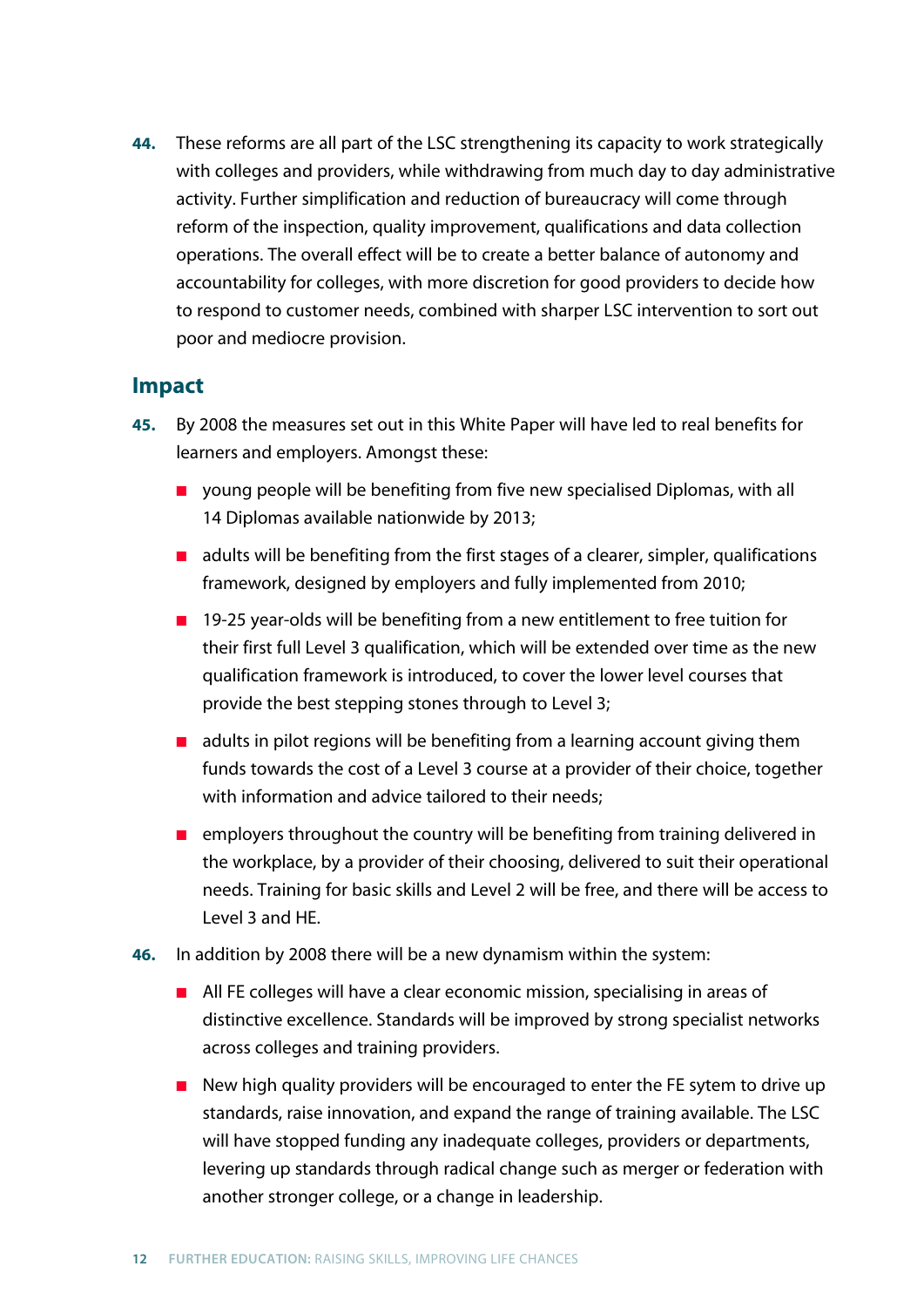- There will be much closer collaboration between schools and colleges, with 14-19 pupils able to study courses in the institution best placed to meet their needs and interests. There will be a closer relationship between colleges and universities, with easy progression from Level 3 onto Foundation Degrees, and from there onto honours degree courses.
- **47.** Through these changes, the FE system will realise its potential to be a key driver of economic growth and competitiveness and an engine of social justice and equality of opportunity.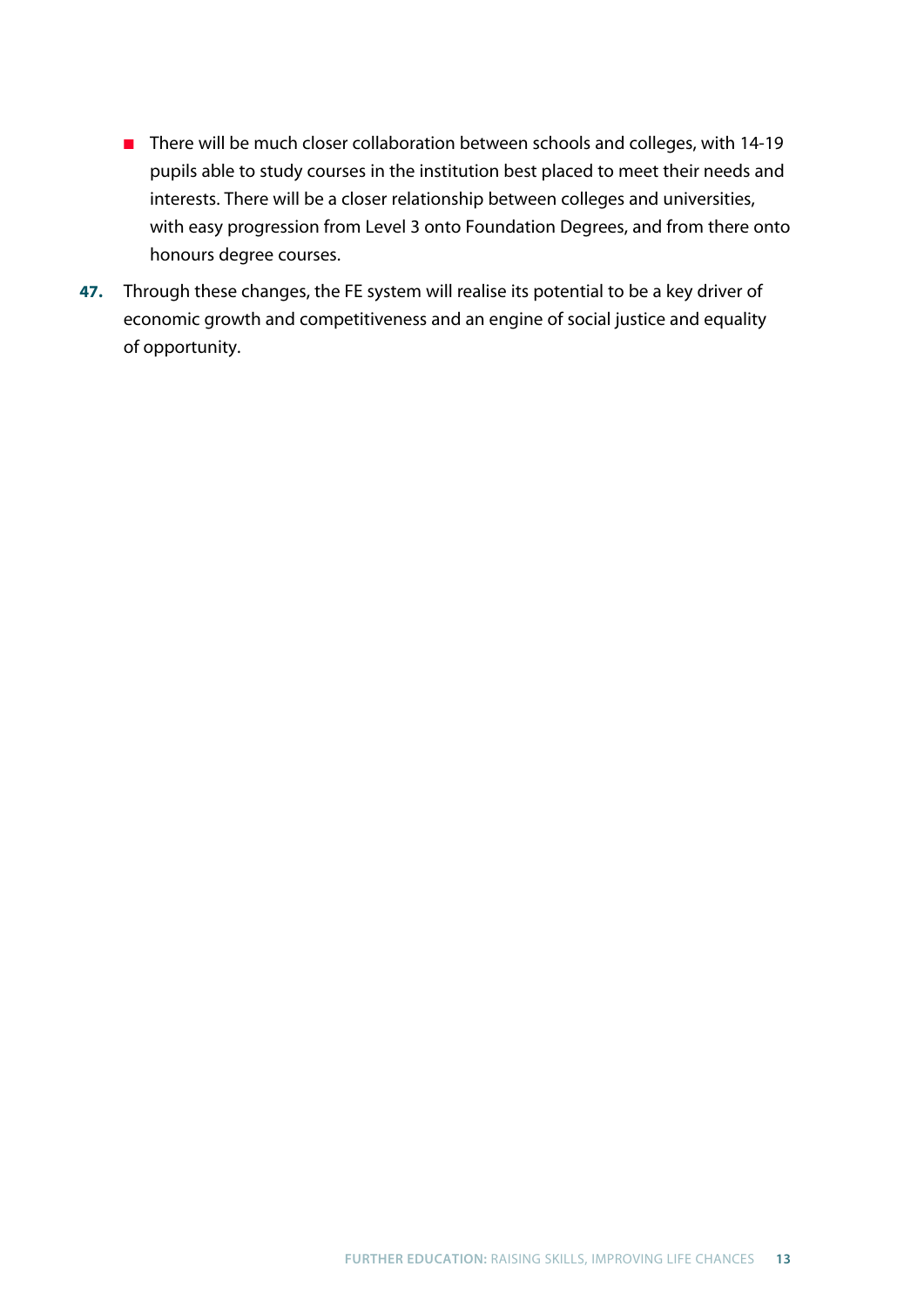

## Chapter 1: Introduction

- **1.1** There is much to celebrate in our Further Education (FE) system. We have some excellent colleges and training providers. Success rates are rising fast. More young people and adults gain good qualifications every year. We now have a strong Apprenticeships programme. Over a million people have been helped to improve their basic literacy, numeracy and language skills. The system has demonstrated great flexibility in adapting to new challenges and meeting new targets. It is effective in reflecting and responding to the diversity of local communities and has a strong track record in tackling inequality and reducing achievement gaps.
- **1.2** Recent improvements in results achieved by the education and training system owe a great deal to FE: the significant increase in the proportion of 19 year-olds achieving Level 2 qualifications – up 3 percentage points to 69.8%; the improvement in completion rates for full Apprenticeship frameworks from 31% in 2003/4 to 40% in 2004/5; the recent increase in post-16 participation to new record levels; and the overall improvement in success rates in FE from 59% in 2000/01 to 72% in 2003/04.
- **1.3** Those improvements are a tribute to the skill, dedication and hard work of all those working in the FE system. They have been supported by substantial investment. Since 1997, participation in post-16 training has expanded, with total learner numbers rising from around 4 million in 1997/98 to around 6 million in 2004/05. We have increased investment in colleges by 48% in real terms between 1997/98 and 2005/06. Through the formation of the Learning and Skills Council (LSC), we have brought together for the first time all forms of funding for post-16 education, training and skills outside Higher Education (HE), so that we can tackle the artificial funding and organisational barriers between different parts of the sector.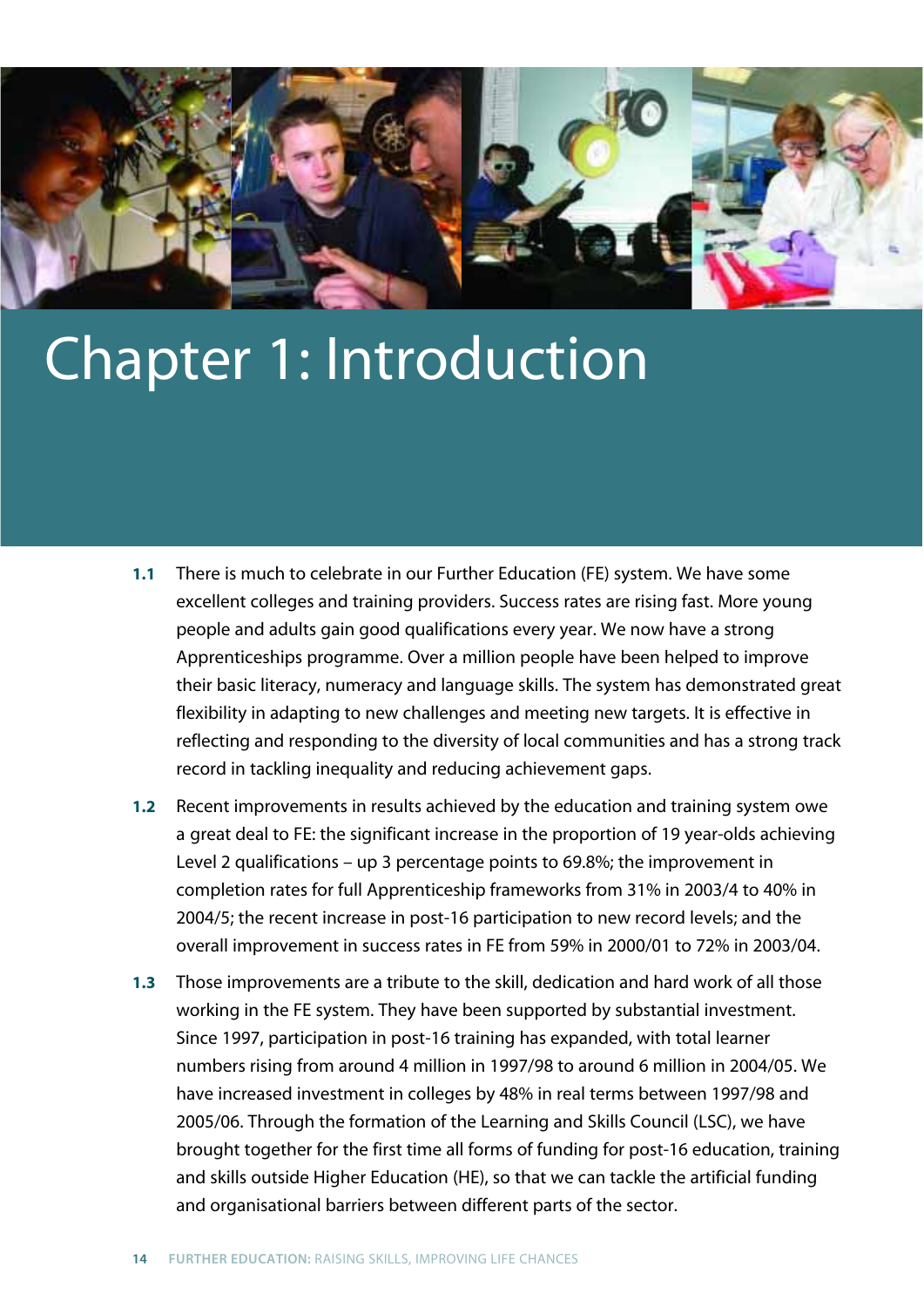- **1.4** Yet, despite this progress, by international standards, we face major areas of weakness. The proportion of our young people staying on in education and training post-16 is scandalously low: the UK ranks 24th out of 29 developed nations. We lag well behind France and Germany in the proportion of our young adults achieving a Level 3 qualification in their early twenties. The number of adults in the workforce without the skills for productive, sustainable employment in a modern economy is much too high: in that area we rank 17th out of 30 countries. All this makes clear that as a nation we need to raise our ambitions for skills. Given demographic changes, it will not be enough simply to improve the skills of young people entering the labour market: there must be major improvements in the skills of adults too.
- **1.5** And there are still significant issues to address in the FE system: 2% of colleges are currently assessed by inspectors as inadequate, 20% of colleges have at least one curriculum area regarded as unsatisfactory, and 5% of leadership and management in colleges is unsatisfactory. Inspection results for work-based learning during the past year indicated that 12% of providers were inadequate, 13% of work-based areas of learning were unsatisfactory, and 11% of leadership and management was unsatisfactory. Welfare recipients need better support to gain skills for sustainable employment, particularly as a route out of benefit dependency. We are not doing enough to engage employers or address their needs. 7% of employers who used FE colleges during the last year were 'not very' or 'not at all' satisfied with provision. 82% of employers did not use colleges at all'. More work needs to be done to close the gap in success rates between minority ethnic groups and white learners, and to tackle the historically low entry rates of women and minority ethnic groups into work-based training.
- **1.6** In coming to the next stage of reform, we have learnt from the changes already put in place and will build on that experience. The successes of Skills for Life and Success for All provide the strong base from which to build. We know that offering high quality vocational learning to 14-16 year olds, often in colleges, can help increase participation post-16. Delivering high quality training in the workplace helps employees get a higher rate of return from the qualifications they gain. Encouraging colleges to engage with employers and specialise in particular areas can raise their performance.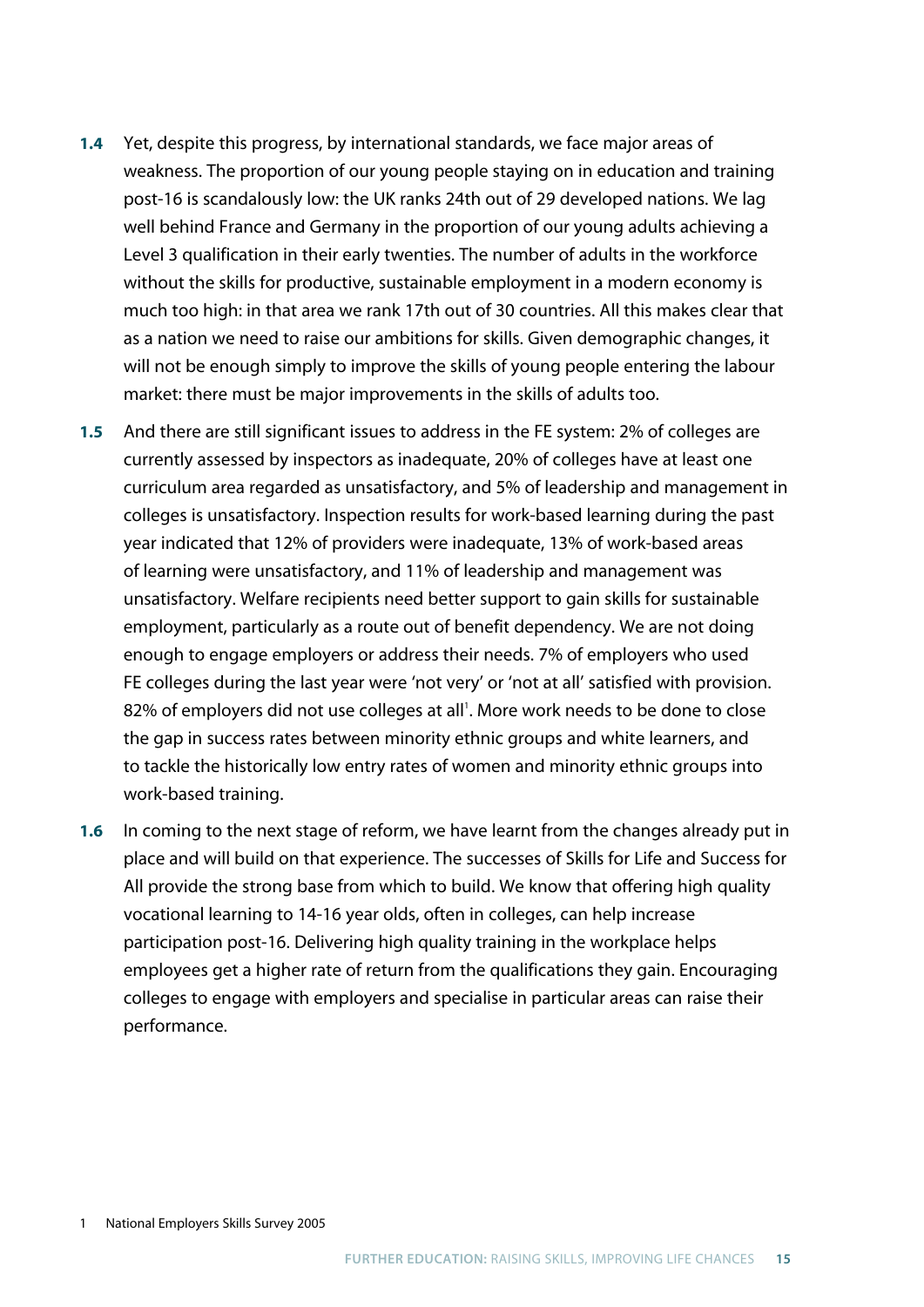- **1.7** In the last year, we have set out on the basis of this experience two major reform strategies which will demand significant changes to the FE system. Each is driven by the needs of learners, society and the wider economy:
	- Our strategy for reform of education and training for 14-19 year-olds. Through this, we aim to transform opportunity and achievement for young people, so that all young people are prepared by their education to succeed in life – and so that we move from 75% participation at age 17 to 90% participation. The FE system has a major role to play in delivering this strategy – including through offering more opportunities to 14-16 year-olds and implementing the new Diploma qualifications.
	- Our adult skills strategy. Through this, we are seeking to create a step change in the level of skills in the workforce. Building on the success of Skills for Life in driving up basic skills, we are seeking sharply to cut the number of adults without at least the Level 2 skills which are the threshold for employment. The strategy sets out a major shift towards a system shaped by the demands of learners and employers.
- **1.8** These strategies put in place some stretching targets. We are committed to increasing participation among 16-19 year-olds from 75% now to 90% in 2015. In 2005, 69.8% of young people had achieved a Level 2 qualification by age 19, an increase of 3 percentage points in a year. We expect to see further year on year increases, as well as continued increases in Level 3 attainment. We want to increase the number of young people successfully completing an Apprenticeship by 75% by 2007/08. By 2010, we want 2.25 million adults to improve their literacy and numeracy skills, and some 3.6 million adults to gain the platform of employability skills represented by a full Level 2 qualification. And we continue to work towards 50% of 18 to 30 year olds participating in Higher Education (HE).
- **1.9** These two key strategies and associated targets place major demands on the FE system. At the same time, the targets for international excellence that we seek to achieve are themselves rising fast. The interim report, published in December 2005, by Lord Leitch<sup>2</sup> on the skills needs of the economy in 2020 presents a daunting picture of the rate at which other nations such as China and India are improving their skills base, and the challenge we must set ourselves if we are to keep pace. Even achieving all our current targets for raising skills among young people and adults, would still leave us no better than mediocre in the international rankings in 2020.
- **1.10** None of us should be willing to settle for that as the limit of our aspiration. We want virtually all our young people to stay on in post-compulsory education and training to gain good skills and qualifications and half to go on to HE to gain the advanced
- 2 Lord Leitch, Skills in the UK: The long-term challenge, Interim report (December 2005)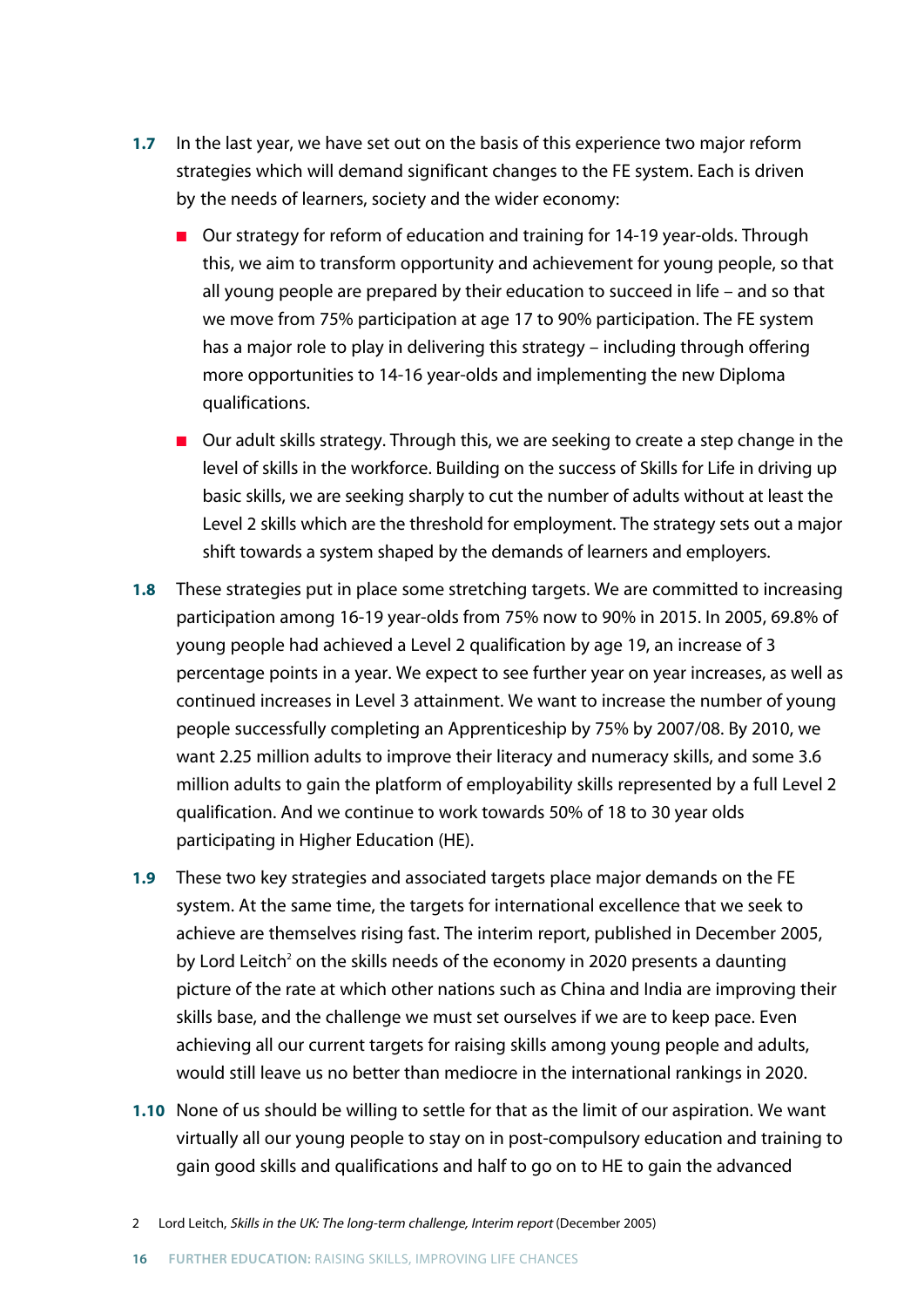qualifications the economy increasingly demands. We want all adults to have support and encouragement to up-skill and re-skill throughout their working lives, with free entitlements for all to get the platform of skills for productive, sustainable employment. We want all employers to see training and skills as essential investments for business success.

- **1.11** These twin, urgent requirements a transformation of the life chances of young people and of the skills of the workforce – are the drivers for the reforms set out in this White Paper. If the challenges are to be met in full, then FE must play a central role in meeting them. In order for it do so, a significant programme of change is required.
- **1.12** This is the case set out powerfully in Sir Andrew Foster's recent report on the future of FE colleges, *Realising the Potential*, to which this White Paper is a response. As that report argued, the system must focus ever more closely on its role in the transformation of life chances implied by 14-19 reform and the task of meeting the challenge set by the global economy and articulated in the Leitch review. This focus implies a clearer mission for FE than it has had before – centred on developing the skills and attributes required for employment and meeting the demands of the economy. It also implies a reconfiguration of the system around this mission. The public response to the Foster report, and the consultations that have informed this White Paper, have indicated a widespread recognition of the need for reform.
- **1.13** Our vision is a system in which all learners achieve, gaining new knowledge, understanding and skills through stimulating and expert subject teaching. Programmes will be tailored to individual needs and learners will take responsibility for their learning. Support services such as guidance, counselling and libraries will be accessible, professional and attuned to the needs of learners. Teaching and training will be inspiring, based on imaginative resources and led by subject and sectoral experts who are also skilled teachers or trainers. More and more learners will be following programmes delivered by providers that specialise in that subject area.
- **1.14** The system will attract high quality staff at all levels and give them excellent opportunities for progression and continuing development. They will be respected for their subject expertise and professionalism, and valued by employers and learners alike. Senior managers will be expert in leading quality review, assurance and improvement. The benefits of technology will be fully exploited, supporting innovation and creativity in teaching and learning. Each college or provider will see quality as at the core of its business and be constantly striving for improvement.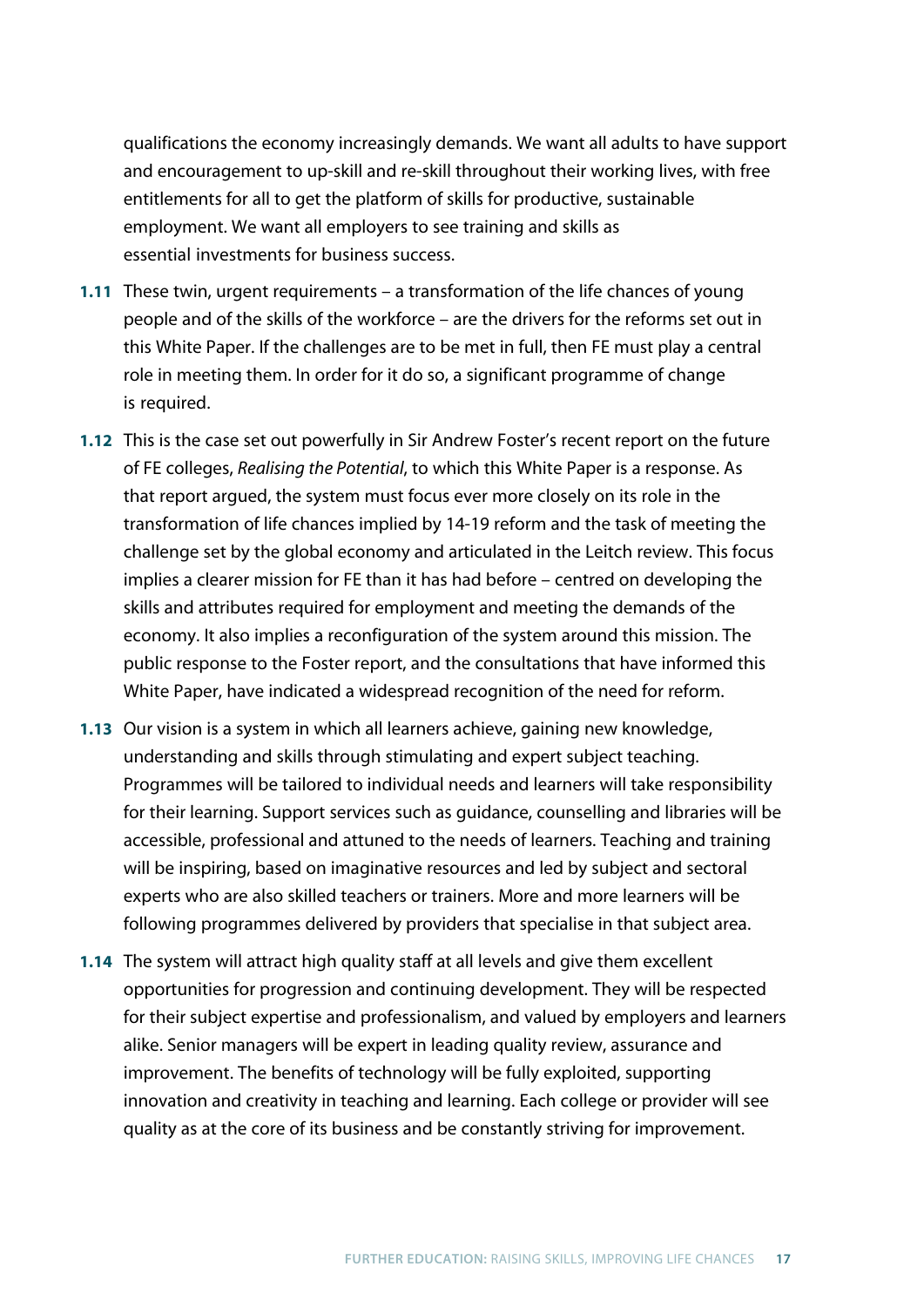- **1.15** As a result, the system will have a reputation for high and rising standards. Young people and adults will want to participate, because they will be confident that their learning and qualifications will help them achieve their own goals and ambitions. Employers will be impressed by the commitment to quality of service, and be able to find education and training that adds real value to their business.
- **1.16** In this White Paper, we set out a programme of change in FE to deliver this vision and meet the demands of the Leitch review and 14-19 reforms, in six key areas:
	- strengthening the focus of the system as a whole on a core economic mission, with increasing specialisation in colleges, so that right across the sector all providers are developing distinctive specialist excellence;
	- a greater focus within that mission on meeting the needs and demands of learners and employers;
	- ensuring that the quality of teaching and learning is uniformly excellent across the sector, with programmes that are well tailored to the needs of individual students;
	- a more robust framework of intervention and support to tackle poor quality and promote a diverse range of good providers;
	- a reconfiguration of the funding and organisation of the sector to meet these priorities; and
	- a new relationship with colleges and other providers, so that they are freed from unnecessary burdens and supported to deliver.
- **1.17** The next six chapters of this White Paper set out our plans in each of these areas in turn. The final chapter then describes the overall impact of these plans, for learners, employers and providers.
- **1.18** This White Paper covers the whole Further Education and training system. Its main focus is the role and operation of publicly funded colleges and training providers. The document makes clear where proposals are relevant to other parts of the system, including school sixth forms, providers of Adult and Community Learning, independent training providers and training in the workplace.
- **1.19** This White Paper applies to England only and is accompanied by a technical supplement, and a point by point response to Sir Andrew Foster's recommendations, which can be found at www.dfes.gov.uk/furthereducation. We intend to move rapidly to implementation, to build on the recent track record of improvement in the system, through a dedicated joint programme between the Department for Education and Skills (DfES) and the LSC, overseen by a Ministerial Group.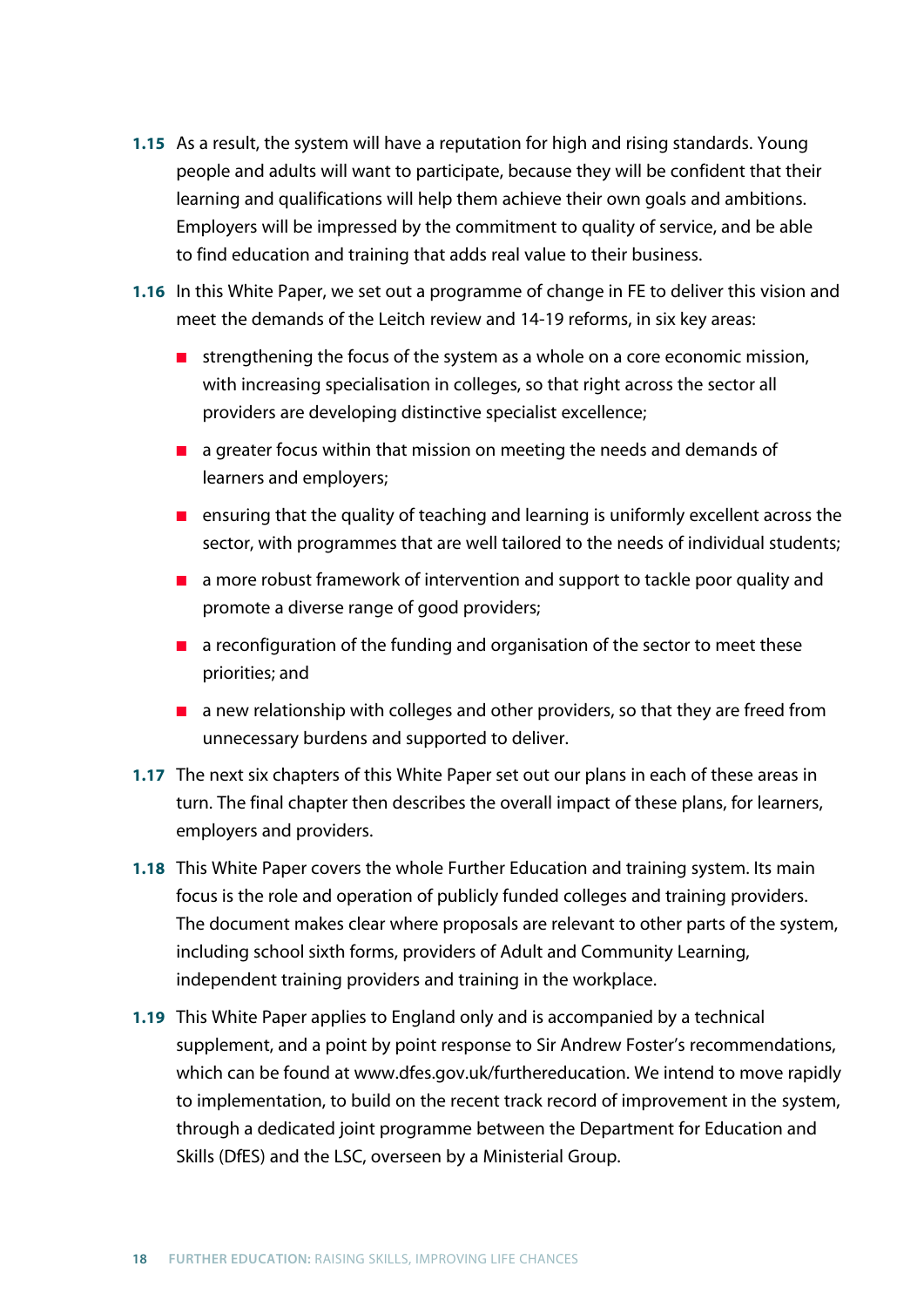**1.20** We must count upon the continued effort and commitment of all parts of the system to drive this forward. We will also continue to work closely with employers and unions. These reforms reflect the extensive consultation already undertaken by Ministers and officials, but we welcome further comments and views. If you would like to comment, please contact us by Friday 30 June 2006 at:

Consultation Unit Department for Education and Skills Area 2A Castle View House East Lane Runcorn **Cheshire** WA7 2GJ

Or by email to fe.reform@dfes.gsi.gov.uk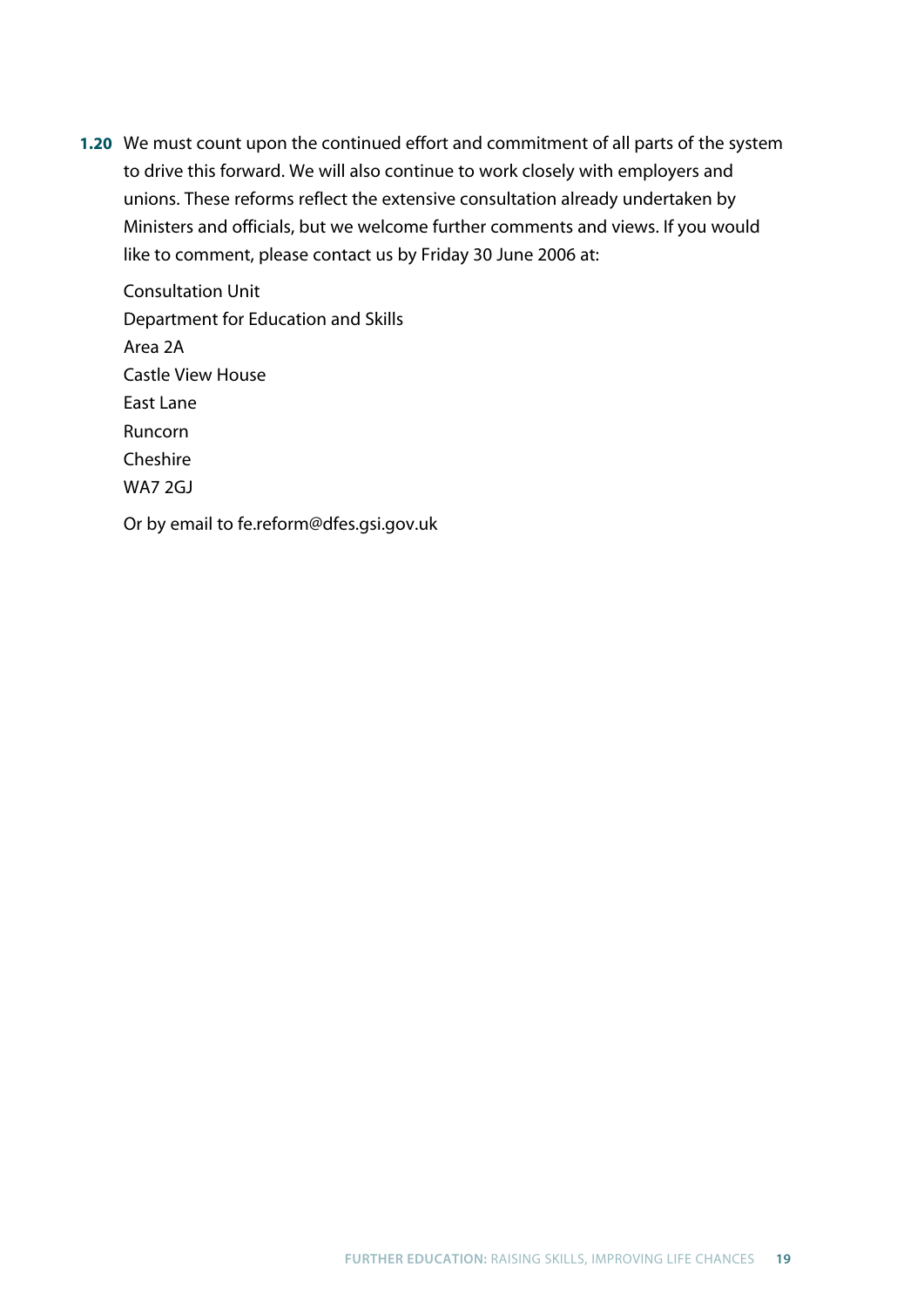

## Chapter 2: A specialised system focused on employability

**A clear mission for FE, focused on the employability and progression of learners, is central to delivering the skills and qualifications which individuals, employers and the economy need.** 

**The delivery of this new mission will involve the creation of a new specialist system. We will expect every FE provider to develop one or more areas of specialist excellence, which will become central to the mission and ethos of the institution and will drive improvement throughout it. The programme of Centres of Vocational Excellence (CoVEs) will be central to this – with a new, higher standard for accreditation and stronger encouragement to develop several CoVEs in related disciplines within a single institution. New, national sector-based networks of vocational providers led by National Skills Academies will be increasingly important in driving improvement.**

**Recognising its existing specialisation, we will promote a stronger and growing Sixth Form College sector. The wider FE system has a crucial role in delivering our 14-19 reform programme and Sixth Form Colleges particularly so. Sixth Form Colleges will increasingly broaden the curriculum and qualifications they offer as part of 14-19 reform, and will offer some courses to 14-16 year olds. We will recognise particularly effective provision in Sixth Form Colleges through a new 'Centre of Excellence' designation.** 

**This economic mission does not mean narrow vocationalism. It includes for instance the general education that employers value and the stepping stone provision that helps prepare people for success in life and work as well as provision at Levels 2 and 3. We will strengthen the role of colleges and training providers in providing HE programmes linked to their economic and social mission.**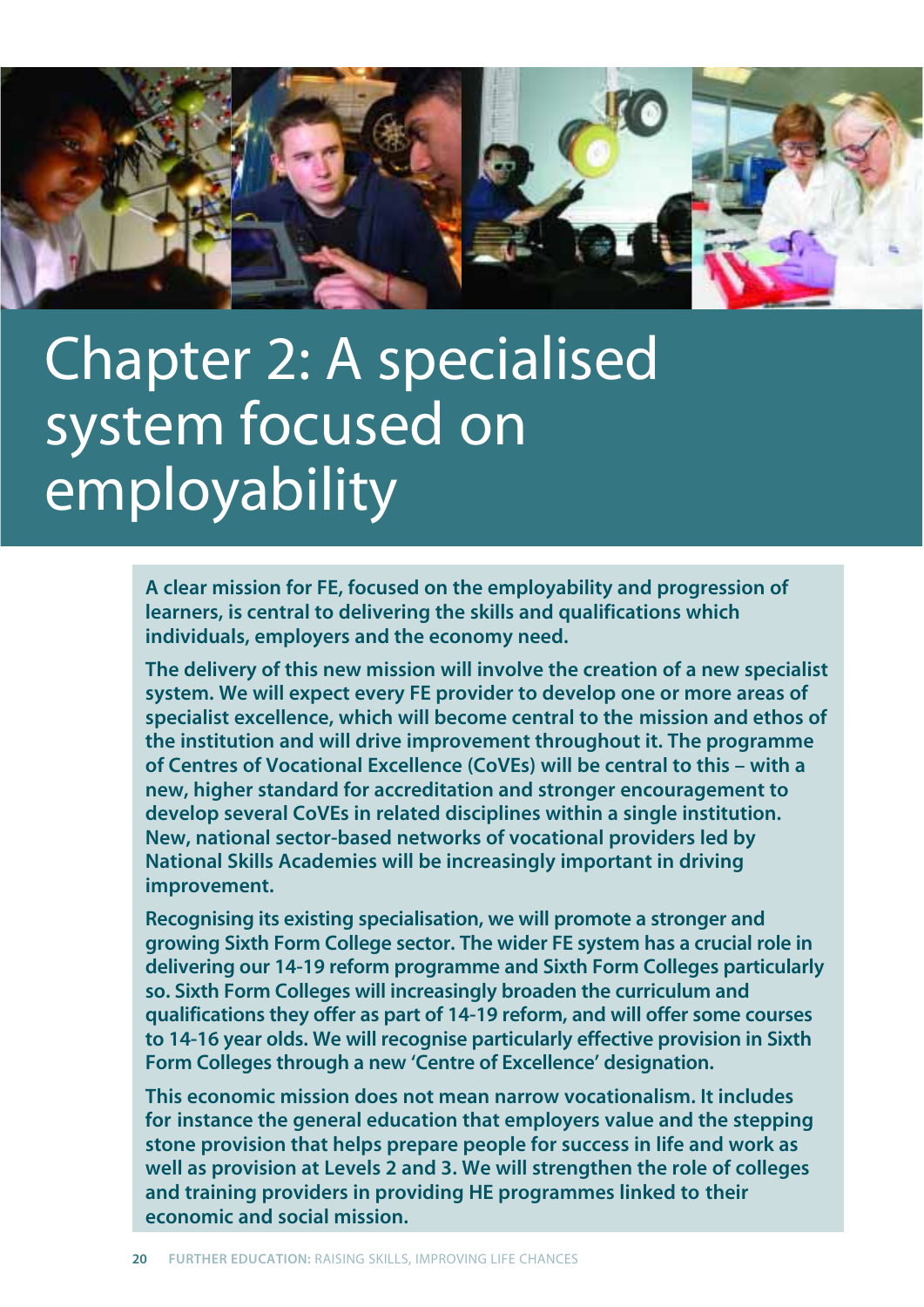- **2.1** The learning and skills sector delivers a wide range of learning and training opportunities to meet the varied needs of individuals, employers and communities. It is genuinely comprehensive, providing opportunities at levels from basic skills through to HE, and for all ages from 14 upwards. We remain committed to a broad range of provision. One of the sector's strengths has been its ability to respond quickly to new and changing local and national priorities.
- **2.2** But this strength also presents significant challenges. Many employers and prospective learners find it difficult to navigate this complexity, making it harder for the sector to build a reputation for distinctive excellence. The breadth can also impact on the quality of provision.
- **2.3** We therefore seek a significantly different system. Its focus will be on those areas of learning where the distinctive strengths of FE can have the biggest impact on progression, life chances and opportunity and hence the biggest impact on the economy and society. Such a system will be based upon institutions with distinctive, specialist strengths, offering in those areas of strength a quality of education and training unrivalled anywhere.

## **The mission of the FE system will be more clearly focused on the skills and attributes needed for employment**

- **2.4** We agree with Sir Andrew Foster that the key strategic role for the sector the role in which the contribution of FE to learners' lives, to society and the economy can exceed that of any other part of the education and training system – is to help people gain the skills and qualifications for employability, so that they are equipped for productive, sustainable and fulfilling employment in a modern economy. The qualifications learners gain in FE should be beneficial in themselves and should support individuals to enter, and progress in, the labour market. FE has the leading role to play in helping both young people and adults to acquire the skills which are an essential component of a competitive economy and to develop their careers whilst they are in work, including for the self-employed. This purpose must be central and must be achieved to world class standard.
- **2.5** Through this document, we set out a range of measures that will contribute to this focus. It will inform all our decisions about which courses should be the priority for funding; and decisions about withdrawing from provision that is not up to standard. It will inform decisions about the deployment of capital resources to develop and improve the FE estate. It will inform the ways in which we seek to support colleges and other providers to improve their provision.
- **2.6** We are also configuring the infrastructure supporting colleges and other providers to develop this focus. Reforms to qualifications for young people and adults will make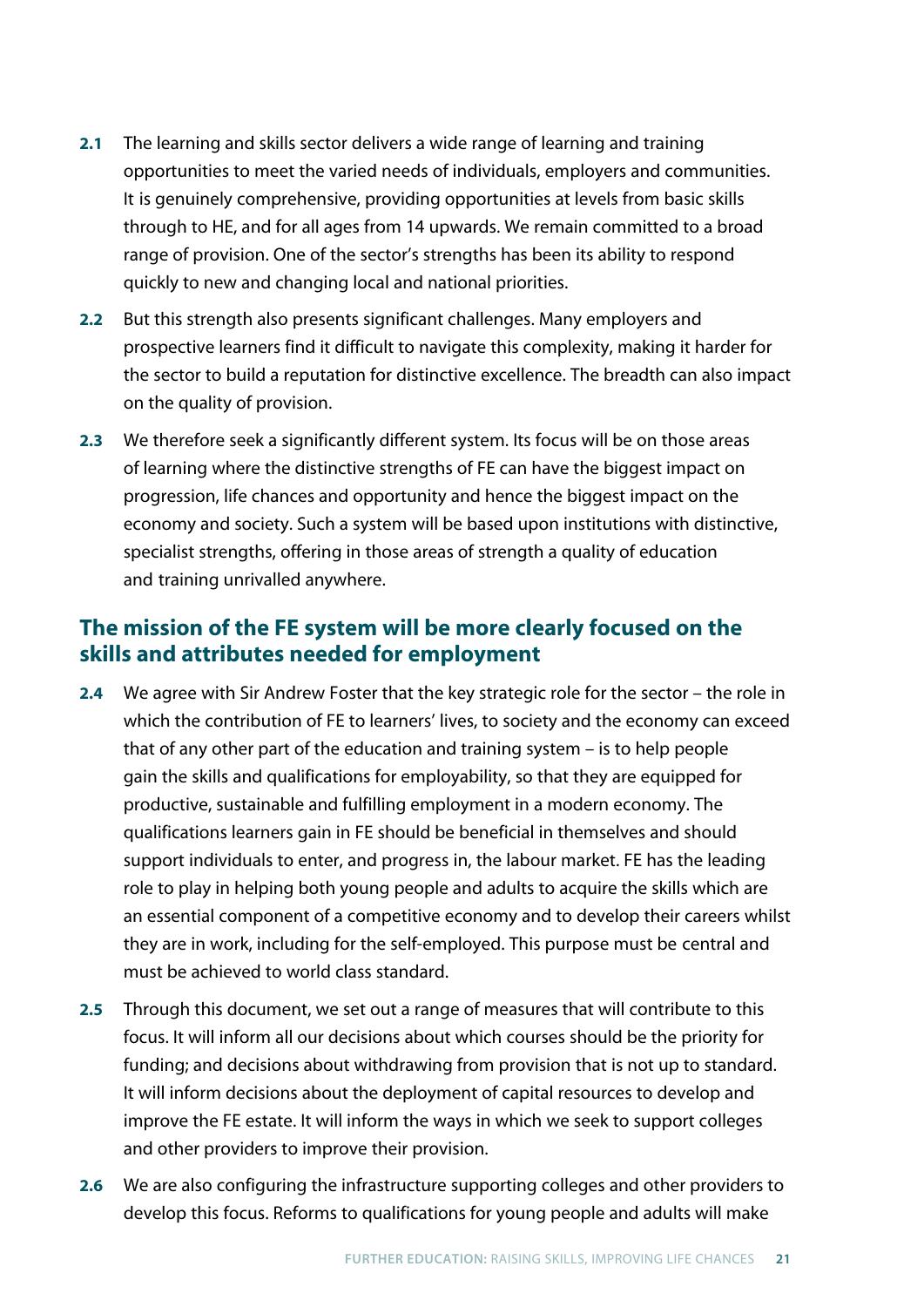sure that colleges are able to focus their resources on delivering qualifications (both general and vocational) which are central to this mission. The progression pathways created by these new qualifications will enable the system to discharge its mission – to develop learners' skills and knowledge to ever higher levels, including through the provision of HE.

- **2.7** Specialisation will also be supported by the evolving Skills for Business Network. Supported by the Sector Skills Development Agency (SSDA), there are now 25 employer-led Sector Skills Councils (SSCs), covering 85% of the UK workforce. The SSCs and Sector Skills Agreements (SSAs) provide a strong mechanism to ensure that employers, sector by sector, can shape the training provided by the system, helping also to ensure a continued focus on what will be of most value to learners. New structural models such as Trusts and federations and strong networks between specialist providers will help to spread effective practice. Regulatory bodies will also play an important role in shaping training in appropriate sectors, such as Health and Social Care.
- **2.8** This mission is not narrowly about occupationally-specific training, nor only about training people to Level 2, as the threshold for employability, centrally important though both of these are. It also extends to broad vocational and general qualifications, often valued most of all by employers. It includes fostering an enterprise culture and, for young people in particular, it must extend to inculcating the values, attitudes and knowledge that society seeks from its citizens. It extends from supporting learners to acquire basic skills right through to degree-level education and training to develop very high-level skills, and includes the needs of the self-employed.
- **2.9** We also recognise that this mission for the system will mean different things to different providers. We believe that greater specialisation will be an important means of delivering the mission. Some colleges are of course already specialist – such as those focusing on agriculture or art and design. And a general FE college which is one amongst several in a city faces different choices to one which is the sole provider in a medium-sized town. It will still be for each governing body to determine its own direction.

#### **Institutions in the FE system will become more specialised**

**2.10** We believe that real specialisation can make a major contribution to the quality of provision. We want a far higher proportion of learners to be learning in truly excellent specialist provision. But specialisation can be more than that: it should also help to define an institution's distinctive mission and contribution, provide a focus for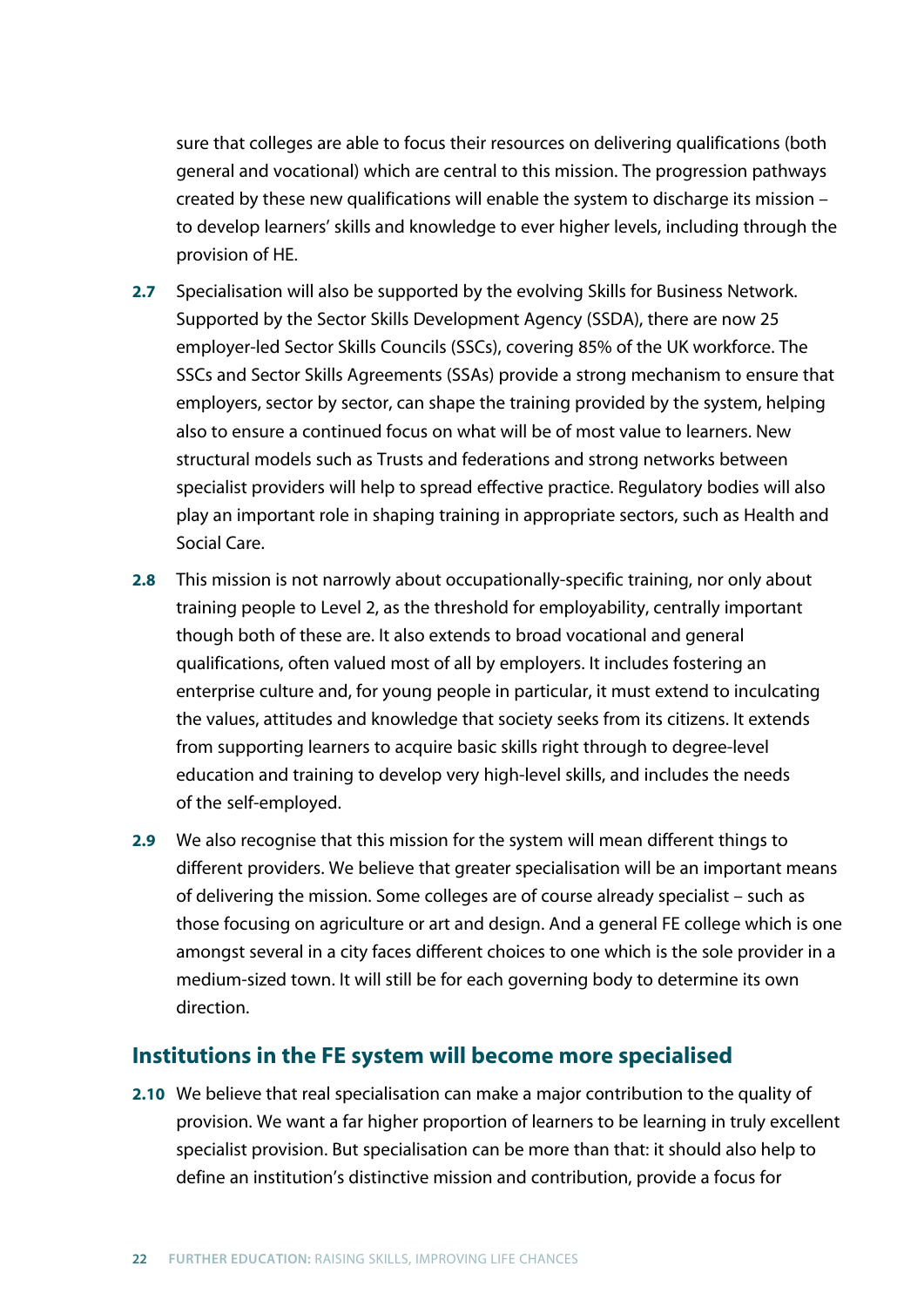engaging employers, and create an impetus for improvement and excellence across the organisation.

#### **Every FE institution will develop specialist excellence**

- **2.11** It is our ambition that every organisation in the FE system should develop a distinctive mission, linked to one or more areas of specialist excellence. Already, there are many forms of specialisation in the sector: specialist colleges working in a single defined area; and Sixth Form Colleges, centres and school sixth forms, specialising in learning for 16-19 year-olds. Centres of Vocational Excellence (CoVEs) are an existing form of specialisation, typically in more broadly-based institutions.
- **2.12** We will build on these existing forms of specialisation. But it is our ambition to move further – towards a truly specialised system. We want specialisation to be about more than a single centre of excellence. It should affect the ethos and mission of the entire institution, become a lever for wider improvement across the college or provider and become part of the identity of the institution.
- **2.13** As the LSC continues to implement its policy of 'buying quality', a growing proportion of provision will come to be concentrated in the institutions most capable of delivering it effectively, so that ever higher proportions of learners are learning in excellent, specialised provision. This will not be a blanket, undifferentiated policy – the LSC's approach will continue to reflect the needs of local areas and the need to avoid geographical gaps in provision. And there will remain an important role for large, general FE colleges serving a wide range of community needs. These will develop one or more areas of specialist excellence. Such specialisation will better meet the needs of employers and learners, raise the profile of and broaden the recruitment base for particular employment sectors, and enable stronger networks of practice – with leading providers sharing expertise.

### **A broader and more challenging standard for Centres of Vocational Excellence will drive specialisation**

- **2.14** The CoVE programme has been our main means of promoting specialisation and excellence. Since 2001, a total of 403 CoVEs have been identified. An inspectorate survey in spring 2005 concluded that CoVEs have made an important contribution to raising the profile and status of vocational education and training. Progress has been made in increasing learner numbers, identifying skill needs, working with employers and developing specialist facilities. Pilot CoVEs for Entrepreneurship are due to start later this year.
- **2.15** We want to build on this and strengthen the programme in a number of ways. First, we want the programme to have a strong focus on improvement across the whole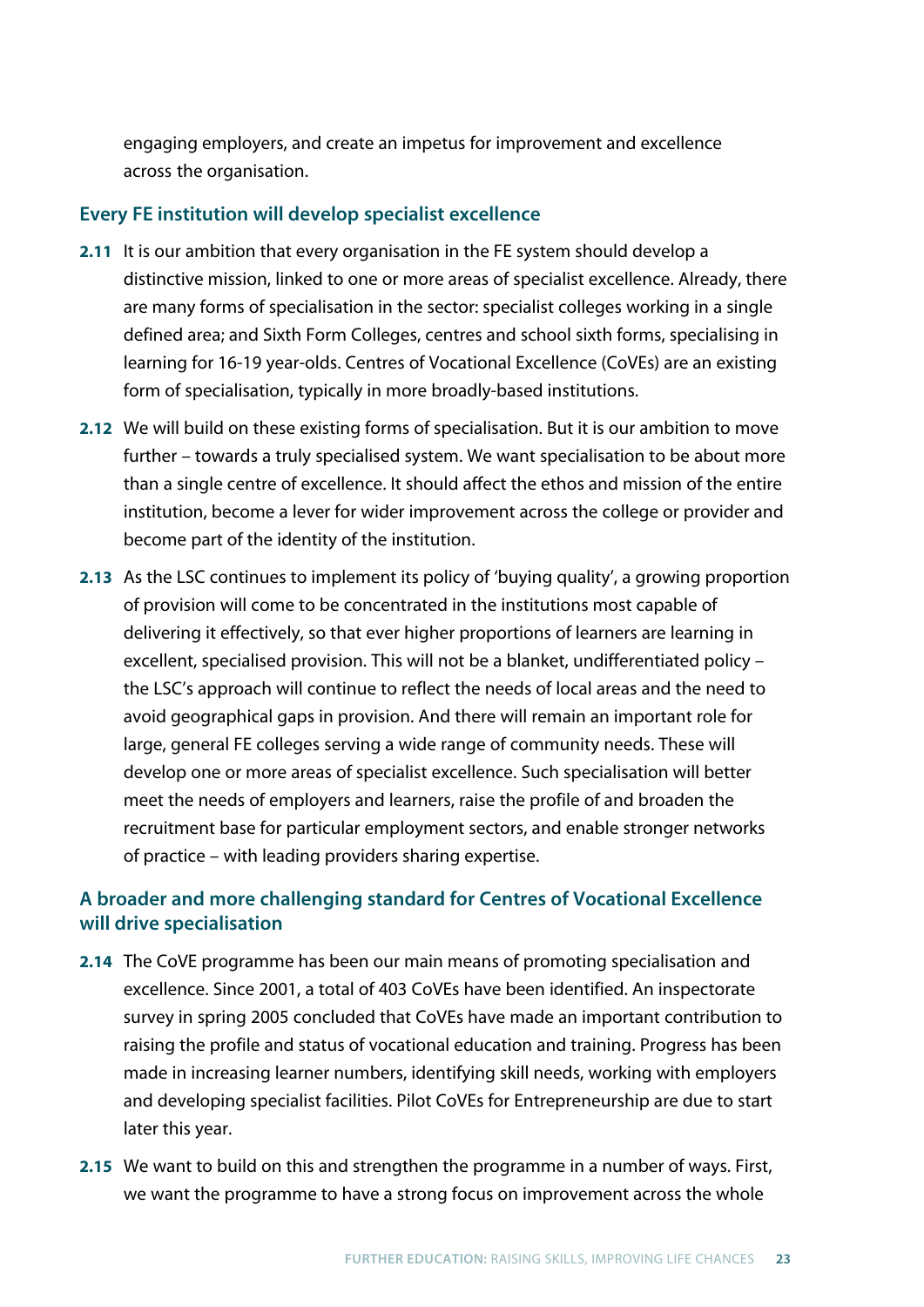institution. Therefore, the CoVE standard will be changed so that institutions must demonstrate how CoVE status will play a part in defining the mission and purpose of the institution and in driving improvement across the whole institution. Second, if this is to be achieved, there must be effective leadership and management of the institution as a whole and no areas of significant weakness – so this will become a second criterion for CoVE status. The outcomes and impact achieved by the institution will be an important element of the assessment.

- **2.16** Third, we want there to be real concentrations of CoVEs in related disciplines in individual institutions. This will contribute to a drive towards specialisation, increase the clarity of focus in the institution and create critical mass so that the combined effect of the CoVEs can be significant improvement across the institution. The LSC's planning and funding powers as well as the criteria for CoVE status will make sure that there are clear incentives to develop such concentrations of CoVEs in order to create specialist institutions.
- **2.17** Finally, we will make excellence in working with employers a key criterion, including responsiveness to employer and sector skill needs. We will also draw on SSC and Regional Skills Partnership advice about the skills priorities in each sector and region in making judgements on CoVE status. And we will raise awareness, particularly amongst employers, of what specialist providers have to offer.
- **2.18** The LSC will work with SSCs, other employer organisations and providers to develop in detail a new standard drawing on these key elements. The new standard will be used both to accredit the next generation of CoVEs and when we redesignate existing CoVEs – so over time, all CoVEs will need to meet this standard. It will strengthen and replace the current CoVE standard. It will also build upon the Quality Mark proposals for employer responsiveness set out in the LSC's *agenda for change* so that there will be a single standard for recognising excellence at subject or sector level. We are deliberately and significantly raising the bar of quality and performance to extend the best of what has been achieved so far.
- **2.19** The LSC will trial the new standard through to the autumn, and roll out the new system from the end of 2006. Those gaining accreditation will have priority access to capital funding. They will be strongly placed to win LSC funds and will have a competitive advantage, for instance, in attracting Train to Gain business from employers.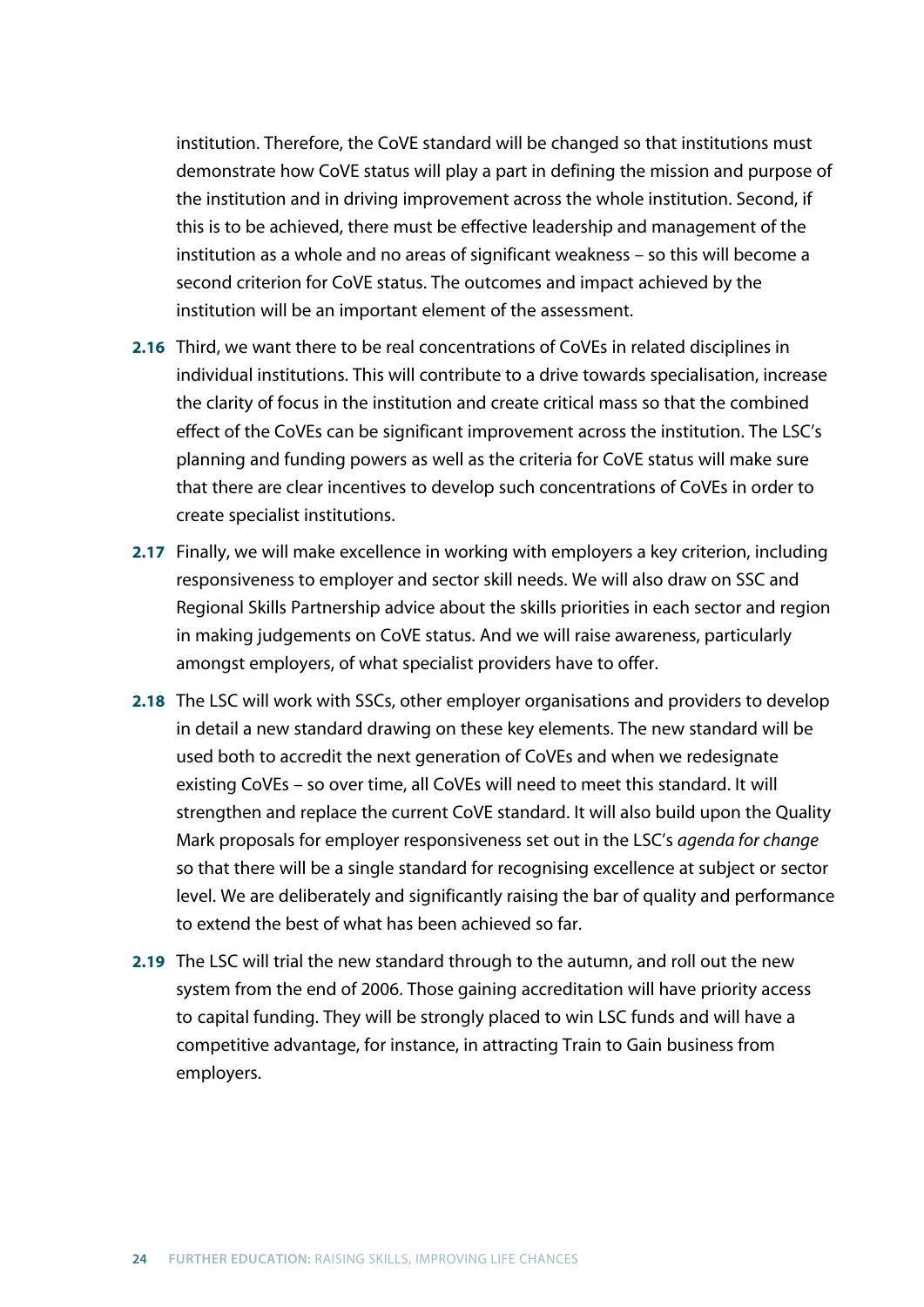#### **Specialisation in Birmingham**

An LSC review of construction provision in Birmingham and Solihull, in response to significant growth and regeneration activity in the area, identified that provision was incapable of meeting the need for over 5,000 additional skilled craftspeople and that there was a demand for up-skilling in the key occupational areas of trowel trades, carpentry and joinery, electrical and gas. Training facilities were inadequate in size, scale and quality with significant difficulties in recruiting good quality trainers and teaching staff.

A decision was taken to consolidate provision within a number of key providers and establish a new purpose built Construction Centre. Two large local FE providers transferred all their general craft construction provision to the £18.5 million Construction Centre at South Birmingham College whilst retaining specialist electrical engineering and gas training. The Centre's capacity for 2,500 full time learners represents a 40% growth in available provision within Birmingham and Solihull. The Centre offers professional qualifications up to degree level and NVQ courses up to Level 3 for bricklayers, electricians, plumbers, plasterers and roofers. A 60% increase in enrolments has enabled the Centre to increase the number of staff and respond quickly and positively to immediate local needs. It has trained over 200 former employees of MG Rover on intensive programmes.

The review that took place in Birmingham and Solihull has been extended to construction provision across the whole region. A regional specialist provision network involving the LSC in partnership with SummitSkills and CITB and all regional CoVEs has been established to take forward its findings, and improve the responsiveness of construction provision across the West Midlands.

#### **New National Skills Academies will drive specialist networks**

- **2.20** In the new, specialised system we seek, networks of specialist institutions will become increasingly strong drivers of the system. Highly effective providers, well engaged with employers, will play an increasing role in developing and disseminating effective practice. Such networks will play a particular role in wider 14-19 learning networks in supporting a wide range of institutions, including schools as well as colleges and other providers, to deliver the new specialised Diplomas. They can also help to ensure that the FE sector understands employer needs fully and can contribute to workforce development.
- **2.21** National Skills Academies (NSAs) can play a leading role in driving these networks. Proposals for NSAs will be led by employers, who will be sponsors, with the support of SSCs. NSAs will deliver high quality training by establishing national centres of excellence in skills and training for the major sectors of the economy. We plan to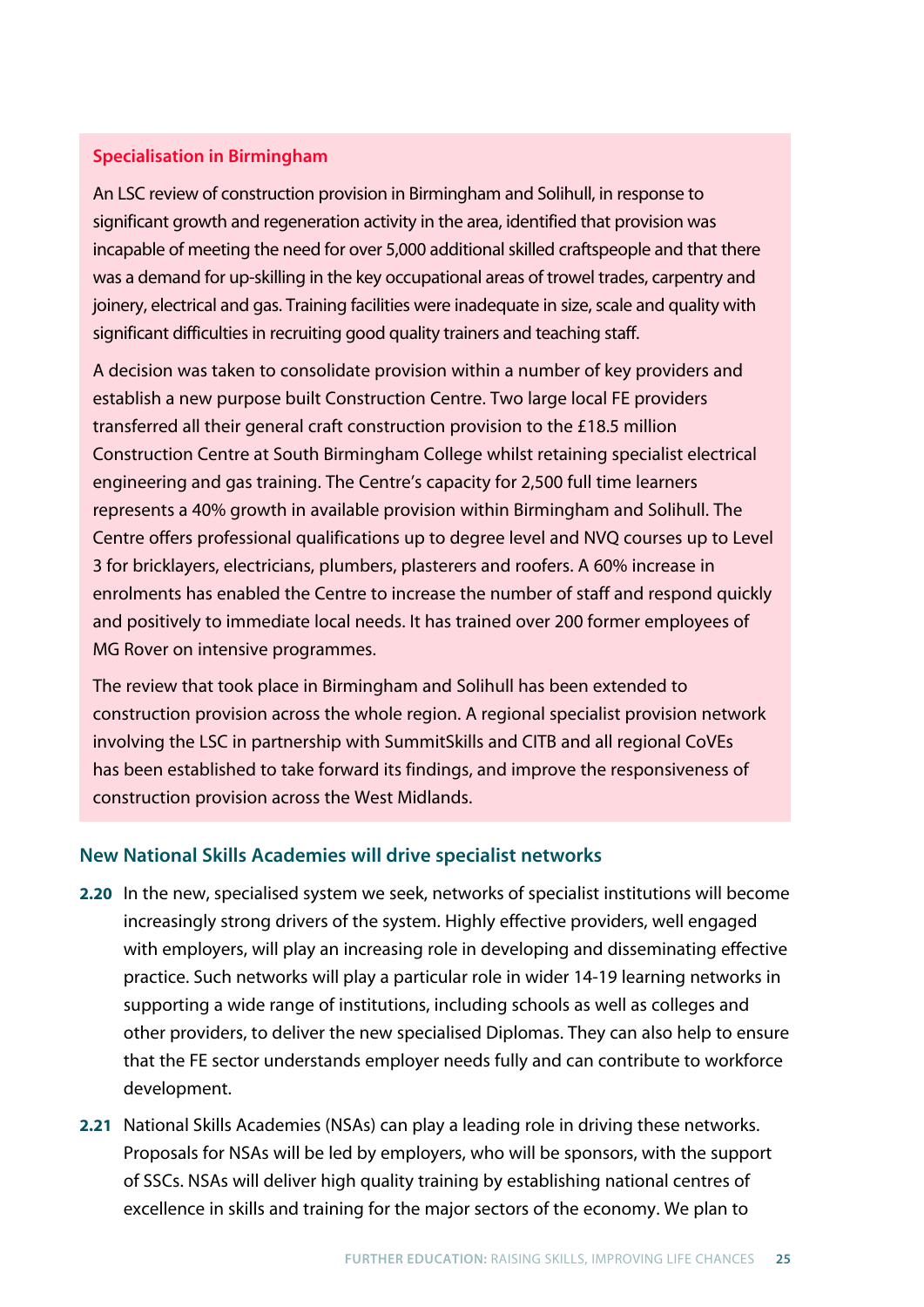establish twelve NSAs by 2008. They will provide a hub for the development and delivery of high quality vocational and occupational learning in their specialism. They will have a leading role in sharing the latest industry best practice in training design and identifying relevant qualifications. We invited the first round of proposals for NSAs in July 2005, and the first four successful bids were announced in October 2005: Construction; Manufacturing; Financial Services; and Food and Drink.

#### **National Manufacturing Skills Academy**

The National Manufacturing Skills Academy will create a curriculum of globally competitive training and education in best practice manufacturing techniques, which will progressively be made available to all companies involved in manufacturing in the UK. A key focus will be building UK capability to achieve global competitiveness and raise productivity.

The Academy will be the single point of contact and focus for the brokerage, design and delivery of high quality flexible training provision in the key areas of technical workforce development and management and leadership. Administration and technical content will be controlled at a national hub, with delivery at or near to the place of work, in spokes located in each region.

Employers currently involved include Rolls Royce, BAe, Cobham, Ford, Toyota, Nissan and Filtronics Components, working with SEMTA (the Science, Engineering, Manufacturing Technologies Alliance). Initially, the Academy will focus on four subsectors (aerospace, automotive, electronics and marine) but over time will grow to cover the whole sector.

- **2.22** We are publishing the prospectus for the second round of NSAs alongside this White Paper. Proposals are due to be submitted by June 2006. As resources allow, we will keep building the network, to achieve at least one National Skills Academy for each major sector.
- **2.23** The specialist, sector-based networks will bring together colleges, CoVEs, specialist departments in HE, independent training providers, and vocational specialist schools. They will play a part in improving the responsiveness, quality and delivery of adult and employer-led training, in the effective delivery of 14-19 specialised Diplomas and in supporting the delivery of Foundation Degrees. We expect these networks to become increasingly important elements of a self-improving system as the system becomes more specialised. They will also help raise awareness of their sectors and overcome stereotyping and other social and cultural barriers to entry.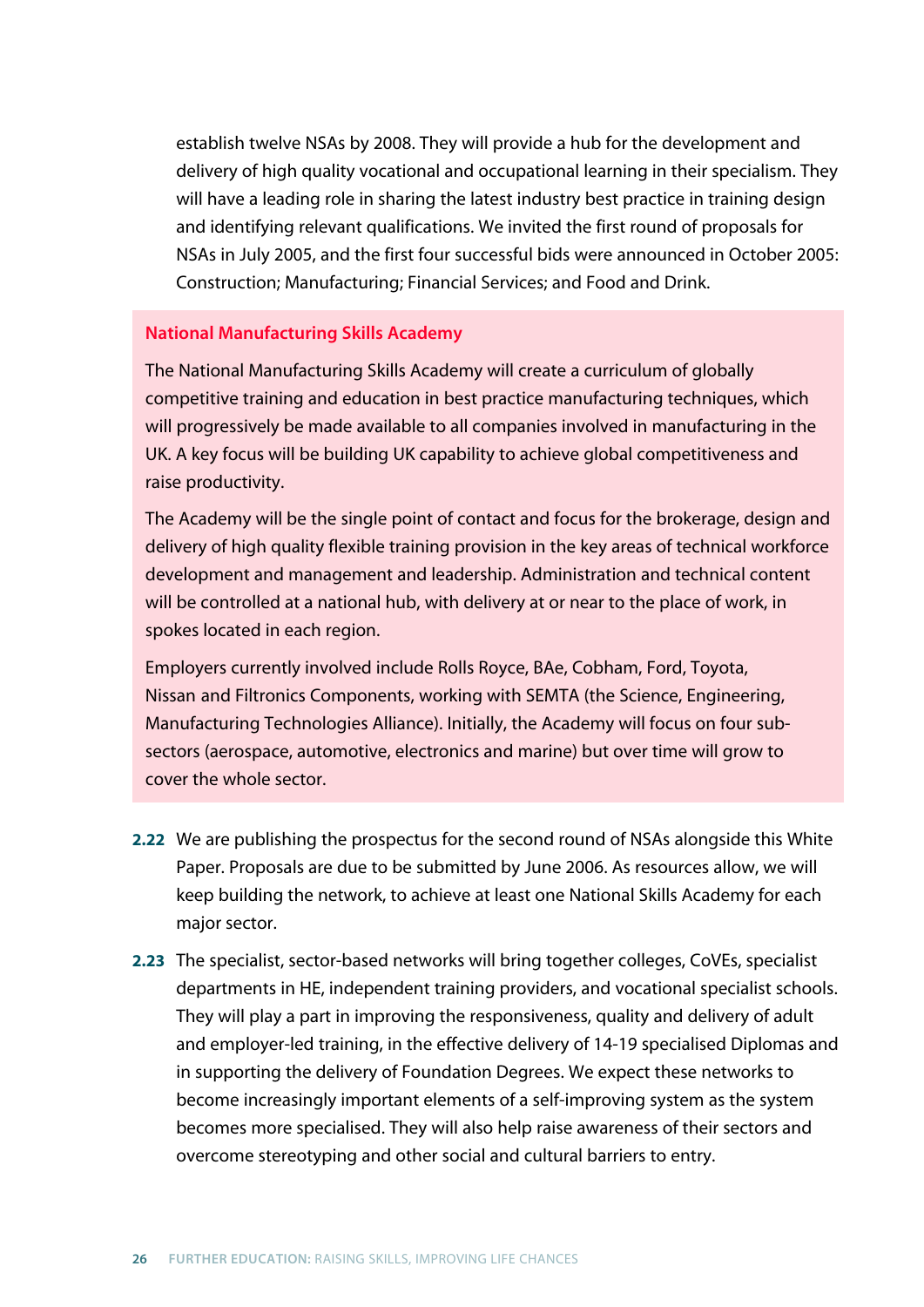### **We will strengthen our support for institutions focusing on young people as part of 14-19 reform**

**2.24** Other institutions specialise in provision for young people rather than in a subject area, and these too have a key role to play in delivering the 14-19 reforms. We want that part of the sector focusing on provision for 16-19 year-olds to be strong and growing, to ask it to expand its remit in delivering 14-19 reform and to recognise specialist excellence as it does so. School sixth forms also play an important part in delivering for 16-19 year-olds and already benefit from the opportunity to take on a specialism, as part of the wider specialism of the school. All of the work of schools, colleges and other providers will be set in the context of locally agreed strategies. We do not expect any single institution acting alone, to deliver the full statutory entitlement. All institutions will need to work together to offer more between them than any could acting alone.

#### **We will expand the Sixth Form College sector**

- **2.25** Sixth Form Colleges and 16-19 schools offer a distinctive form of specialism within the FE system. They often concentrate on A level programmes, but some also play an important role in widening post-16 participation among those not yet ready for study at Level 3 and in offering progression routes to that level. For many in the 16-19 age group they combine the attractions of studying in the more adult environment of a college with a focus on A levels and high rates of progression to university.
- **2.26** We agree with Sir Andrew Foster and Ofsted that Sixth Form Colleges are a successful and well respected part of the FE sector. They exemplify the benefits of a clear, focused mission which creates shared expectations of high achievement and motivates both staff and learners to give of their best. Tertiary colleges likewise make an important contribution.
- **2.27** We want a strong and growing Sixth Form College sector. We want it to be easier to establish new Sixth Form Colleges and easier for existing colleges to expand, especially to deliver specialised Diplomas as part of 14-19 reform. In recent years, funding advantages have seen 16-19 schools established, rather than Sixth Form Colleges. We see the two types of institution as taking essentially the same role within the system. We have set out elsewhere our intention to narrow the funding gap which can create incentives to establish one type of institution rather than the other.
- **2.28** Where new 16-19 provision is needed in an area, including cases where a competition is held, a new Sixth Form College should be considered as one option. We set out later in this document our plans for an 'FE presumption', which will make it easier for high performing colleges to expand their 16-19 provision in order to deliver Diplomas, supported by capital grant where this is needed to underpin new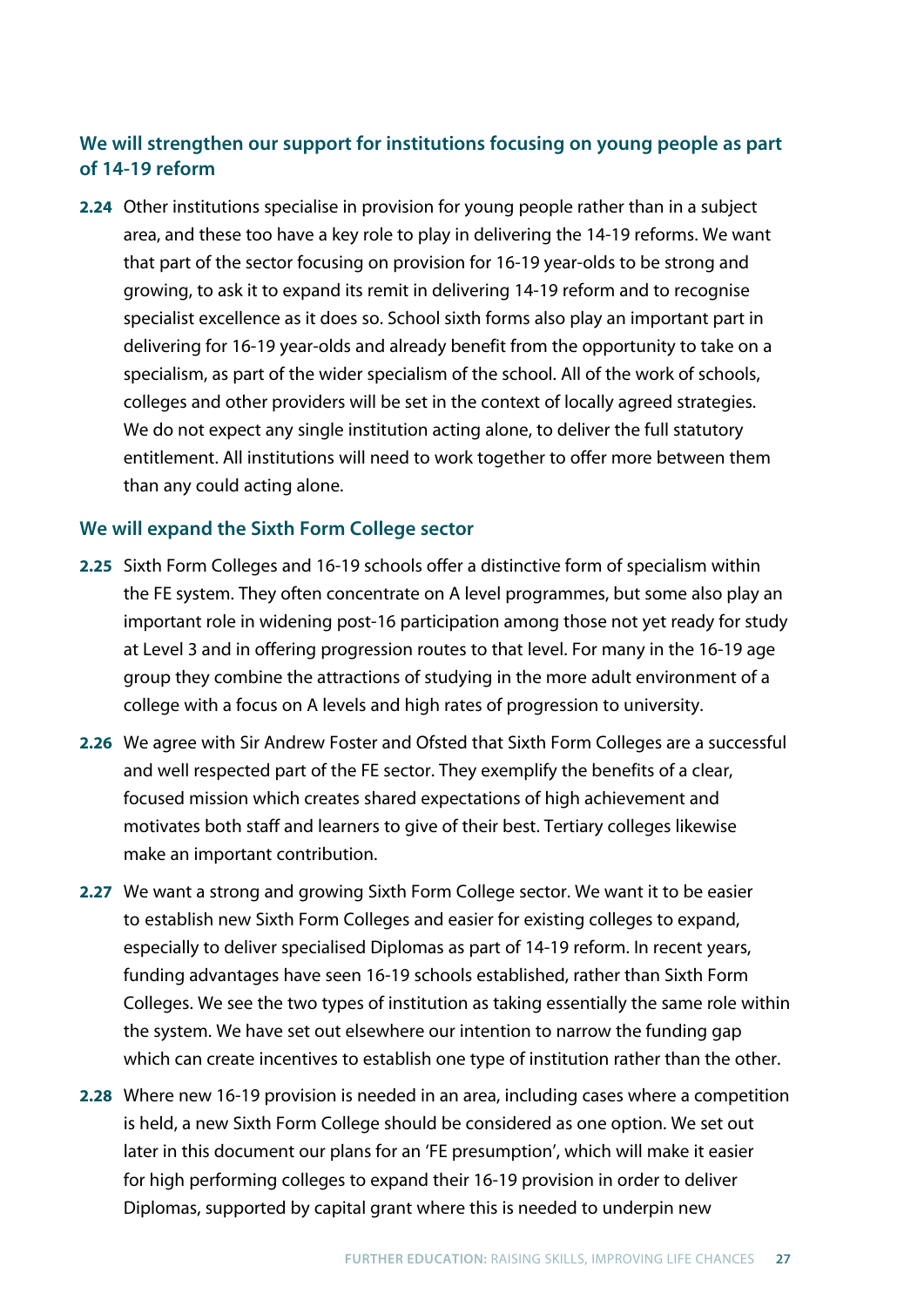provision. Reform of the allocation of capital funding will also create a more level playing field where a new or expanded Sixth Form College is the right solution to local needs.

#### **We will ask 16-19 institutions to take a broader role in 14-19 reform and recognise Centres of Excellence**

- **2.29** As part of local partnership arrangements, Sixth Form Colleges (as well as other FE providers) will have a significant role to play in 14-19 reform. We want Sixth Form Colleges to offer specialised Diplomas, including at Level 3 as a strong preparation for progression into HE. We also think that they can play a part in delivering to 14-16 year-olds in Key Stage 4 who are on the roll of local schools. This could include providing opportunities for more stretching options and acceleration and the delivery of Diplomas to this age group.
- **2.30** There are a few Sixth Form Colleges which have achieved CoVE status, as a result of delivering highly effective vocational provision. We welcome this. However, we also recognise that for some Sixth Form Colleges, CoVE status would not be an appropriate reflection of their curriculum – and nor, of course, are they eligible for specialist school status.
- **2.31** We therefore intend to develop and consult on a new 'Centre of Excellence' standard, which will recognise excellence in delivery for 16-19 year-olds, linked to the CoVE framework but without the same vocational emphasis. As with the new CoVE standard, we will develop a demanding standard, intended to recognise truly effective practice and good leadership and management and to promote the improvement of the whole institution. We want particularly to recognise those institutions making a significant contribution to delivery of a local 14-19 strategy.
- **2.32** As recommended by Sir Andrew Foster, we will ensure a distinctive policy focus within DfES and the LSC on the Sixth Form Colleges group, to understand their particular needs and work with them to implement these proposals.

### **Within the new system, the range of provision will remain broad**

**2.33** We are clear that within the new mission of the system and the new focus on specialisation, we need to retain breadth of provision. This applies to the system as a whole and, where appropriate, to individual institutions.

#### **'Skills and employability' is a broad mission – and includes the general education employers value and stepping stone provision**

**2.34** Within this renewed economic focus, there is clearly an important role for both vocational and general learning, which many providers already combine very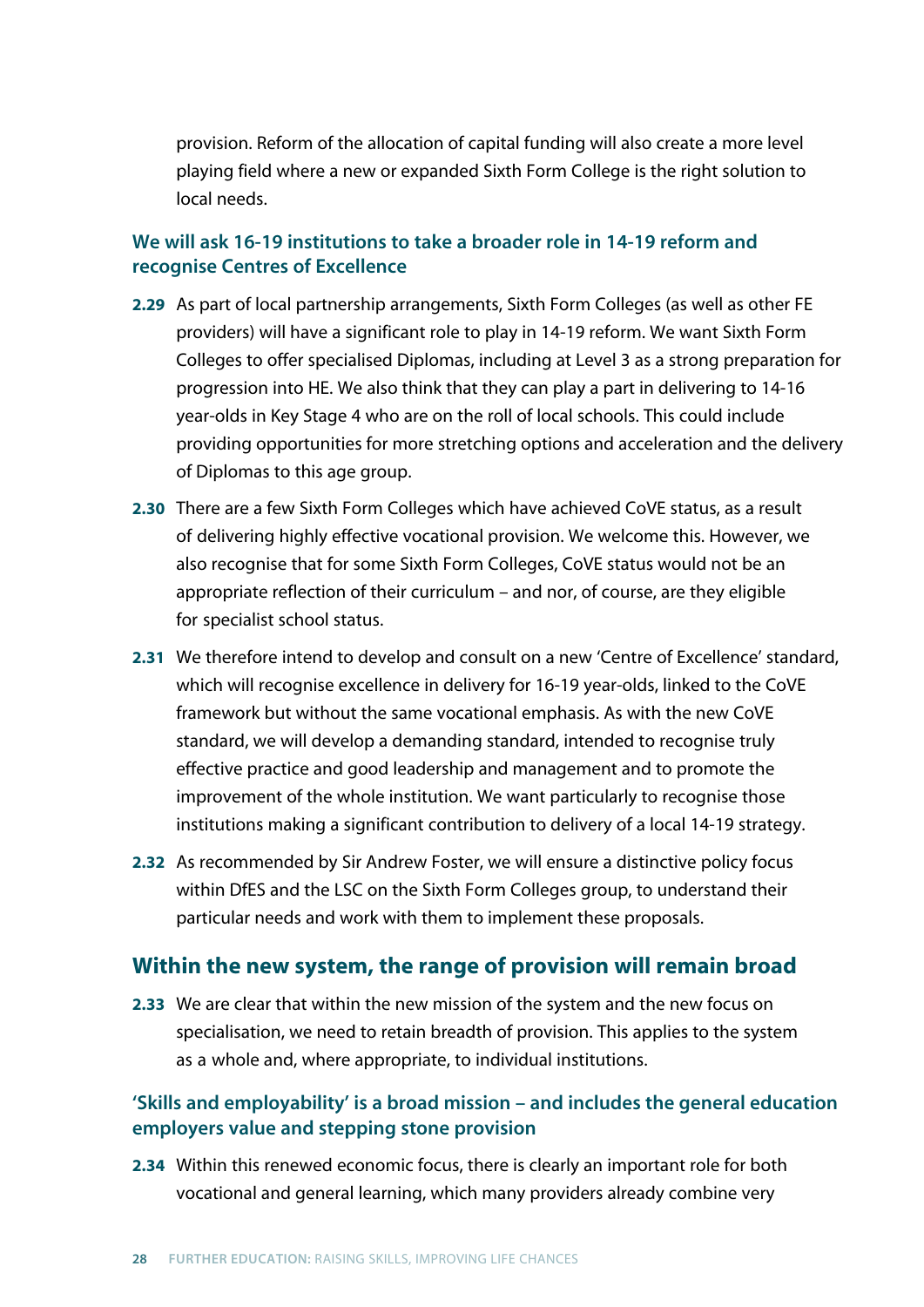successfully. The new specialised Diplomas will require a combination of theoretical and practical learning. In considering how to deliver its mission effectively, each provider will continue to decide for itself the right balance of courses to offer. In every case, there should be a considered and deliberate overarching concern to promote the life chances and employability of learners.

- **2.35** This strong focus on economic impact does not come at the expense of social inclusion and equality of opportunity – the two reinforce one another. The sector as a whole is uniquely well-placed to provide opportunities for second-chance learning and personal development. These opportunities are often the essential precursors to success in adult and working life, and to career development. We must sustain and strengthen stepping stone programmes, to encourage re-entry to learning. We describe in this White Paper how we will improve opportunity in this area through creating the Foundation Learning Tier. Many colleges and providers do excellent work to provide access to learning for young people in difficult circumstances. DfES will work with the Department for Work and Pensions (DWP) to improve support for this group. Colleges also play an invaluable role in promoting community cohesion and integration, providing settings where young people and adults from every ethnic, faith and social group can come together. Many colleges are exemplars in the diversity of their students and staff, serving as a resource that is available to, and valued by, all sections of their community. We will continue to support colleges in this vital work, and will continue to work with the Home Office on our shared agenda of community renewal, including through the Active Learning for Active Citizens network.
- **2.36** The Skills for Life national strategy for adult literacy, numeracy and language will continue to be central to tackling the weaknesses in basic skills which can prevent millions of young people and adults from succeeding in life. There will be a renewed drive to improve the quality of this kind of provision. Similarly, our recent Green Paper *Reducing Re-Offending through Skills and Employment* set out how we will raise the skills levels of offenders. This will both contribute to the economy and help break the cycle of criminality which is harmful to individual offenders, their families and society at large.
- **2.37** Although many forms of provision are fully within the new mission of the sector, we continue to be clear that getting young people and adults to a first, full Level 2 is a vital part – as the minimum platform for employment. Colleges have a leading role in ensuring that as many people as possible achieve their first full Level 2 – a crucial objective for our economy, and for the life chances of countless individuals. This year, Ministers will lead a major campaign to raise the profile of this national priority area.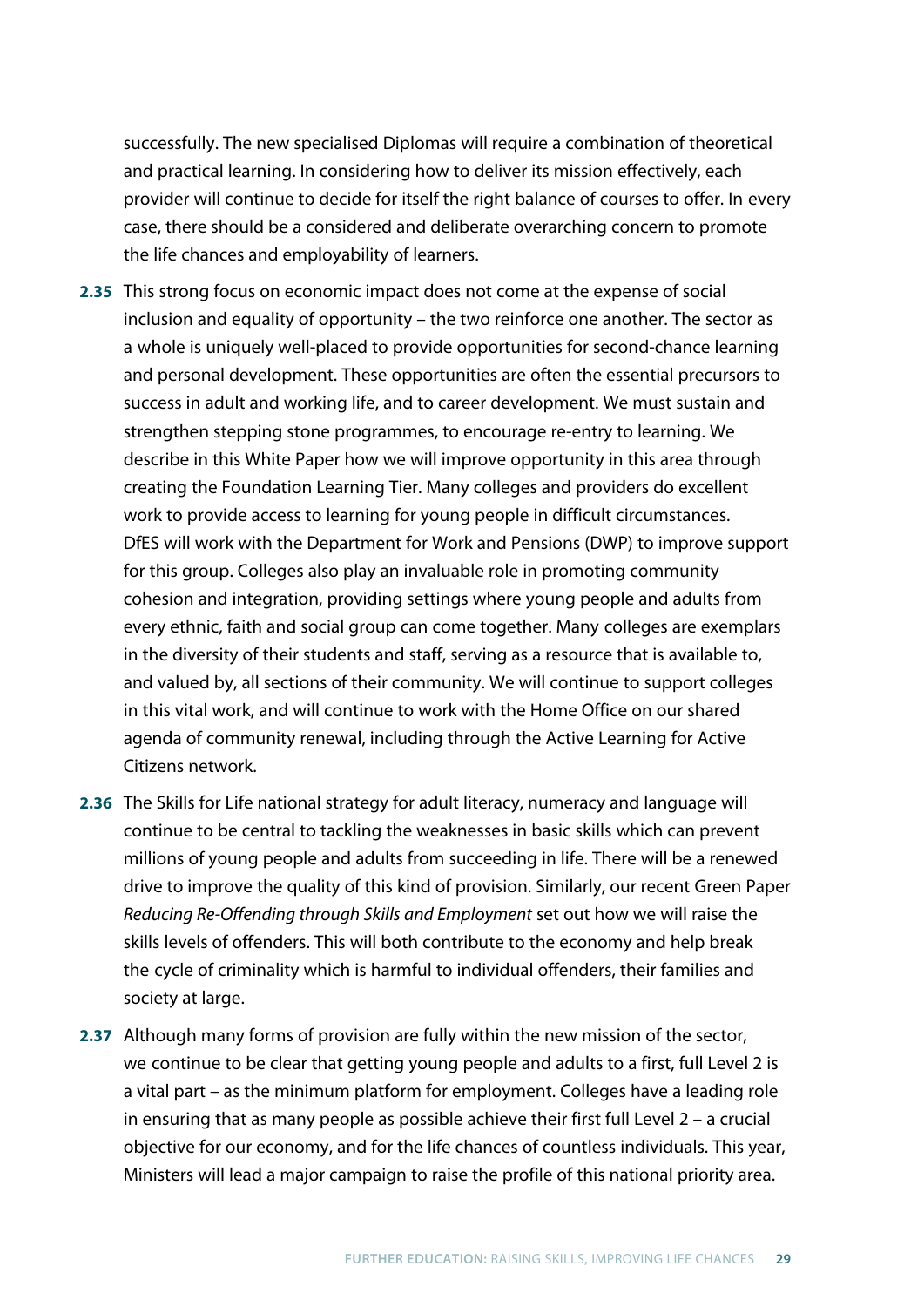**2.38** In order to meet our wider employment and pensions strategies, we must raise the employment rate among older workers. Opportunities for older workers to learn new skills in a changing labour market are therefore essential. DfES and DWP will work together to consider how older workers can be better supported to stay in work.

#### **Foundation Degrees and HE in FE will continue to grow in importance**

- **2.39** FE colleges and training providers already play an important and distinctive part in HE, and within the focus on employability, there will be an important and growing role for this provision. Some 10% of all HE learners are studying in FE colleges and more than 50% of them are part-time compared with about 35% in HE as a whole. Some 25,000 learners in colleges are studying on Foundation Degree programmes, designed and delivered in partnership with employers, to give a strong foundation for employment in a chosen sector.
- **2.40** In line with the wider mission, there should be a presumption that HE delivered in FE should have a strong occupational and employment purpose. The major area of expansion will be Foundation Degrees. We will also expand work-based HE programmes. In the next chapter we set out major new proposals for FE colleges and training providers to play an important part in that, working within the Train to Gain framework to offer integrated training programmes for, and co-financed with, employers, ranging from basic skills to HE.
- **2.41** We will also develop centres of HE excellence in FE colleges, focused on the twin themes of employability and widening participation. We have asked the Higher Education Funding Council for England (HEFCE) to treat these as high priorities for funding allocations. Equally, where colleges are not delivering to the right standard, HE provision should not continue. Not all FE colleges are well placed to deliver HE, and we will ask the HEFCE to review the effectiveness of small pockets of HE in FE colleges.
- **2.42** FE is particularly effective in providing HE for learners from more disadvantaged groups, backgrounds and communities. Many FE colleges offer flexible, local opportunities which make HE accessible to people who might otherwise face significant barriers to participation. The sector is well placed to promote wider participation in HE. The HEFCE has recently announced additional funding of £12 million to support widening participation in 2006-07.
- **2.43** We believe that FE has an important role to play in areas currently without any HE provision, and will continue to support the development of lifelong learning networks (LLNs). These combine the strengths of a number of diverse providers and allow sharing of teaching expertise, curricula and facilities. They enable learners to move between different kinds of vocational and academic programmes, and between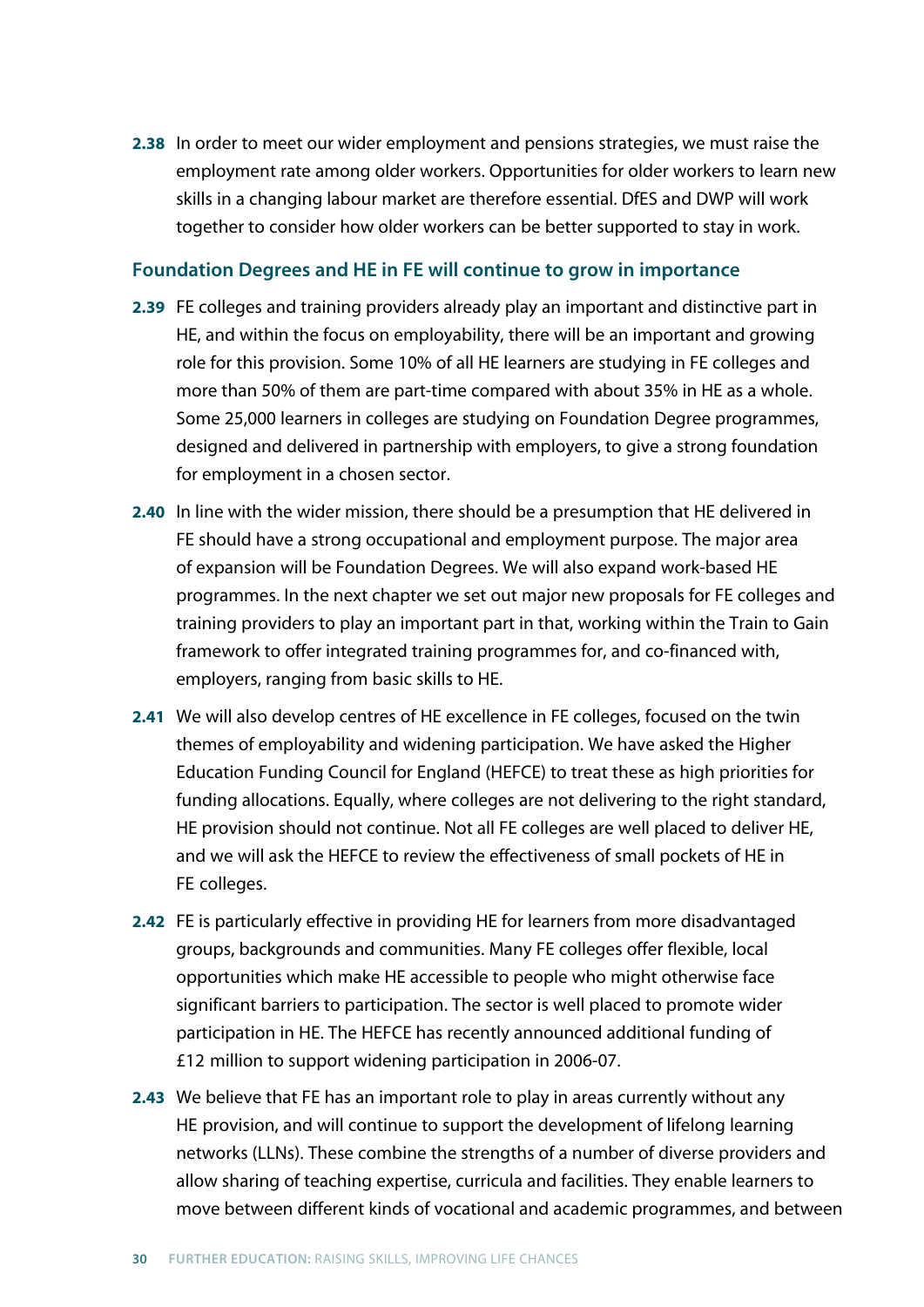institutions, as their interests, needs and abilities develop. There are currently ten such networks in operation, covering over 40 universities and 100 FE colleges, and expansion of LLNs will be a priority in future years. The HEFCE and the LSC will identify priority areas where provision is currently most sparse, with a view to starting LLNs in these areas by September 2008.

**2.44** To ensure funding supports these developments, we have asked the HEFCE and the LSC to explore mechanisms for further capital support to enable FE providers to contribute to HE, including direct funding of HE facilities in FE colleges. We have also asked them to review the financial arrangements that underpin HE courses in FE colleges, including franchising arrangements. It is important that money should follow the learner in ways that are transparent and build confidence.

#### **Wider activity will continue**

**2.45** A clear focus on employability does not mean we will stop all other activity. Alongside the core economic mission, we remain strongly committed to learning for personal fulfilment, civic participation and community development, and are taking steps to strengthen the range and quality of such provision. We have allocated £210 million in 2006-07 for personal and community development learning (PCDL), and we will maintain this level of funding in 2007-08. But there will increasingly be an expectation that individuals should pay for this kind of provision where they can afford to do so.

#### **PCDL provision in Liverpool**

Liverpool City Council provides a well-equipped mobile learning centre which aims to engage learners in the most deprived wards of the city. It works with a range of organisations including care homes and mental health charities. Delivery is flexible to allow for the needs of all learners. Older learners in a sheltered residential setting, for example, have shortened sessions over a longer time period.

So far nearly 2,000 people have used the centre. It has also been involved in Adult Learners' Week, healthy eating campaigns and promoting opportunities in Higher Education. Engagement with one mental health charity has resulted in seven learners attending IT courses. Feedback from learners indicates that they like the mobile centre coming to them, the friendly atmosphere and the fact that it does not look like a classroom.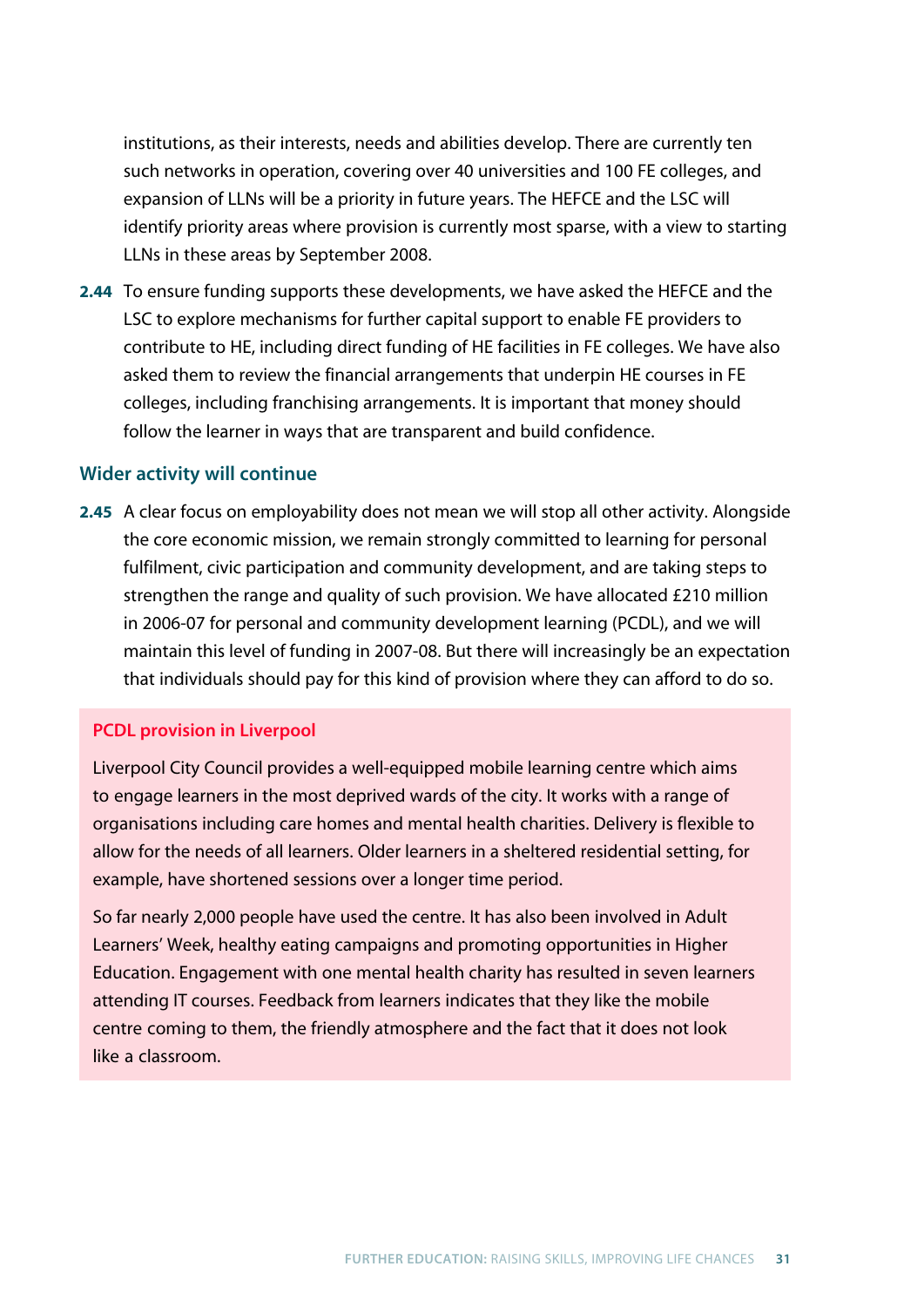- **2.46** We will reinvigorate this type of learning through local LSC Partnerships, which look beyond just LSC funded learning and include a wide range of recreational, healthrelated and cultural learning funded through other sources. We want representatives of learners, including voluntary and community groups, as well as providers, to plan provision in a co-ordinated and cost effective way in line with local community priorities.
- **2.47** We will continue to assess the effectiveness and impact of the 28 Testbed Learning Communities (TLCs) established as a result of the 2003 White Paper *21st Century Skills.* TLCs have developed innovative ways of introducing people to the study skills relevant to progression to vocational qualifications. The lessons learnt from their experience will feed into the work being done by the LSC and through the National Institute of Adult and Continuing Education (NIACE) and others to establish effective local modes of delivery for PCDL.
- **2.48** The pattern of institutions providing these opportunities may change as funding is directed to those most capable of delivering effectively. We would expect the balance to continue to shift away from general FE colleges as they focus more sharply on their core mission. We expect that, in time, some providers, often in the voluntary and community sectors, will want to specialise in this type of provision. We would also expect that the principles of contestability would apply equally to LSC funded PCDL. There should be opportunities for new providers, for example from the voluntary and community sector, to assist with the revitalisation of this type of learning.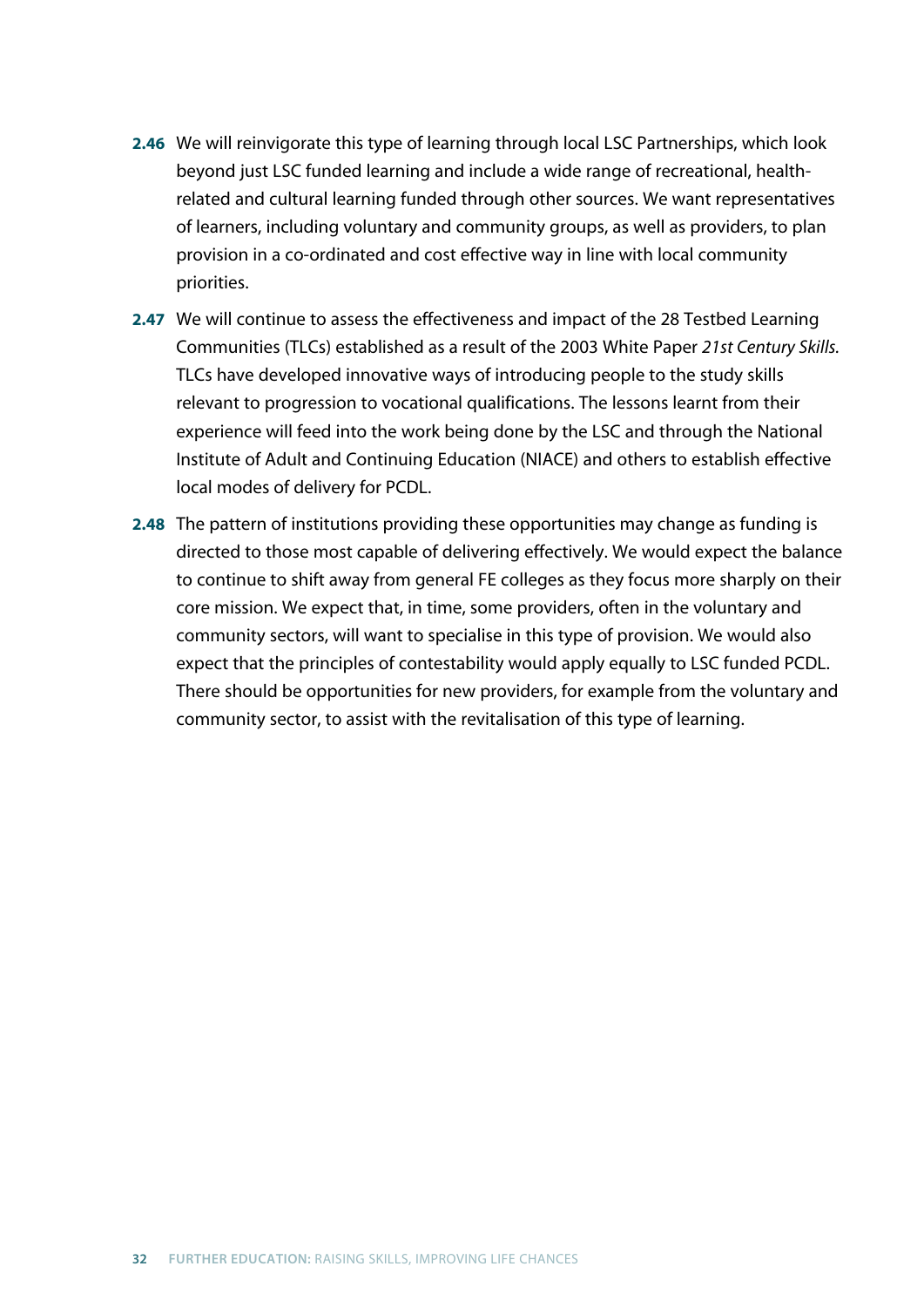

# Chapter 3: A system meeting the needs of learners and employers

**We will put the needs and priorities of learners and employers at the heart of the system, both to make sure that the FE system delivers its central mission and to continue to incentivise further improvement.** 

**We will introduce measures that will put learners and employers in the driving seat in determining what is funded and how services are delivered. A programme of learner accounts will be trialled, focused on helping people gain Level 3 qualifications. There will be a new entitlement for a first full Level 3 qualification for those aged 19 to 25, supported by an expanded Adult Learning Grant (ALG), new funding for both of which was announced in the Budget on 22 March 2006. The new 19-25 entitlement and national roll-out of ALG will both be implemented from 2007/8, creating a new integrated package of support for young adults continuing their initial education to Level 3.**

**The Train to Gain programme will be expanded, so that more adult training is delivered in the workplace through programmes designed and delivered in partnership with employers. The programme will also be widened to provide access to HE level skills and courses. Sector Skills Agreements will become the key mechanism to ensure that employer needs and priorities shape the supply of education and training, and secure increased demand and investment.**

**This will be underpinned by qualification reform which ensures better progression routes for young people (through specialised Diplomas) and greater simplicity and navigability for adults.**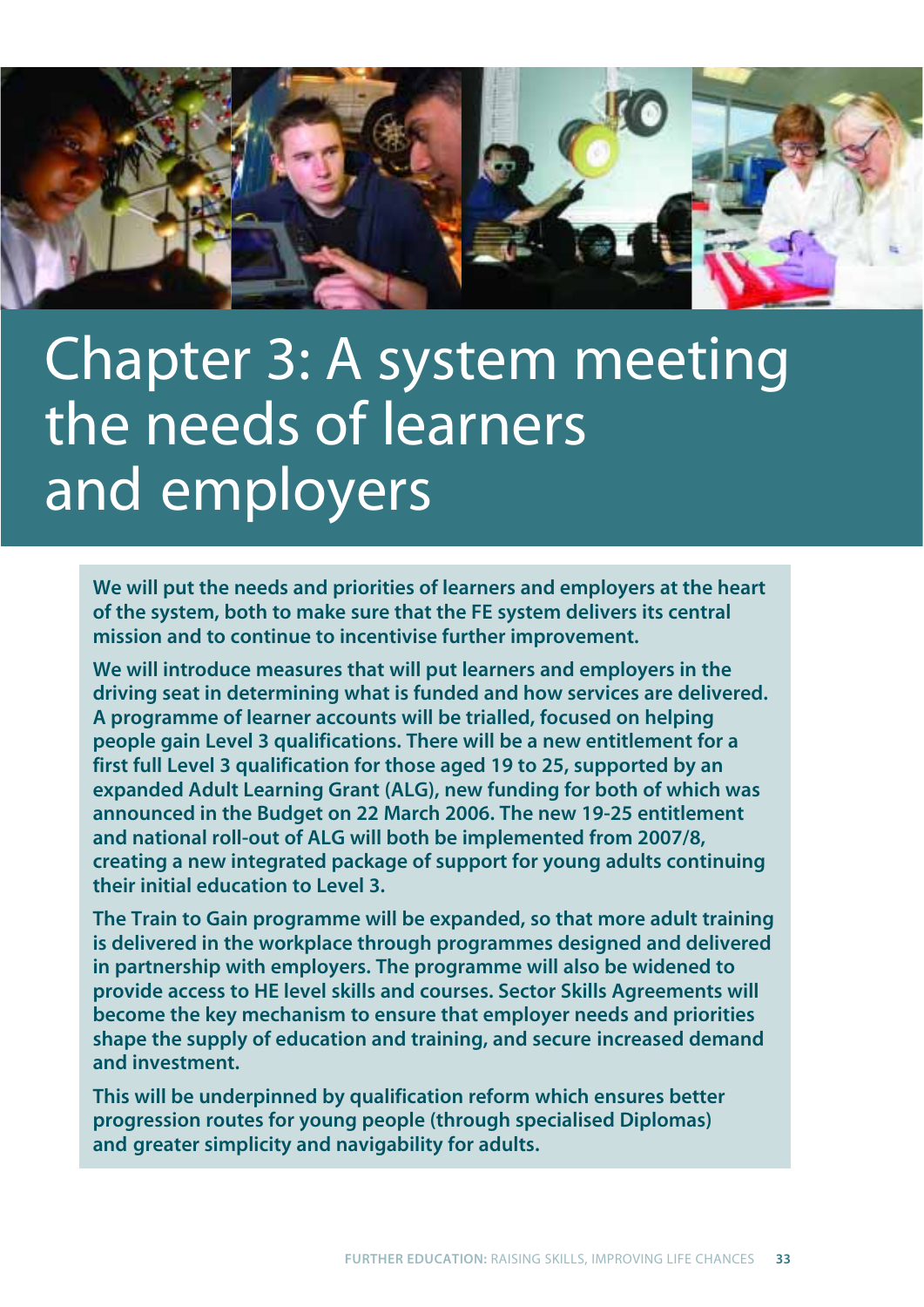- **3.1** A system which focuses on employability and aims to support the future success of young people and adult learners will be one which responds more and more sharply to the needs and demands of its customers – learners and employers. Creating a system where these demands are more easily heard and where there are clear incentives to act on them will not only mean that FE is discharging its mission more fully, but will create incentives for improvement and opportunities to expand to meet employer needs.
- **3.2** FE has a good record of reaching out to those who are difficult to engage. Nonetheless, if we are to meet the skill demands of future economic growth and employment, then we need to increase the demand from employers and potential learners and address the cultural, social and economic factors which can limit aspiration and participation. We have to engage not only those learners and employers who already see how skills and qualifications can help them, but the millions who regard education and training as having nothing of value to offer them.

## **The system will focus more closely on meeting the needs of learners**

**3.3** We will enable learners to choose the programmes that will best help them to achieve their goals, in the setting that is right for them, and we will make the system more responsive to those choices.

## **We will create a new entitlement to remove financial barriers for 19-25 year-olds**

- **3.4** We propose to introduce a new entitlement to free tuition for a first full Level 3 qualification for 19 to 25 year-olds from 2007-08, supported by an extra £25 million from Budget 2006. This will help us to tackle an area of particular weakness in skills development in this country. In many other countries, much larger numbers of young adults achieve Level 2 and 3 qualifications between the ages of 19 and 25. In this country, by contrast, there is at present a sharp divide at the age of 19. Up until that age, every young person who wants to participate in education and training, full time or part time, is guaranteed free access. Beyond 19, there is a clear, well-understood pathway for young people who have achieved a Level 3 qualification and want to progress into HE. They are well supported to carry on in initial education through to the age of 21 or 22.
- **3.5** For those who do not get to Level 3 and go on to HE, the options for continuing in their late teens and early twenties can be less clear. The new entitlement for a first full Level 3 for 19 to 25 year-olds builds on the existing entitlement to free tuition towards a first full Level 2 qualification (equivalent to 5 GCSEs at grades  $A^* - C$ ). To support the introduction of this new entitlement, we will expect all Sector Qualifications Strategies to identify the full Level 3 programmes that employers in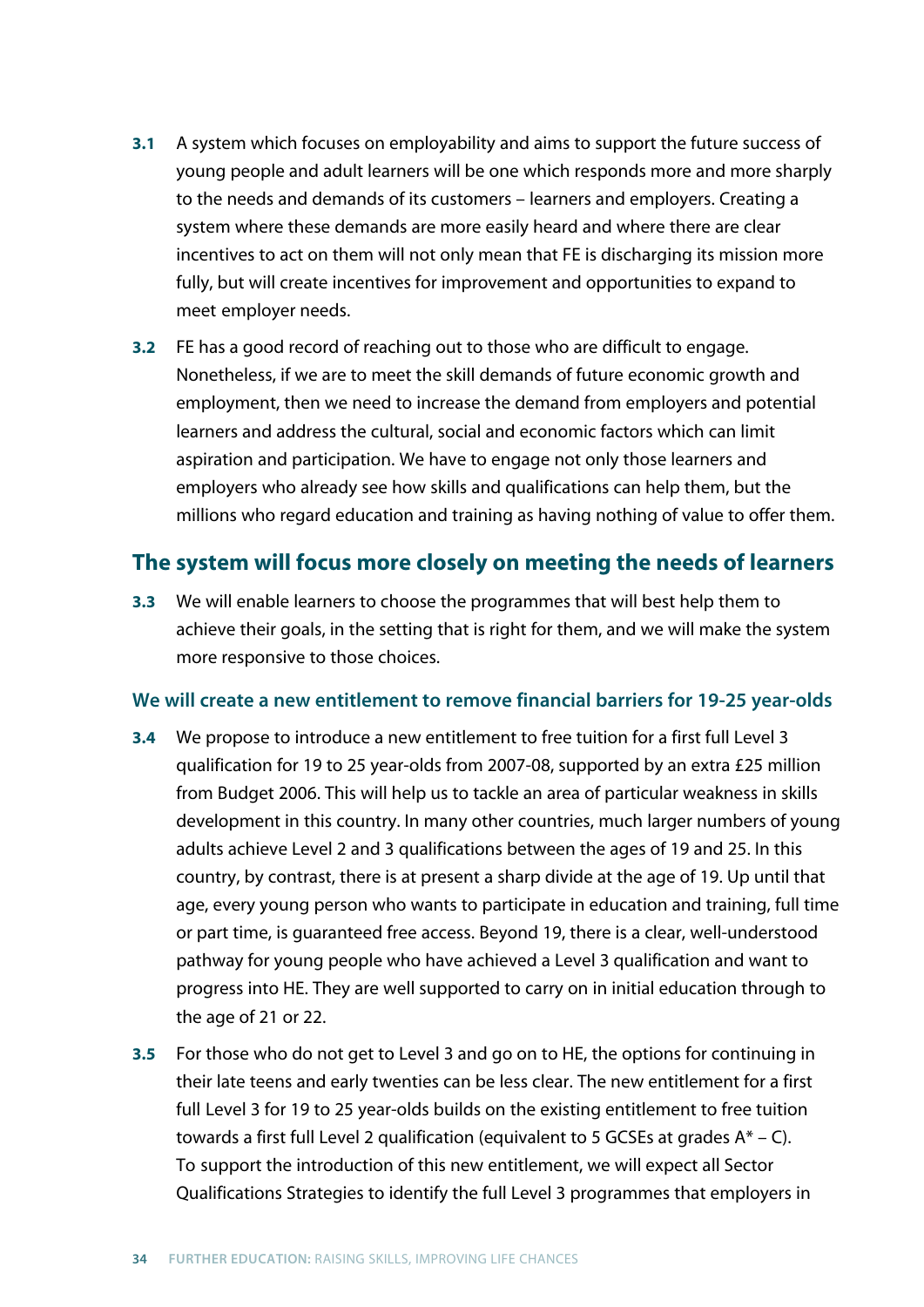that sector judge most valuable, so that we can inform and advise learners accordingly. That will include promoting advanced Apprenticeships.

**3.6** This new entitlement will give many more young adults an opportunity to prepare themselves for success in life through the education and training system. It will improve our skills base and help us to close the gap between qualification levels in this country and abroad, which opens up in this age group. It will provide routes back for those who left education early and want to return in order to improve their qualifications and job prospects. Evidence tells us that it will particularly benefit disadvantaged young adults. As set out below, we aim to extend this entitlement over time and as resources allow, so that it can include programmes within the Foundation Learning Tier that support progression through to Level 2 and beyond.

### **New learning accounts will hand power to learners**

- **3.7** We will introduce a new system of learner accounts for adult learners. We know that giving learners greater choice and control over their learning energises people and gives them a real sense of empowerment. The account will hold virtual funds, which can be used to pay for learning at the discretion of the learner. It can have a life extending over a period of time and can hold funds from the state, the learner and the employer. It will be administered by a third party and made robust by the development of the Unique Learner Number.
- **3.8** Accounts could be used in principle for all education costs. But they work best where there is an informed and demanding customer group, able and motivated to exercise real choice. So we propose to test the concept with adult learners studying for a Level 3 qualification, as a further way of tackling our relative skills gaps at that level, increasing choice and generating demand for higher level learning from nontraditional groups. We expect Union Learning Representatives and Information, Advice and Guidance (IAG) advisers to play a significant role in steering many individuals to the course that will best meet their needs.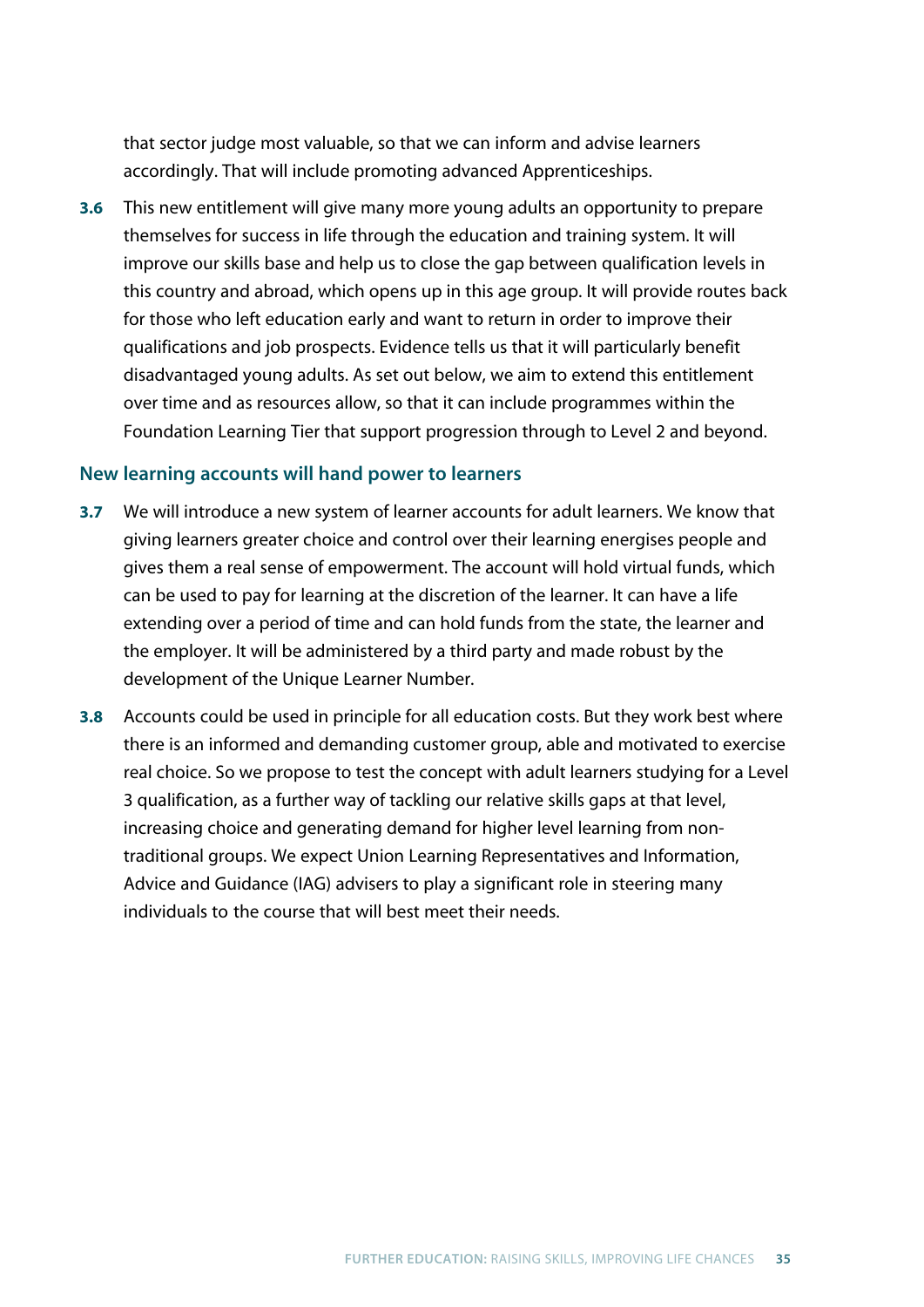#### **How we expect accounts to work**

Learners will become account holders on achieving a first full Level 2, on enrolling for a Level 3 course, or on being recommended for a full Level 3 course by an Information Advice and Guidance adviser or Union Learning Representative.

On becoming an account holder, the learner will receive a membership card and an account number. They will be entitled to a discount on the cost of a Level 3 course at any LSC sponsored provider, with the discount set to reflect the national fee rate set by the LSC for that year (37.5% fees and 62.5% public funding subsidy in 2007-8). For 19-25 year-olds, under the new entitlement, provision will, of course, be free. The new adult guidance service will offer expert advice on choosing a provider, drawing up a learning plan, on career development and on financial support, including the Adult Learning Grant and how to access financial help with childcare.

Shortly after enrolment on a course, the learner will receive their first account statement that sets out their own financial contribution, the state's financial contribution, Adult Learning Grant, learner support, if any, and other financial contributions, for example from their employer.

- **3.9** In the trials of accounts, the state will make a contribution to the overall costs at the level that reflects the national fee rate applying in that year, except where accounts are used to deliver the new 19-25 entitlement, where the costs will be met in full. IAG services will make sure that learners completing a Level 2 course know that the Level 3 account is the next step on from the Level 2 entitlement; and Union Learning Representatives (ULRs) will help their members access and use accounts.
- **3.10** We are very conscious in taking this step of the problems that have marred previous similar initiatives. Having analysed the lessons from those problems, we believe that they can be avoided in the management of this scheme. Strong quality assurance of providers through an LSC approval process will prevent unscrupulous operators taking advantage of it. There will be careful evaluation of the pilot before decisions are taken about expansion: the LSC will trial accounts from autumn 2007. And payments will be made through the existing well-tested payments system, not through a new, bespoke arrangement. In taking forward these proposals, we will draw on the experience of accounts programmes that have been developed in other countries, including Switzerland, the Netherlands and Spain.

#### **Learners will be more involved in decisions**

**3.11** We know that when learners participate in decisions affecting their learning experience, they are likely to play a more active role in the provider's quality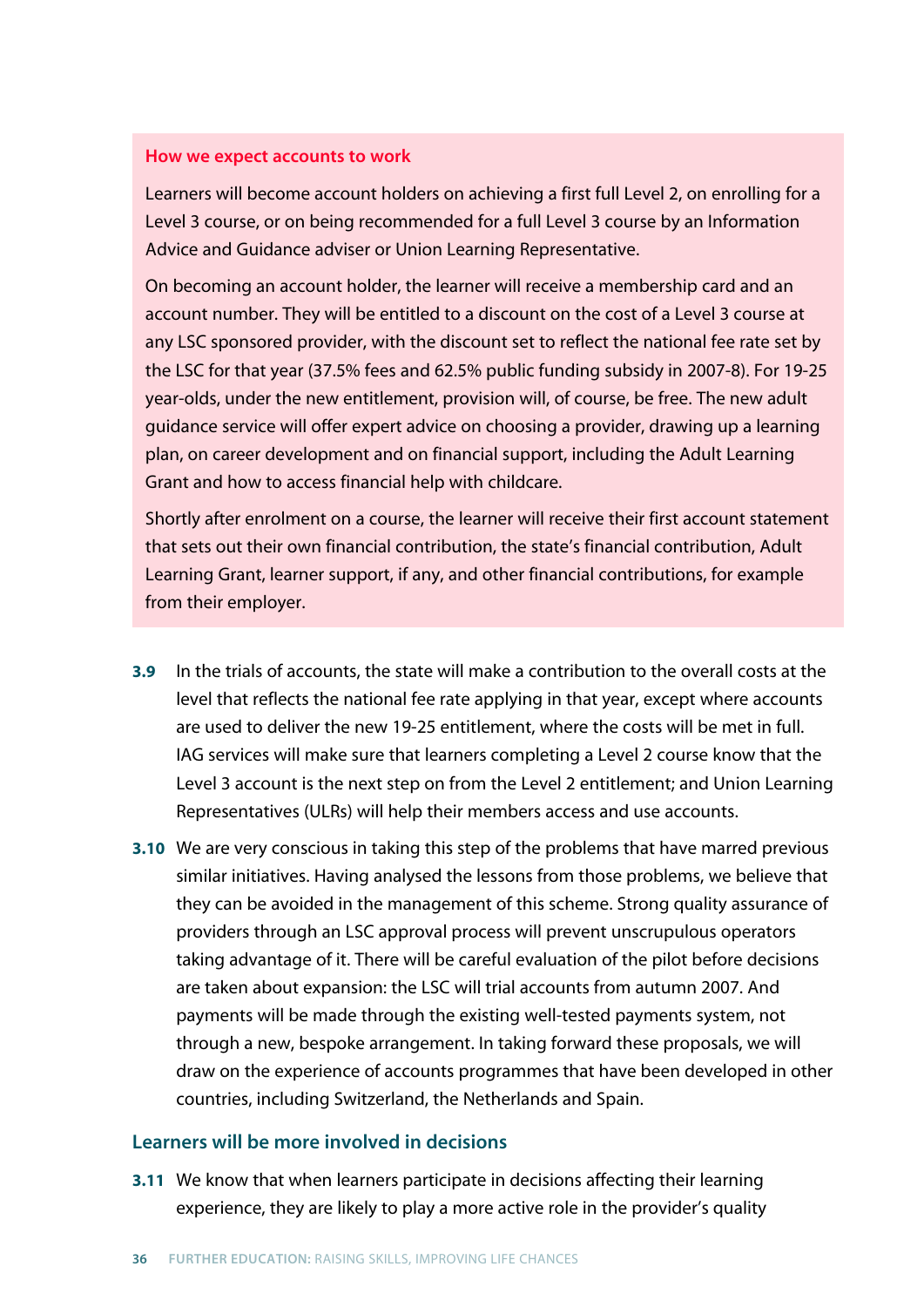improvement process. Equally, the involvement of some learners can directly improve the responsiveness of the system to the concerns of learners more generally. We will encourage more learner representation in all aspects of the system – from national policymaking to course content and delivery.

- **3.12** A National Learner Panel and the direct involvement of learners in national and local agencies will increase their influence in key policy decisions. Colleges and training providers will be expected to develop and implement strategies for involving learners and parents/carers of younger learners. We expect learners to play a key role in institutional governance, with each governing body including at least two learner governors. Based on the LSC national learner satisfaction survey, there should be regular opportunities for learners to feed back their levels of satisfaction so that colleges and providers can make improvements. And there should be effective mechanisms for engaging with learners collectively, including through student committees. We will work with the LSC and Ofsted to ensure that these mechanisms are reflected in development plans.
- **3.13** Working with the Centre for Excellence in Leadership, the Association of Colleges and the National Union of Students we will extend the successful national scheme of support for learner representatives. And we will strengthen the Staff Student Liaison Officer type role by asking Lifelong Learning UK (LLUK) to develop standards for this vital role.
- **3.14** Opportunities to undertake volunteering activities can enrich the learning experience in FE and promote active citizenship. Volunteering can enable students to develop the soft skills required by employers, strengthen providers' engagement with their local communities and help foster an inclusive ethos.

## **We will ensure that employers can get what they want and need**

**3.15** Alongside learners, employers are the major customers of FE. We have already made huge strides in putting employer needs at the heart of the FE system. We have now established the full network of 25 SSCs, led by employers to ensure that their needs and priorities for the skills that will support productivity are both articulated through SSAs and met through more responsive provision. SSCs are playing a central role in designing the new specialised Diplomas for 14-19 year-olds. SSCs have made an important contribution to focusing public funding in FE on the priorities.

# **The new Train to Gain programme will make the system more responsive to employers**

**3.16** From April 2006, the new national programme for adult learners, Train to Gain, will deliver training, normally in the workplace, designed and delivered to suit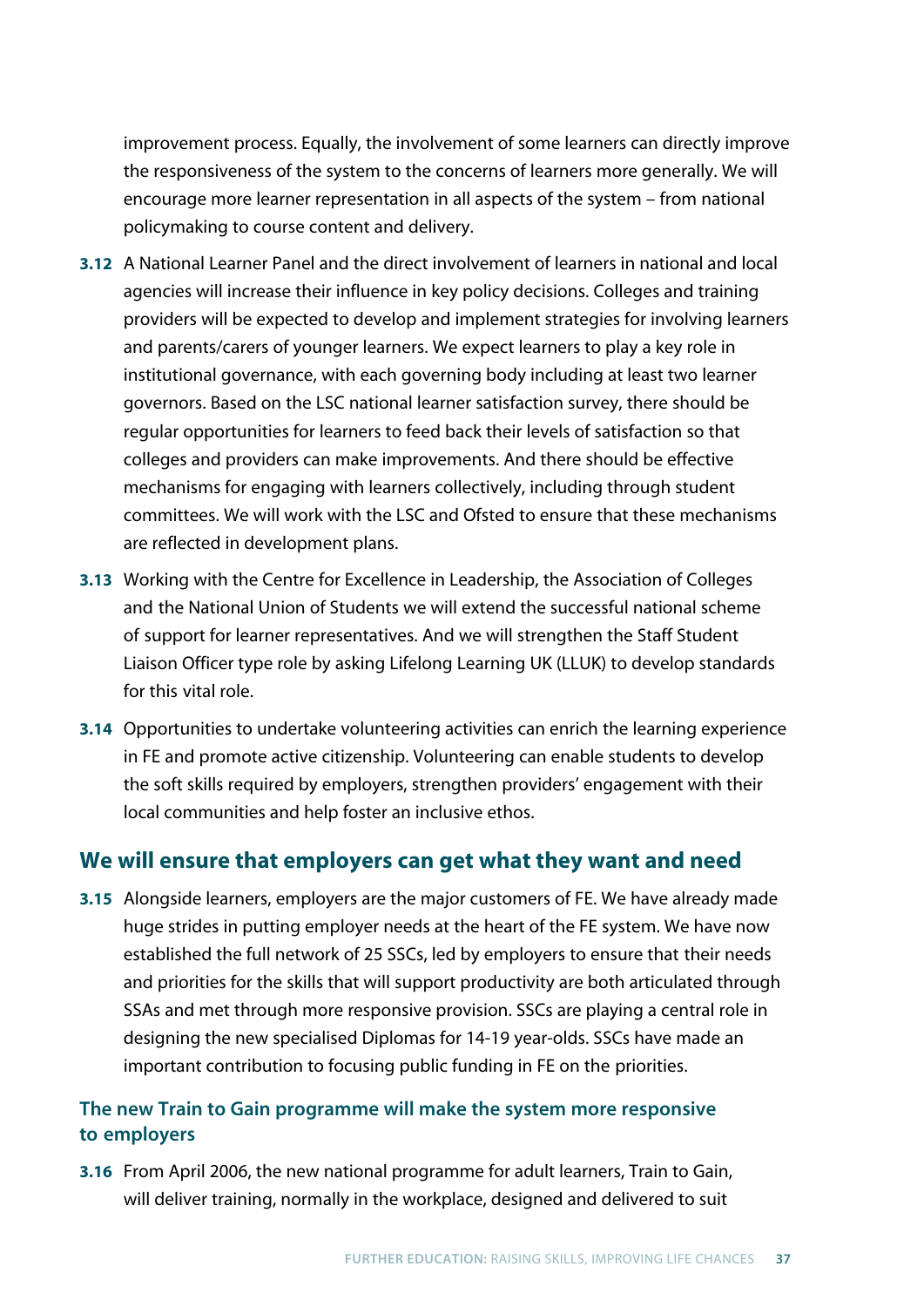the employer's operational needs. A network of impartial brokers will help employers to assess their training needs and find suitable training for employees to meet those needs. Basic skills and first, full Level 2 provision will remain a priority and be free; Level 3 provision in the two trial regions (North West and West Midlands) will receive a state contribution of up to 50% of the costs; and new trials of HE level skills will be subsidised. Employers will be able to use the brokers to find a comprehensive training package. Brokers will focus their time on those employers, employees and sectors that have historically not engaged in training, and where the Women and Work Commission has identified a problem for female workers in particular. They will not interfere in established training relationships which are working well, but will make new matches between employers and providers. Their work will be integrated with wider business support services managed by Regional Development Agencies. The funding allocated is £288 million for 2006-07 and £457 million for 2007-08.

#### **Train to Gain – an illustration**

Peter, Tariq and Amber work for a small employer who was keen get some additional training for her staff. A skills broker working through the Train to Gain service got in touch with the manager to gain an understanding of the company's development needs, identified who would benefit from learning and developed a training plan. The broker identified a choice of providers to deliver the different courses required and the manager chose the local college as the best option for price, delivery and location of the training i.e. in the workplace. The college assessed each learner's training needs.

Amber took a Level 2 NVQ in business administration so she could take on more of the administrative work and manage the office systems better. Tariq agreed to undertake a technician course at Level 3. Peter left school over 25 years ago with no formal qualifications. He took a basic skills course to provide him with the essential skills in reading and maths that he missed at school, and will look to progress to a Level 2 qualification later.

A few months after the training was completed, the broker followed up to assess how everything had gone. The manager was pleased that the training got underway quickly without waiting for a new term to start, and that the provider was flexible in response to the demands of the business. Early results from the training included improved office systems as Amber took on more work and became more efficient. In the warehouse, where Peter works, errors fell from 15% to 10%, resulting in a much lower rate of return from dissatisfied customers. The manager has asked for a further skills assessment to be carried out with the other warehouse staff.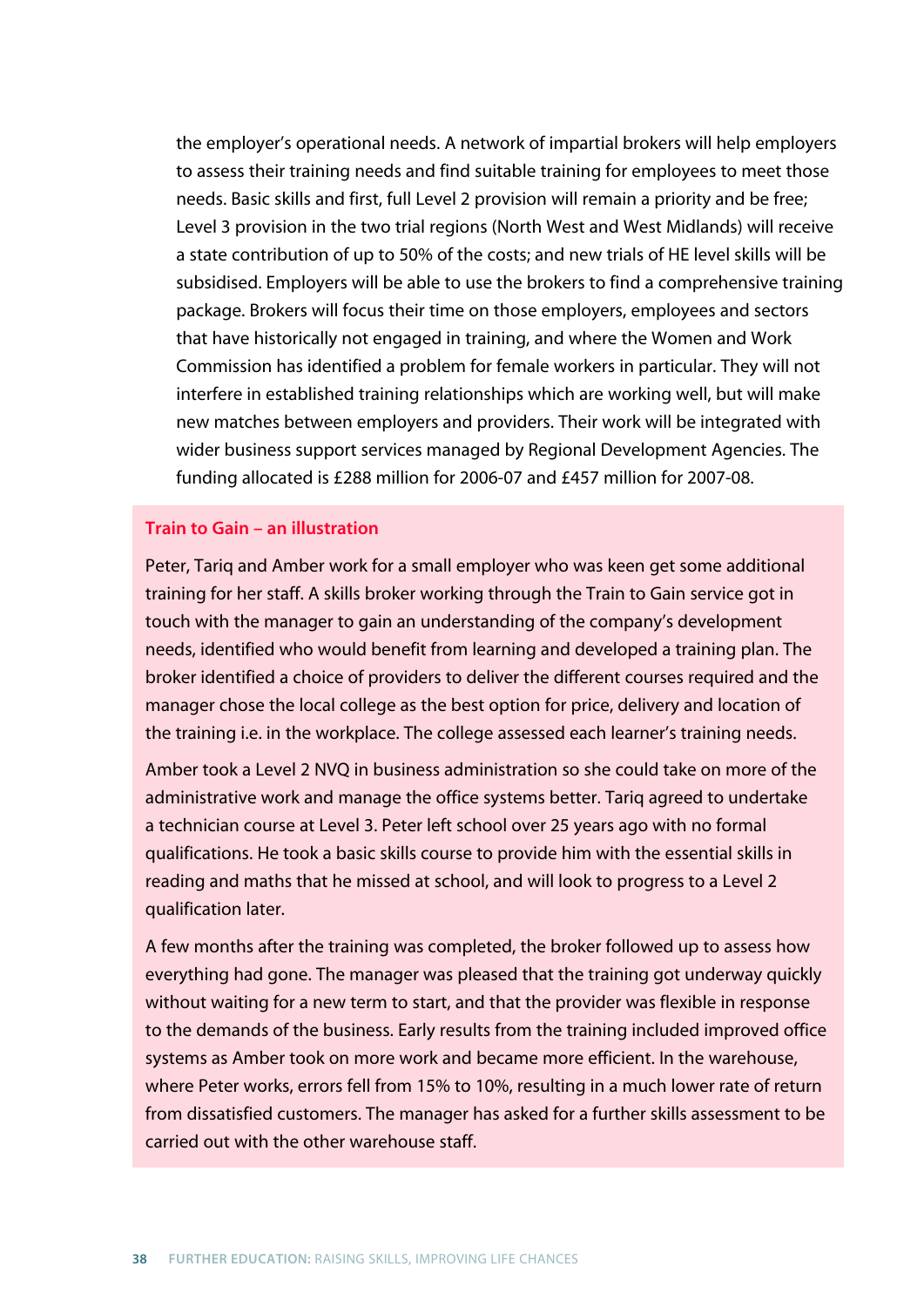- **3.17** Importantly, we will also begin to offer skills development at HE level through this service. Starting in September 2006 we will extend the Train to Gain service so that employers in three pathfinder regions can meet their skill needs at Level 4 and above through Train to Gain brokers, as well as through their direct links with HE institutions. FE colleges and HE institutions, in partnership with SSCs, RDAs and employers in priority regional economic sectors, will establish new, flexible workplace focused skills provision centred on the needs of employers and employees. This will enable employees with Level 3 qualifications or below to progress to HE level qualifications. Because of the potentially high returns to employers and employees, they will be expected to contribute significantly to co-financing customised provision alongside the Government's contribution. We will monitor take-up carefully, including the impact on access to training for ethnic minorities and other groups currently under-represented in work based training.
- **3.18** In addition, as a result of Budget 2006, a further £10 million in each of the next two years will be made available for a new Level 3 skills Train to Gain pilot. This will focus on low-skilled, part time and ethnic minority women, in order to tackle the barriers these women may face in the labour market. This forms part of a £20 million per annum package to respond to the Women and Work Commission's recent report, recommending action to tackle the barriers many women face in the labour market. The other two elements of this package are £5 million per annum to double the number of skills coaching pilots, extending the trials to 11 Jobcentre Plus districts to target support for low-skilled women not in the labour market; and £5 million per annum for the SSDA to work with a number of SSCs for whom representation is a particular issue. By testing new recruitment and career pathways through this initiative we expect to help at least 5,000 women each year.

## **We will listen to employers and respond to their requirements as set out in Sector Skills Agreements**

- **3.19** In addition to the directly demand-led Train to Gain, we want employer requirements to have a greater role in shaping the supply of education and training for adults more widely. To achieve this, Sector Skills Agreements (SSAs), which will be an agreement between Government and the SSC and employers, will become a key mechanism for determining priorities for the use of public funding for adult training and skills. There will be explicit links between the requirements set out in an SSA and the types of programmes funded (in the case of England) through Train to Gain.
- **3.20** Each SSA will set out the priorities of that sector for the skills and qualifications that will make most difference to productivity. They will incorporate robust Sector Qualification Strategies that identify which qualifications employers rate as priorities. Where they exist, regulatory bodies will also play a key role in determining sectoral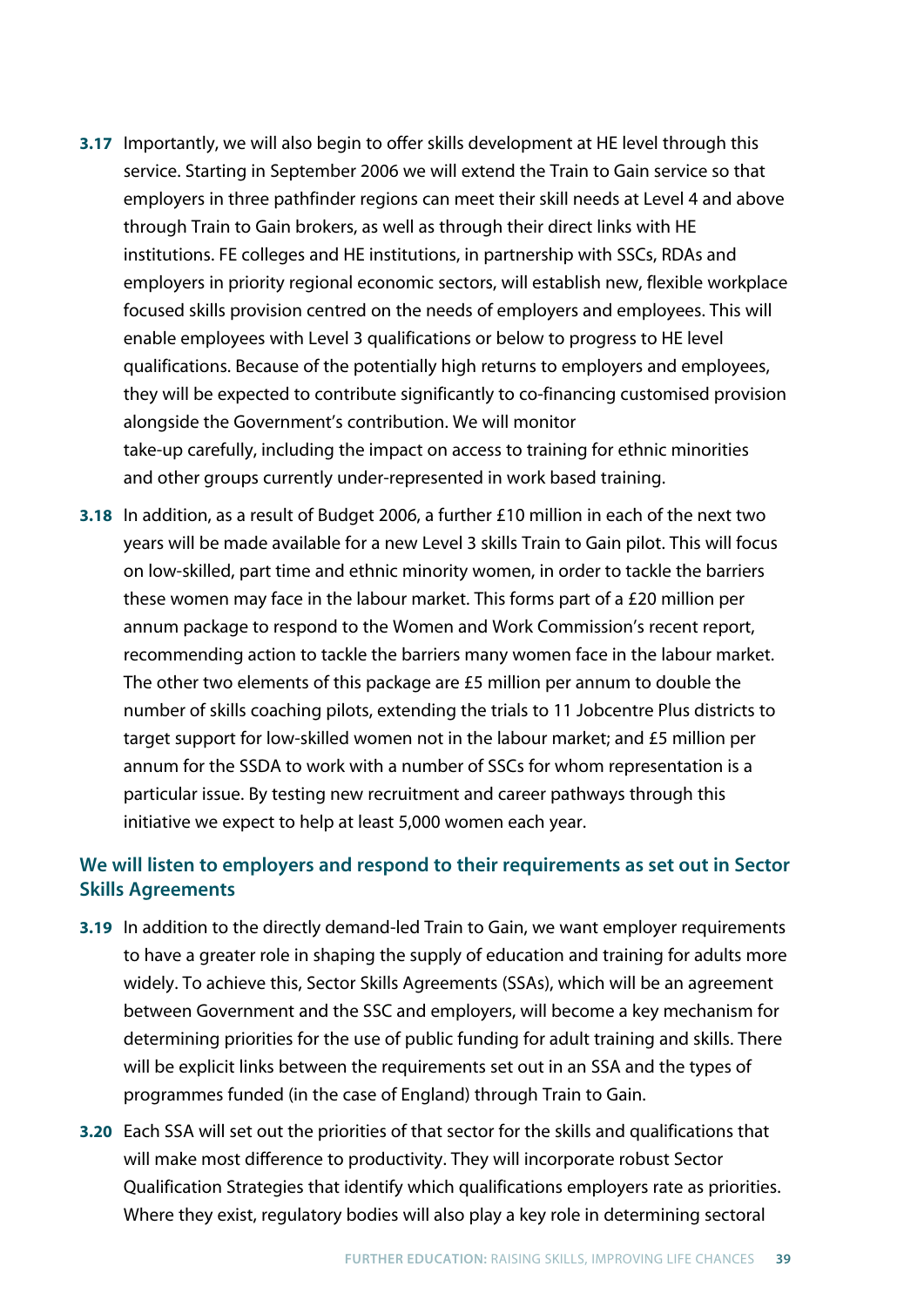skill requirements, fitness to practise and licence to practise. The agreement will drive LSC decisions in each region on the allocation of funds to providers to prioritise those skills and qualifications. Regional Skills Partnerships will play a key part in this decision making process.

- **3.21** SSAs will also set out the commitments employers themselves are making: investment of funds (for example through voluntary training pools), collective expectations about skills requirements (for example, through voluntary licences to practise), and direct engagement with training providers (for example, in setting up National Skills Academies).
- **3.22** The second phase of the Leitch review will consider how to raise employers' demand for, and investment in, skills. SSAs can play an important part in this.

## **We will support colleges to work effectively with employers**

- **3.23** For most general FE colleges and all other training providers, it has long been part of their mission to work with employers in their community and to help their learners gain good employment skills. But recent Ofsted reports have shown that some providers do not approach this systematically. Even in those that are actively engaged in employer training, an overarching strategy is "largely missing"; and the substantial effort being devoted to this area may not be achieving as much as it could.
- **3.24** So we will support colleges and other training providers to work more effectively with employers. We will ask a range of partners to develop a new good practice framework for providers to consider when setting their own strategy.
- **3.25** We expect the framework to cover the role of the governing body in leading this work, guidance on how to support local employers more effectively across the range of their work and advice on how best to involve employers directly (particularly in equal opportunities and the delivery of Diplomas, work experience and wider opportunities for 14-19 year-olds). It will also advise colleges and other providers on how to integrate the employer perspective into all their mainstream activities, for example by using employer satisfaction data to drive performance.
- **3.26** The framework will promote the practice adopted in a number of colleges, who have developed an Employers' Charter, setting out the respective responsibilities of the provider and the employer. Done effectively, a Charter can help to inform employers about the range of services provided locally. The process of creating one can help colleges and training providers to reflect on and refine the quality and scope of their offer to employers.
- **3.27** We want to work further with colleges to ensure that courses are increasingly available as and when employers and learners need them, both to increase productivity in the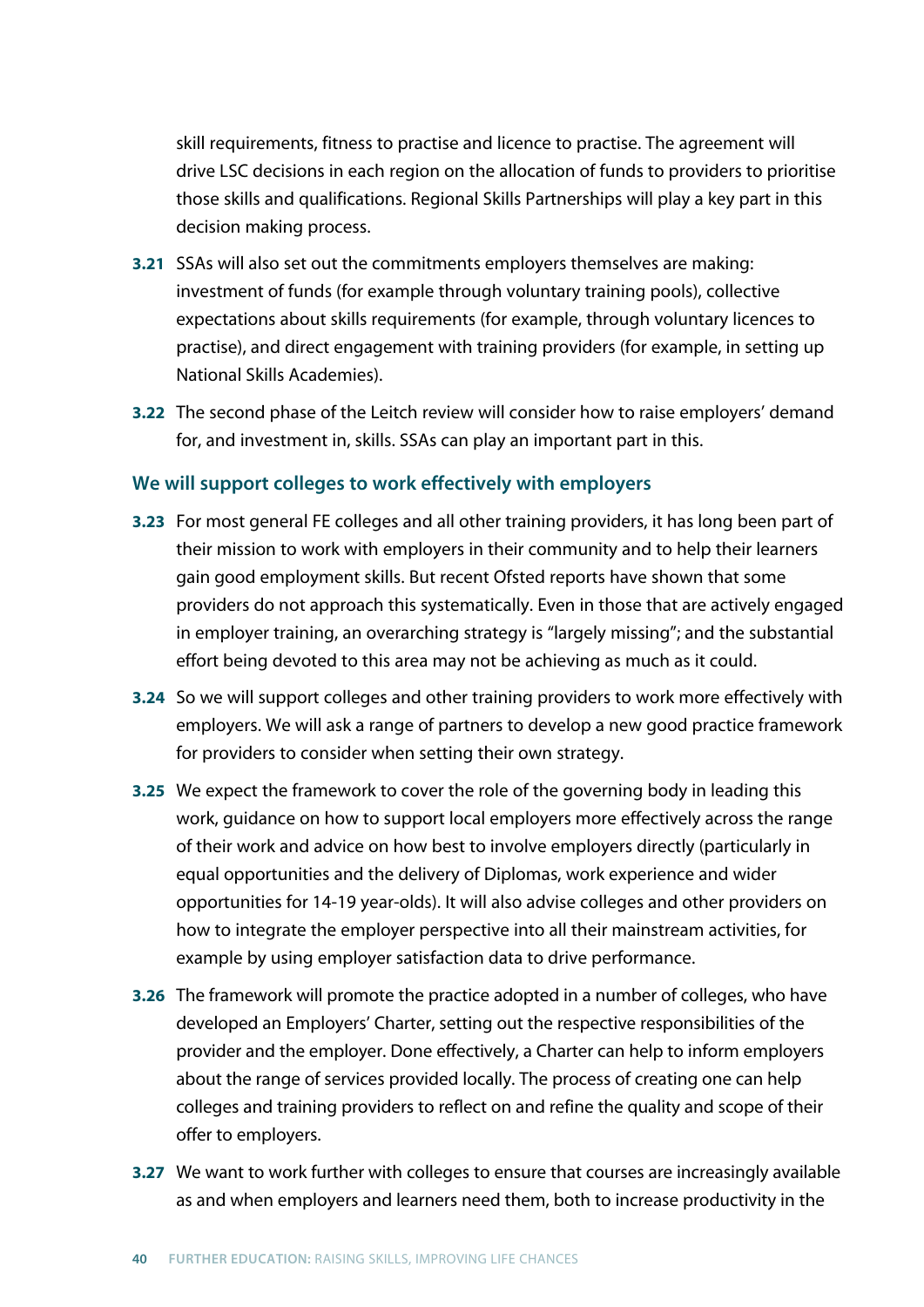workplace and to enhance employment opportunities for workless individuals. Flexibility in offering courses outside traditional college timetables will support our aim of ensuring that the FE system contributes to employability.

- **3.28** Unions have a growing role in promoting training in the workplace. There are now over 12,000 trained ULRs, who play an important role in giving employees the information and confidence to access training. They have been particularly effective in promoting Skills for Life and Train to Gain opportunities, and union representatives are playing an important role in SSCs.
- **3.29** With Government support, the TUC is now setting up a Union Learning Academy to strengthen the ULR network. It will aim to ensure a good range of training opportunities are available to employees, promote collective training agreements with employers, and ensure the impact of SSAs is seen in individual workplaces. The TUC is developing proposals for a collective learning fund bringing together resources from learners and employers. We will work with them to consider actively how this might work alongside other initiatives, particularly the learner accounts and Train to Gain proposals set out in this White Paper.

# **We will create a qualifications system which better serves learners and employers**

- **3.30** As we give learners more control over their own learning experience we need to ensure they are making choices only between valuable options which meet employers' skills requirements and therefore help them succeed and progress.
- **3.31** The worth of a qualification depends on how widely recognised, understood and valued it is and on how effectively it enables progression in learning and life. General qualifications have always been widely understood and valued and the progression route from GCSE to A level to university is the most well understood and highly regarded educational pathway at present. By contrast, many other qualifications pathways are poorly understood and little valued. There is confusion about the relationships between qualifications, about what particular knowledge and skills are required to achieve certain qualifications and a lack of clarity about progression routes.
- **3.32** Only when all qualification routes have real currency outside the education system and promote progression within it will the system be able to meet employer and learner needs. Qualification reform is therefore at the heart of our strategy.

## **Qualifications and curriculum reform for 14-19 year-olds**

**3.33** In the *14-19 Education and Skills* White Paper, we set out our plans to reform curriculum and qualifications for 11-19 year-olds. At the heart of these proposals is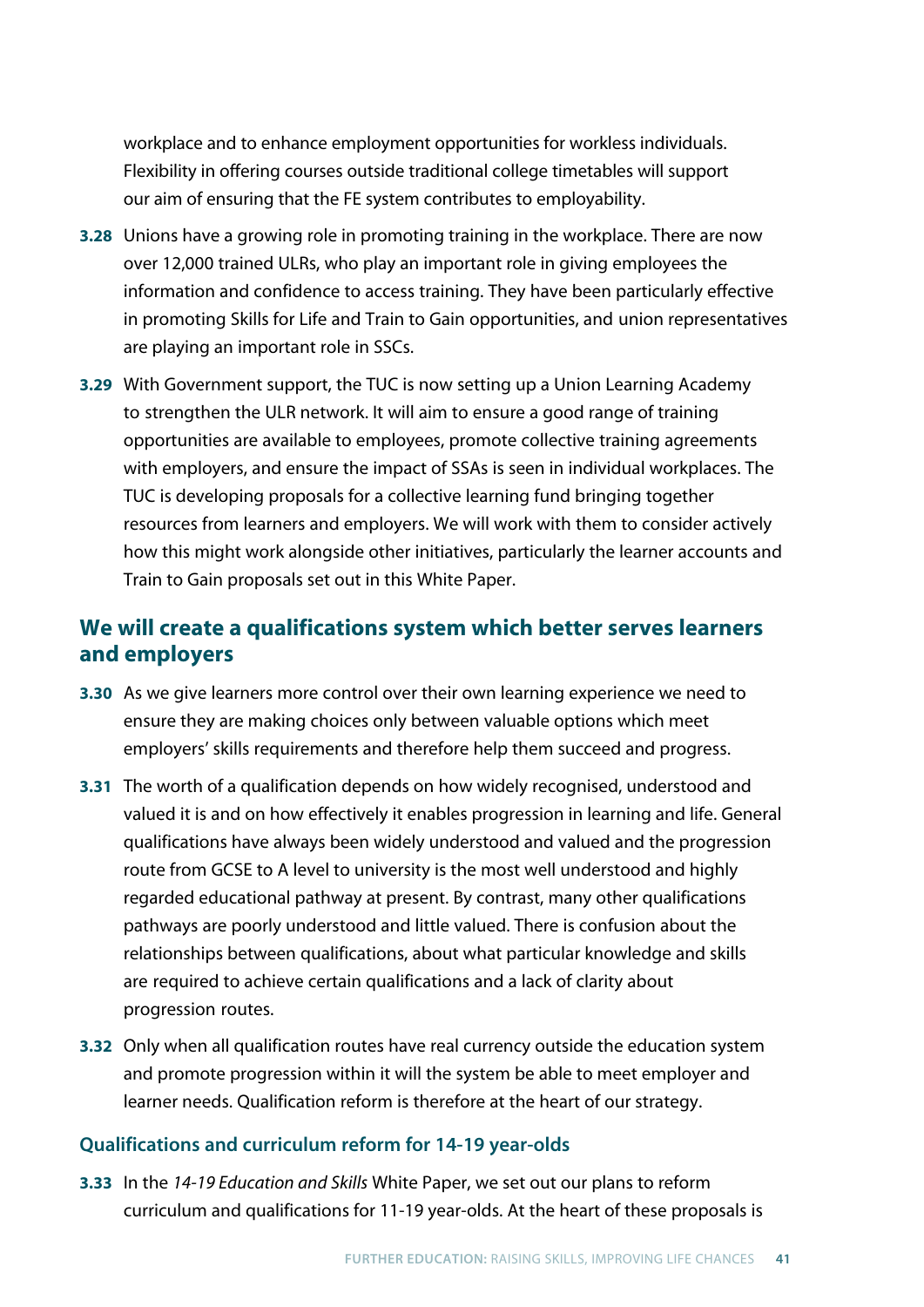a strong belief that all young people have potential, which should be developed through the education and training system, and that opportunities in the curriculum to learn in different ways will make it more likely that more young people learn and prepare for success in life.

- **3.34** The Implementation Plan which followed the White Paper in December 2005 set out in detail the reform programme we are now implementing. New specialised Diplomas are being developed by partnerships led by employers and including HE, schools and colleges, as qualifications which can excite and motivate a very wide range of young people, promote and reward practical learning, overcome stereotyping of some sectors and occupations, and develop the wider skills that employers and HE seek. The first five will be available for teaching from 2008. There will be a national entitlement to all 14 Diplomas by 2013. The delivery of this entitlement will require institutions to work together to deliver more between them than they could individually.
- **3.35** Achieving good basic skills is essential to success in life. Therefore, new functional skills qualifications in English, maths and ICT are being developed, for incorporation into GCSEs, the new specialised Diplomas and Apprenticeships. Locking these into all the qualification routes will provide the strongest possible incentive for young people to achieve the functional skills which are so crucial to later success. Reform of Key Stage 3 will ensure that more young people reach age 14 with the skills and knowledge they need to make a success of upper secondary and post secondary education. More stretching options at advanced level will include a new extended project. Full details are set out in the Implementation Plan.

#### **A new Apprenticeship qualification**

**3.36** Apprenticeships are one of our best recognised training routes. They have served many people well as a pathway to a successful career in a growing range of sectors. Their distinctiveness comes from their role as a work-based preparation for a particular occupation, designed by employers for that particular occupation and including learning and assessment in occupational competence. As part of our work to strengthen Apprenticeships, we plan to create an Apprenticeship completion award as a recognised qualification. That will help us to drive up the numbers completing Apprenticeships, which are improving fast but remain too low. Often those who do not complete the full framework are completing valuable components of it (such as an NVQ), but we know that completing the full framework has significant benefits to employers (in increased productivity) and Apprentices (in improved career progression and life chances).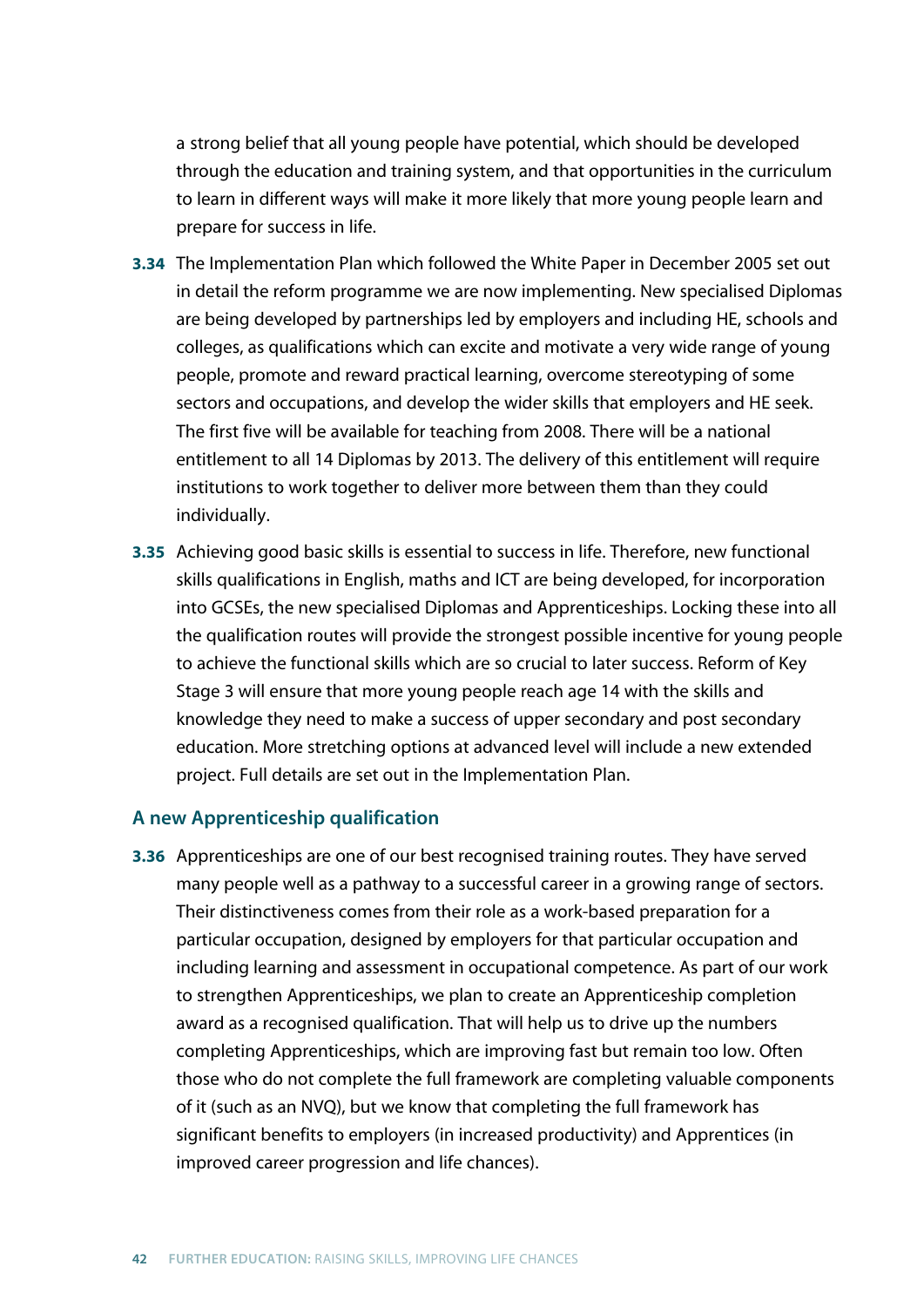**3.37** There need to be clear progression routes from specialised Diplomas into Apprenticeships. Apprenticeships will remain distinct and will not be required to fit within the specialised Diploma framework. That would risk losing the crucial requirement that Apprenticeships should be a full preparation for a particular occupation. But it must be easy to move between Apprenticeship programmes and Diplomas at all levels, with full recognition for knowledge and skills already gained. Diploma Development Partnerships will map out progression routes between specialised Diplomas and Apprenticeships and vice versa.

## **We will simplify qualifications for adults**

- **3.38** We also want vocational qualifications which prepare adult learners better for employment, because they focus on what employers need and are widely understood. We are therefore committed to improving the value and comprehensibility of these qualifications through developing and implementing a 'Framework for Achievement' (FfA) based on units of achievement, which allows learners to build up credit over time towards full qualifications. The goal is to put in place a simpler, clearer structure based on sector qualifications strategies drawn up by SSCs that can provide the basis for qualification developments in the sector.
- **3.39** These strategies will identify the skills, knowledge and understanding that employers require at different levels for successful employment in the sector. They will identify which combination of units is needed in order to prepare someone for a given trade or occupation. The qualifications identified in this process as meeting the needs of employers in the sector will be located within the FfA, regulated by the Qualifications and Curriculum Authority (QCA), using common definitions of both the level and volume of study. As a result, the current range of existing vocational qualifications will be rationalised to those which best meet employers' needs.
- **3.40** Following extensive consultation, the QCA will publish a specification for the framework in the spring, and will initiate a period of trialling from September 2006. Work is also underway to establish trial areas. A full report will be produced and submitted to Ministers in the Summer of 2008 to inform decisions about implementation.

## **We will develop the Foundation Learning Tier for qualifications below Level 2**

**3.41** It is essential to identify as part of the FfA progression pathways supported by high quality units and qualifications at Entry and Level 1 (including Skills for Life) which will help those who need to progress through manageable and coherent steps get to Level 2 and beyond. So, through the QCA and LSC, working with SSCs, we will develop a framework of well understood, high quality foundation programmes encompassing Entry and Level 1, supported by appropriate qualifications and units from the FfA.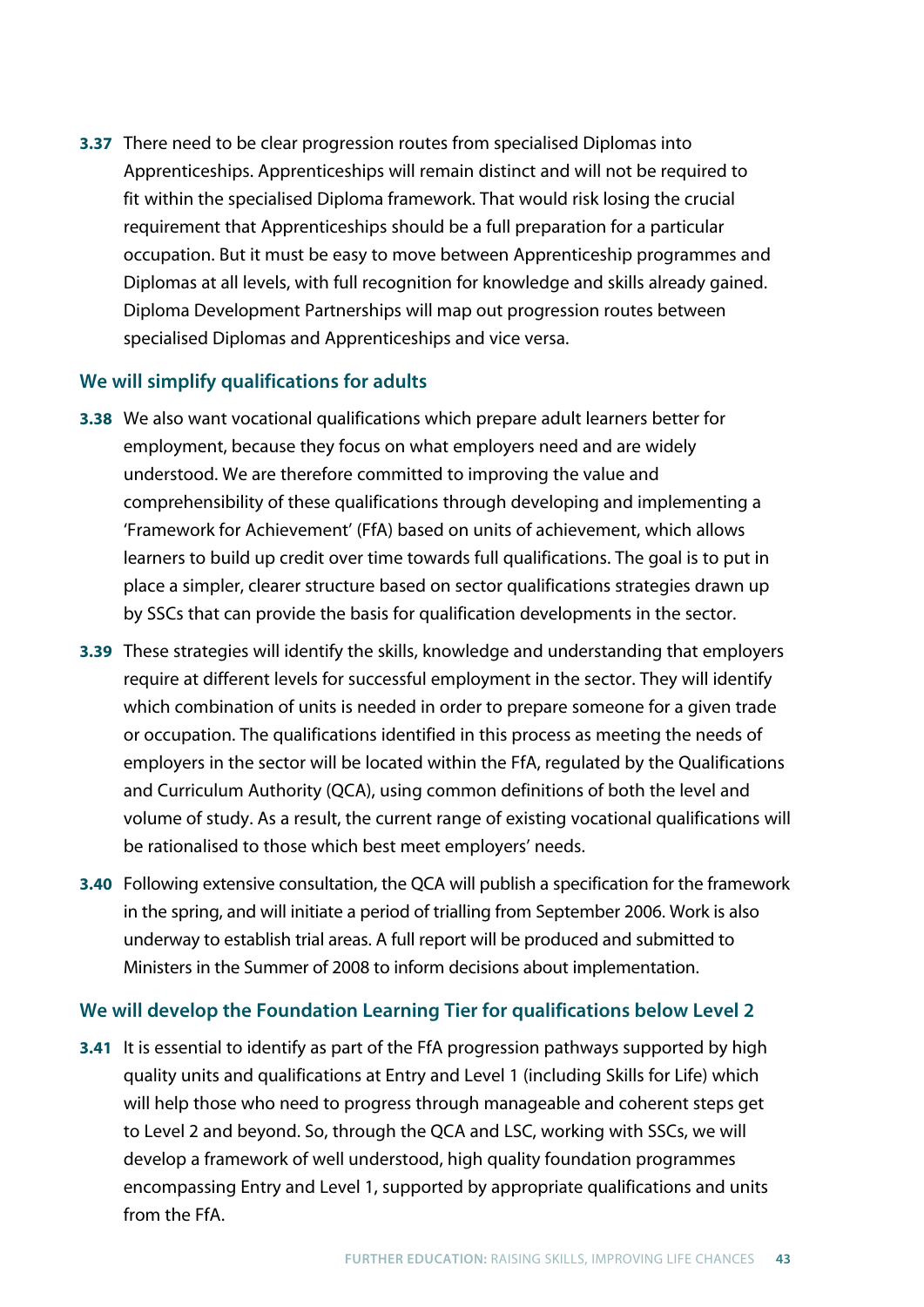- **3.42** This coherent framework of provision below Level 2 the Foundation Learning Tier (FLT) – will replace the present, confusing arrangements. It will allow units and qualifications to be combined in ways that suit the needs and aspirations of the range of learners at this level, including supporting those with learning difficulties to develop the skills to live independently.
- **3.43** A key driver of the FLT will be the establishment of progression pathways: clear stepping stones to enable learners to access a first full Level 2 programme. These will be supported by accredited units and qualifications from the FfA, developed in line with a clear qualification strategy. In order to promote the understanding and recognition of those programmes which provide progression to Level 2 we have asked the QCA and the LSC to consider what mechanisms can be applied to ensure that Progression Pathways within the FLT can be validated appropriately. We will trial these pathways in 2006/07 and expect to have identified and implemented a full set of progression pathways across the FLT by 2010. Over time, the LSC will concentrate public funds on programmes that align with these pathways; and the new entitlement for 19-25 year-olds will be extended to these programmes as resources allow, so that there is a complete entitlement to progression up to Level 3 for 19-25 year-olds.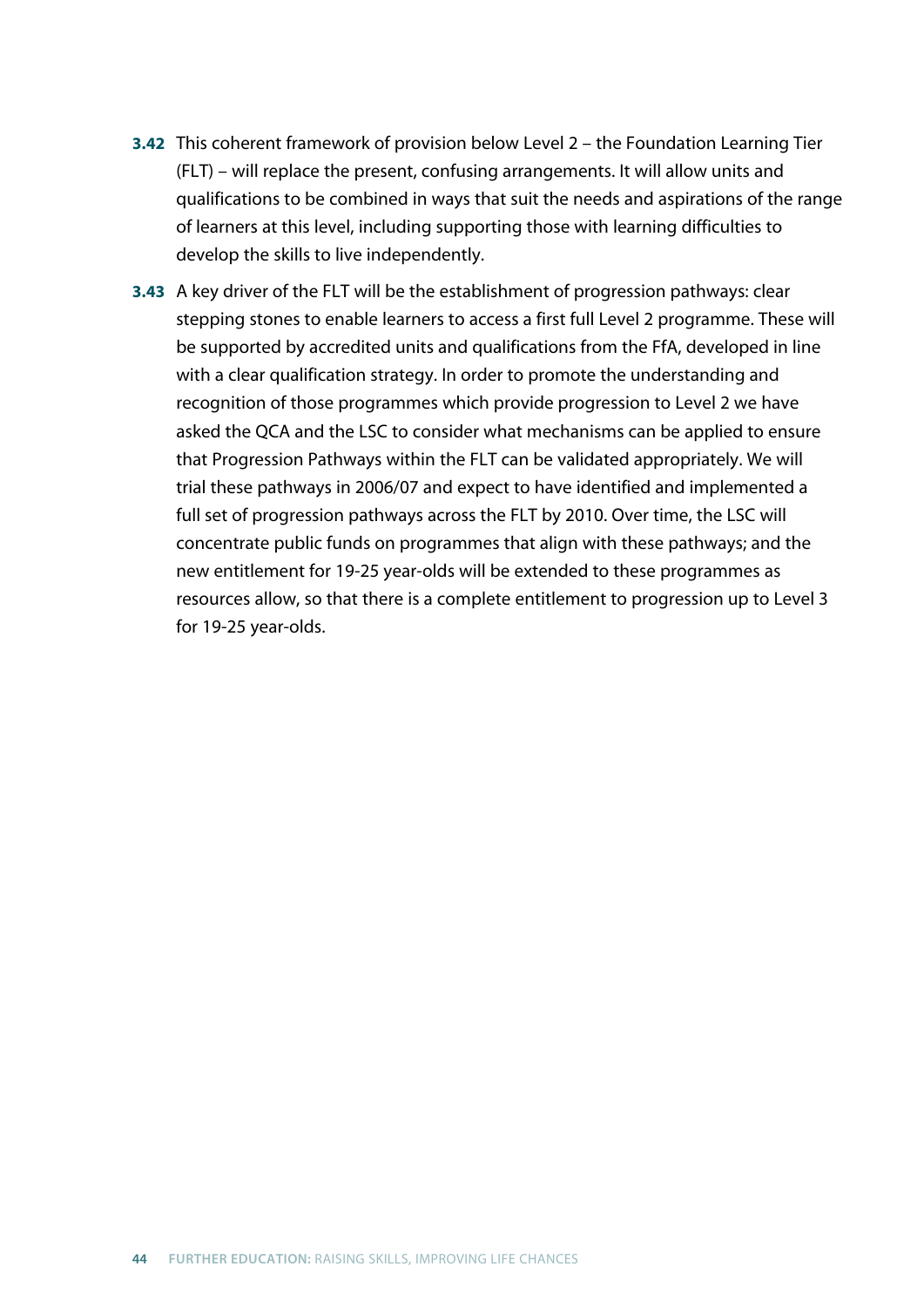

# Chapter 4: A national strategy for teaching and learning in Further Education

**We need a world class education and training system that provides a high quality learning experience for all, making effective use of new technology. Colleges and providers will be responsible for driving up quality within their own organisations, with an increasing emphasis on self-improvement.** 

**For the first time, a single Quality Improvement Agency will be responsible for supporting providers in this role. It will lead the implementation of a single, national Quality Improvement Strategy for teaching and learning in FE. There will be new support for teaching staff in FE, including through the development of new teaching and learning materials, backed by subject coaches, especially in the subject areas of the new specialised Diplomas. The Strategy will support increasing personalisation, so that individual needs and circumstances are built into the design and delivery of education and training.**

**The Strategy will be backed by new measures to support the development of the workforce. Staff need to be properly trained and to develop and update their skills regularly to respond to changing needs and new challenges. We will introduce a continuing professional development (CPD) requirement, so that staff undertake a minimum amount of CPD each year. With additional funding from Budget 2006, new programmes will be introduced to boost recruitment of talented graduates; encourage highly effective managers from other sectors to come into FE; provide opportunities for skilled specialists to teach in FE; and provide opportunities for FE staff to update their skills in industry. We will also take steps to increase the diversity of the workforce. All new college principals will need to gain the new leadership qualification.**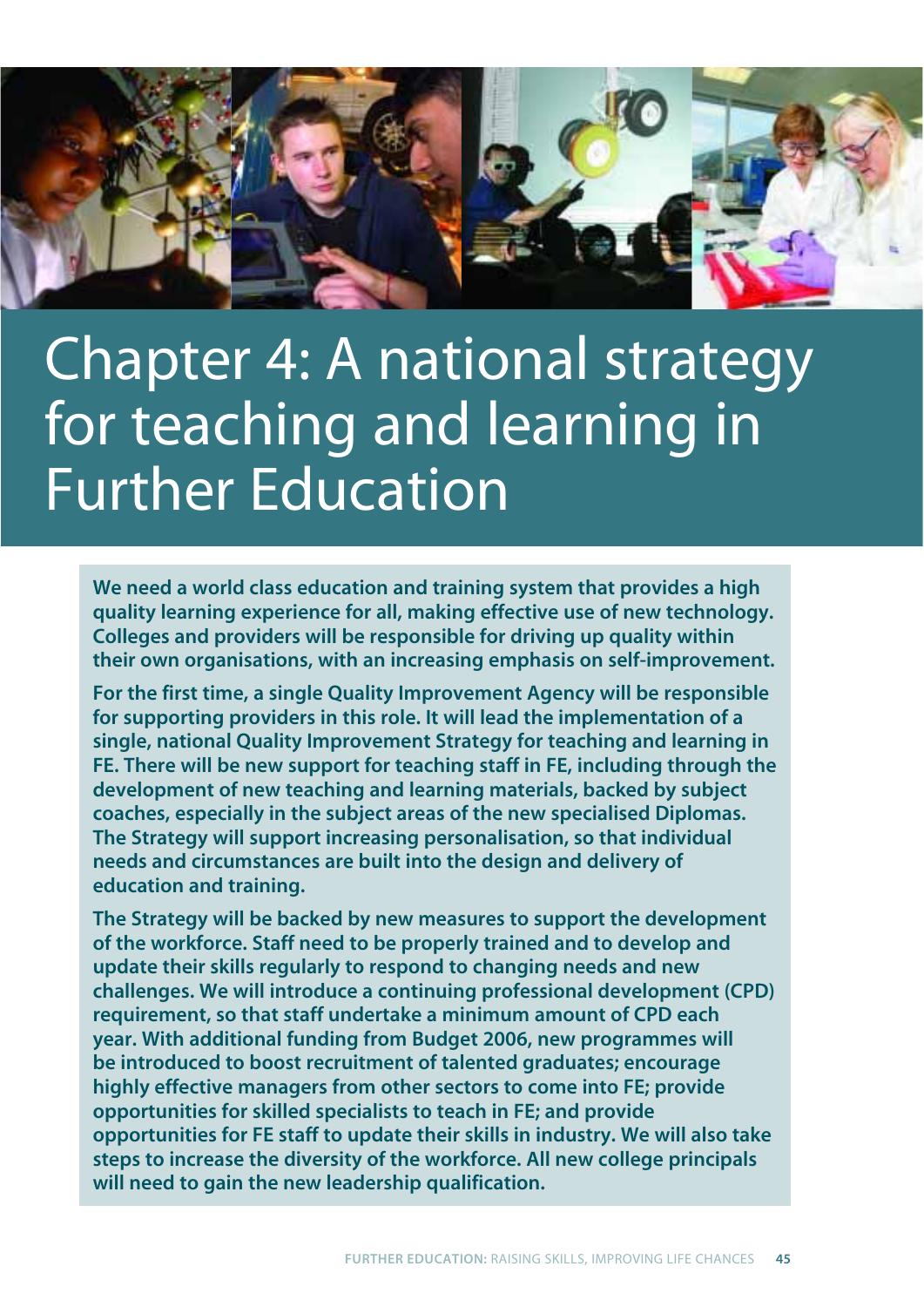**4.1** A clearer mission, a more specialised system and greater responsiveness to learners and employers are all essential if the FE system is to make its maximum contribution to national life, the economy and the opportunities available to learners. Equally important is that the quality of teaching and learning should continue to improve, so that all learners have the best possible opportunities to succeed on their courses. Therefore, a continued drive for quality improvement is at the heart of this White Paper.

# **For the first time, we will have a single agency and a single strategy for quality improvement**

- **4.2** Responsibility for quality lies with colleges and providers: we seek to get behind their efforts to improve and to make sure that they have access to the best possible support to do so. A new single body, the Quality Improvement Agency (QIA), will bring together the former quality improvement and development activities of the Learning and Skills Development Agency, the DfES Standards and Skills for Life Units, the Learning and Skills Council and the Adult Learning Inspectorate. It will offer a single, integrated approach to quality development and improvement across the sector.
- **4.3** The QIA will lead the development of that Quality Improvement Strategy (QIS) for the FE sector, which will subsume and build on Success for All. There will be four elements to the QIS: support for quality improvement and workforce development; publication of performance information to drive improvement and enable wellinformed choice; intervention where necessary in order to tackle cases where quality is not good enough; and an inspection regime to provide objective, external evidence on quality and standards. The work of the Centre for Excellence in Leadership (CEL) and Lifelong Learning UK (LLUK) will be integrated within the QIS.
- **4.4** An outline of the QIS will be published in June 2006, with the full Strategy appearing in the autumn. It will be fully operational by April 2007. The Strategy will re-shape national quality improvement activities, building on what works and is valued by colleges and providers, while eliminating overlap and duplication.
- **4.5** Central to ensuring a high quality, personalised experience for all learners will be support for colleges and providers to develop better teaching and learning practice. The QIA will commission and manage these quality improvement services across the sector, and they will be detailed in a prospectus to be published in April 2006.
- **4.6** The national teaching and learning change programme for FE will be extended, providing new teaching and learning resources and subject coaching for a priority set of curriculum areas, aligned to the 14-19 specialised Diplomas, and subject coaching networks to enable innovation and sharing of good practice. Specialist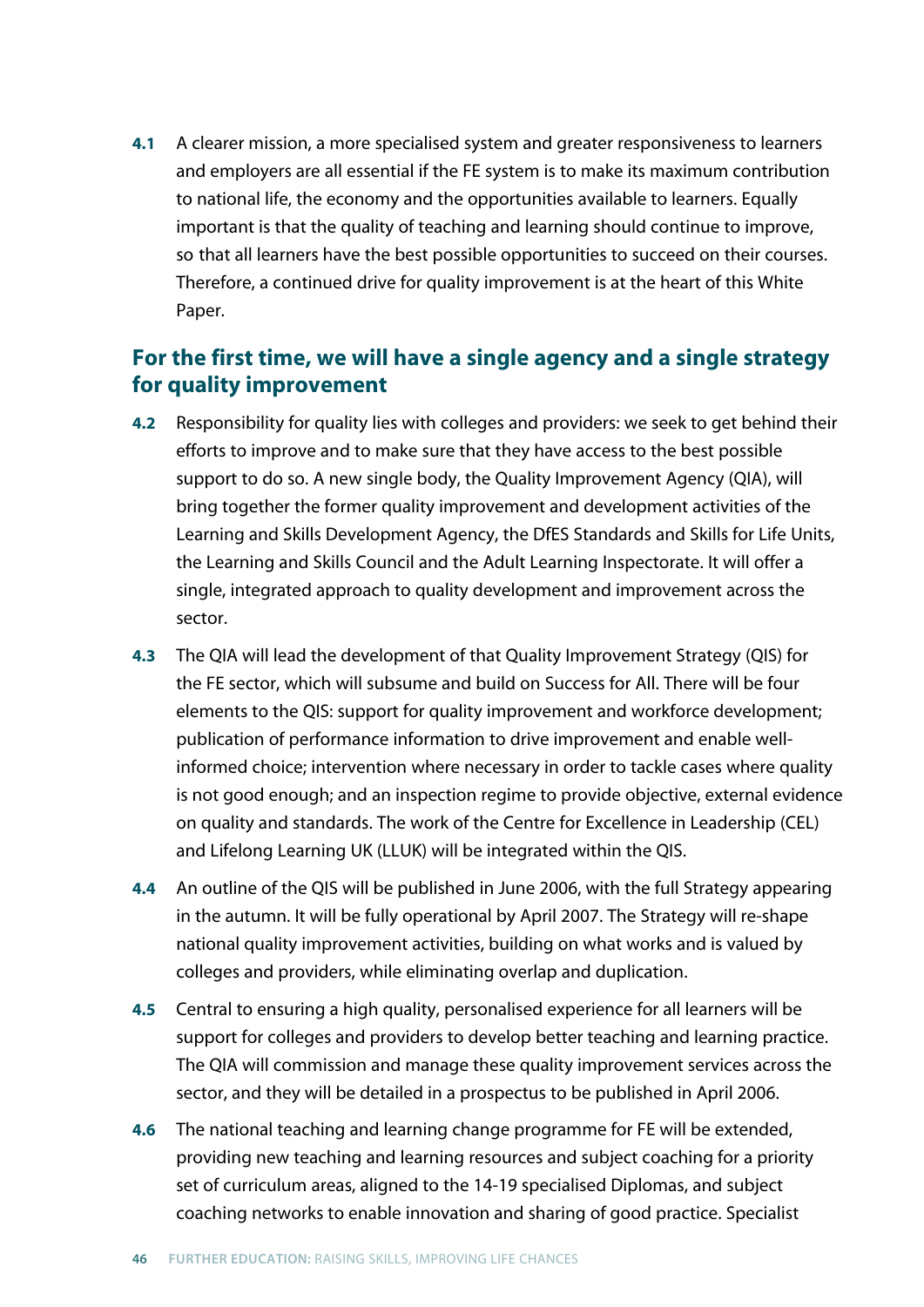subject programmes will be developed to address national shortages in literacy, numeracy and language. There will also be new teaching resources and professional development to support Train to Gain, National Skills Academies and the new Centres of Vocational Excellence.

- **4.7** Working with the Skills for Business Network, the QIA will support the design and introduction of new, high quality education and training programmes to support achievement of the national targets at Levels 2 and 3, for both young people and adults. This will include advice, training and backup for teachers in the use of the programmes.
- **4.8** The QIA will develop, by 2008, an 'Excellence Gateway' website bringing together information on quality, currently distributed in many places. It will provide access to self-review and diagnostic tools, planning support and other resources. It will also include a national e-technology support framework to help leaders and senior managers apply technology effectively. Exploiting the benefits that technology can bring to teaching and learning will be critical to our ambition of improving the learner's experience and driving up standards. The website will enable providers to compare their current performance in the effective use of technology with the vision of a provider of the future.

# **Learning will be more personalised**

**4.9** The overall objective of the QIS is to support colleges and other providers to offer learners a more personalised experience. The complexity of the FE system can appear daunting and difficult to navigate for learners. The variety of different kinds of learners in different types of provision presents challenges to teachers and trainers in ensuring they teach all their students effectively. We therefore need to support providers to give every learner an experience that really meets their needs: to get them on the right course or programme; to make sure that teaching on that course responds to their needs; and to support them to overcome any barriers to successful completion, where appropriate building on the power of new technology and e-learning to provide personalised approaches.

## **There will be better guidance**

**4.10** If learners are to receive truly personalised education and training, then we need to be confident that the system supports them initially to make choices of course and provider which work for them. This means of course that education and training institutions should provide appropriate references for learners whose needs will best be met at other institutions, where necessary. Crucially, it means that we need excellent and impartial IAG services.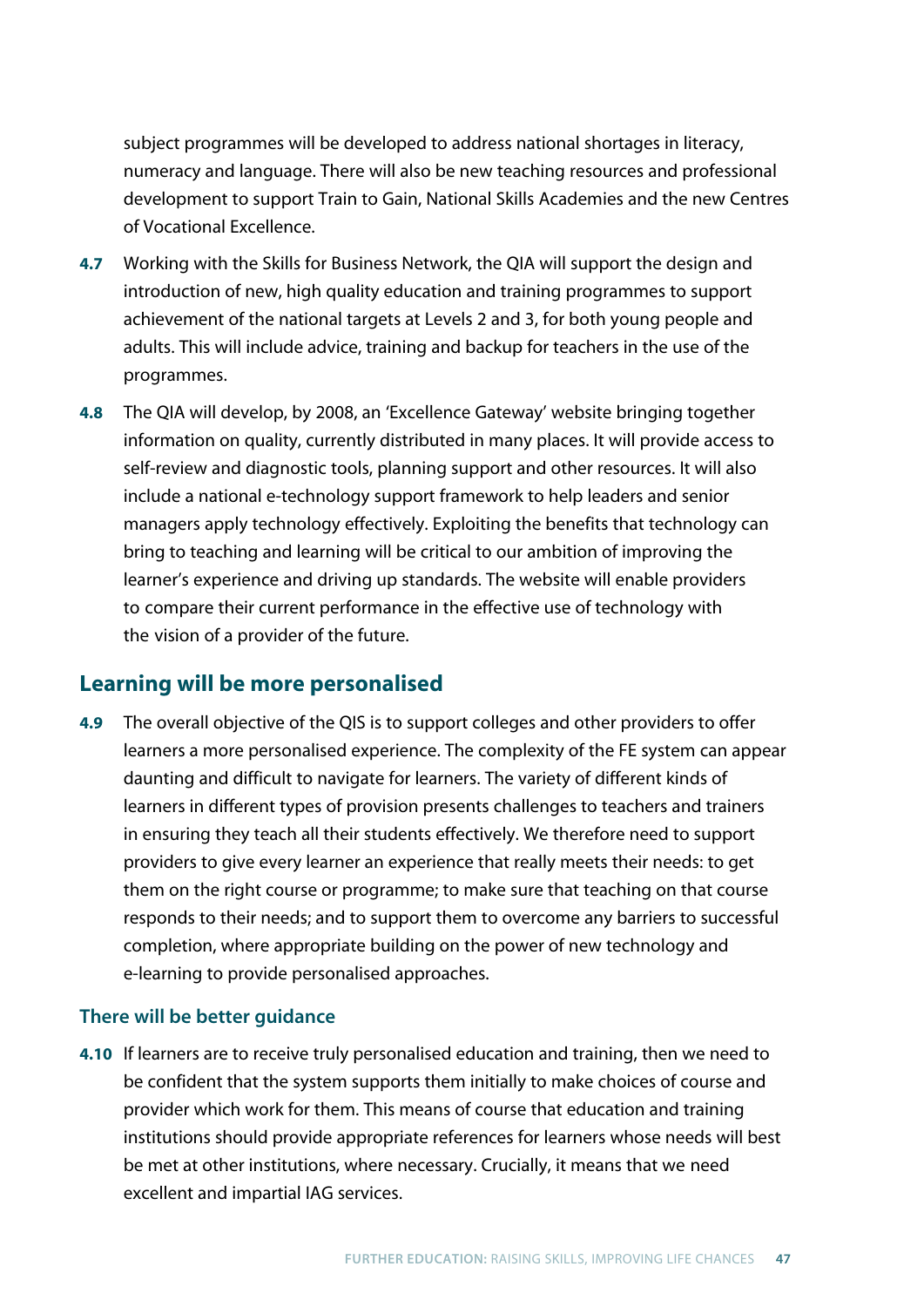- **4.11** An extensive reform programme is in hand to secure this. We set out in the *Youth Matters* Green Paper and subsequently in the *Next Steps* document our plans for improving IAG for young people. Such improvements are essential to effective implementation of our 14-19 curriculum and qualification reforms, so that young people can make the choices at 14 and at 16 about what and where to study which are right for them. This is particularly important as we introduce the new specialised Diplomas as new qualifications with the potential to engage more young people more fully in learning and tackle social and cultural stereotyping of the options available to them.
- **4.12** We are also reforming IAG for adults. We will complete by the end of the year a review of the wider potential for a comprehensive IAG service for adults. We launched in January this year a trial of an extended **learndirect** telephone service to provide a single point of access to in-depth personal guidance on learning, work and careers. We expect to help some 100,000 people during the trial period. We are working with SSCs to produce better labour market information to support this trial. Eventually there will be comprehensive information about all careers including pay rates and the economic value of particular qualifications which can be examined at local level. This will help to guide the career choices of people who are considering what new skills to develop, looking to re-enter the labour market, moving into a different industry or occupational area, or relocating to another part of the country.
- **4.13** At present there are estimated to be around 360,000 people on welfare benefits studying in FE. These are the people who most need help to raise their employment prospects through high quality, relevant programmes. Yet at present, no attention is paid to whether the programme they choose is relevant to their needs or would support a return to the labour market. We will work with DWP and Jobcentre Plus to ensure that welfare benefit recipients are encouraged to take up those learning opportunities that most directly improve their employability, including by referral to the LSC's local Nextstep face to face information and advice services and the national **learndirect** service.

#### **Teaching and learning will be more tailored to individual needs**

**4.14** Every effective teacher, lecturer or trainer sets out as far as possible to meet the needs of all their students. In doing so, they can transform the life chances of learners. A range of practices to personalise learning, including the effective use of e-learning and new technology, aim to make the system as a whole more capable of responding to individual needs and aspirations. Effective use of data to track achievement, individual target setting and (especially for young people and learners with additional needs) linking together teaching and pastoral systems to identify problems and intervene fast can all help teachers to personalise learning.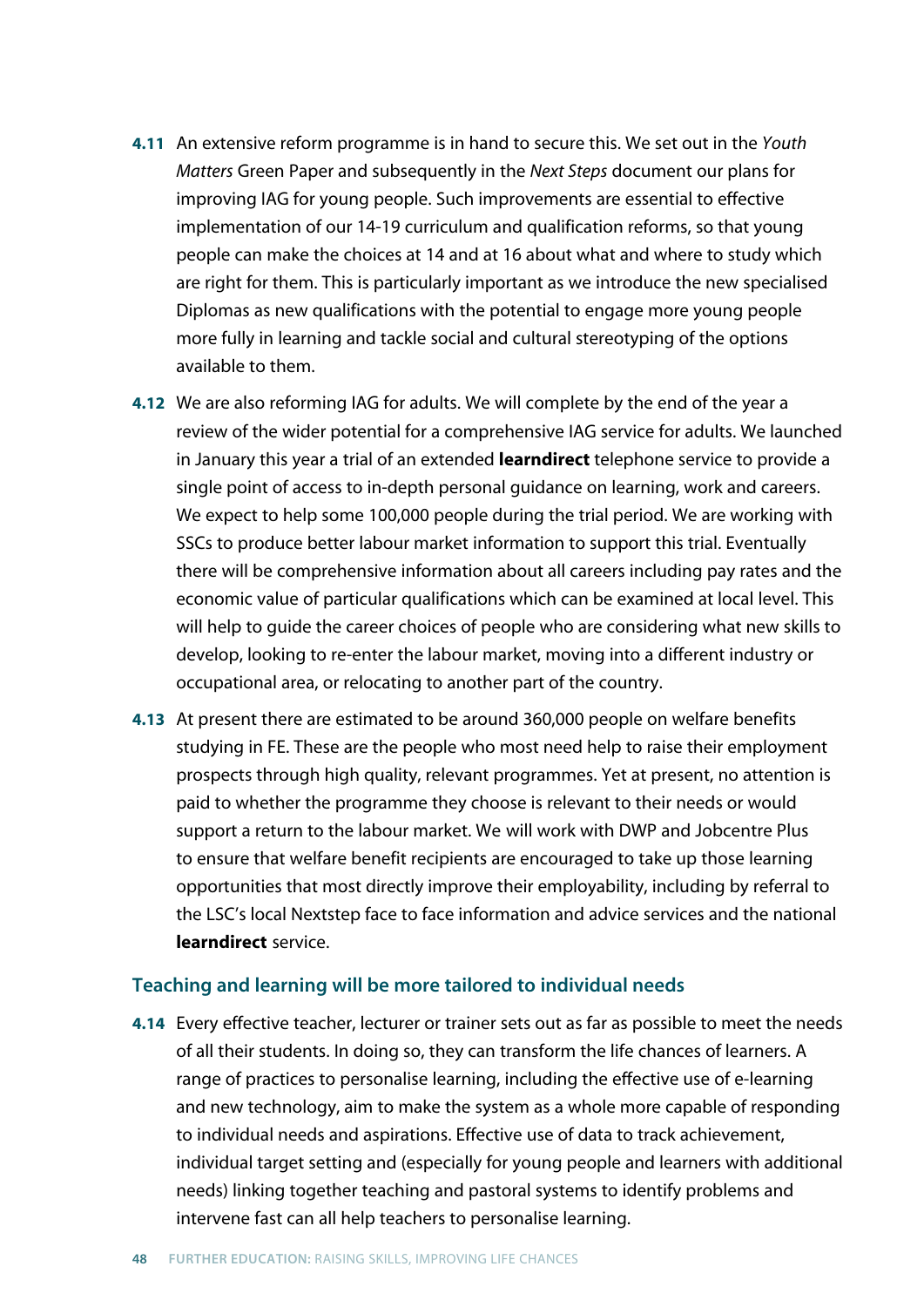- **4.15** At the heart of personalisation is that learners should have a proper assessment of their needs at the start of their programme – especially those without a Level 2 qualification. A learning plan should be drawn up to reflect the needs identified in the assessment, and reviewed regularly. This plan will shape the teaching and support delivered, as well as informing decisions to bring in help from other agencies. For learners aged up to 19, this information may already be available through the Common Assessment Framework, which should be built on and augmented rather than duplicated. The QIA will develop and disseminate resources based on existing effective practice models, to help providers ensure there is a robust assessment of need for all learners. LLUK will ensure that the ability to assess needs effectively is built into Initial Teacher Training.
- **4.16** Learners should also be supported to develop a range of effective learning styles in order to get the most from their programme and to take responsibility for managing their own learning. In short, we want all students in FE to become 'expert learners'. We know that knowing how to learn has a positive impact on retention, achievement and a learner's attitude to learning. The QIA, working with other agencies across the schools and learning and skills sectors, will develop a definition of, and standards for, the expert learner. The QIA's teaching and learning programme will ensure that structured support from subject teachers and other learning support helps individuals progress towards expertise in their learning. We will work with LLUK to ensure that the new Initial Teacher Training standards equip teachers to develop expert learners.

## **There will be better support for learners with learning difficulties or disabilities**

- **4.17** In his report, Sir Andrew Foster highlighted the needs of learners with learning difficulties and/or disabilities (LLDD). He welcomed *Through Inclusion to Excellence* – the review, led by Peter Little, of provision for this group of learners – and the overarching recommendation that the LSC should develop a national strategy for the collaborative delivery of provision.
- **4.18** We are committed to higher standards for these learners. We are tackling concerns about the quality and consistency of LLDD provision, particularly within the network of independent specialist colleges catering for these learners. The establishment of the Foundation Learning Tier will help improve provision for this group. Key elements of implementing the report's recommendation will include:
	- supporting collaborative working between agencies, to improve assessment of the needs of learners with learning difficulties and/or disabilities, and to improve the transition planning both into FE and training and into employment;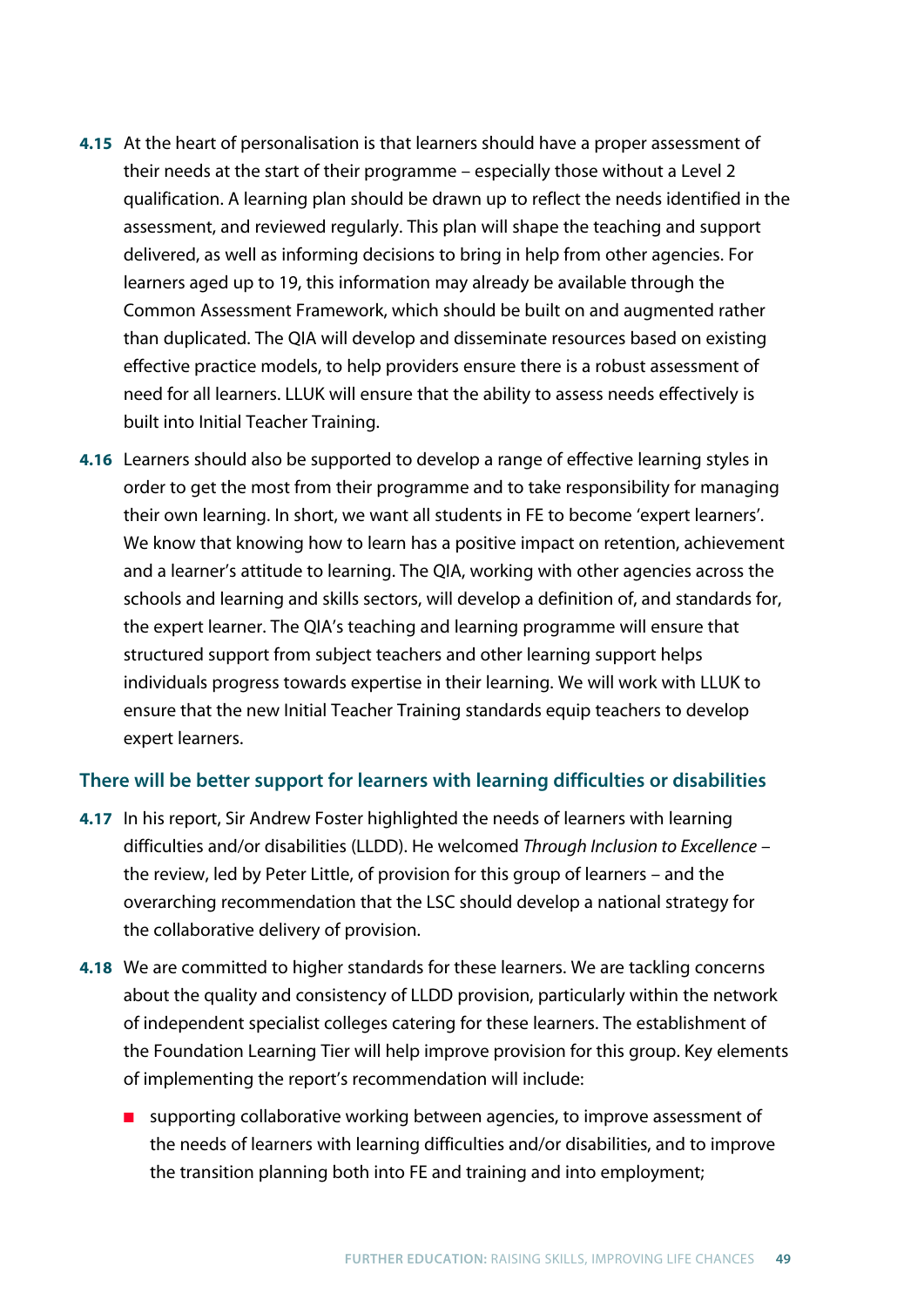- an investment programme to develop high quality, innovative and collaborative provision;
- new LSC structures and responsibilities for LLDD, to ensure effective delivery of the strategy at local and regional level;
- ensuring that work related provision is accessible to learners with learning difficulties and/or disabilities; and
- a common funding approach, in line with the *agenda for change* proposals, which will enable better collaboration between providers.

## **There will be better pastoral support**

- **4.19** Learners have a better chance of success where teaching and pastoral staff work closely together to focus on achievement. Often, those coming new to college or another large provider may find the choice and autonomy on offer challenging. Effective pastoral support is essential in these circumstances if learners are to settle and begin to achieve. So, the QIA will develop and issue guidance on effective pastoral support systems. Governing bodies should consider how their pastoral arrangements can best reflect the characteristics of their student body, including faith, for example through multi-faith chaplaincy arrangements.
- **4.20** In relation to young people, there is a particularly important challenge at key points of transition – often the move at age 16 from school to further learning. As part of our work to implement improved achievement at age 19 and reduce the proportion of young people not in employment, education and training, we will trial models of support which run across the age 16 boundary – so that learning support can be continuous and seamless across different institutions. We will trial this model initially in the 'hotspot' areas that face particular challenges in raising achievement at age 19.

# **We will support workforce development**

**4.21** The Foster report noted the need for a major enhancement of leadership and workforce development, and we strongly agree with this. Support for teachers and trainers to continue to develop and improve their practice is crucial to ensuring learners receive effective teaching tailored to their needs. We want to create, within the framework of the Quality Improvement Strategy, a well qualified workforce and a sustainable culture of professionalism, and to enable staff to improve and update their skills continuously.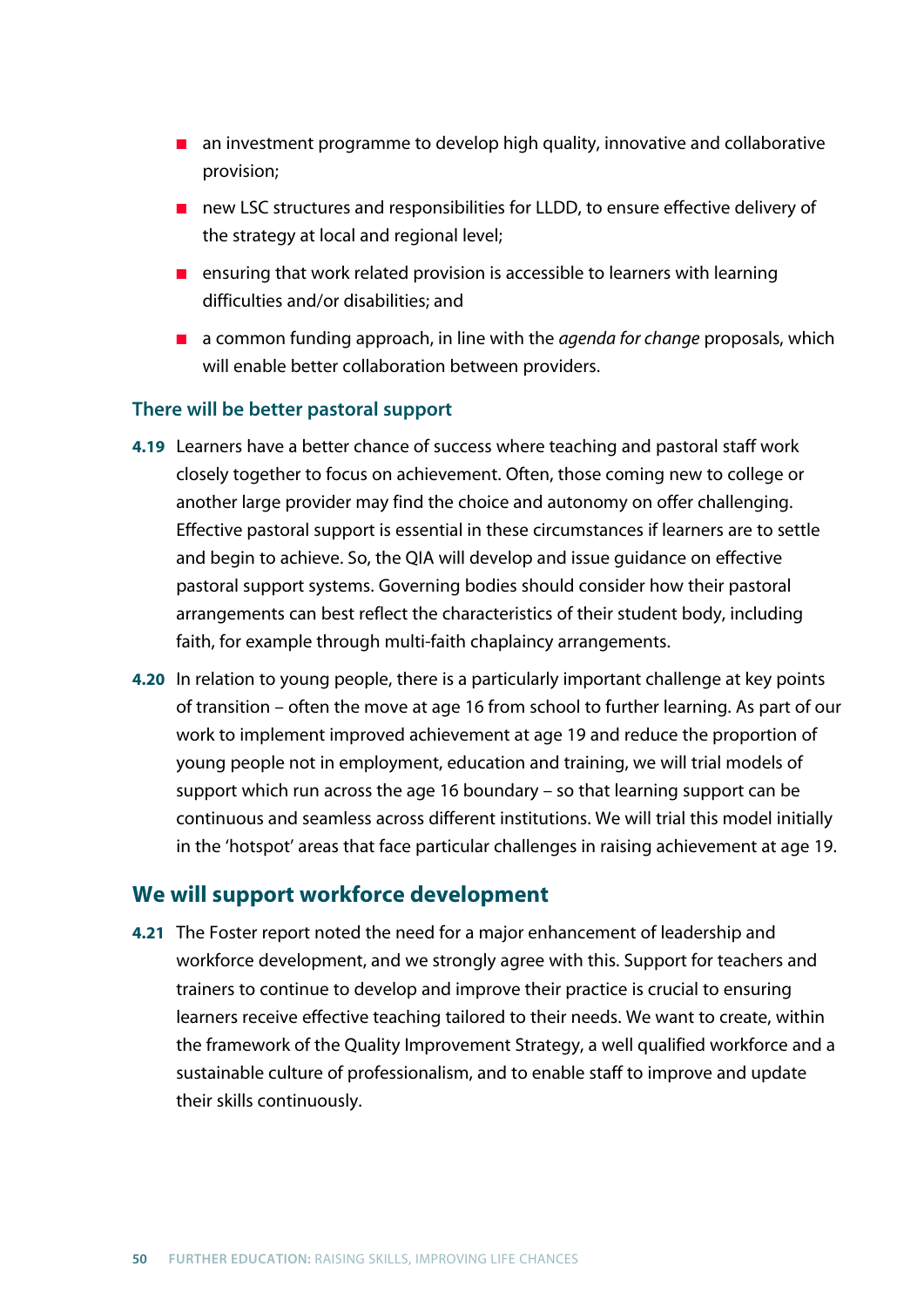## **We will reform initial training**

- **4.22** We announced our plans to reform initial training for teachers, tutors and trainers in the sector in November 2004<sup>3</sup> and are taking these forward with LLUK. They include an 'Initial Award' (or 'Passport to Teaching'), Qualified Teacher Learning and Skills status, and the establishment of Centres for Excellence in Teacher Training, which will boost the professionalism of the sector's workforce.
- **4.23** In February 2006 Ofsted reviewed progress in initial teacher training and concluded that weaknesses remain. We agree with Ofsted that improvement is necessary, and believe that the reforms which will take effect from September 2007 will achieve that. With the support of initial teacher training providers, we have been piloting aspects of the reforms, including a core module in the effective use of technology and elearning, and will publish the results in the autumn. We will ensure that the design of initial training programmes reflects the mission and purpose set out in Chapter 2, and that the new Centres for Excellence in Teacher Training recognise and promote excellence in vocational teaching.
- **4.24** We want all Skills for Life teachers to have easy access to high quality initial training, including part time programmes with integral teaching placements and mentoring support. We will fund accelerated intensive training routes through summer schools for returning teachers, teachers wanting to move into Skills for Life, and vocational teachers. This will support our objective of improving the quality of Skills for Life ESOL programmes.

# **We will improve professional development and introduce a new CPD requirement**

- **4.25** Initial teacher training needs to be reinforced by continuing professional development. The best colleges and providers already prioritise the development of their workforce, but we must ensure the same happens everywhere and establish a more effective national structure to support that.
- **4.26** In September 2007 we will introduce a regulatory CPD requirement, applying to FE colleges, supported by a national CPD framework and guidance. We will consult on the arrangements for its introduction, including how to address national priority areas such as science and the early specialised Diploma lines, based on our intention to require:
	- all teaching practitioners to fulfil, at the very least, 30 hours of CPD a year, with a reduced amount for part time teachers, and with similar expectations of managers and leaders;
- 3 DfES, Equipping our Teachers for the Future, November 2004.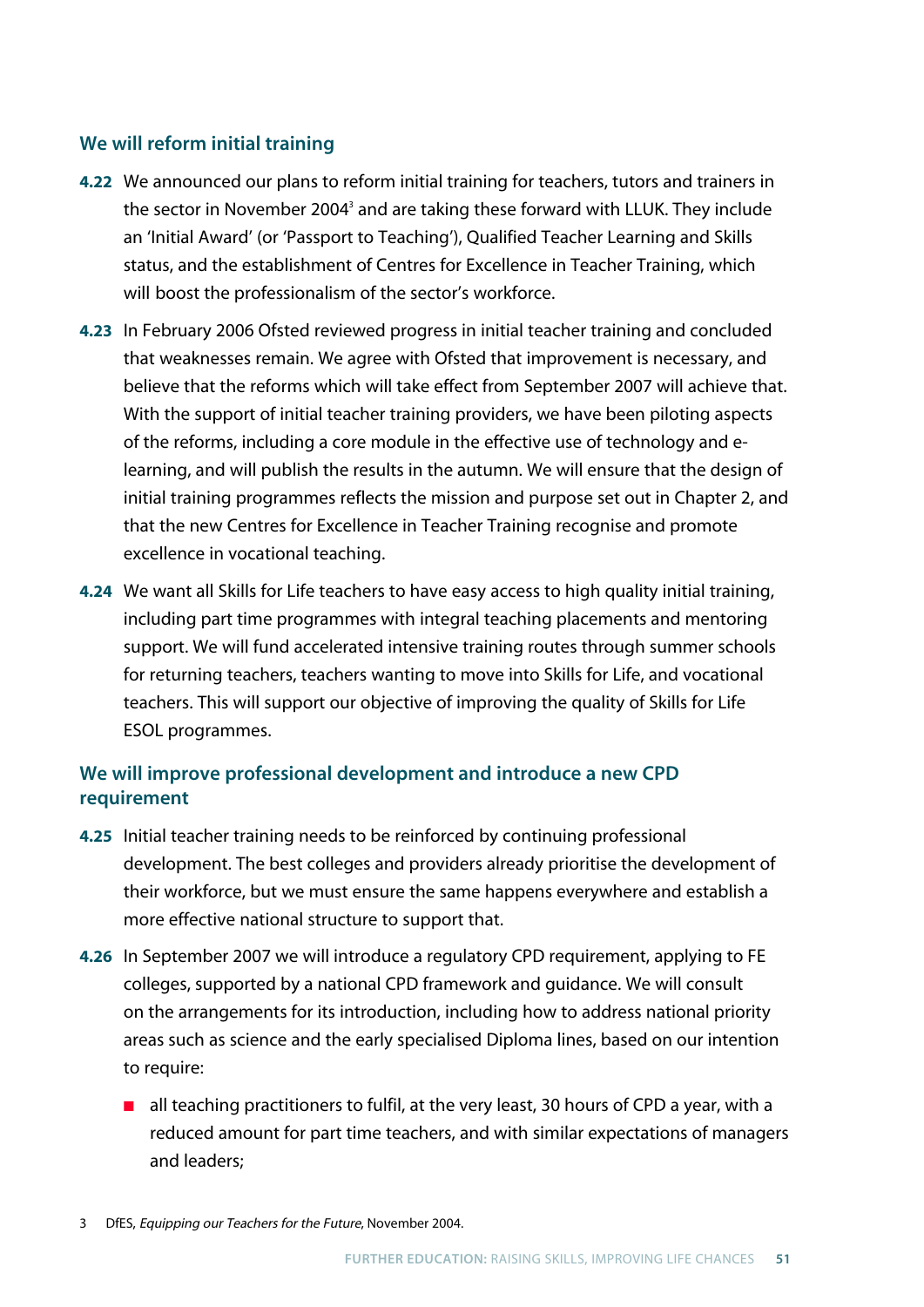- colleges and providers to draw up development plans for CPD, including in preparation for the introduction of the specialised diplomas and Train to Gain;
- teaching staff to maintain a portfolio of CPD that shows evidence of industrial/subject updating, including membership of appropriate professional bodies, development of skills in subject teaching, including the effective application of e-learning techniques, application of diversity and equal opportunity principles, and use of learner feedback to improve performance; and
- teaching practitioners to be professionally registered in order to maintain their licence to practise.
- **4.27** Within the CPD requirement, we propose a new framework for training the Skills for Life workforce, in the light of recent concerns over the quality of some programmes. This will draw together existing resources and training strategies into an integrated approach to drive up quality, differentiating between the training needs of the existing workforce and new recruits. We will establish a professional recognition scheme, to help experienced but under-qualified Skills for Life teachers and support workers to upgrade through a portfolio application process.
- **4.28** Strong management and leadership are crucial in all providers' drive to improve quality. We will introduce a qualification which all newly appointed college principals will be expected to achieve within a three year period. This will be developed in association with the CEL, and will recognize leadership expertise of those from other public sector or business backgrounds. The qualification will provide a nationally recognised standard against which governing bodies can assess potential candidates for positions as college principals. It will enhance the career development and job prospects of individuals. We will shortly consult on the arrangements for introducing this qualification.

#### **We will improve recruitment and retention**

- **4.29** The latest data<sup>4</sup> on staff recruitment and retention in the FE sector is generally encouraging:
	- 82% of staff are very satisfied or fairly satisfied with their present jobs;
	- turnover stands at 10%, comparing reasonably with other sectors, but it is higher in some vocational and subject areas; and
	- 82% of respondents report engagement in some CPD.

<sup>4</sup> DfES Research Report 697 'Recruitment and Retention in the Post-16 Learning and Skills Sector', York Consulting in association with MORI Social Research Institute (September 2004 - September 2005).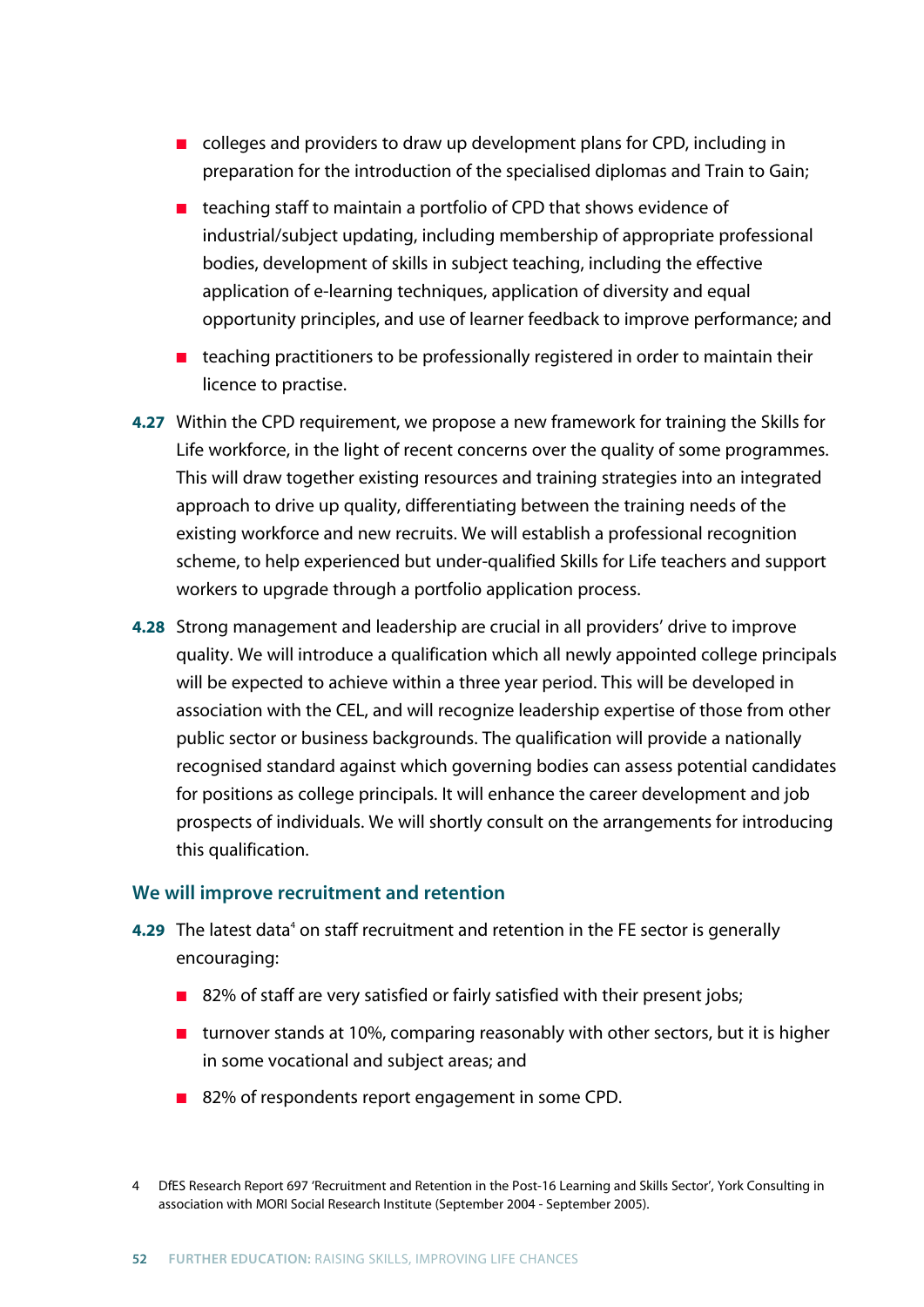- **4.30** We already have in place a variety of recruitment incentives including Golden Hellos, training bursaries and the Key Worker Living scheme. We will introduce new programmes to increase recruitment, improve retention and promote diversity across the sector. We will invite LLUK to run these programmes, working with the CEL, trade unions and the employer bodies, and ensure that they link with similar schemes across the public and private sectors.
	- The 'Give Something Back' programme, to be run in collaboration with the Skills for Business Network, will give technical and vocational specialists opportunities to teach in colleges and providers to fill key vacancies and to prepare the next generation for their industry. Initially, this will focus on supporting the new specialised Diplomas.
	- The 'Make a Difference' programme will encourage high-flying graduates to make a career in the sector.
	- 'Business Talent', a management recruitment programme as suggested by Sir Andrew Foster, will help colleges and providers attract exceptional talent from business and the public sector into senior management roles.
	- 'Business Interchange' will offer teachers and trainers structured experience and training in relevant business sectors and create parallel opportunities for industry experts to give time to local colleges and providers.
- **4.31** As announced in the Budget on 22 March 2006, there will be an additional £11 million a year from 2007-08 for these new programmes.
- **4.32** Colleges and other providers need better intelligence on the current workforce and future needs. We will, through the work of LLUK, develop data collection arrangements for staffing across the sector in order to allow more accurate analysis and projections around supply and retention, while keeping the data collection burden to a minimum.
- **4.33** We are aware of the concern about pay differences between different types of provider. This is partly driven by the overall funding gaps between the schools and FE sectors, which we are committed to narrowing. We have already set out the steps we will take to narrow the gap from 13% to 8% by 2006-07, and beyond that we will take steps to narrow the gap further as resources allow. We believe it is important that colleges and providers retain the discretion to make their own decisions about pay for their staff, within their overall budget, rather than introducing national prescription. This will give them the flexibility to set pay to reflect their own priorities and mission, based on local labour market conditions.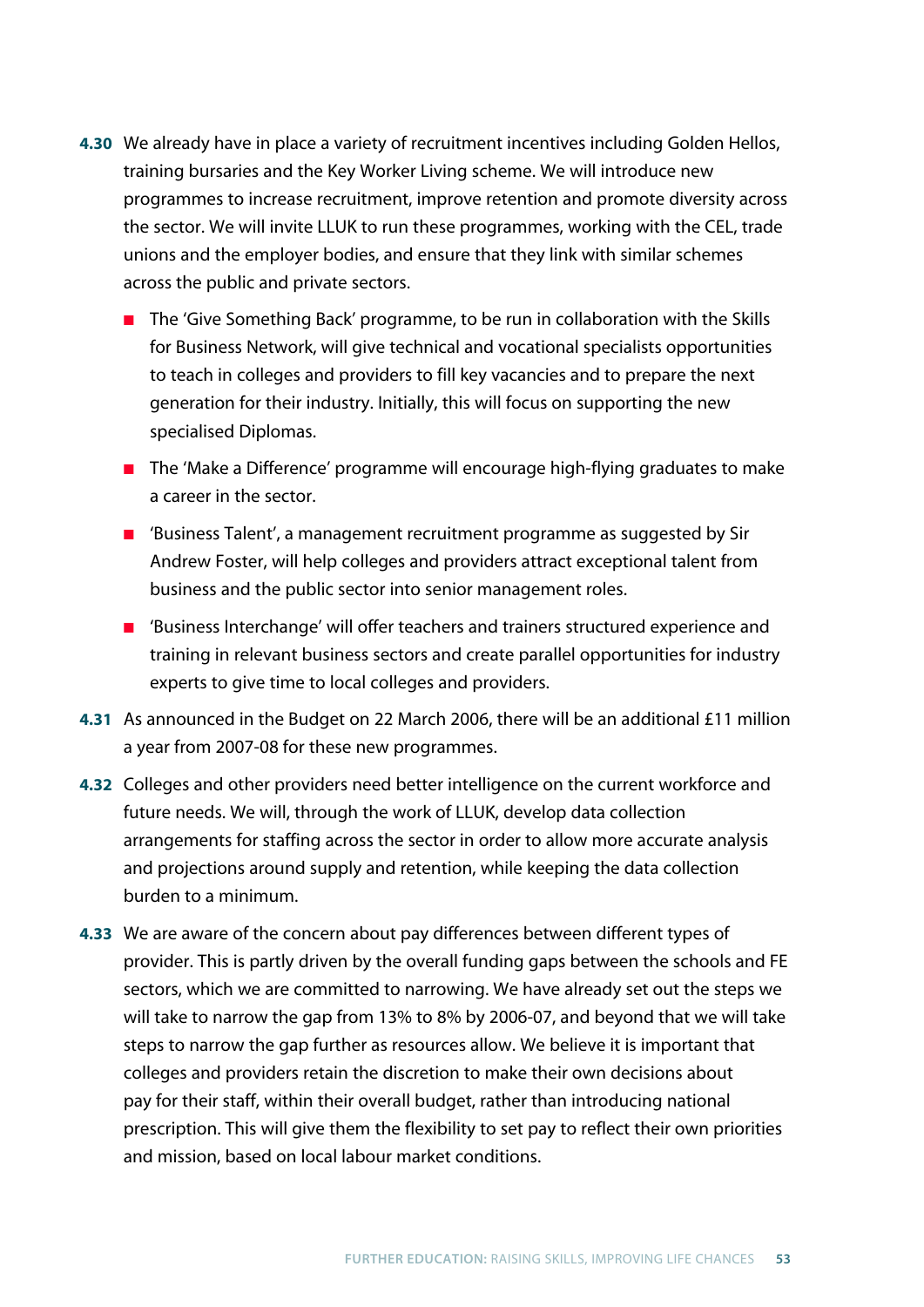#### **We will promote greater equality and a more diverse workforce**

- **4.34** Many colleges and providers make an exceptional contribution in promoting diversity and equality of opportunity for learners. However, Sir Andrew Foster rightly identified that there is more to be done to address the current lack of diversity within the workforce. Too many minority groups continue to be under-represented, especially at senior levels, and face barriers to progression in the sector.
	- We will extend from 2006, eligibility for subsidies for services offered by the CEL, to include those currently under-represented in leadership positions. Through the CEL, we will offer coaching, mentoring and work-shadowing programmes tailored to the needs of under-represented groups.
	- We will review the diversity of the workforce to ensure that the sector meets its legal obligations and actively promotes equality and diversity. That includes encouraging all providers and national agencies to adopt the Race Equality in Employment Standard, and developing an impact assessment approach to help providers test and strengthen their policies and procedures and broaden the diversity of the workforce.
	- We will ask the CEL to introduce mandatory diversity competency modules to all their programmes, as part of their remit to transform the diversity of the sector. Diversity competence will become a requirement in the sector's professional qualifications. We will ask LLUK to assess annually the workforce diversity profile to ensure that all our actions are having a clear and demonstrable impact.
- **4.35** We are working with the LSC and other partners to ensure that colleges and other providers offer a safe learning environment, with proper safeguarding of young or vulnerable learners. We are undertaking a programme of work to ensure that robust arrangements are in place for vetting people who are in contact with young people and vulnerable adults. We will develop examples of good practice and expect all colleges and other providers to have clearly identified responsibilities for safeguarding arrangements within their governing bodies and management teams. We expect all those involved to be trained and supported in this role.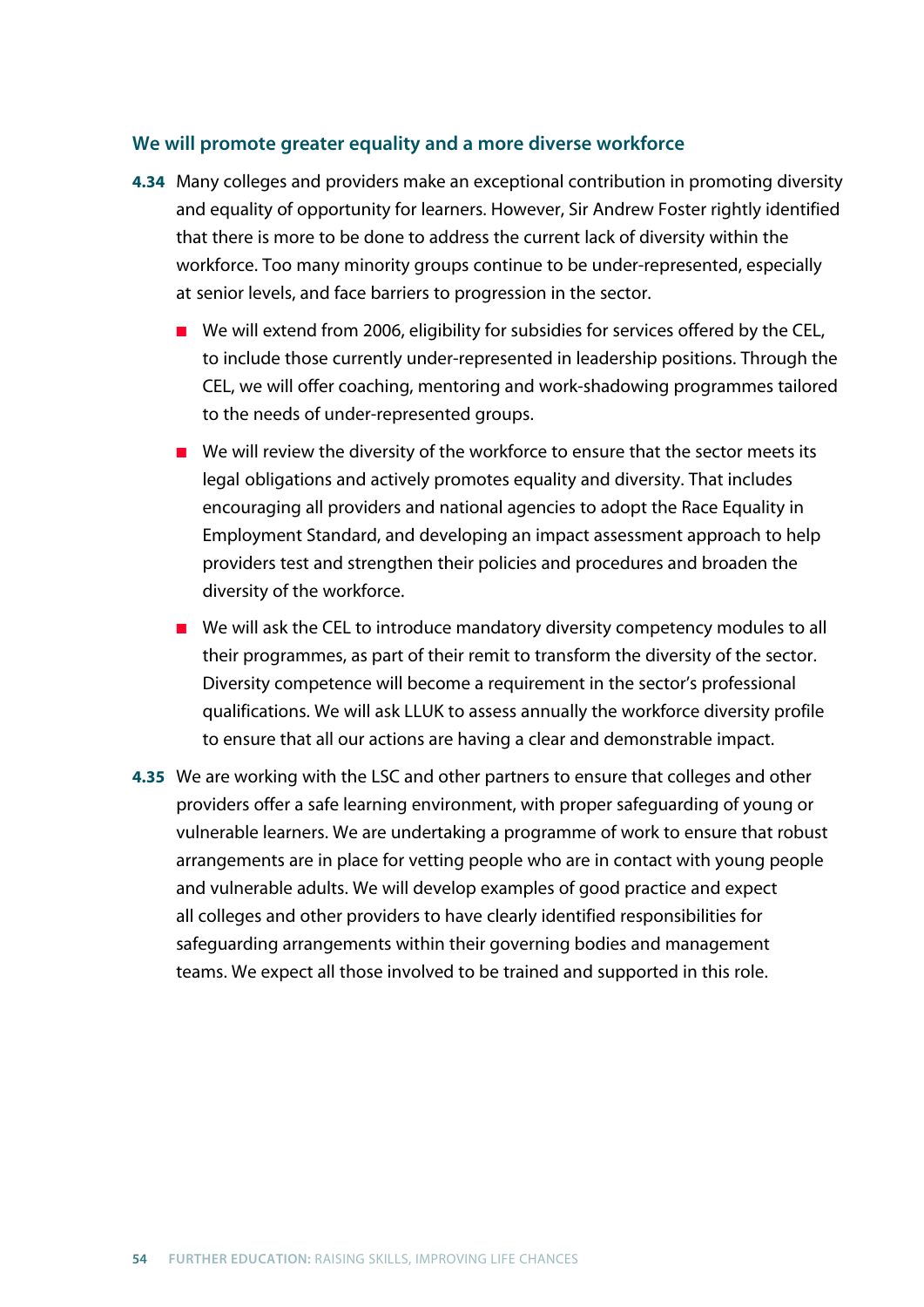

# Chapter 5: A framework which spreads success and eliminates failure

**We will support the development of the more personalised system we seek, by taking decisive action to eliminate failure and creating structures that help the best providers to spread their influence.**

**There is now much less failing and unsatisfactory provision in FE than in the recent past. We are now raising the bar to ensure that all provision is good or improving. Any provider or provision judged to be failing or coasting will be subject to an improvement notice. Colleges and other providers will receive support to address the problems immediately. If the problems are not addressed within a year, the LSC will be able to act decisively – changing governors, changing the leadership of the college, opening up the provision to competition or seeking a merger with, or help from, a strong provider.** 

**At the same time, we will encourage new structural models, including federations, collaborative partnerships and trusts. These will all make it easier for the best providers to spread their influence across the system and to lead change. In addition, there will be a presumption that colleges meeting criteria to be designated 'high performing' will be able to expand their provision for 14-19 year-olds, particularly to provide new Diplomas. New competition arrangements will make it easier for new providers to enter the system, where significant expansion of high quality provision is needed. This will be underpinned by a new LSC remit to promote diversity, choice and specialisation.**

**A new balanced scorecard and overall performance rating (along the lines of the local authority Comprehensive Performance Assessment system) will provide greater transparency and public accountability for colleges.**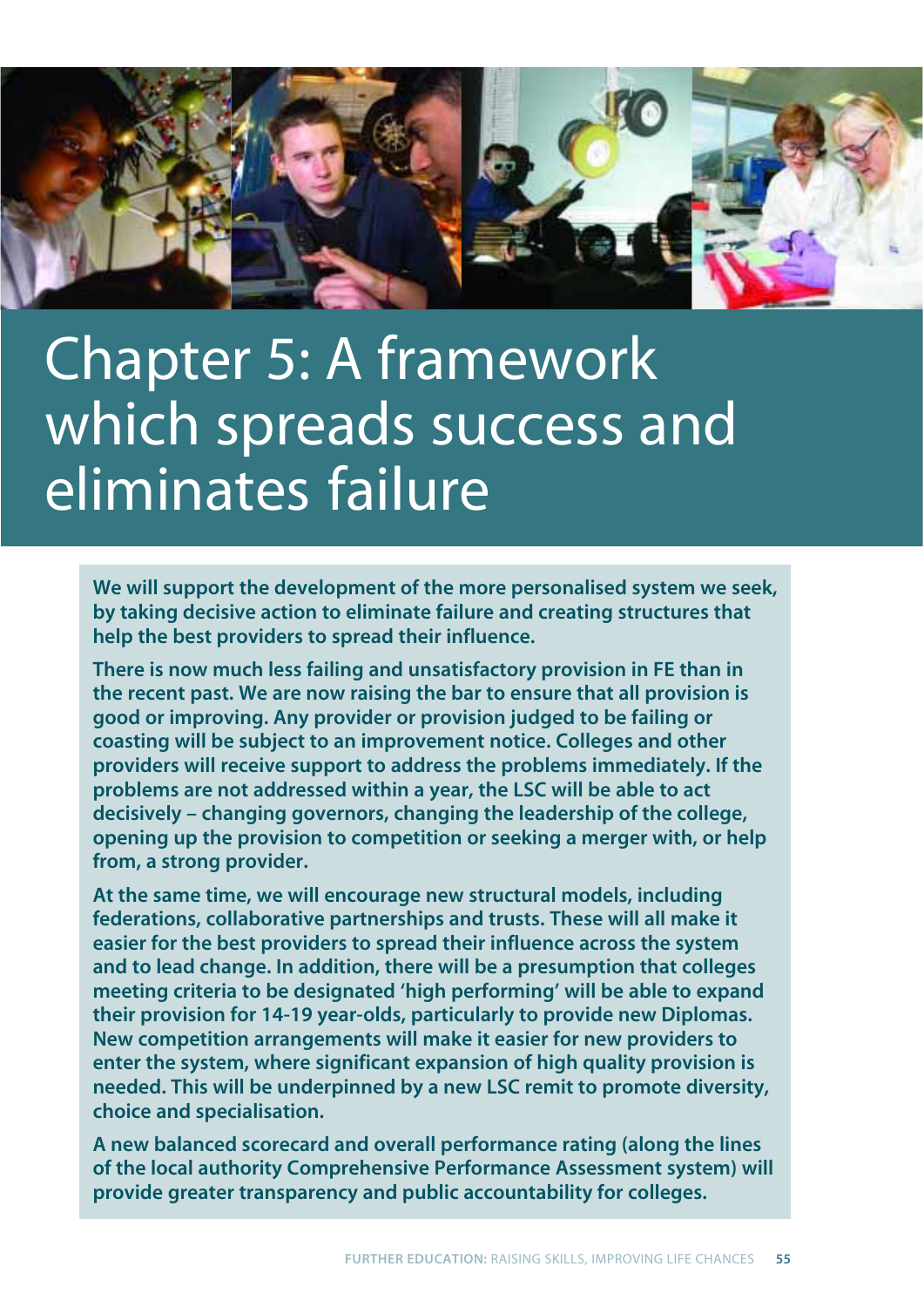**5.1** Developing a new, more specialised system, focused on its core mission and the demands of learners and employers, and supporting ever more effective teaching and learning are crucial. We must also build an infrastructure which encourages the system as a whole to become more effective – tackling failure, encouraging innovation and spreading success. We want to ensure that we tackle failing or coasting provision swiftly and decisively and we must make it easier for the most effective providers to extend their reach more widely.

## **We will eliminate failure**

- **5.2** We need to balance autonomy and reward for good colleges and other providers against robust intervention where standards are low. Outright failure in colleges is now very rare, although there is still too much poor provision in other training providers. And there is a much larger group of institutions (including, we estimate, up to 50 colleges or 12-15% of the total) which are barely satisfactory, or satisfactory but not improving, across much of their provision. Such colleges and other providers must improve rapidly. Our goal is to eliminate inadequate or unsatisfactory provision across the learning and skills sector by 2008 and to have a major impact on those organisations where performance is just satisfactory or not showing any improvement. These proposals for tackling failing and coasting provision mirror those set out in the recent *Higher Standards, Better Schools for All* White Paper.
- **5.3** There will be a robust intervention strategy to address inadequate, barely satisfactory and coasting (satisfactory, but not improving) colleges and provision, linked to the new funding method and new arrangements for college trusts, federations and mergers. Cases requiring intervention will be identified through inspection, other existing evidence, and new performance indicators described below. The precise nature of intervention will vary according to the circumstances: whether it involves the whole college or provider or just one area or department, and whether it is failing outright or coasting.
- **5.4** In all cases the LSC will issue a formal notice with a specified short period in which to see improvement (in most cases, one year). In the case of a failing college or provider the LSC will be able to withhold some or all of the commissioned element of its funding, and in other cases the LSC will judge what part of this funding to withhold. The college or provider will be allocated an improvement adviser from a national network to be established by the QIA from April 2006. The adviser will be an accredited expert with senior management experience in the sector. The QIA will also establish, with the LSC and the CEL, a cadre of high quality senior managers who can reinforce an existing management team as it works through the improvement plan, or replace the management on a temporary or permanent basis.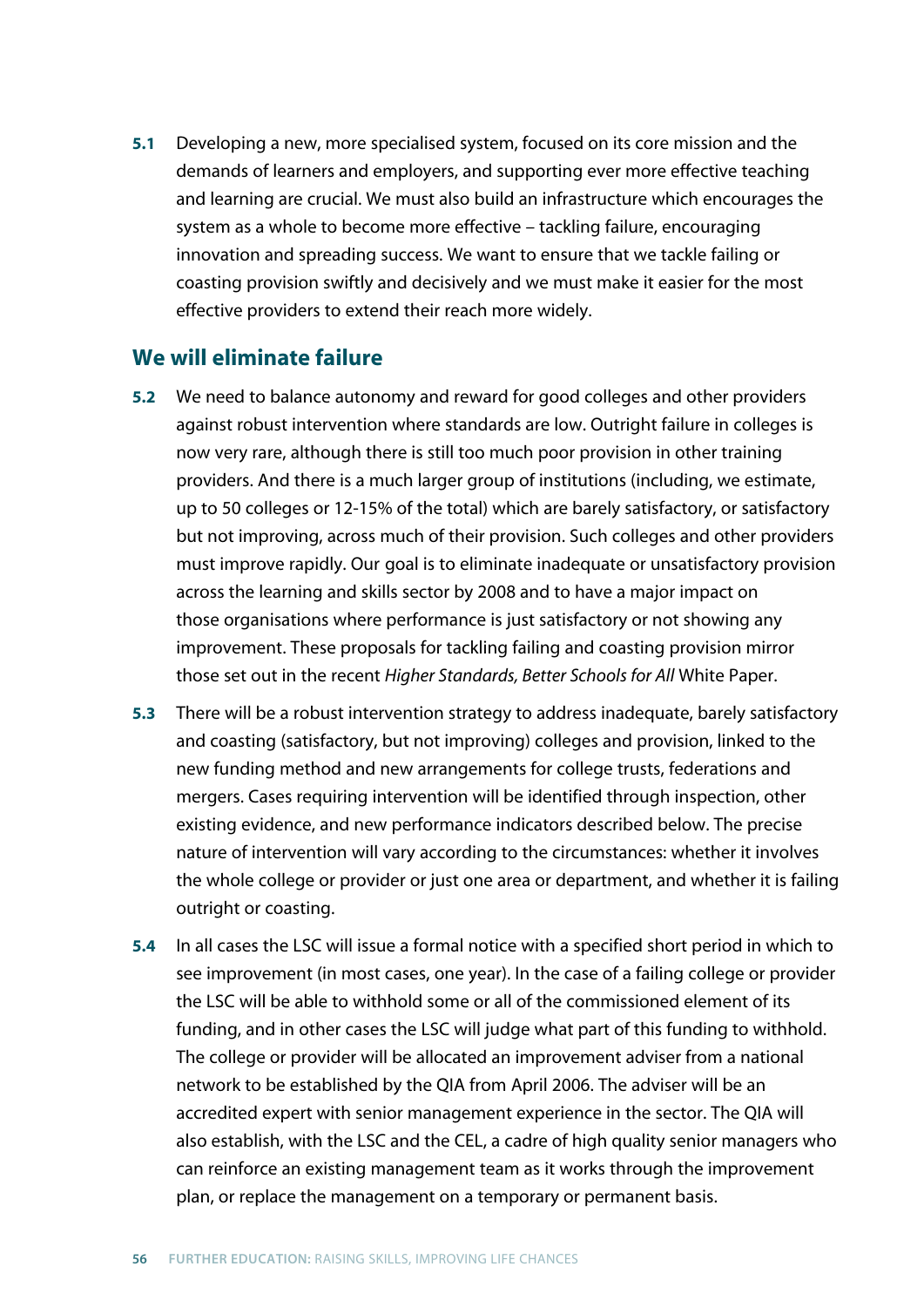- **5.5** If, at the end of the period, there is not sufficient improvement, the LSC will implement one of a set of intervention options. There are four key types of intervention: change of leadership; change of governance; opening provision up to competition; and help from, or merger with, a stronger provider. Where a college or provider is failing outright, the strongest measures will apply. The LSC may hold a competition to find an alternative provider to take over responsibility from the existing provider, replace the governors or secure a merger with a highlyperforming college.
- **5.6** Likewise, where an area or department of a college or provider is failing, the LSC will either hold a competition to replace failing provision, strengthen the governing body or require it to consider establishing a Trust, or direct the corporation to join a strong local federation, where one exists. Coasting colleges and provision will trigger similarly robust but less severe intervention measures.
- **5.7** This constitutes an important development of the LSC's role (which is changing, and is described more fully in Chapter 7). It will act as commissioner, with a more streamlined relationship with most colleges, but intervening robustly where necessary on behalf of the customer to ensure high quality across the board. Some of these intervention powers, including the power for the LSC to direct a governing body to dismiss a weak principal, will require new legislation, so we will look for a suitable opportunity to introduce this. For the time being, the Secretary of State's existing statutory powers, including change of governance, will be used. Through the new legislation we will also transfer these powers to the LSC.
- **5.8** This approach will be reinforced locally and regionally by the use of the new performance indicators and overall performance ratings described below and nationally by the DfES's performance management of the LSC and other organisations.

# **We will improve inspection**

**5.9** Inspection has contributed to recent improvements in quality. But inspection itself also has to keep adapting and improving as needs change.

## **There will be a new, integrated Ofsted and lighter touch inspection of the most successful institutions**

**5.10** Colleges will no longer need to engage with two separate inspectorates for FE. The changes to inspection services announced by the Secretary of State for Education and Skills in December 2005 will lead, subject to the necessary legislation, to a single inspectorate – the Office for Standards in Education, Children's Services and Skills in April 2007.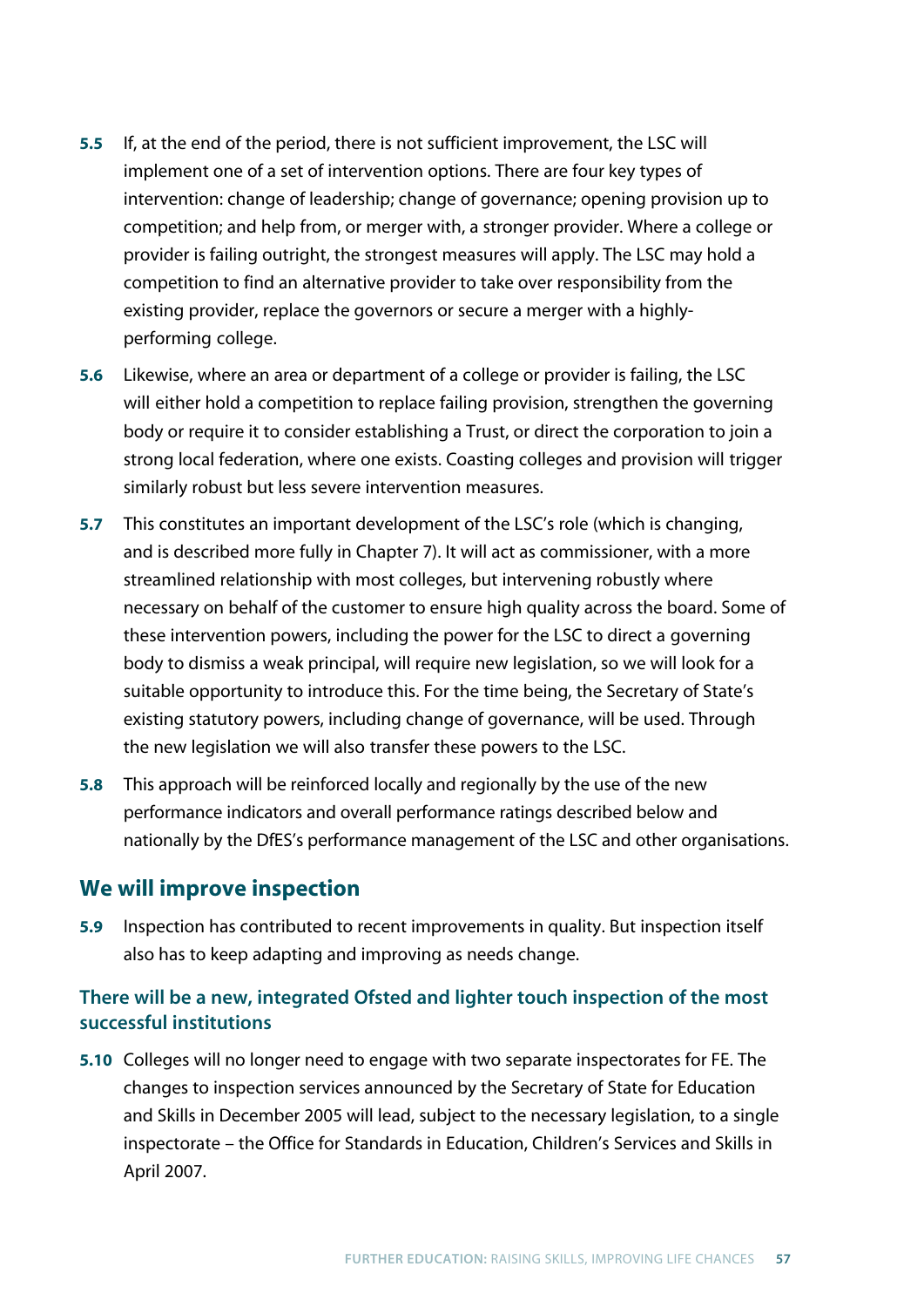**5.11** As is the case with schools, inspection of colleges and other providers will become much more selective, focusing on areas of weakness. New 'lighter touch' arrangements began in the second cycle of inspections in 2005, aiming to reduce the burden on colleges and providers. As a result, the average number of inspection days for colleges and other providers will reduce by 30%. Good and outstanding colleges and providers will see a reduction of around 50% and in some cases more. Also, as set out in Budget 2006, we will continue to work with public service inspectorates on further inspection reform and to assess the scope for reducing inspectorate expenditure by around a third over the medium term.

## **There will be better links with the QAA**

**5.12** HE programmes offered in colleges are subject to a different review regime, managed by the Quality Assurance Agency (QAA) on behalf of the HEFCE. The QAA will be consulting in late spring on proposals for a revised system from 2007/08 onwards, underpinned by the principles outlined above. We will ensure that the QAA and Ofsted, as a minimum, co-ordinate their activities so that they draw on the same data and self-evaluations. We will seek opportunities for further collaboration and alignment of approaches in the future and will ask Ofsted and the QAA to develop and test appropriate models.

## **There will be clearer information on performance**

- **5.13** Clearer performance information will assist providers in their own quality assurance activities, facilitate the new selective approach to inspection and intervention, and help to assess value for money. The extensive information already available to learners and employers needs to be clearer and more accessible. The primary performance indicators need to be aligned with our reforms and allow straightforward and meaningful comparisons. At the same time, we need to reduce significantly the bureaucracy involved in the current arrangements across partner organisations for data collection, analysis, publication and use.
- **5.14** The new approach will build on the data and excellence themes of the LSC's *agenda for change* and the existing work on success measures. We will introduce a single, standard set of key indicators covering the broad themes of responsiveness, quality and resources.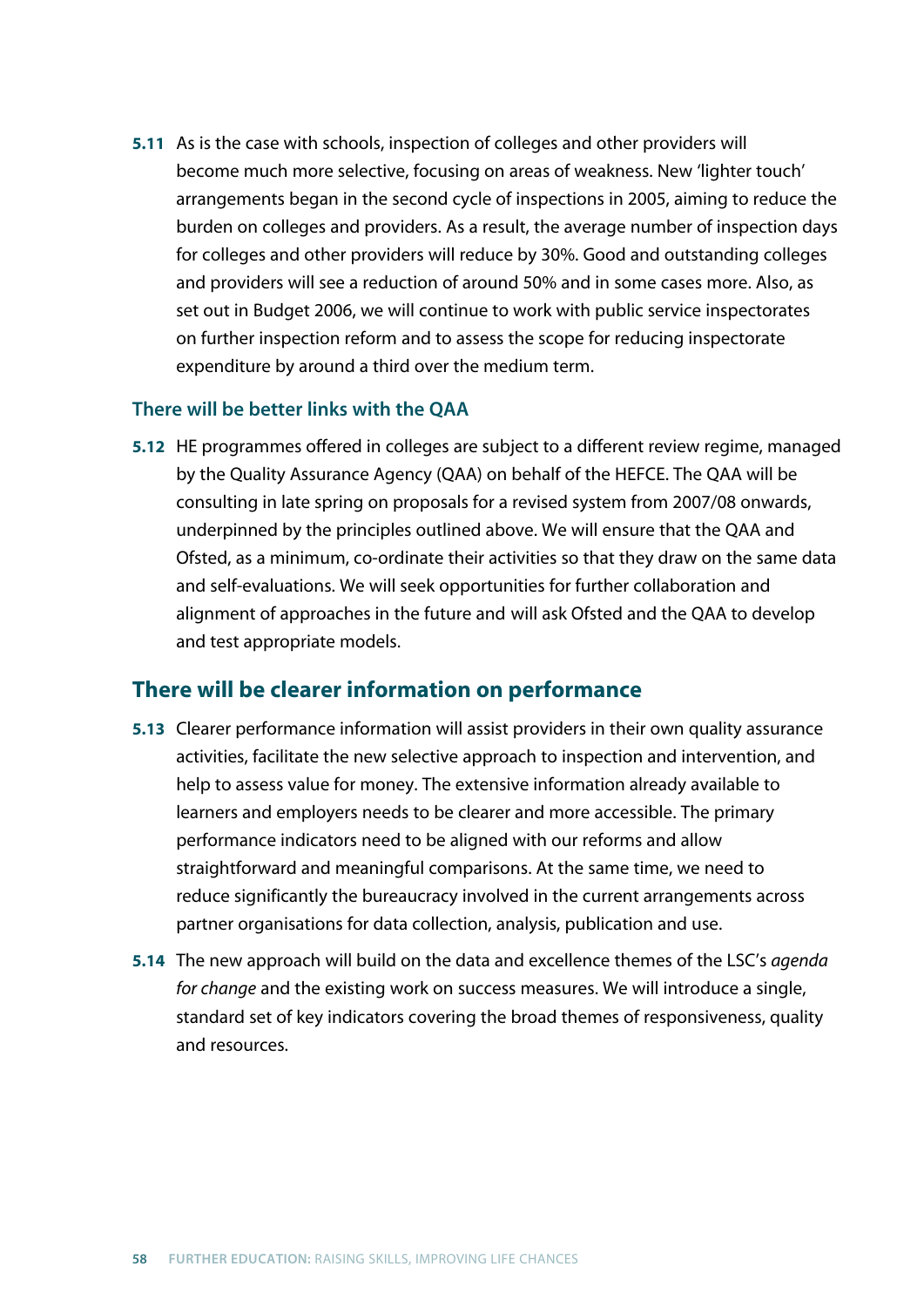**Proposed Key Performance Indicators for Further Education and Skills**

## **A. Responsiveness**

- 1. Delivery against plan
- 2. Providers' responsiveness to employers (including employer satisfaction)
- 3. Providers' responsiveness to learners (including learner views/satisfaction and learner progression/destinations)

### **B. Quality**

- 1. Learner (qualification) success rates
- 2. Quality of provision (via provider self-assessment validated by inspection and annual assessment visits)

### **C. Finance**

- 1. Financial health
- 2. Financial control
- **5.15** The high level indicators summarise a number of measures demonstrating quality, responsiveness and financial performance. These dimensions have been chosen as they address how economically, efficiently and effectively resources have been used to meet the needs of individuals, employers and the wider community. When taken together the three dimensions provide an overall assessment of performance and value for money.
- **5.16** This approach will produce a balanced scorecard leading to a single, overall performance rating for each institution. The rating will categorise each institution on a scale ranging from excellent to poor. Building on approaches such as that adopted for local government, we will develop the scorecard and rating system in collaboration with providers and the LSC so that it gives a balanced assessment which providers themselves find useful.
- **5.17** The new indicators will also help inform choices for both learners and employers. They will feed into the Employer Guide to Training which we are developing and will contribute to information on 14-19 provision in each locality. They will also provide a useful evidence base for providers' own evaluation and improvement activities, help the QIA provide effective support, and be used by the LSC to inform judgements about funding and planning. A poor score in one or more of the indicators, will trigger the improvement actions described above. Excellent scores will lead to greater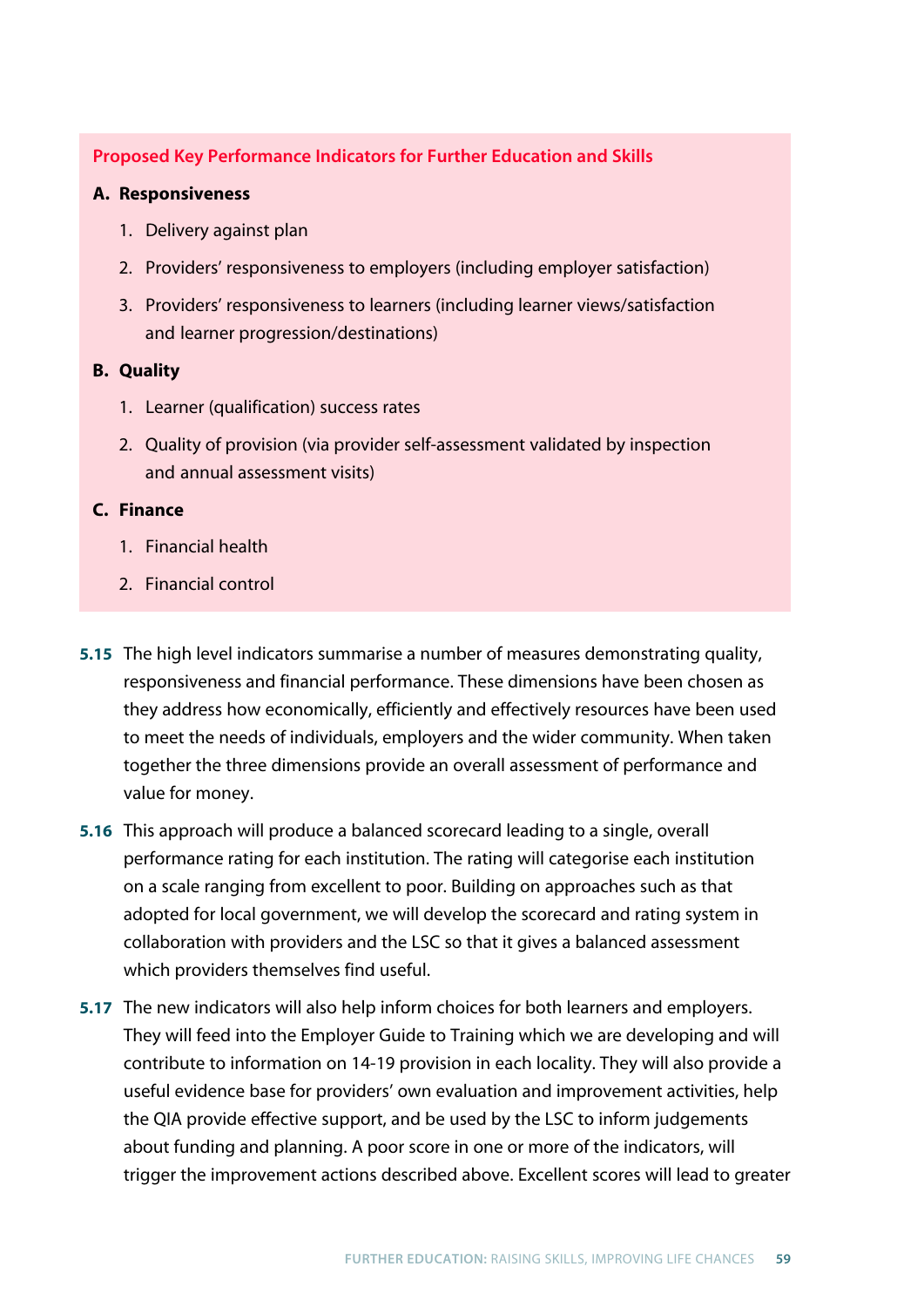autonomy, in terms of streamlined planning and performance management and lighter inspection.

- **5.18** The indicators will draw on information from various sources, including the provider's own self-assessment, management information, survey data, inspection and audit, and possibly peer assessment. This should not increase bureaucracy, because much of the information is available from existing sources, and having one standard set of indicators used for multiple purposes will identify duplicate or surplus data. However, some of the indicators, such as information on learner destinations, will require additional effort and so we will consider very carefully the costs and benefits of each element of these proposals.
- **5.19** The LSC will consult on the approach and definitions in the early summer. We expect to establish prototype arrangements in 2007.

# **We will encourage innovation and new models of delivery**

**5.20** As the system develops, we want effective, confident colleges and other providers to have the freedom to develop and to innovate. Highly effective providers will increasingly have scope to spread their excellent practice more widely, especially through formal and informal collaboration.

## **Federations can improve quality**

**5.21** Federations can provide a powerful mechanism for quality improvement, with one strong college taking the lead in working with one or more others to share expertise and drive up standards. Federations involve the creation of formal, shared arrangements between two or more colleges within their governance structures – such as joint committees responsible for particular aspects of the two colleges' business. Over time, that may lead to merger, but there is no presumption that it must. In the new, more specialised system we are developing, federation can be particularly powerful in bringing together colleges with complementary strengths to improve opportunity for learners in both institutions. Over the next year, we will work with colleges and providers to invite proposals for pathfinder projects and to support them to be developed and implemented.

#### **We will support new collaborative partnerships to promote delivery**

**5.22** We also want to encourage a wider range of collaborative models involving schools, colleges and other providers. These can have a range of purposes. For the 14-19 reforms in particular, collaboration between schools and colleges will be essential. Such collaboration could take a range of forms.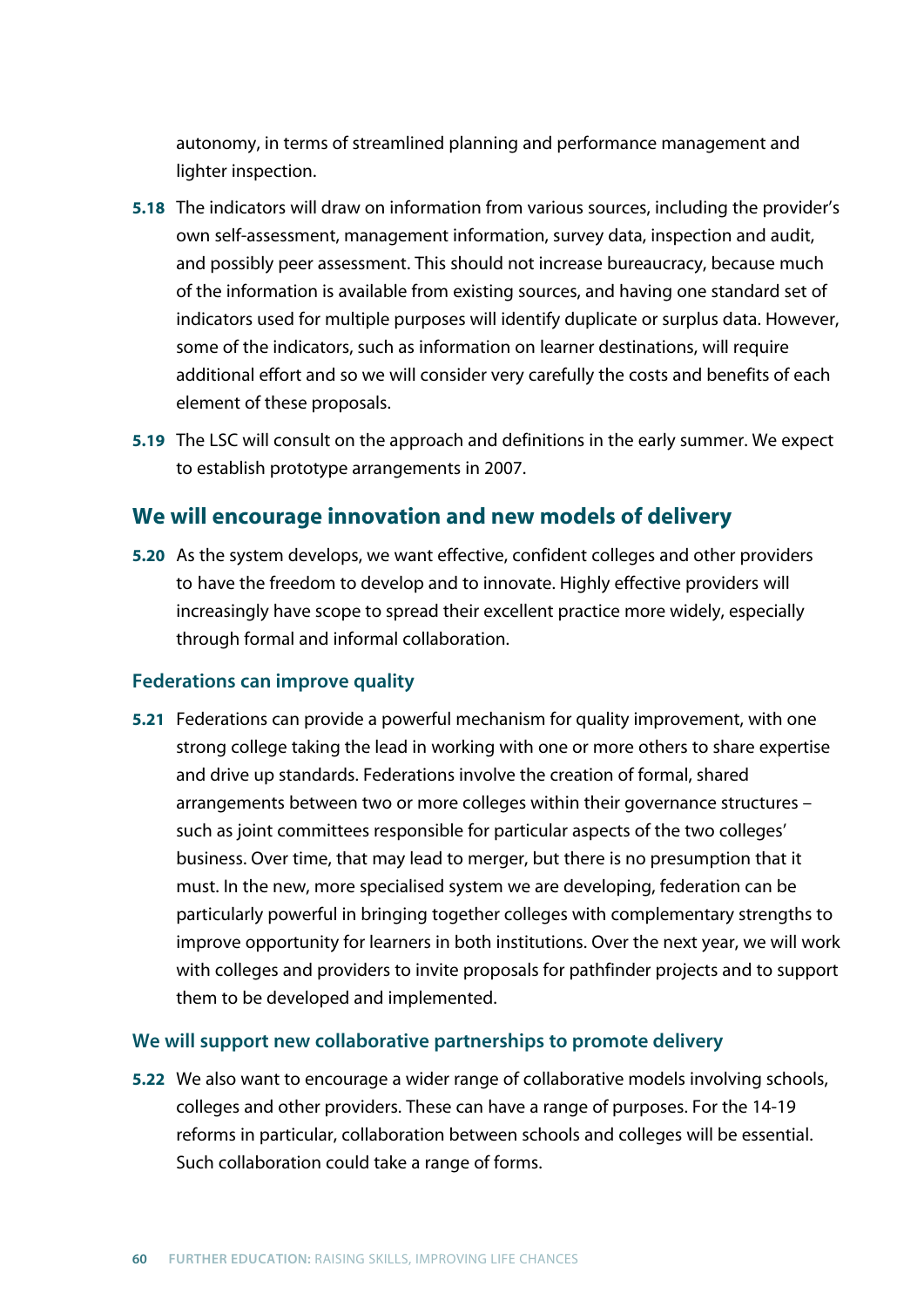- **5.23** The current Education and Inspections Bill includes a formal power for maintained schools and colleges to collaborate. It enables the governing bodies of an FE college and one or more schools to collaborate formally as equal partners through joint committees with decision-making powers. Such arrangements can be used, for example, to manage the development and delivery of joint projects or to manage arrangements for school pupils to attend courses at a local college.
- **5.24** Similar formal collaborations (or more informal approaches) could also be used to develop and share expertise. For example, they might facilitate the development of the specialist networks described in Chapter 2. Collaborations to support joint professional development among staff – for example where they are delivering specialised Diplomas across more than one institution – could also be extremely powerful.
- **5.25** Collaborating to share services such as finance, personnel, procurement and estate management between providers can improve efficiency and release money for teaching and learning. The Foster report noted that administrative services could be rationalised to reduce duplication and waste. The LSC will lead the development of a shared services strategy, and will consider the need for financial incentives to establish provider networks.

# **Trusts can enable closer working with key partners**

- **5.26** Some colleges may wish to form Trusts (not-for-profit charities) with other organisations, including businesses, schools, community groups and universities. A college with a strong identity as a specialist institution might form a Trust as a means of strengthening its relationship with one or more employers, perhaps as a means of ensuring that the employer voice is heard clearly as the college plans its provision and continues to move with the changing demands of the workplace. Where a college is already working in partnership with, for example, a local business, establishing a Trust could help formalise the arrangement and create a more sustainable structure for collaborative working.
- **5.27** It is also possible for groups of colleges to acquire a trust, and schools could be included in this. Such a Trust could be another way of bringing together a key group of local partners to deliver the 14-19 entitlement and ensuring that all of them are fully involved in developing courses that best meet the needs of young people. Acquiring a Trust is voluntary and will not change the legal status of a college. But the college may want to invite the Trust to appoint governors to the college's governing body and so strengthen that relationship further. Business and universities may also wish to consider forming Trusts to support one or more colleges, or involving colleges in Trusts they are setting up with schools. The Government and the LSC will work with colleges interested in setting up a Trust.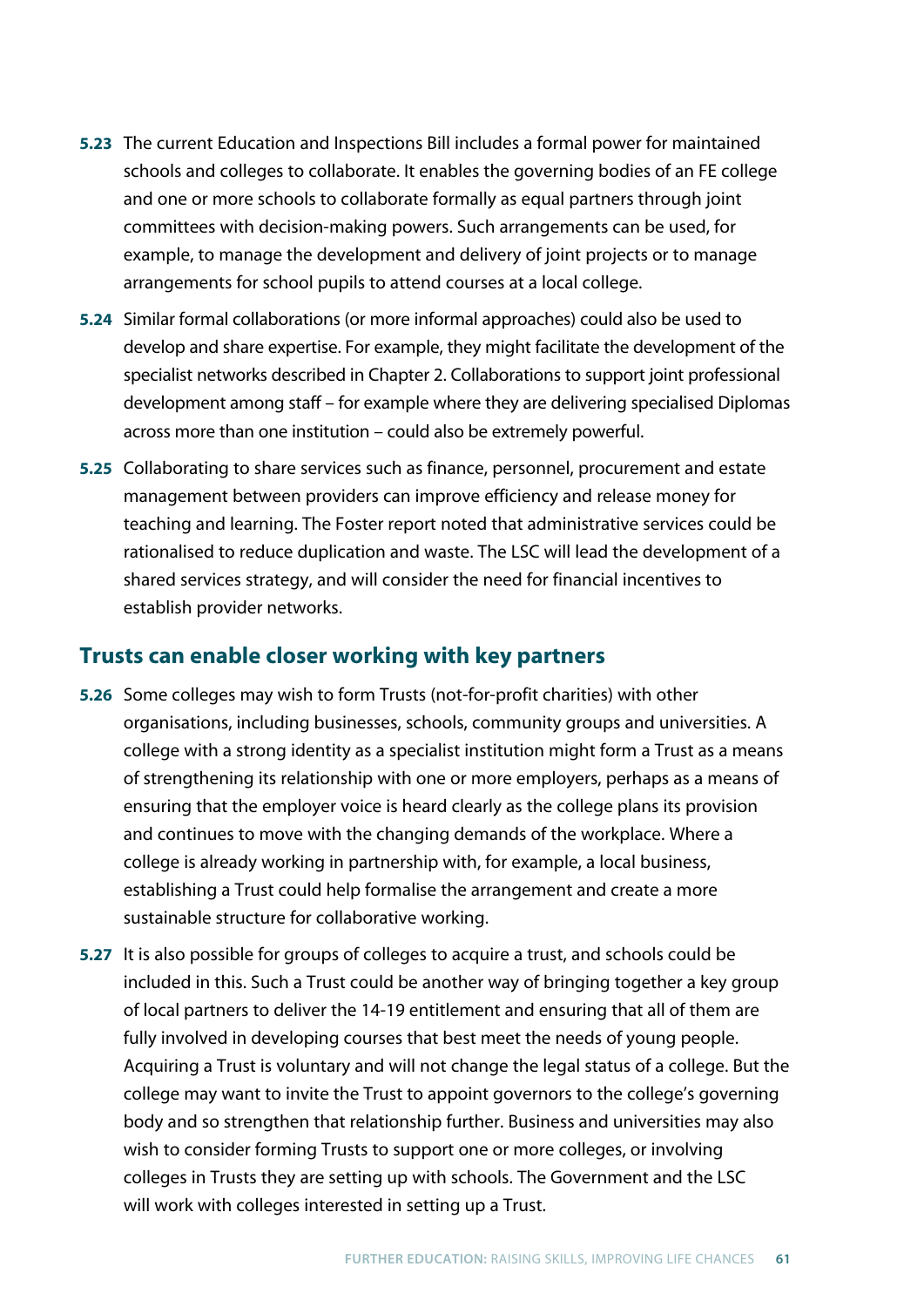#### **There will be a new 'Power to Innovate'**

**5.28** We also want colleges to exercise more actively the freedom and flexibility to try out new approaches, particularly in partnership with others. The Education and Inspections Bill includes a further new power: the 'Power to Innovate', which develops the powers introduced for schools in the 2002 Education Act. FE colleges already have very wide discretion to manage their own affairs. But the Power to Innovate will mean that if there are aspects of current education law which are getting in the way of valuable innovation which could improve provision for learners, colleges will be able to apply to the Secretary of State to grant exemptions or modifications to the law, for a time-limited period, to allow them to pilot a specific innovative proposal.

### **We will encourage new providers**

**5.29** In his review Sir Andrew Foster underlined the need to encourage new providers to enter the sector, and to enable high performing providers to expand. In particular, he recommended that greater use be made of tenders and competitions to reach out to potential new providers. We are putting in place a range of important measures to this end, in relation both to 16-19 year-olds and adults.

## **We will encourage new 16-19 provision through expansion opportunities and through competitions**

- **5.30** In the next three years, we will need an additional 50,000 places for 16-19 year-olds, in order to meet growth in the size of the cohort and improvements in staying on rates. By 2015, we intend to have achieved 90% participation among 17 year-olds, compared to 75% now. Such growth in participation rates will be offset by a cohort which declines in size. Although no more additional places will be needed after 2007 an increasing proportion of those participating will be doing the new Diploma qualifications.
- **5.31** We have taken a number of steps to meet this demand for new places and to attract effective new providers into the system. We have established a new 'sixth form presumption' which means that there will be a presumption that high performing 11-16 specialist schools with a vocational specialism wishing to establish a sixth form should be allowed to do so, where they have space or resources to do so. This is backed with capital resources sufficient to allow the construction of up to 60 new sixth forms under the presumption.
- **5.32** Additionally, we have established a process for running competitions for 16-19 provision where there is a need for 200 or more new places in a local area on the grounds of capacity, quality or the need to extend diversity and choice. The LSC will decide whether there is such a need, given its duty to secure sufficient provision for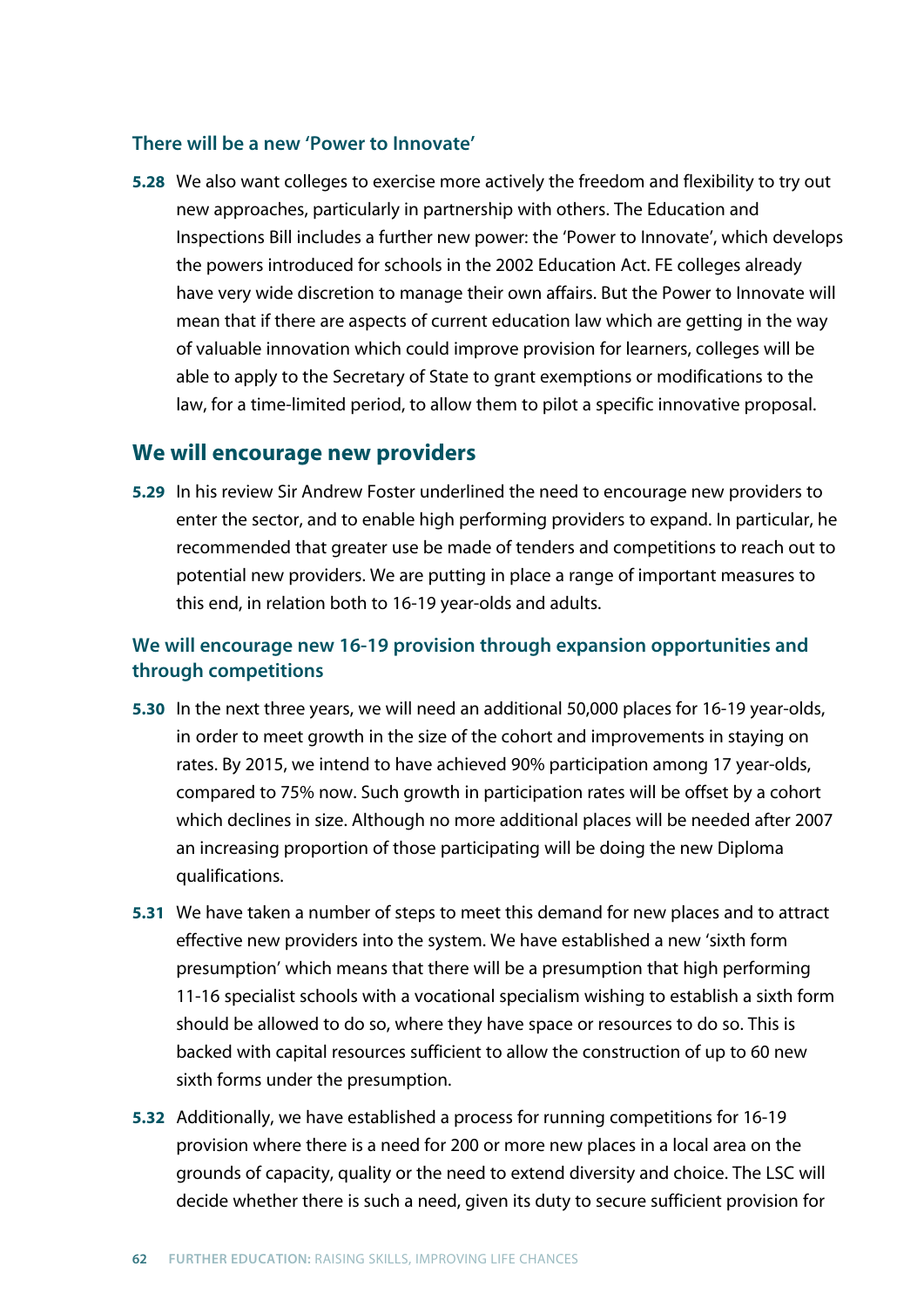delivery of the new 14-19 entitlement and the willingness of existing providers to offer suitable courses. These competitions will provide an important mechanism for high quality providers to expand and will be the key entry point into the publicly funded system for new providers. In deciding whether to hold a competition and in specifying what numbers of places and types of courses should be offered, the LSC will have regard to the overall strategic plan for the delivery of the new entitlement in the area, drawn up with the local authority as the strategic leader of services for children and young people. Once part of the publicly funded system, new providers will be expected to collaborate with other providers to deliver curriculum choice for 14-19 year-olds.

**5.33** These measures will expand high quality provision, particularly to meet demand from 14-19 year-olds for the new specialised Diplomas. We want to ensure that the most effective colleges are able to expand provision to deliver Diplomas on the same basis as the most effective schools. Therefore, matching the sixth form presumption, we will introduce a corresponding presumption that high performing FE colleges and Sixth Form Colleges will be able to expand their provision for 16-19 year-olds in order to deliver specialised Diplomas. As with the sixth form presumption, the threshold for designation as 'high performing' will be deliberately high. This presumption will be backed by appropriate capital funding to build the required capacity.

## **We will give the LSC a new remit to encourage choice, diversity and specialisation and will introduce competitions to increase high quality provision**

- **5.34** These measures are focused on 16-19 education. We want a more active approach to encouraging the entry of new providers across the whole sector. Within the Train to Gain programme, brokers will be able to bring in new providers to meet employer needs provided they meet required quality standards. And two further changes will be introduced. First, the LSC will be given a formal remit, through guidance from the Secretary of State, to secure choice, and diversity and specialisation of provision for learners and employers. Second, the principle of competitions and giving greater scope for high performing providers to expand will be extended beyond 16-19 education, in three ways:
	- From 2007-08 the LSC will revise its approach to contracting for work based learning so that it is based on open competition. This will involve the awarding of approved supplier status to providers based on their performance in terms of the achievement rates of trainees. The numbers of training places which approved training providers are contracted to provide will be determined by local employer demand.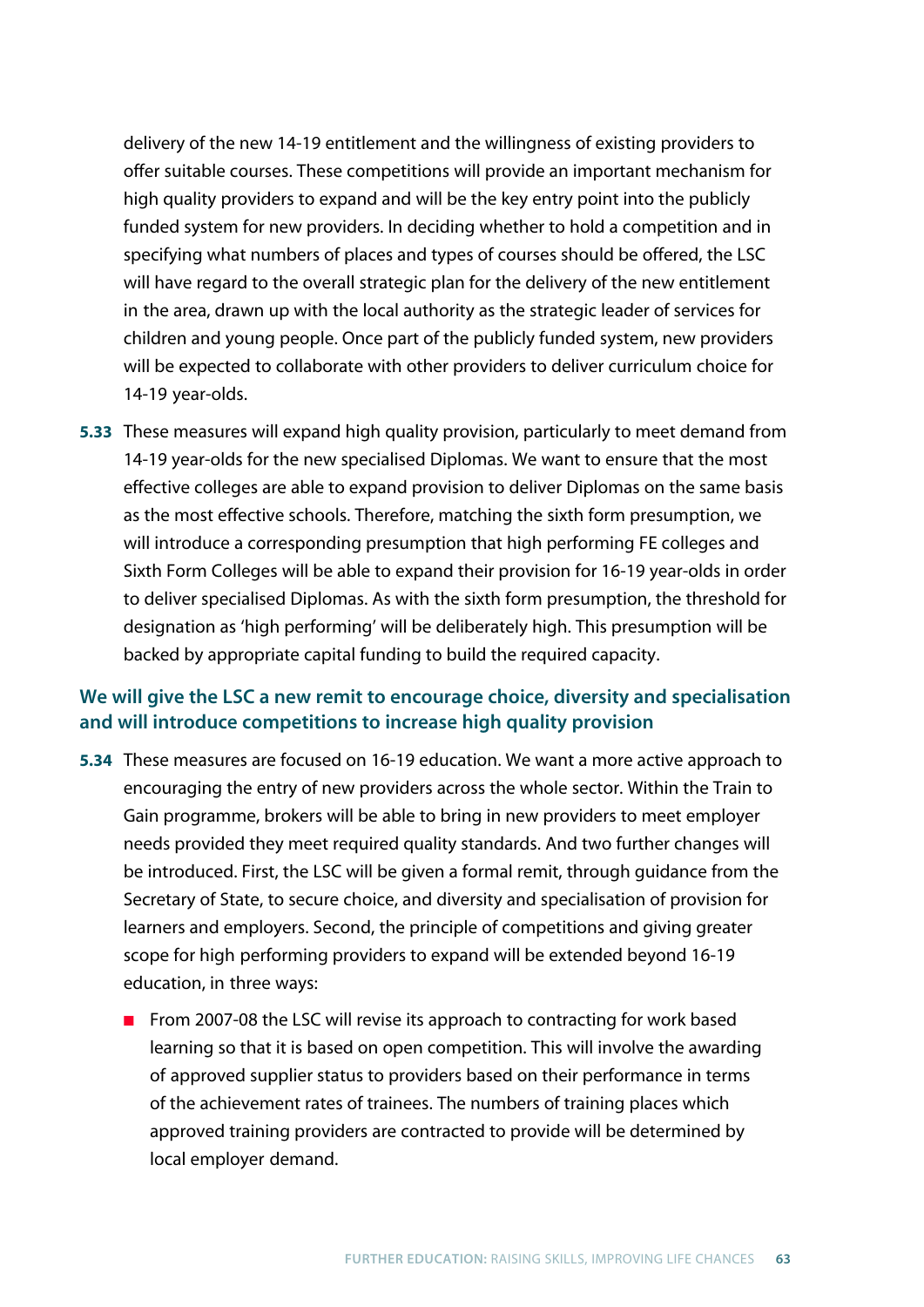- Where institutions are providing poor quality, competitions will be held as a way of bringing in new providers to take over the service and raise quality. By 2008, the LSC will have stopped commissioning inadequate provision, and the proportion of barely satisfactory and coasting provision will have dramatically reduced.
- Some local pilots will be held in 2007-08 to test out extending formal competitions. This would involve putting out to competition substantial discrete blocks of provision, particularly where we need to expand participation. If these pilots are successful, the process will be extended across the country.
- **5.35** This will not be competition for its own sake. As part of its core commissioning role, the LSC will review provision in each area every 5 years and establish whether a competition is needed to improve quality, promote innovation, or expand provision. Existing providers from around the country will be able to bid, as well as new providers. All providers will be required to meet rigorous quality criteria set by the LSC in consultation with Ofsted and the QIA, including their ability and commitment to collaborate with other providers where appropriate to deliver curriculum choice in 14-19 learning. New providers will be eligible for additional funding support for a limited period where that is required to build their capacity.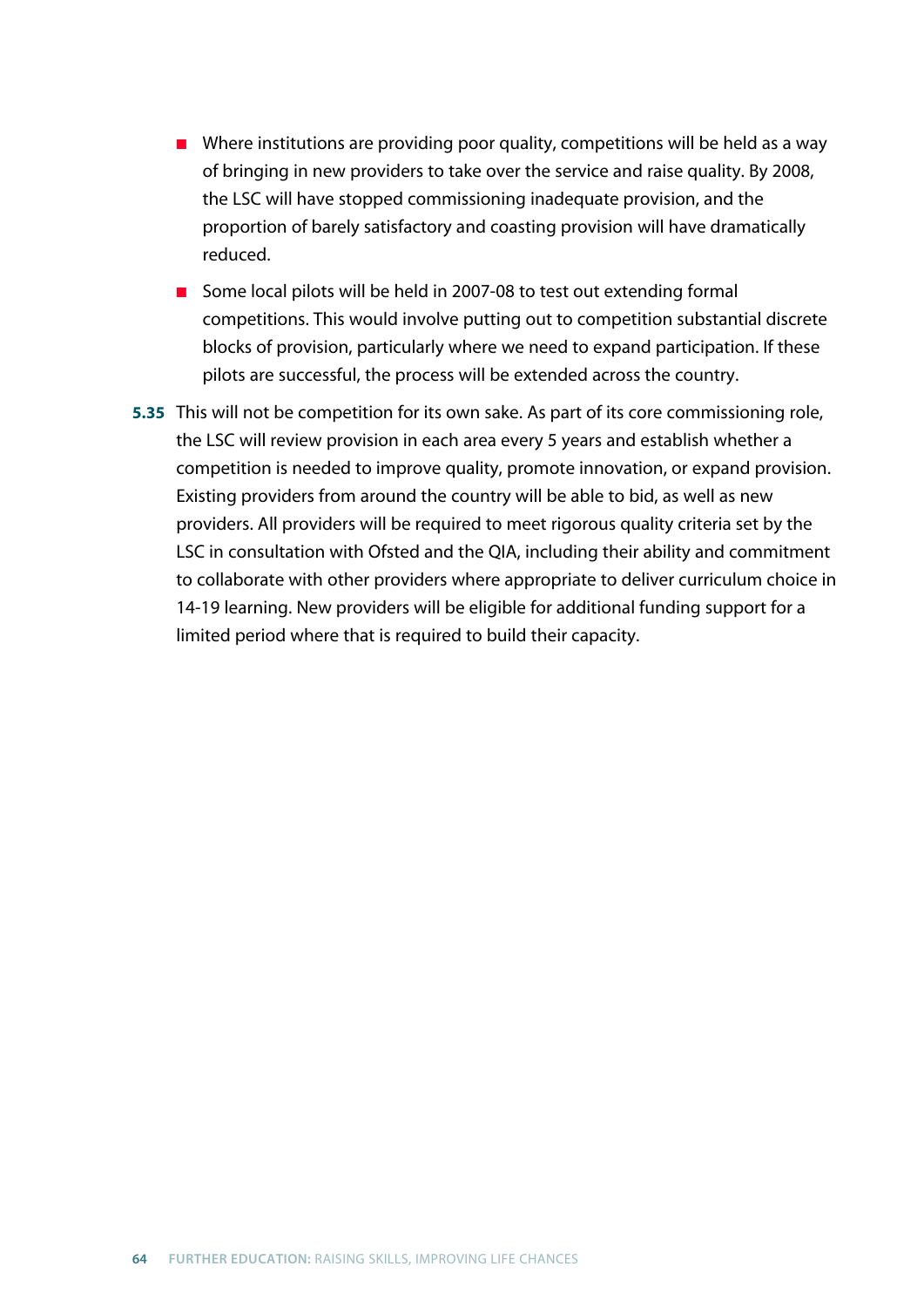

# Chapter 6: Funding which supports our objectives

**We need a funding system which supports the FE system to move in the direction outlined in this White Paper. Funding will be targeted on priority areas and follow the needs of learners and employers – with young people's choices funded in full and increasing amounts of funding for adult learning flowing through demand-led mechanisms – Learner Accounts and Train to Gain.**

**The new entitlement to free tuition for all 19-25 year-olds studying for their first full Level 3 qualification will be funded in full, while for other provision, we will move towards a fee contribution of around 50%for adults who are not entitled to free tuition. We will continue to support low-income learners to ensure that they are not prevented from participating in priority programmes and will extend the Adult Learning Grant to full national coverage from September 2007, to help meet the additional costs of learning.**

**These proposals will be backed through regional and local plans to improve the quality and diversity of provision, determining the pattern of new capital investment. Local authorities will be asked to expand the scope of Building Schools for the Future (BSF) visions to include FE provision for 14-19 year olds, so that they are fully comprehensive in setting out what will be required in a locality to deliver our 14-19 reform programme. LSC capital will be directed to implementing this vision, alongside BSF resources.**

**6.1** Our plans for focusing the system more fully on a core employability mission rely on creating a funding system which rewards that focus. Similarly, funding must better follow the needs and choices of learners and employers if the system as a whole is to respond to them. And funding should reward good quality provision, enable the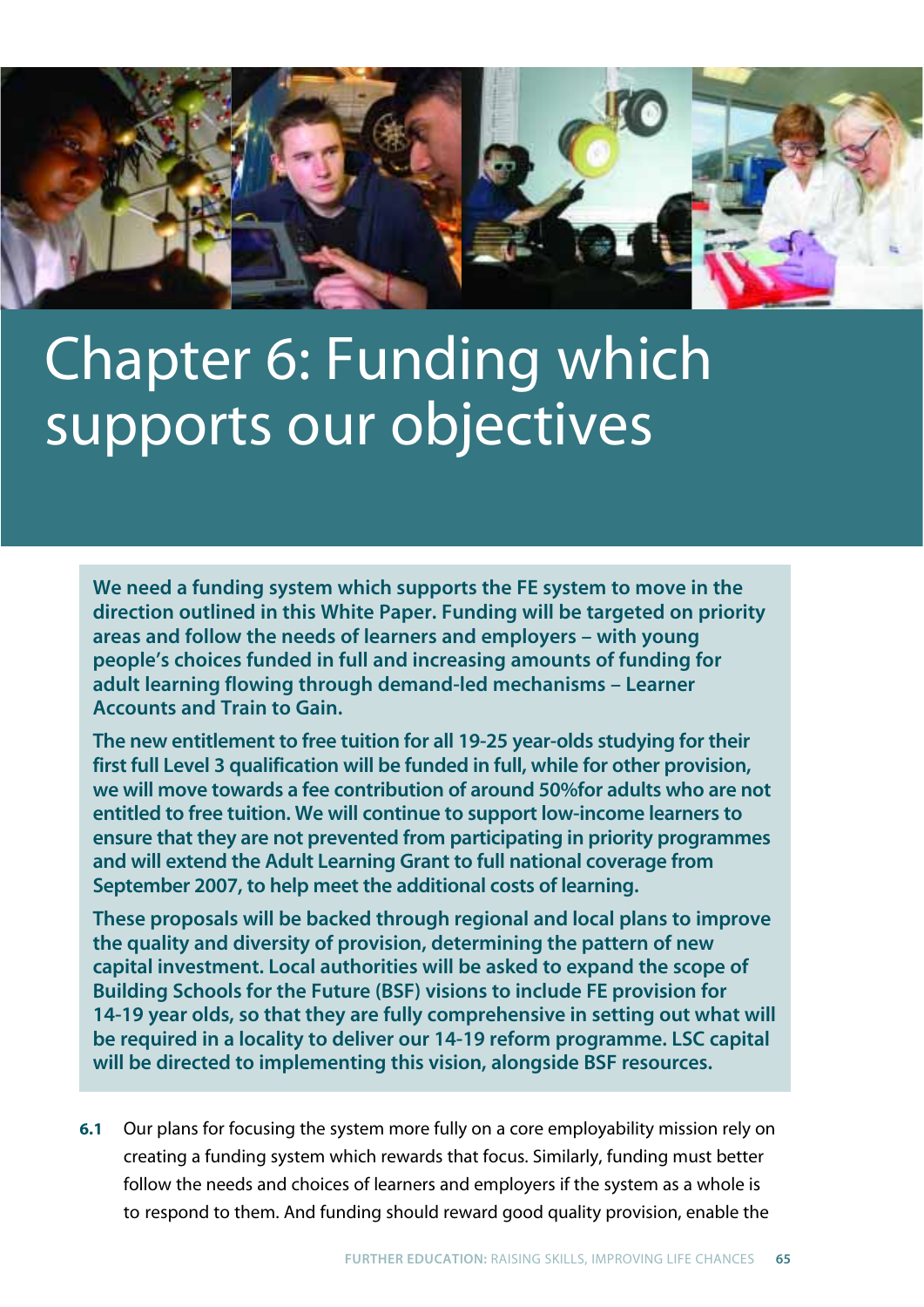removal of unsatisfactory provision and encourage new providers. Funding reform is therefore a key enabler.

**6.2** We will develop and implement a new approach to funding for 14-19 year-olds enabling the delivery of a curriculum entitlement to an individual through more than one provider. We will ensure that funding for adult learning is demand-led and focus funding on the priorities, with targeted support for disadvantaged adult learners. Capital investment will support specialisation and ensure that provision for 14-19 year-olds is driven by the choices of students and parents.

# **We will introduce a new approach to funding for 14-19 year-olds**

**6.3** Our aim in reforming education and training for 14-19 year-olds is to create a system where more young people are prepared by their education for success in life. Teenagers need a broad education which equips them not just for progression in learning and a particular job today, but gives them the right foundations for their adult lives – as individuals, in the family and in the community as well as at work.

## **We will implement a new set of principles for 14-19 funding**

- **6.4** The principles which will inform the development of our approach to funding are:
	- Funding methods and allocations must not drive young people's choices about the education and training route they follow. On the contrary, their choices – informed by high quality advice and guidance – must drive funding allocations so that they can pursue the programme best meeting their needs.
	- Comparable funding must be allocated for comparable activity, irrespective of the type of institution that is providing the education and training.
	- Where a programme is best delivered by attending more than one institution, the method must support that, with incentives for providers to collaborate in providing a high quality, coherent and seamless programme for the young person. It must avoid creating incentives for institutions to seek to persuade students to spend either more, or less, of their time on programmes delivered within that institution than is in the best interest of that student.
	- The funding method must recognise the genuine additional costs of learners studying and training in more than one institution. Each local 14-19 partnership should be supported to meet such costs.
	- The method should not fund the same learner twice to attend different institutions, and should incentivise institutions to pursue cost-effectiveness, including through specialisation.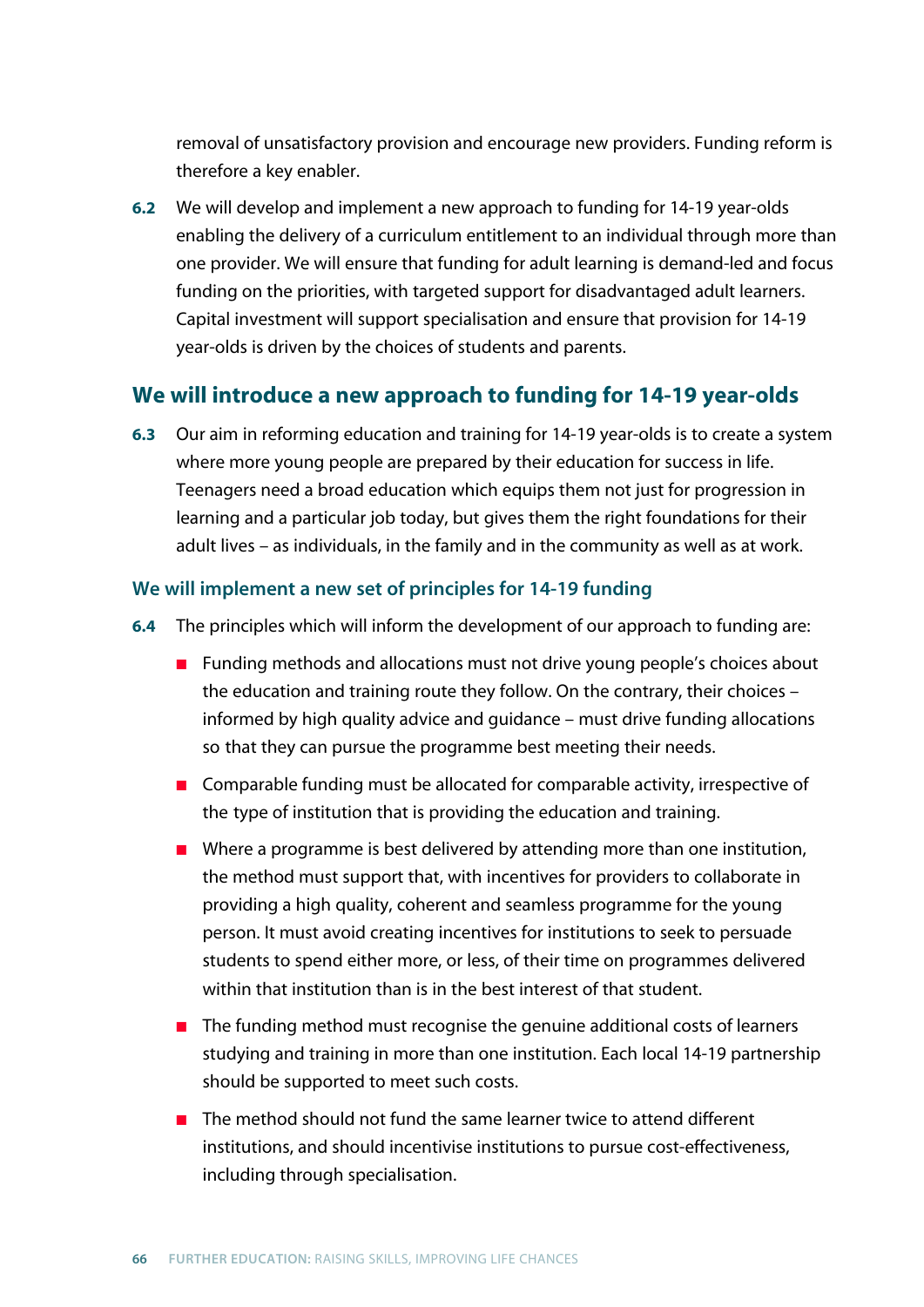- Funding should support and incentivise institutions to improve participation, progression and achievement rates. This should apply not just for those students who remain in their own institution, but to all young people in that local area.
- Schools and colleges must have discretion as to how to spend their budgets.
- Funding should be through a single system as far as possible, rather than through separate ring-fenced budgets.
- The method must be transparent, simple for institutions to understand and operate, provide appropriate stability and certainty for future planning, and avoid unnecessary bureaucracy.
- **6.5** We will press ahead as rapidly as possible to test the practical implications and technical consequences of these principles. This will be done in consultation with schools, colleges, training providers, local authorities and the LSC and we will examine the detailed options through a technical funding group involving representatives of these groups. We are committed to ensuring that we avoid undue turbulence.
- **6.6** We are legislating to provide a new curriculum and qualifications entitlement for 14- 19 year-olds, through the current Education and Inspection Bill. This will place new duties to secure sufficient provision to meet the entitlement, on local authorities in relation to 14-16 year-olds and on the LSC for 16-19 year-olds. Both the local authority and LSC have crucial roles in delivery and their funding powers will need to be used to enable them to play those roles effectively. We want local authorities to play the strategic leadership role, consistent with their leadership role in children's services overall, ensuring the integration of the delivery of 14-19 reform with the wider agenda for children and young people in the locality. Within that, the LSC remains the primary partner for the local authority, using its funding and powers to secure rapid and high quality implementation of the 16-19 entitlement in every area. In practice, we want to see local authorities and the LSC working together to drive progress through a shared strategy, as many are already doing. We will work through Government Offices and the LSC to ensure that there are arrangements in place in each area to monitor delivery of 14-19 reform and the new statutory entitlements in particular, and to intervene if necessary.

## **Funding will support delivery of the new 14-19 entitlement**

**6.7** By creating a new curriculum and qualifications entitlement for young people, we intend to make sure that more young people are able to pursue courses meeting their needs and qualifying them for success. The breadth of the new entitlement will mean that schools, colleges and other providers will need to work together to deliver it. Therefore many more young people will spend part of their time studying away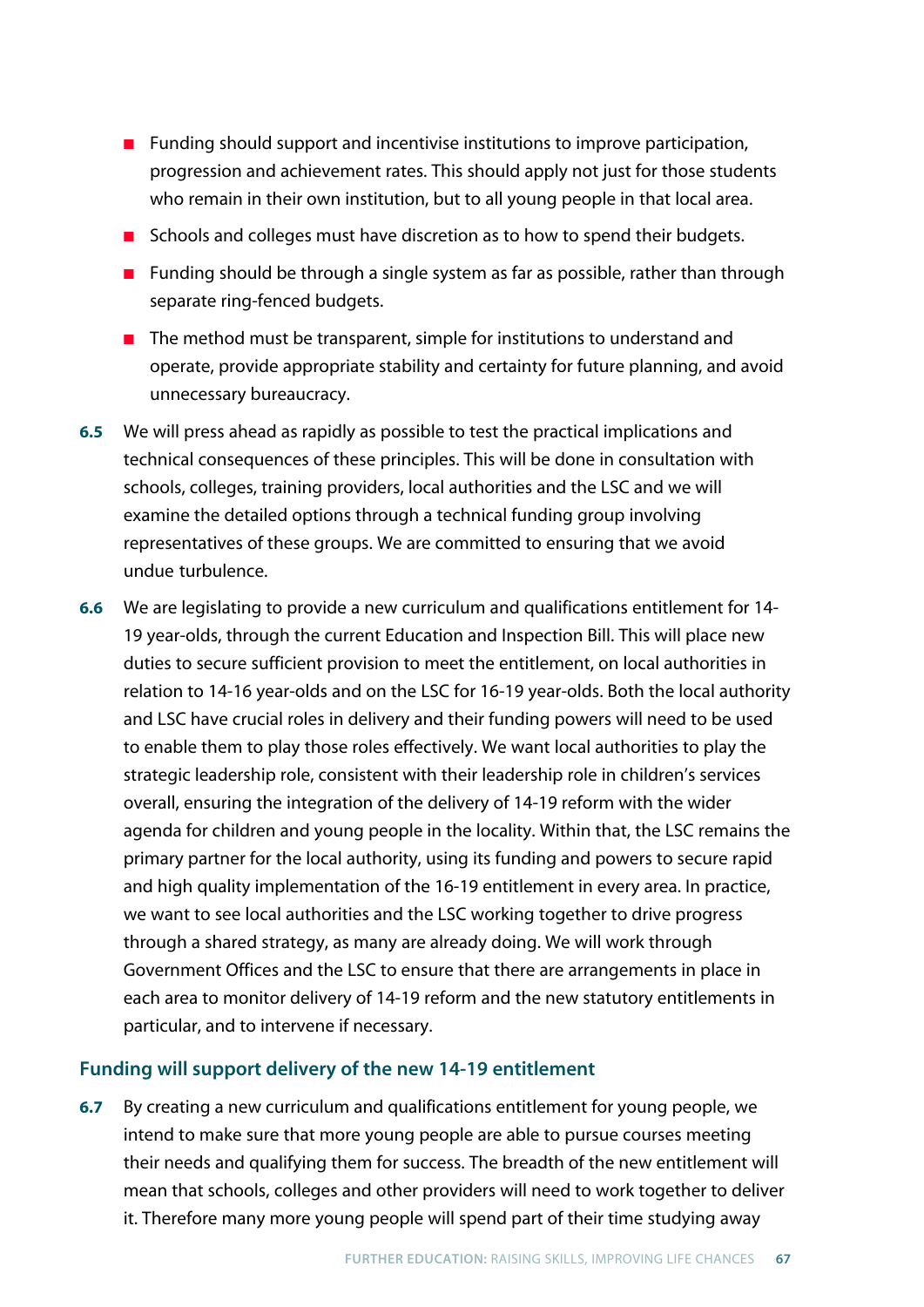from their home institution, in order to take advantage of facilities and teaching in a college or elsewhere. Significant numbers already do this, for example through the Increased Flexibility Programme. Mainstream funding must be designed to support this pattern of study.

- **6.8** This pattern of provision of the entitlement also means that there should be a single, integrated funding system for school sixth forms, colleges and training providers, based on the approach set out in the LSC's *agenda for change*. We are committed to establishing a common funding approach across school sixth forms, colleges and training providers in which comparable learning is funded at a comparable rate. We have already taken steps to narrow by around 5 percentage points the funding gap between school sixth forms and colleges, and by a further 3 percentage points from 2008. When resources allow, further steps will be taken.
- **6.9** We propose to examine whether funding for 14-16 learning should be distributed so that, where a young person attends more than one institution, each is funded for their share of a young person's learning programme, as happens for 16-19 yearolds now. This might reflect the proportion of time spent by the student at each institution, while recognising that the home institution will also have some additional costs. We will look at whether such a system should reflect different programme costs, balancing accuracy of cost calculation against simplicity of administration. And we will consider whether there is a compelling case for national prescription in these areas or whether local discretion is preferable.
- **6.10** There are several possible distribution models. For example, all the money could go to the home school, which would then pay the other school or college its share. In this system, schools could receive an additional weighting for those pupils studying off site, to reflect the additional costs of this form of provision. Alternatively, the system could be managed centrally, as some local authorities are doing with the additional resources allocated through the Dedicated Schools Grant for off-site vocational provision in Key Stage 4 in 2006-07 and 2007-08.
- **6.11** Additionally, we are currently supporting local capacity building and the costs of collaboration, transport and other costs of partnership through dedicated funding streams. In total, we will provide £22 million in 2006-07 and in 2007-08 for this. In the longer term, we will look at the potential for bringing these resources within mainstream funding.
- **6.12** As set out in the 14-19 Implementation Plan, we are establishing a set of pilots to test out different models for local planning and funding to deliver the 14-19 entitlement, which will inform developments over the long term as we work through to full implementation of the entitlement by 2013.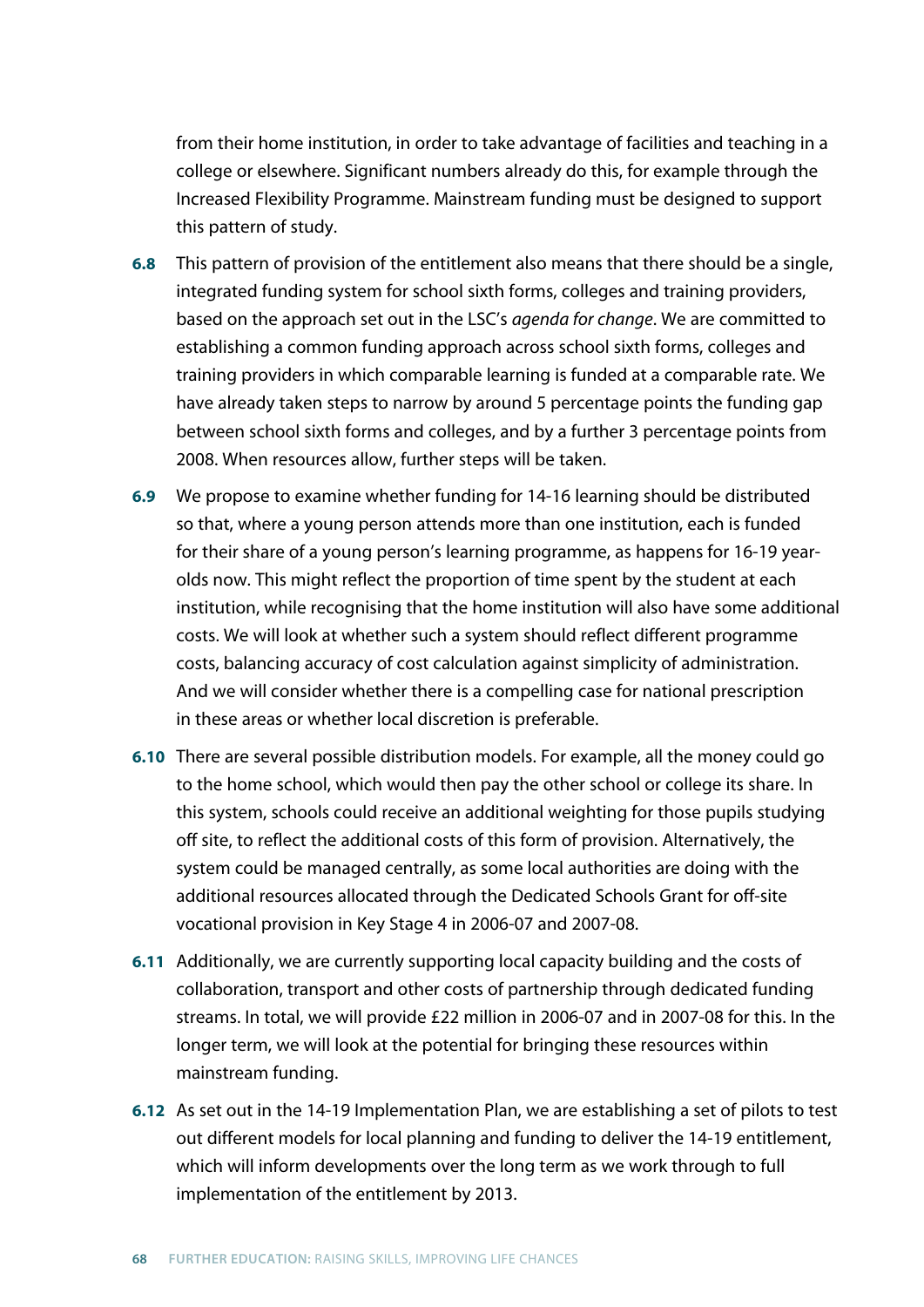#### **We will introduce progression measures**

**6.13** New performance indicators announced in the *14-19 Education and Skills* White Paper will incentivise providers to focus on the future achievement and progression of all young people. They will show what proportion of young people leaving a school go on to achieve Level 2 by the age of 19, and what proportion go on to achieve Level 3 by that age. We will consider drawing on those indicators as part of the funding system to strengthen the incentives for providers, individually and collectively, to encourage progression, not just for those students who stay in their institution but also for those who move to another provider or job with training.

## **We will ensure that more adult funding is demand-led**

- **6.14** The principle of funding following learner choice must also apply for adults. The LSC's *agenda for change* funding system already reflects this principle strongly, in that funding allocations for colleges and training providers are based on student numbers. But we want progressively to move to a position where more funding is driven directly by employer and learner choice.
- **6.15** We will do this by increasing the proportion of the adult skills budget that is allocated according to the demands of its key customers. We have set out our plans to trial an accounts scheme for adult learners at Level 3, giving them direct control of the public funding allocated to support their learning. Similarly, we have set out plans to empower employers as customers of FE through the Train to Gain brokerage and funding system, including in purchasing HE level training. These programmes will strengthen the incentives for colleges and training providers to respond quickly and flexibly to learner and employer needs.
- **6.16** Furthermore, the 'commissioned' element of the funding system within *agenda for change* provides the leverage to respond to other forms of demand, less easily expressed through Train to Gain or Accounts. In particular, it provides the way to respond to the aggregate demand of employers, expressed through SSAs and the regional skills priorities set out in the Regional Economic Strategies. The LSC will review how the *agenda for change* funding system can incorporate the increasingly demand-led approach, so that funding for providers is directly driven by the decisions of employers and learners, without creating new bureaucracy through multiple payment systems.
- **6.17** Overall, through the different demand-side mechanisms and drawing on the experience of the funding trials, we estimate that the share of the adult training budget which is demand-led will grow to some 40% by 2010-11 from below 20% in 2006-07. We expect that this direction of travel will then continue, so that a majority of the funding is demand-led by 2015-16.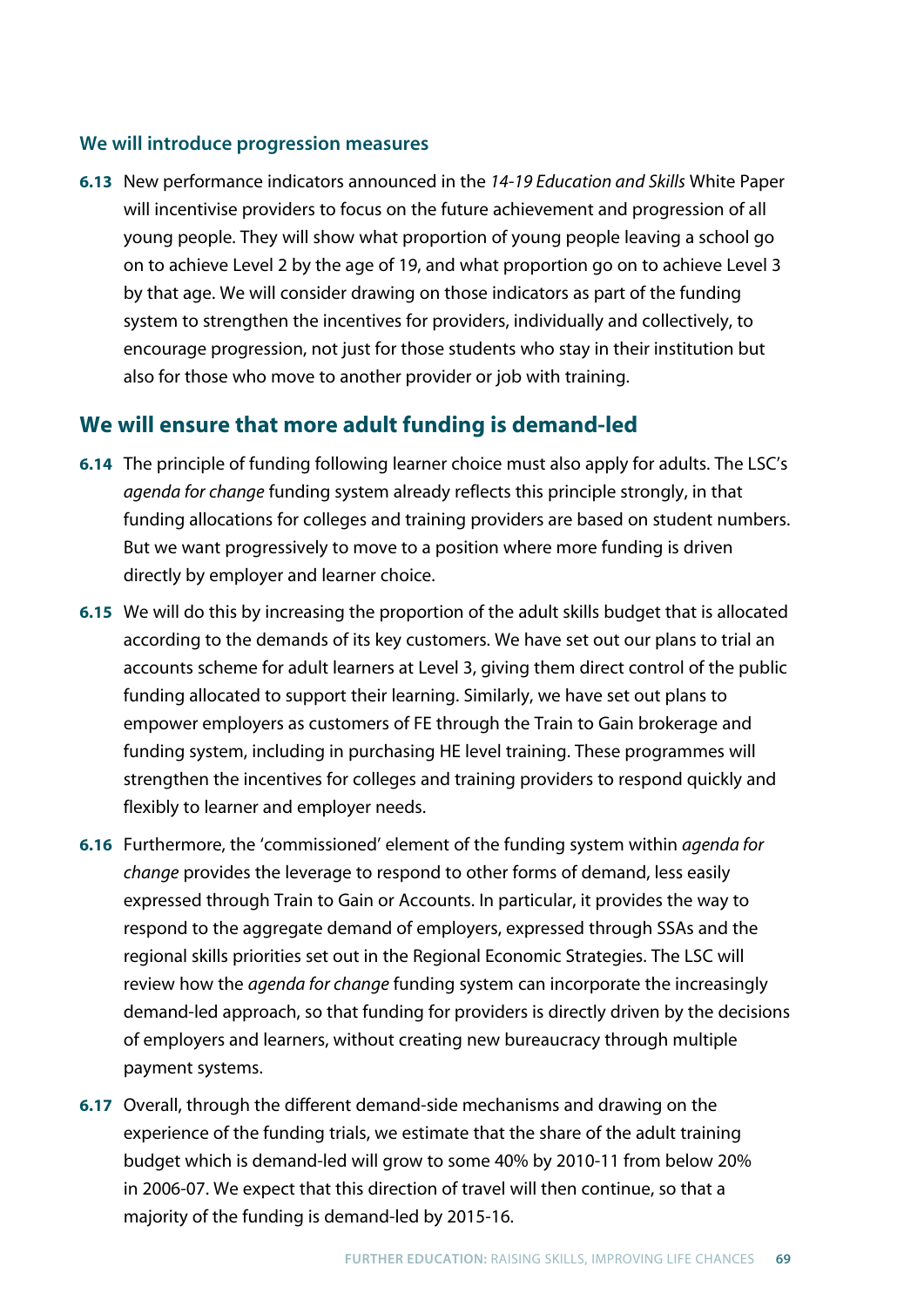## **Funding will be targeted on our priorities**

**6.18** In support of the new mission of the FE system, we will ensure that our national funding priorities are clear. It is strongly in the collective national interest for all young people to gain a good foundation of education and training to prepare them for adult and working life. Therefore, public funds will continue to pay for all education and training for young people through to the age of 19, without charging any fees to students – and the new Level 3 entitlement for 19-25 year-olds will extend that principle. But for older adults the arguments are different. The state cannot and should not pay for all education and training for adults. Adults and their employers receive substantial direct benefits from many forms of training and qualifications, in the form of higher wages and higher productivity. It is only fair that they should contribute to the cost.

#### **We will continue to fund our existing priorities**

- **6.19** In the *21st Century Skills* White Paper of July 2003, we set out our priorities for public funding of adult learning. They remain:
	- Skills for Life programmes, to enable adults to improve their basic skills of literacy and numeracy;
	- first full Level 2 qualifications to enable adults to achieve the platform of skills they need for employment, progression and success in further learning and work;
	- supporting the development of technician, advanced craft and associate professional skills (Level 3), particularly where those meet sectoral and regional skills priorities;
	- supporting those who are re-skilling for new careers, and those preparing to return to the labour market, again particularly where that meets sectoral and regional skills priorities; and
	- safeguarding a varied range of learning opportunities for personal fulfilment, community development and active citizenship.
- **6.20** Between 2003-04 and 2005-06, an extra £200 million was directed from other provision to these priorities. Many of these priorities will help adults disadvantaged in the labour market to get back into productive, sustainable work, particularly those who are receiving welfare benefits. At the same time, we have introduced higher fees, to raise a larger contribution from employers and learners for other types of programme, while retaining the national fee remission arrangements to make sure that the least well off are not excluded from learning.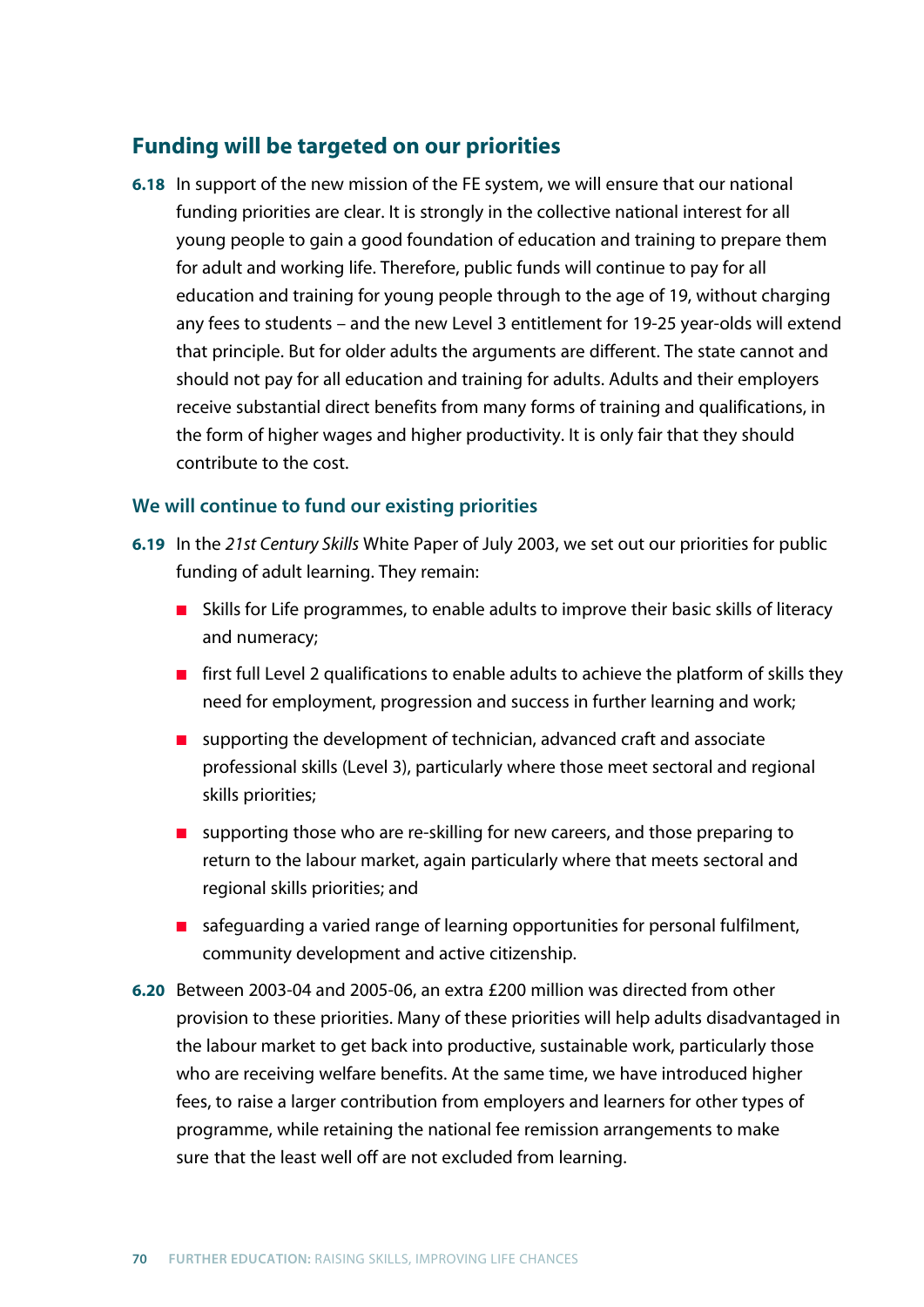- **6.21** In *Priorities for Success*, we said that our intention was that the national fee assumption should rise further over time to around 50%, while continuing to protect groups of priority learners through fee remission, and to invest public funds in the priority areas of learning. We are now confirming that the national fee assumption for adult learners will rise to around 50% in the 2010/11 academic year. In addition, we have signalled the intention to cease funding some types of provision which the public purse should not support: for example, health and safety qualifications for employees for which employers should cover the full cost, and very short courses normally taken by better qualified learners.
- **6.22** The FE sector will play a vital role in leading the rebalancing of public and private funding for education and training required to meet the skills challenges of the next decade. We accept that rebalancing funding in this way will be challenging, and as we have said before, colleges and providers will require support from the LSC in making this change.

### **We will fund the new entitlement for 19-25 year-olds**

- **6.23** It is important that young adults are not penalised by the increase in fees to around 50% in relation to their counterparts studying in HE. So we are introducing the entitlement to full fee remission for a first full Level 3 qualification for the 19-25 age group. This will cover the equivalent of a two A level package, and will include Access to HE programmes. Young adults in this age group will therefore pay nothing for the opportunity to gain the qualifications generally required to progress to HE.
- **6.24** This new entitlement recognises that many young people are in effect continuing their initial education into their early twenties. In addition, 19-25 year-olds are more likely to want to study full time and less likely to have an independent full time source of income to cover the cost of fees. In 2004/05 there were 44,000 19-25 year-olds enrolled on full Level 3 courses in FE. In future they will be counted as a category of learner entitled to full remission of fees, on the same basis as adults studying for their first full Level 2 under the Level 2 entitlement. Advanced Apprenticeships will be included in the 19-25 entitlement as free to the young person. The employer will continue to contribute around 33% of the cost in line with current arrangements, reflecting the greater worth of an Apprenticeship in increasing productivity.
- **6.25** As we develop the Foundation Learning Tier (FLT) as a coherent framework of units and qualifications below Level 2 (as set out in Chapter 3), and as resources allow, we will extend the entitlement for 19-25 year-olds to those FLT programmes which most effectively support progression to Level 2 and beyond (the 'progression pathways').
- **6.26** In the trials of accounts, all our support for 19-25 year-old learners will be brought together through the account mechanism. In the pilot areas, both fee remission and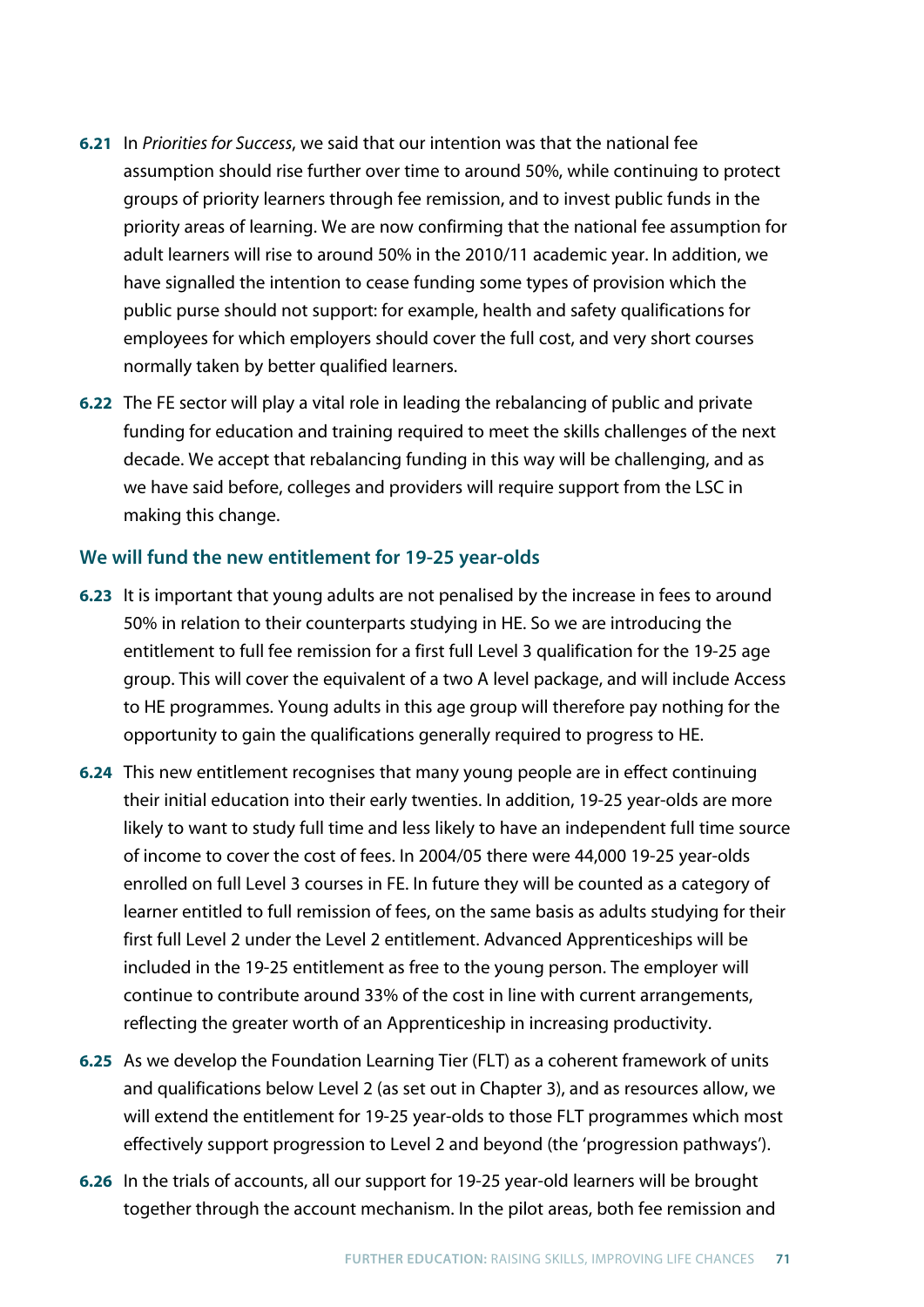the Adult Learning Grant will be paid through the account. In developing the new approach to support for 19-25 year-olds, DfES and DWP will work with other partners to improve access to learning for young, disadvantaged adults, helping them to overcome the barriers to remaining in or returning to learning.

#### **We will implement our new principles for fees**

- **6.27** Full fee remission for adults on income related welfare benefits will be focused increasingly on those taking a first full Level 2 (or a first full Level 3 if more appropriate), a Skills for Life course or a programme of learning within the FLT which supports progression. Entitlement to full fee remission will be time limited from the point when the individual begins learning and not open ended, in order to provide the greatest incentive for progression through to Level 2 and beyond.
- **6.28** By 2010, the assumed national fee contribution for learners not covered by the national entitlements will rise to around 50%, wherever they are following courses that lead to credit based units or qualifications within the Framework for Achievement and designated by the relevant SSC (or other recognised body) as valued by employers in promoting employability, or developing higher level vocational skills. Our approach will be guided by our wider strategy to raise the level of contributions from employers and learners who can afford to pay, in order to redirect funds to support growth in priority areas of learning.
- **6.29** The level of fees and subsidy for PCDL programmes will depend on local choice about how to use the allocated resources, except family learning which will remain free. All other adult learning, including company specific training and training which is used by employers to meet their statutory obligations (whether included in the Framework for Achievement or not) will have no public subsidy.
- **6.30** To support this general change in approach, the LSC has introduced a system of fee income targets in 2005-06. These are negotiated individually with each college and take into account their particular mix of learners and the mix of learning programmes they offer. They provide the essential basis for ensuring that fee income is raised rather than learning opportunities cut or simply under funded.

## **We will support learners financially**

**6.31** Alongside the fee regime focused on the direct costs of learning, we shall continue to offer financial support to help those individuals whose means and circumstances would otherwise make it impossible for them to participate. Education Maintenance Allowances are available to 16 year-olds (and to 17 year-olds from 2006-07) in all parts of the country to help young people from poorer families to stay on in full time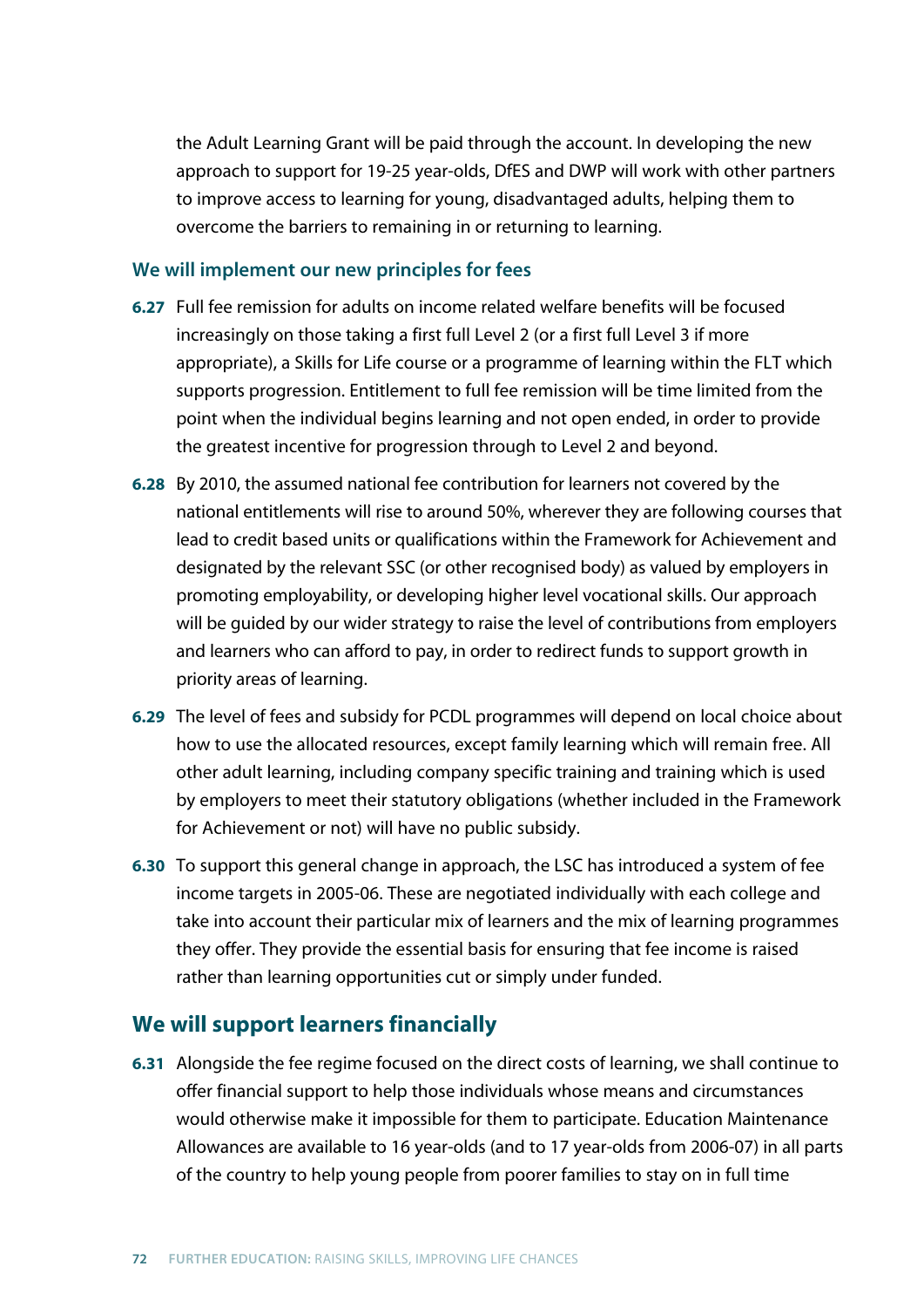education and training rather than feeling obliged to start earning a wage. They have had a positive impact on staying on rates.

### **Education Maintenance Allowance**

As Jodie Farrington came to the end of year 11 she was all set to leave school behind to pursue a career in hairdressing. However, the introduction of the Education Maintenance Allowance (EMA) made Jodie reconsider. She stayed at school to undertake four A levels and has now set her sights on a degree in English or Business Studies.

Jodie comments, "Money was an issue when I was thinking about what to do after my GCSEs. Getting a job seemed like the best option, but then I found out about EMA and it made me realise that I could afford to stay on and do my A levels and buy the books and equipment I would need. When I got my GCSE results and saw they were good enough to go on and do A levels that confirmed my decision and I haven't looked back."

Jodie receives £20 per week EMA, which she spends on travel expenses, course books and lunch each day. The money means she doesn't have to undertake part time work, helping Jodie to focus her attention on achieving the best possible results. Her predicted grades have now significantly increased, leading Jodie to contemplate university. She says, "I know I didn't work as hard as I could have during my GCSEs, but that has all changed – partly because I now get £100 EMA bonus payments for good attendance and coursework. It has been a big motivation for me and has encouraged me to put more effort in. I am really pleased with the improvement in my grades and want to carry on doing my best – not just for the money but also for my own personal satisfaction."

- **6.32** For adult learners in FE, by 2007-08 the LSC will be providing £145 million of financial support including an additional £11 million allocated in Budget 2006. The main component is the Learner Support Funds which are disbursed at the discretion of colleges. They are targeted at learners who would otherwise face financial difficulties in starting or completing courses, and will continue to offer a safety net to the most disadvantaged learners.
- **6.33** The LSC is also currently carrying out regional trials of a means tested Adult Learning Grant. This typically provides up to £30 per week for disadvantaged adult learners undertaking full time courses in FE. Evidence so far shows that the grant is particularly valuable for young people in their early twenties studying for their first Level 3 qualifications, in many cases working part time and living with their parents. The grant will therefore form a valuable complement to the 19-25 entitlement. The additional £11 million allocated in Budget 2006 will bring forward the roll out of the Adult Learning Grant to achieve national coverage by 2007-08.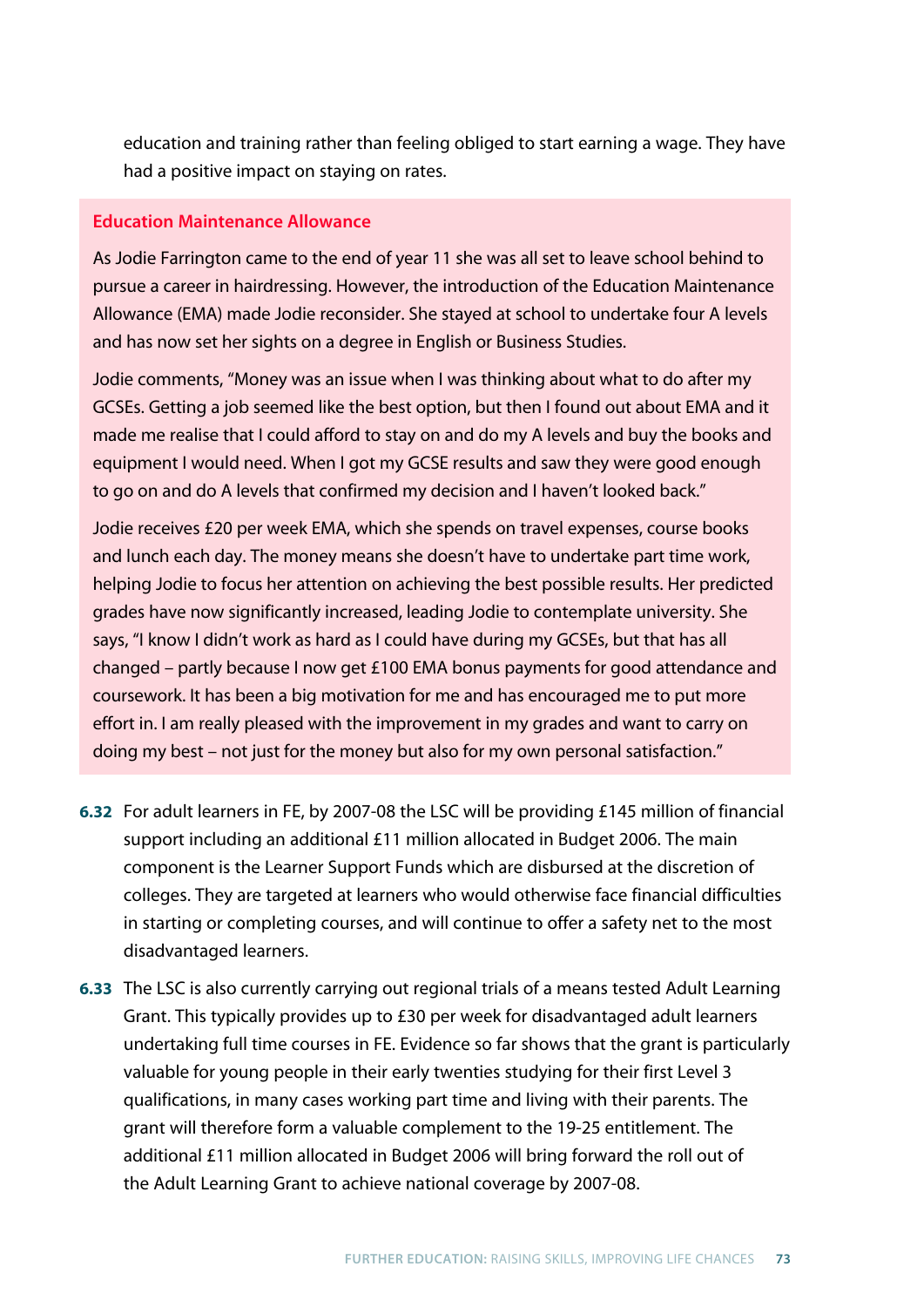**6.34** This package of financial support, coupled with the entitlements to free and subsidised tuition costs set out earlier, will support effectively the most disadvantaged learners. Over the period 2007-08 to 2010, fee contributions for learning outside the main priority groups will increase further as set out above. As these changes are introduced, and in light of the new 19-25 entitlement, we will review the package of learner support funds to ensure they continue to meet the needs of adult learners and are most effectively targeted to provide appropriate incentives for individuals seeking to invest in improving their skills. We shall continue to ensure a high priority is given to programmes that improve the employment chances of people at a disadvantage in the labour market.

## **We will invest in facilities to deliver**

- **6.35** The Foster review recognised that the current condition of premises and equipment affects the reputation of the sector, with too many learners still studying in poor surroundings. Capital investment must improve facilities and the wider environment, but also has a crucial role in implementing our priorities for young people and adults, particularly through supporting specialisation, widening choice and improving access.
- **6.36** In future, national and regional capital strategies will be developed by a group of partners led by the LSC and including Regional Skills Partnerships, to guide investment to meet the priorities set out in this White Paper. This will ensure that there is sufficient capacity, an effective pattern of specialisation and increasing choice, access and responsiveness for learners and employers.
- **6.37** At the same time, we want to remove some of the inconsistencies between the school and college capital regimes which may distort delivery of the 14-19 programmes. We also want to address the difficulty work based learning and new providers have in securing capital funding to develop their capacity, as part of the commitment to fair contestability.
- **6.38** In line with the strategic leadership role of local authorities in delivering 14-19 reform, we will ask them to extend the scope of their BSF visions to cover all the settings in which young people aged 14-19 will be learning in the future. This will mean that the BSF visions will become fully comprehensive in setting out the facilities that will be required in a locality in order to deliver the new 14-19 reforms. The additional capital resources allocated in Budget 2006 for 11-19 year-olds will become an important part of delivering the full local BSF visions.
- **6.39** The LSC will be fully involved in developing and drawing up the local vision as it affects the FE sector and will ensure that it is consistent with the regional capital strategy. The LSC will also continue to take an overview of the college's or provider's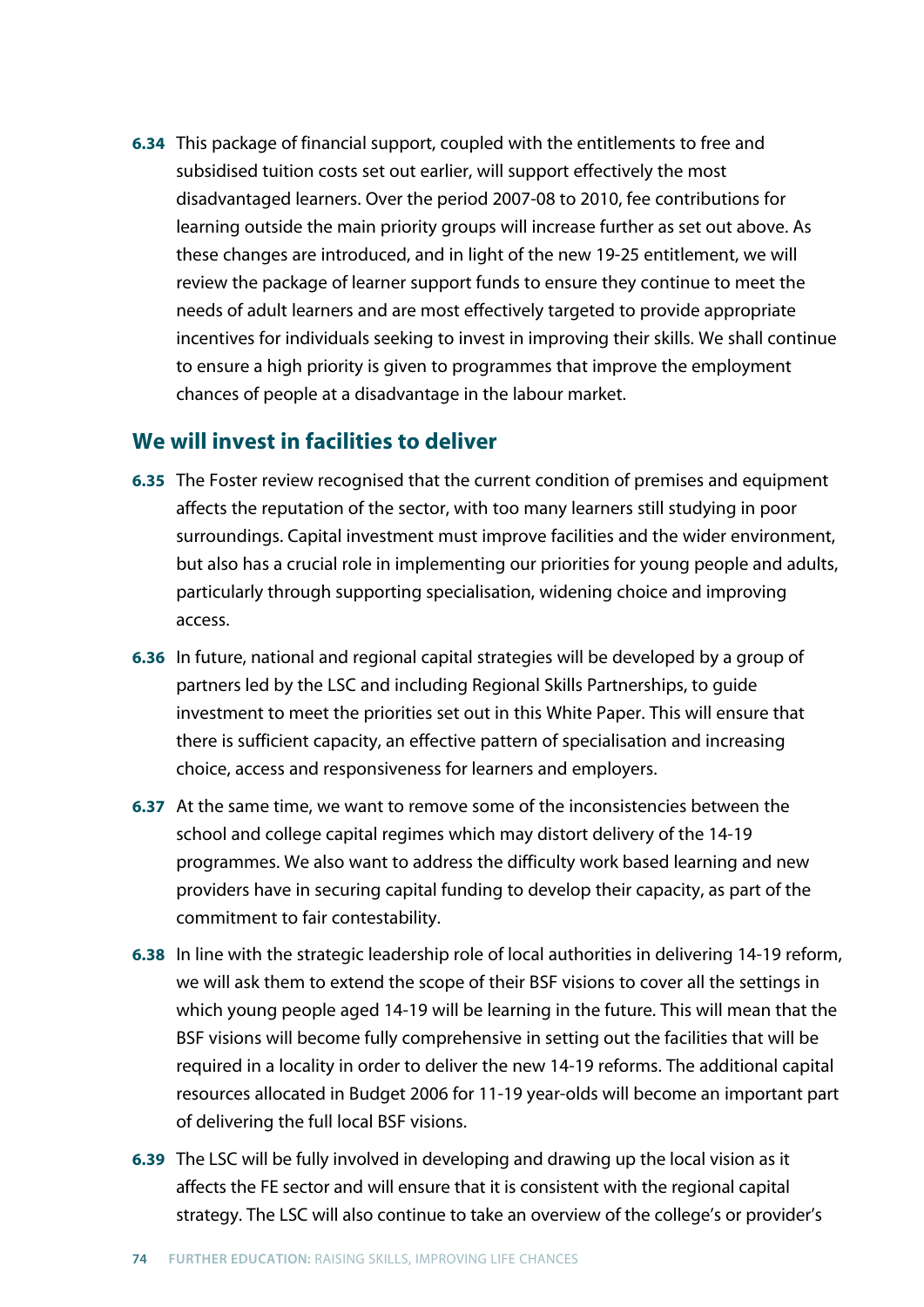whole capital strategy and needs. But wherever the costs of capital development exceed the resources available through BSF to enable colleges and providers to contribute to the 14-19 entitlement, the LSC's capital funding must be directed to implement in full the FE component of the 14-19 capital vision as it is developed in each locality. This will mean that for the first time, there is effectively a fully integrated capital strategy which will deliver for 14-19 year-olds across schools and the FE system.

**6.40** The LSC's capital programme will therefore:

- Ensure that regional capital strategies reflect regional and local plans to improve choice, quality and diversity. Those strategies must in turn drive the approval criteria for individual capital proposals.
- Support the expansion and reorganisation of provision in local areas to secure the capacity for high quality specialised Diploma programmes and the entitlement. To ensure the right organisational solution in each local area and to remove barriers to participation in competitions, we will be prepared to pay up to 100% grant funding for 14-19 capital projects in the FE sector. To ensure value for money, each institution's financial circumstances will still be taken into account, but we do not want differential levels of capital support to distort the pattern of provision.
- Prioritise the capital support necessary to enable high performing FE and Sixth Form Colleges to expand their vocational provision for 16-19 year-olds as part of the 'FE presumption'.
- Extend eligibility to capital grant to new providers and training providers where necessary to secure substantial, new high quality provision as part of a long term commitment to supply.
- Allocate capital to support the policy of specialisation, particularly to develop National Skills Academies, CoVEs and sectoral networks. There will be new grants for specialist equipment to help refocus mission and accelerate the rate of specialisation across the sector.
- **6.41** The capital investment outlined here will contribute to the LSC's sustainable development strategy *From Here to Sustainability*, published in September 2005. This set the vision for a learning and skills sector that will contribute to sustainable development through its management of resources, the effective application of new technologies, the learning opportunities it delivers and its engagement with communities. The LSC will publish a full prospectus on the capital programme in the autumn.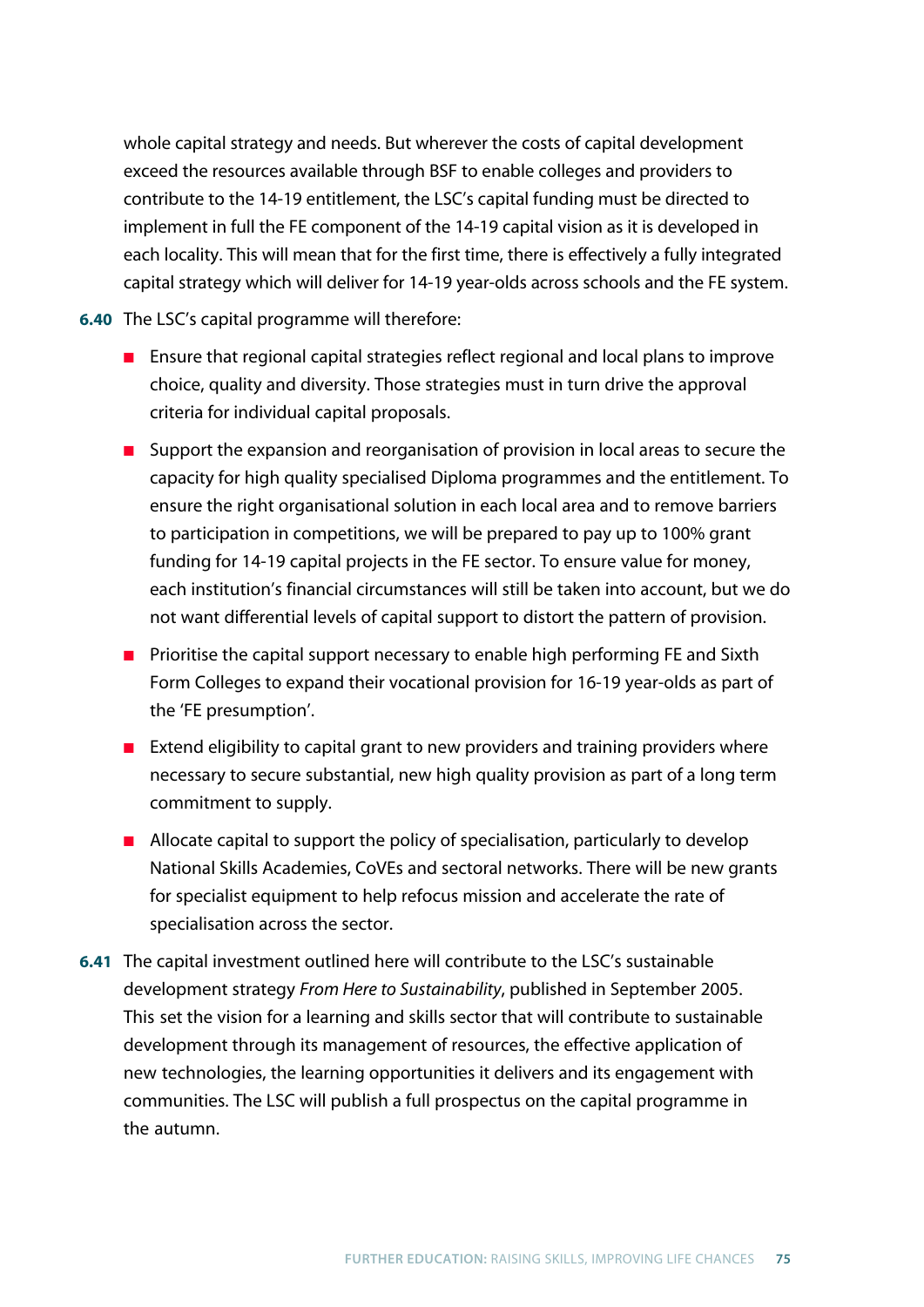

# Chapter 7: A new relationship with colleges and providers

**The changing nature of society and the economy place major demands on colleges and providers to prepare young people better for life and work and to improve the skill levels of the workforce. If the FE system is to meet these demands, then we need a new relationship with colleges and providers, which will release more of providers' energy to focus on improvement and meeting the needs of learners.** 

**We will implement a simplified system for planning and funding provision, which will make clearer the links between national priorities and local action, and enable colleges to play more fully to their strengths. A single named strategic partner will lead for the LSC in its relationship with each college or provider. There will be improved communications between government and its agencies and the system: there will be a single gateway process for all publications and data returns, which will ensure that only relevant, clear and important communications are sent as a matter of course to providers. Improved arrangements for data collection will ensure that data is collected once and used many times. There will be new freedoms from the planning infrastructure for the most effective providers.**

**The system as a whole will align itself behind the efforts of colleges and providers. Both the DfES and the LSC are implementing radical reductions in staffing levels and introducing different ways of working. In becoming a more strategic Department, the DfES is stopping a number of activities and moving operational activities to the LSC. The LSC is becoming a 'strategic commissioner', strengthening both its ability to plan at regional level and its ability to work at the level of local authorities, while reducing staffing. The system as a whole will be underpinned by a national learning model, designed to ensure that resources are deployed to maximum effect for the economy and for society.**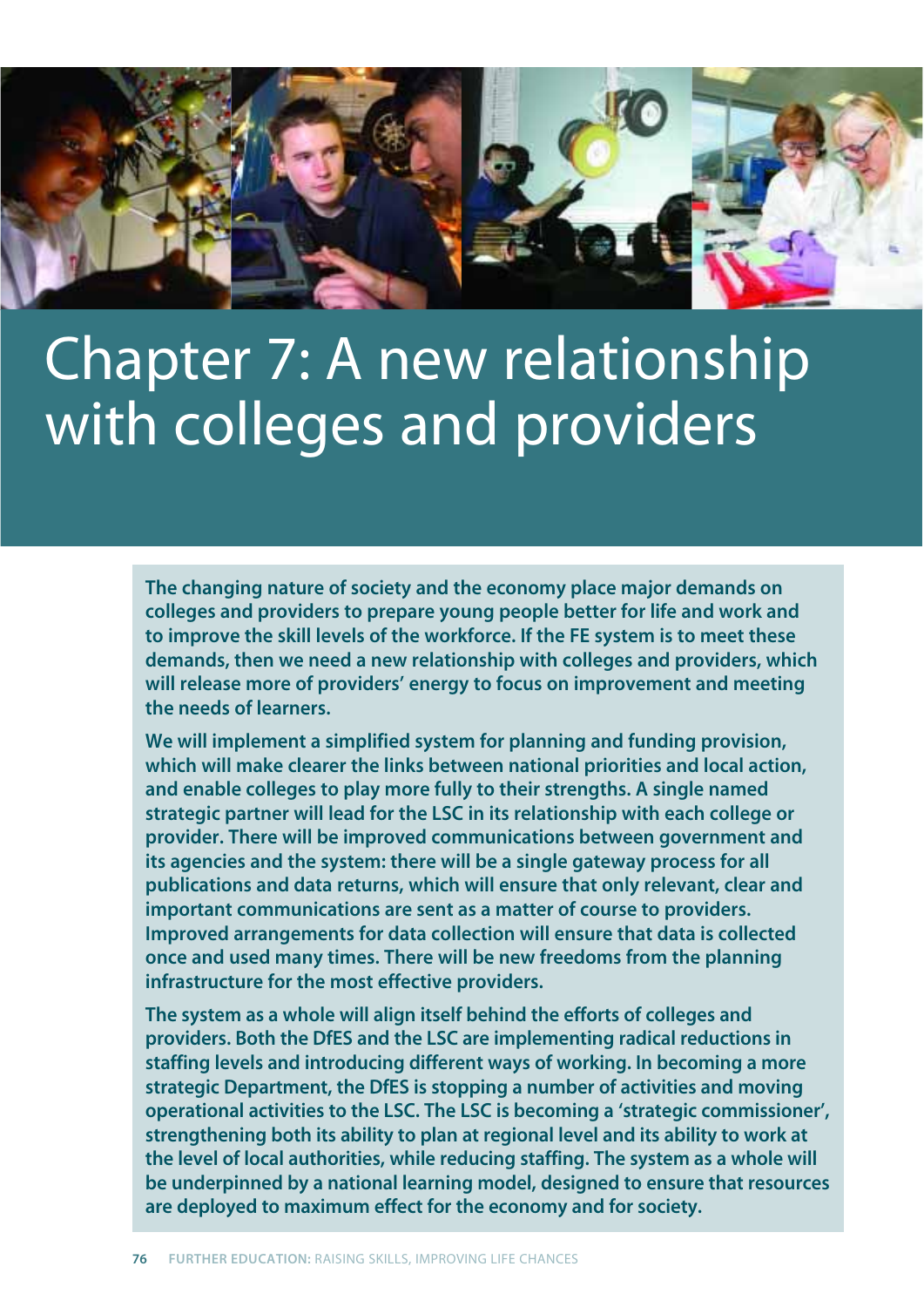- **7.1** If the FE system is to be capable of responding to the challenges of 14-19 reform and improving adult skills as this White Paper proposes, then we need to reshape the relationship between central government (and its agents) and education and training providers to release more of their energy, initiative and dynamism. We want to develop a new relationship with colleges and other providers which removes unnecessary bureaucracy, secures better alignment between local and national objectives, supports individual institutions to improve and build capacity (including through strong networks) and holds providers to account in ways which are rigorous, but lighter touch and proportional.
- **7.2** As we continue to develop this new relationship, we will also be ensuring that key national institutions are aligned behind it. We will clarify and simplify roles and responsibilities and slim down the key national organisations.

## **The new relationship will aim to cut burdens and develop a selfimproving system**

**7.3** Our aim is a system where colleges and other providers are able to focus fully on their own improvement and on delivering ever more effectively to learners, rather than on unnecessarily complex requirements from other organisations. We will continue to reform the external planning, accountability and support systems, so that the burden they impose decreases and so that providers find these systems coherent and effective in supporting them to make the improvements they seek.

## **The system for agreeing plans and funding will be simplified**

- **7.4** At the heart of the new relationship will be simpler processes for agreeing what each provider will receive public funds to do. These processes are intended to develop stronger relationships of trust between the LSC and providers, to establish a clearer line of sight between national and local priorities and targets, and to allow the level of external intervention in a provider's planning to vary according to its effectiveness.
- **7.5** Each year, after analysing local, regional and sectoral performance and demand, the LSC will identify a small number of priorities which will inform local and regional plans for government-subsidised provision. Colleges and other providers will propose what they should contribute based on their knowledge of local needs. The annual planning dialogue between providers and the LSC will then focus on agreeing priorities and funds within plans and then reviewing performance and delivery against those plans.
- **7.6** The planning dialogue will be founded on each provider's own processes for planning, evaluation and improvement, including self-assessment. The LSC has set out in *agenda for change* and *Planning for Success* how it will move to such a simple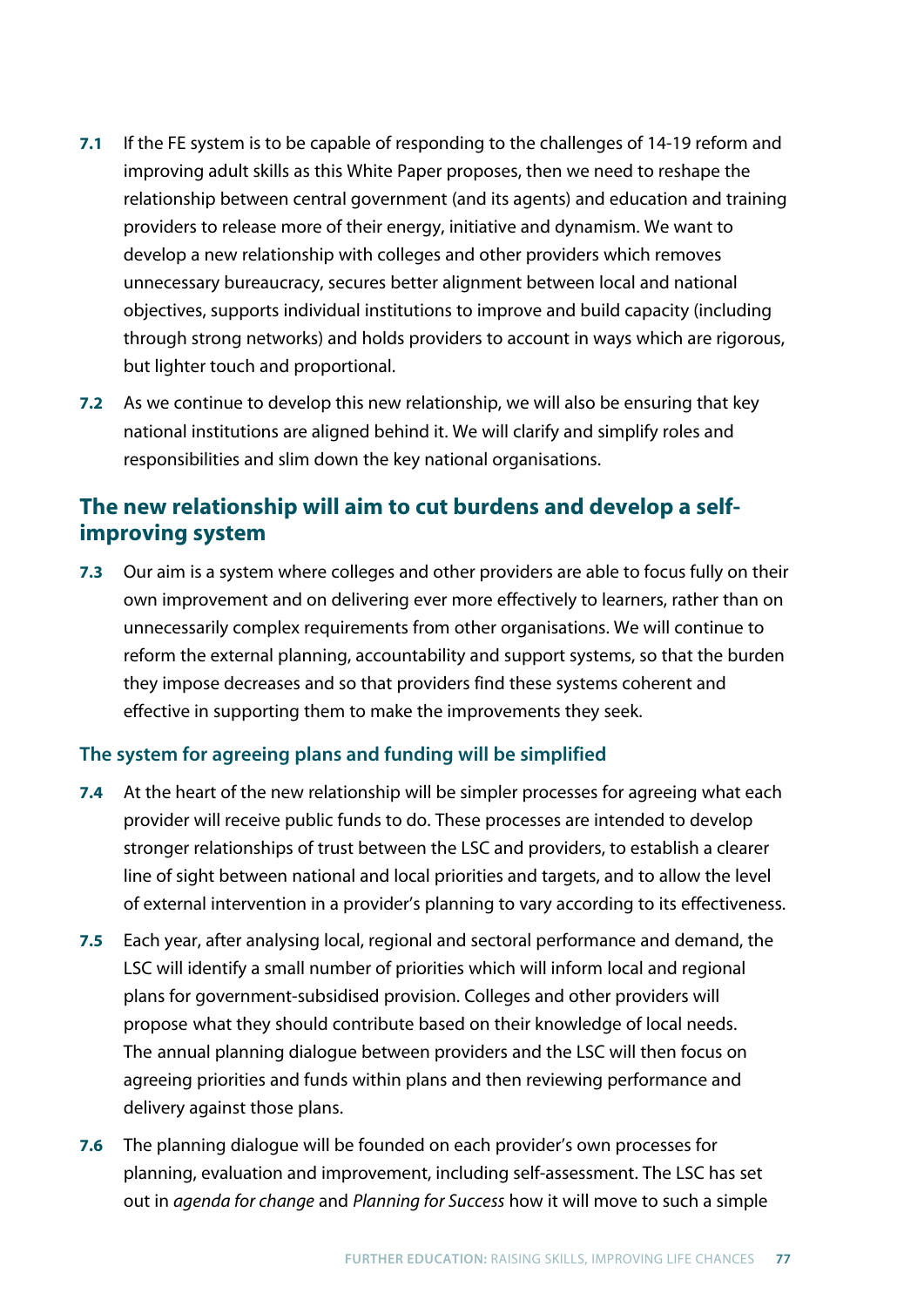and transparent planning framework from 2006-07. 2006 will be a transitional year, with further changes being implemented in full in 2007.

### **There will be a single LSC strategic partner**

- **7.7** Within this planning framework, there will in future be a single nominated LSC strategic partner for each college or other provider, who will co-ordinate the relationship and all discussions for the LSC. They will be responsible for discussing priorities, negotiating plans and commissioning provision on the basis of needs and priorities, focusing particularly on mission, specialisation, collaboration, and performance.
- **7.8** For most colleges and providers, conversations will take place twice a year, once to agree a plan and once to review performance against it. Otherwise, dialogue will only occur where there are issues of concern, or mutual benefit, or where the provider itself initiates the contact. The LSC will of course intervene as often as necessary where there is underperformance.
- **7.9** The skills of the LSC strategic partner will be key, to develop a partnership which adds real value for the college or provider. As part of its work to develop the structures, staffing and competence to deliver its *agenda for change* reforms, the LSC is working with the sector to define the skills and experience required for such a role.
- **7.10** We want to create a modern, more self regulating form of college autonomy where colleges work together to set, review and raise standards and achieve continuous improvement in the interests of learners, employers and the local community. We will work with colleges, the AoC and other representative organisations to develop proposals for greater self regulation which make a reality of this vision.

### **We will improve communications with colleges and other providers**

**7.11** We expect the new approach to have significant benefits in improving the coherence and clarity of communication and in improving the flow of information in both directions. In addition, in response to continuing concerns about the number of documents and requests for information, the LSC will introduce a single gateway for all its publications and data returns. This will be modelled on the gateway for publications sent to schools. No publications or returns will be issued without first being checked with a panel of practitioners, drawn from the sector, for clarity, relevance and ease of implementation. The DfES will not in future routinely send publications or returns to colleges and providers. Any publications or return requests that are issued will go through the gateway process. The LSC will work with the sector to determine the best way to operate the gateway and to allow for legitimate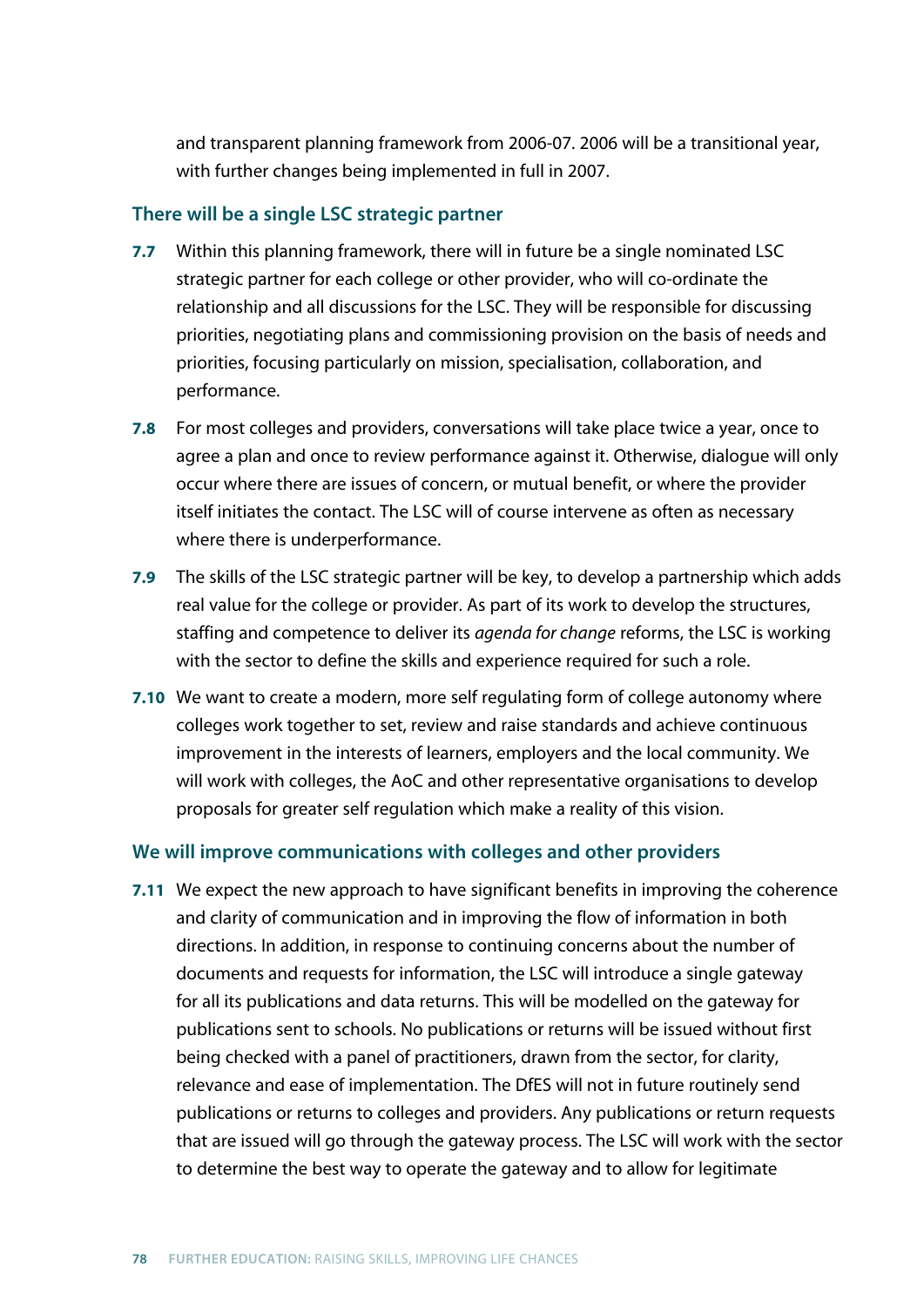information requests that cannot be anticipated, such as Freedom of Information requests.

**7.12** Similarly, the QIA and other key partners are working together to improve the coherence of quality improvement information. The QIA will hold all its material and resources on its website and distribute a regular newsletter to ensure that providers are kept informed. However, good practice and research publications will be distributed only to those who order them. The QIA will work with a panel of practitioners to set guidelines for, and keep under review, the scope and usefulness of the materials it sends out or places on its website.

### **The burden of the examination system will be reduced**

- **7.13** Rationalising qualifications through Diplomas and the Framework for Achievement will make a major contribution to reducing bureaucracy for colleges and other providers. But action is needed more broadly to tackle the administrative burdens created by the current qualifications system. The QCA is working with awarding bodies and others to rationalise requirements. By 2008, a web-based system will be introduced to streamline examination administration for general qualifications and specialised Diplomas.
- **7.14** Reducing the overall burden of bureaucracy is a key objective. We want to ensure that the monitoring of colleges by awarding bodies and other organisations relates directly to risk. Colleges with a good record of qualifications delivery should have fewer checks than those where there are quality concerns. In addition, the burden of multiple awarding body inspections must be reduced. The QCA will work with the LSC, the inspectorates, sector representatives and awarding bodies to identify the basis on which robust judgements can be made. A new approach will be trialled by the start of the 2007/08 academic year and introduced more widely in 2008/09.
- **7.15** The financial burden of the examinations system must also be addressed. Current administrative arrangements are expensive for colleges and other providers. The DfES, LSC and AoC are developing new ICT based systems so that colleges and providers can work together and access new collaborative procurement arrangements for goods and services, including assessment services.
- **7.16** In addition, we must ensure that the fees charged by awarding bodies to colleges are reasonable. The key is to establish an effective, competitive market and transparency of fees from different awarding bodies on a comparable basis. At present, it is difficult for colleges to compare costs for comparable qualifications across awarding bodies because there is no common format for the presentation of fees. The QCA will lead a review of fees, working with other interested organisations, including those representing the schools sector. The review will consider both the level of fees and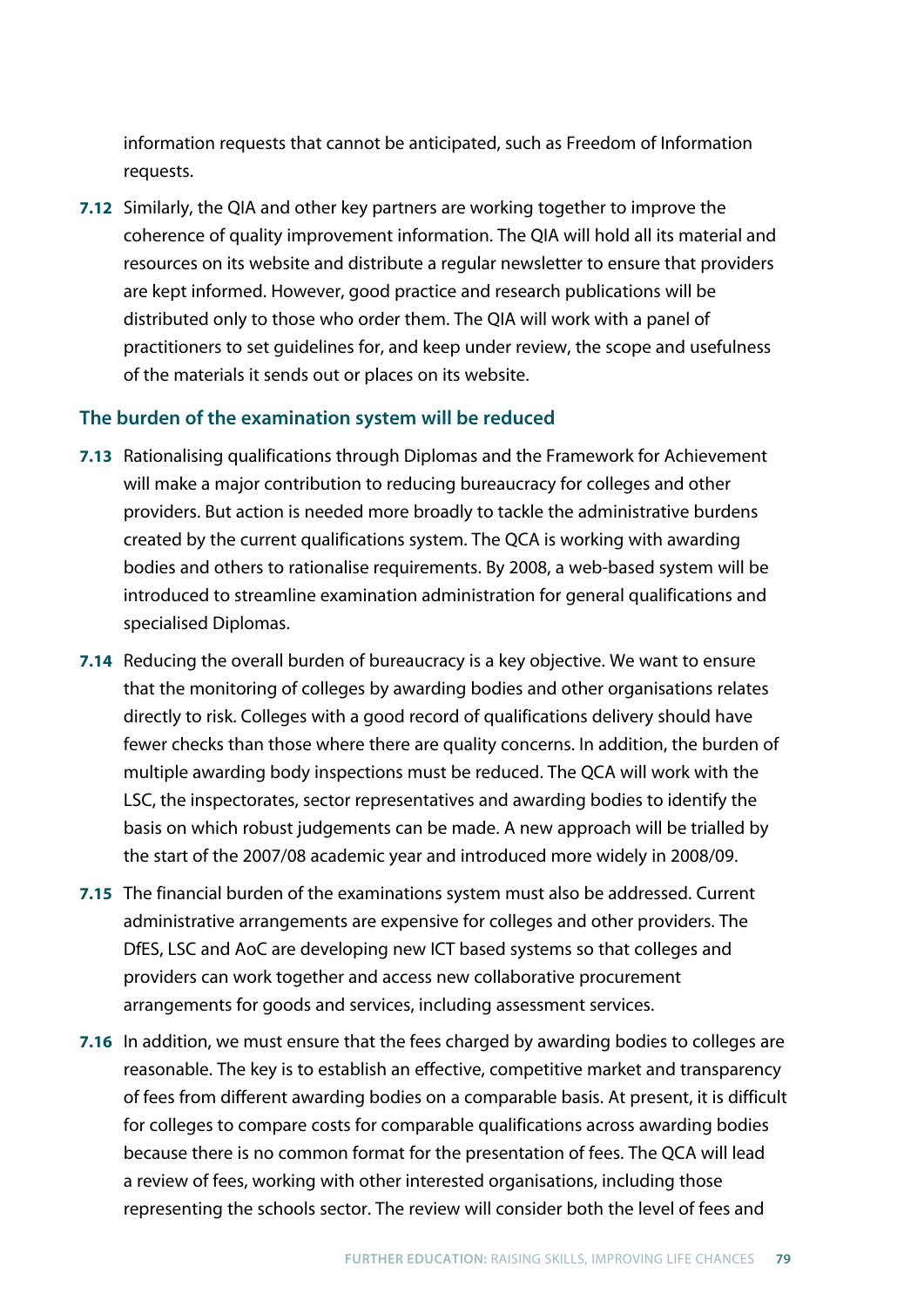how, in partnership with the awarding bodies, a common format might be created for implementation by the start of the 2007/08 academic year. The review will start by considering fees for GCSEs and A levels, and progress to look at other widely used qualifications. Their initial report is scheduled for publication this Autumn.

## **Data systems will be reformed to cut the burden of collection and to ensure that providers have the most useful information about learners**

- **7.17** Good information is fundamental for colleges and other providers working to improve their performance. It is equally central to target setting and performance management and to achieving a streamlined, non-bureaucratic set of relationships for planning, funding and management.
- **7.18** The LSC is making good progress towards improving both the collection and use of information through the MIAP (Managing Information Across Partners) programme and *agenda for change*. For example, the project is developing a learning data interface, which will enable learners (and with their consent, learning providers) to access individualised learner records, using a unique learner number. These records will bring together information currently collected from schools, FE, HE, and awarding bodies. There have also been significant improvements arising from the work of the Bureaucracy Review Group.
- **7.19** To build on this, we intend to bring together the information needs of all the organisations who request information from the sector and agree what will be required from all providers, based on common standards. This will mean that data is collected once and used for a variety of purposes. We will ensure that only priority information is collected and that reports are made back in a standard format.
- **7.20** We will do so by establishing a single mechanism or gatekeeper for setting information standards and data and reporting requirements. We will set up an operational body or data agency to implement these requirements. As suggested by Sir Andrew Foster, we are exploring options including giving the Higher Education Statistics Agency (HESA) new responsibilities for post-16 data or simplifying the current LSC arrangements through a strong annual information agreement between colleges or providers and key data users.

#### **There will be new freedoms for high performing providers**

**7.21** This new system is being developed to be proportionate, so that high performing providers are not subject to unnecessary scrutiny, and intervention is in inverse proportion to success. In addition, we have set out in previous chapters our plans to harness the talents of successful leaders to play a wider role in reform. This could be through merger or federation or through increasing volumes of provision through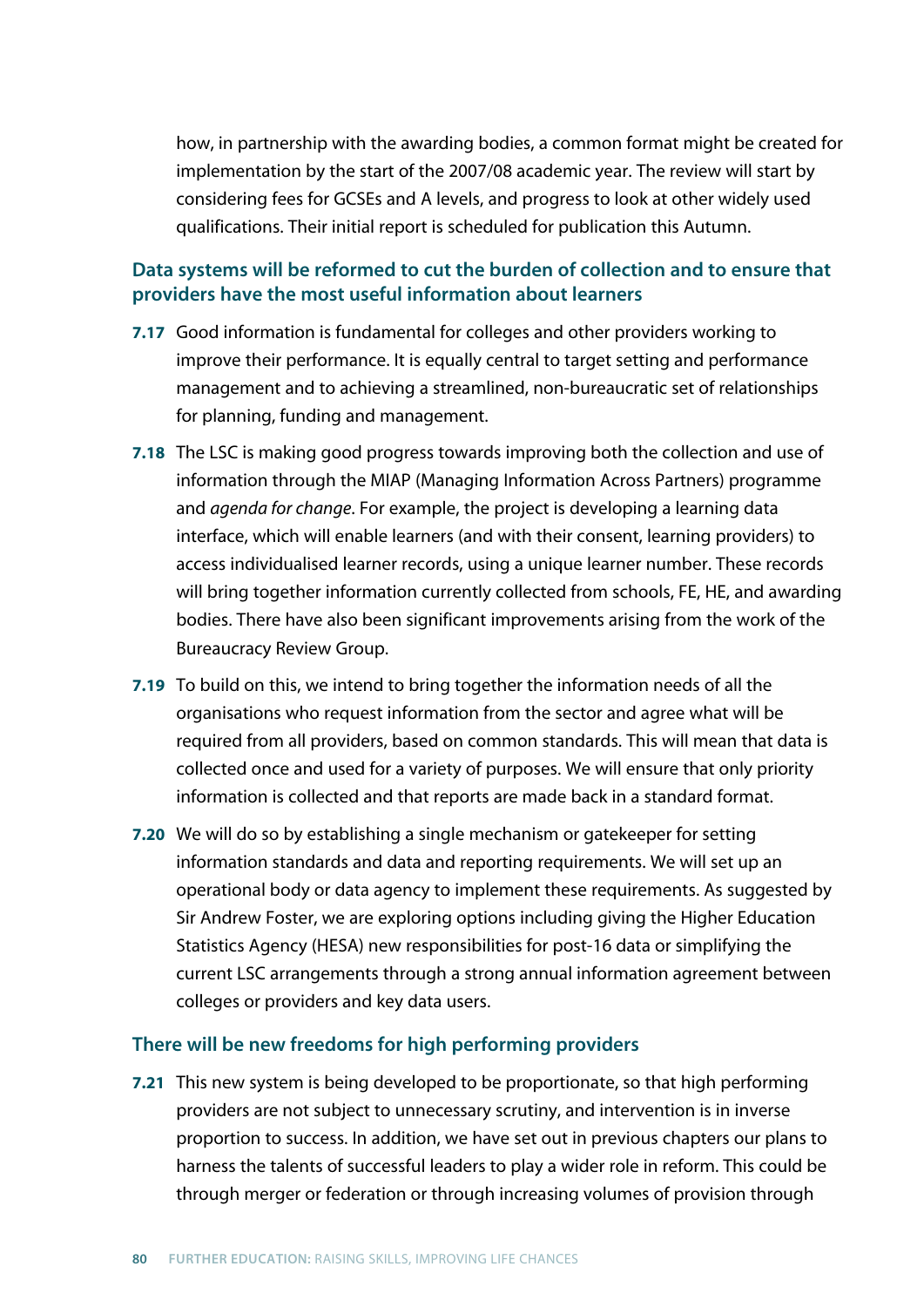the 'commissioned' element of the new funding system or it could be through taking on the role of 'improvement partner' to support the improvement of a provider where there is weakness.

- **7.22** We want to explore further options for freeing the excellent. We will look at the scope for introducing 3 year funding agreements for the most effective providers; and at whether for these colleges 3 year (rather than annual) submission of business plans could be an improvement. If these measures were adopted, it would be possible to reduce further in most years the required level of dialogue with the LSC. It could also be possible to move to a single data return and student number projection in each year.
- **7.23** In support of these proposals, we will establish a Ministerial Standing Group on Further Education, chaired by the Minister of State for Lifelong Learning, Further and Higher Education and including the Chief Executives of the major agencies, key representative bodies and providers themselves. The group will review progress in implementing the vision set out in this White Paper. Its role will include ensuring that the proposals for streamlined ways of working outlined here are implemented effectively. It will consider in particular whether there is more to be done to free high performing providers, and will invite proposals from those providers as to the freedoms they would like to see.

## **We will streamline the system to support the new relationship**

**7.24** This new relationship will be supported by a more streamlined system. Within a robust accountability framework, we seek to make sure that the roles of all the key partners are clear, distinct and coherent in their support for the colleges and providers working to offer an excellent service.

### **DfES, LSC and other national partners will be slimmer and more focused**

- **7.25** Sir Andrew Foster's report noted the widespread perception that the respective roles of the DfES and LSC are not clear, and that there is too much duplication. We agree that there is more to be done to clarify the roles and responsibilities and ensure that we eliminate the potential for overlap.
- **7.26** The role of the DfES is to provide strategic leadership, secure effective delivery of national targets and objectives, determine the policy framework and exercise the responsibilities of a Department of State. The LSC offers advice on strategy and policy and ensures that the system delivers services for learners and employers efficiently and effectively. To reinforce this distinction, the LSC has now taken responsibility for a number of areas of clearly operational work, including basic skills and offender learning. Subject to legislation, the LSC will also take powers to enable it to eradicate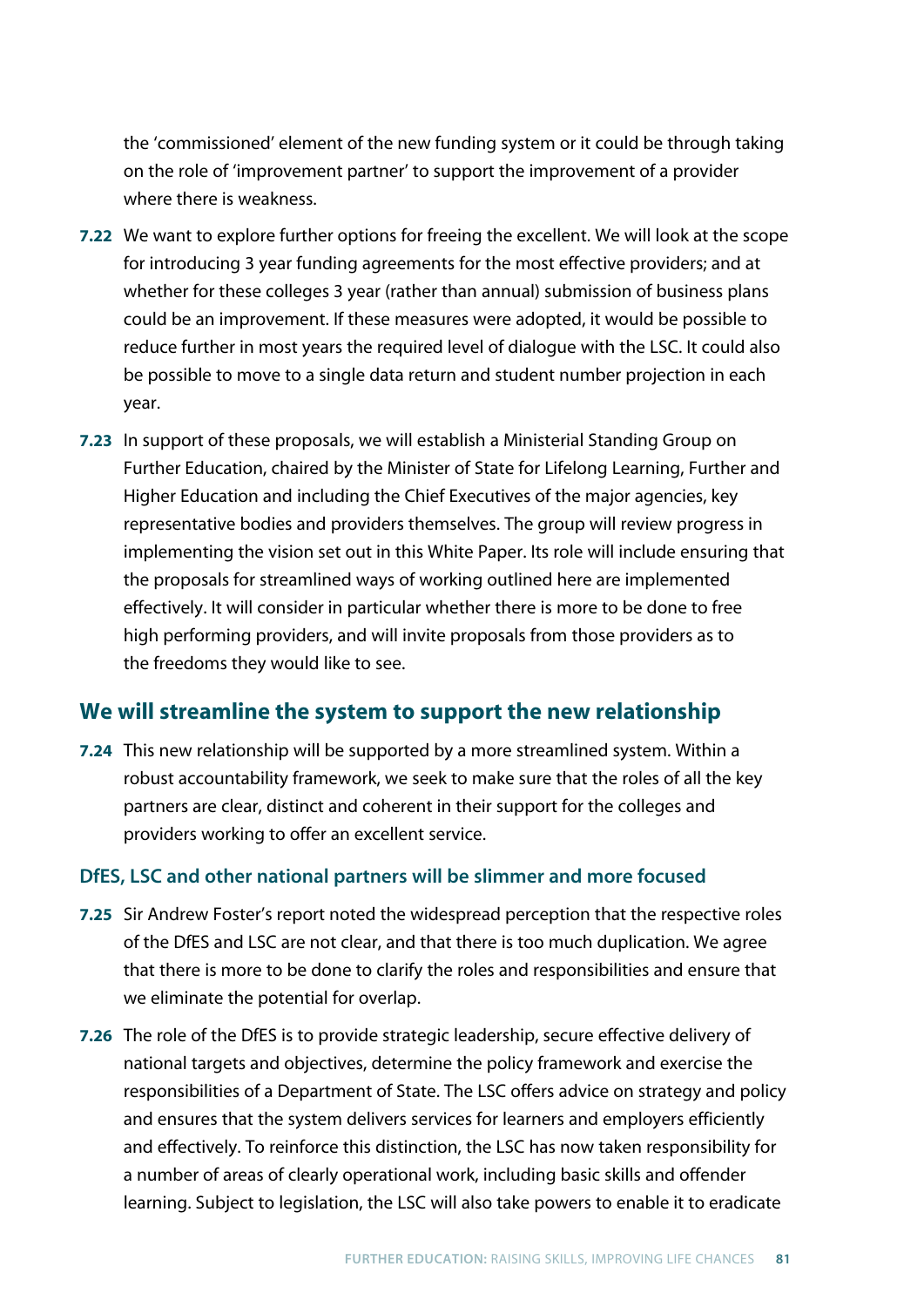poor provision. The existing DfES/LSC concordat will be updated to reflect the new relationship and the behaviours and actions that underpin it.

- **7.27** We are ensuring that both organisations are fit for purpose. Sir Andrew Foster identified a significant concern that too many people, some with overlapping roles, were overseeing the sector. Both DfES and the LSC agree that they should reduce in size. Therefore, as part of the wider programme of Government efficiency savings, the DfES is reducing staff numbers by some 30% – including reducing by 325 the numbers in Lifelong Learning and Skills Directorate – and the LSC as part of *agenda for change* is reducing its numbers by 1,100. Both DfES and the LSC are introducing new organisational structures and ways of working. We will review the staff reductions and organisational structures set out here in 2008, in order to ensure that they reflect the roles set out above, and will continue to develop the efficiency and effectiveness of both organisations as necessary to support improvement in the system.
- **7.28** The LSC will have a leading role in delivering this White Paper. It has made good progress in recent years, with an impressive record of achieving its targets, for example on Apprenticeships and Skills for Life. This White Paper strongly reinforces the new direction set by *agenda for change*, so that the LSC works with providers and partners in a streamlined way that adds value for them as well as delivering the national targets and strategies.
- **7.29** In future, the LSC will focus more on strategic commissioning, ensuring that there is in every area a diverse and dynamic range of high quality post-16 providers able to meet the needs of all learners. Working as a key part of the local authority led strategy for ensuring the delivery of the 14-19 entitlement in each local area, the LSC will fund colleges, sixth forms and training providers to play their part in delivering the entitlement. The LSC will remain responsible for the efficient and effective use of its budgets. It will have stronger powers of intervention to tackle failing and mediocre provision, taking on a number of powers transferred from the Secretary of State. It will develop its funding methods so that they are increasingly driven by the choices of learners and employers, making a decisive shift to a demand-led approach.
- **7.30** Working with partners locally, regionally and nationally, the LSC will integrate training and skills with other services so that they have maximum impact on employment, economic regeneration and social inclusion. Its relationship with colleges and training providers will be more strategic and more selective, with less operational involvement, with a strong commitment to avoiding bureaucracy, thereby creating space for the good to flourish combined with a powerful focus on tackling underperformance.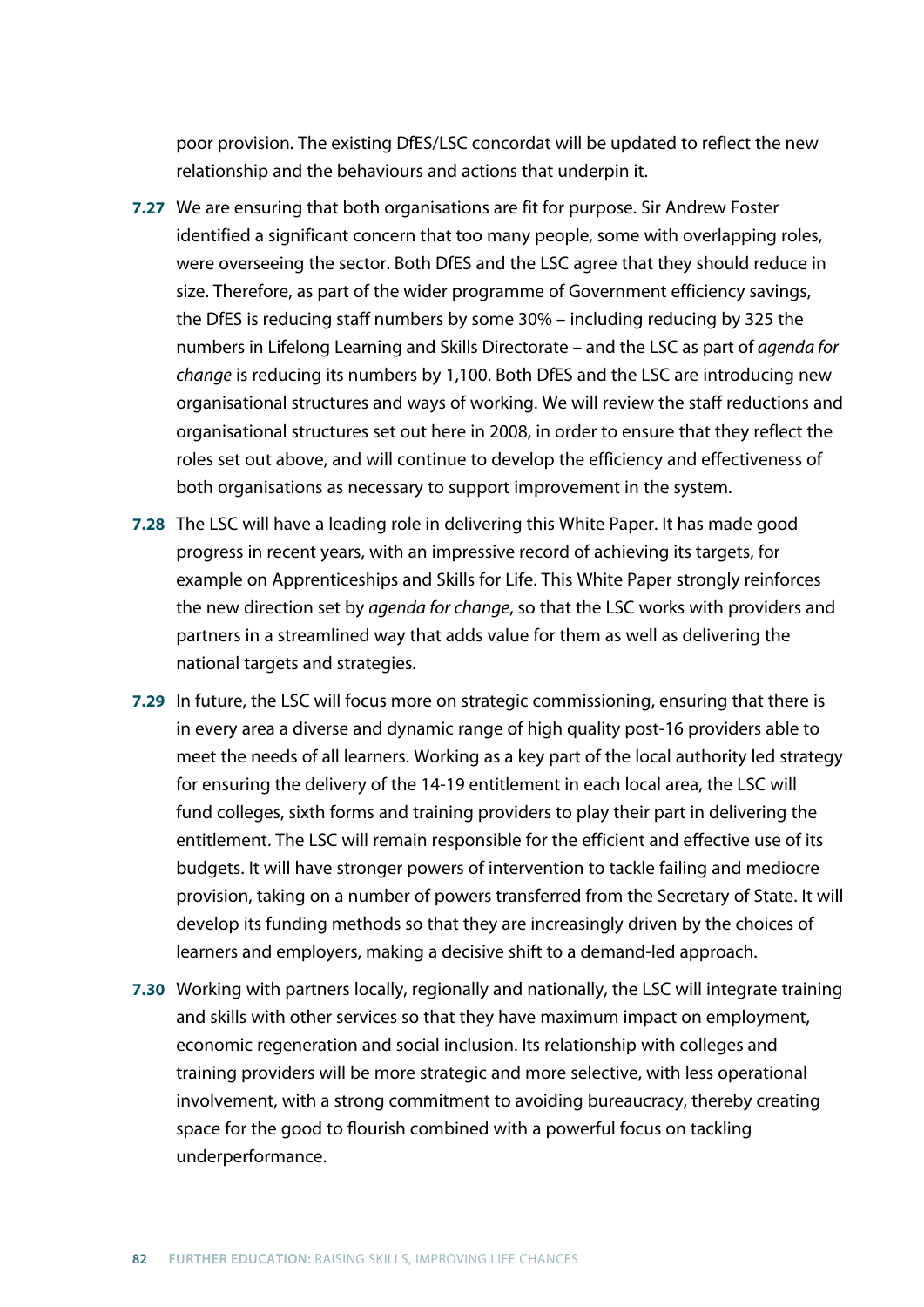**7.31** As explained in Chapter 4, work is in hand to simplify quality assurance and improvement through the establishment of the QIA and the creation of a single inspectorate. The roles and responsibilities are:

| <b>Department for</b><br><b>Education and Skills</b>    | Sets overall policy framework for sector. No operational<br>role in quality improvement. Operational work of DfES<br>Standards and Skills for Life Units transfers to partners.                                                                                          |
|---------------------------------------------------------|--------------------------------------------------------------------------------------------------------------------------------------------------------------------------------------------------------------------------------------------------------------------------|
| <b>Learning and</b><br><b>Skills Council</b>            | Applies evidence and data on quality to inform planning<br>and funding decisions. No operational involvement in<br>inspection or quality improvement services.                                                                                                           |
| <b>Quality Improvement</b><br><b>Agency</b>             | Formed from part of the Learning and Skills Development<br>Agency. Leads development and implementation of single,<br>integrated quality improvement strategy for FE sector.<br>Commissions services to support quality improvement action<br>by colleges and providers. |
| <b>Ofsted and Adult</b><br><b>Learning Inspectorate</b> | New single inspectorate from April 2007 will provide<br>inspection services. No operational role in working with<br>individual institutions to improve quality.                                                                                                          |
| <b>Centre for Excellence</b><br>in Leadership           | Provides programme of leadership and management<br>development training and sector leadership strategies.<br>Integrated within QIS.                                                                                                                                      |
| <b>Lifelong Learning UK</b>                             | The SSC which defines skills standards needed for staff<br>working in post-16 education and training, as basis for design<br>of staff training programmes. Integrated within QIS. Manages<br>the collection, and interpretation, of staff data.                          |

**7.32** Our major reform programme, particularly the introduction of the new 14-19 entitlement, will require much closer working between the school and college workforces and organisations that support them. The Centre for Excellence will need to work closely with the National College of School Leadership and the Leadership Foundation for Higher Education. Looking ahead, we will consider whether there is scope and need for closer integration. LLUK will need to strengthen joint working with the Training and Development Agency for Schools (TDA) and the Skills for Care and Development Sector Skills Council.

### **We are clarifying roles in the regions**

**7.33** As a result of the LSC's new business cycle, most providers will now have a 'single conversation' with the LSC covering local, regional and sectoral needs. The LSC will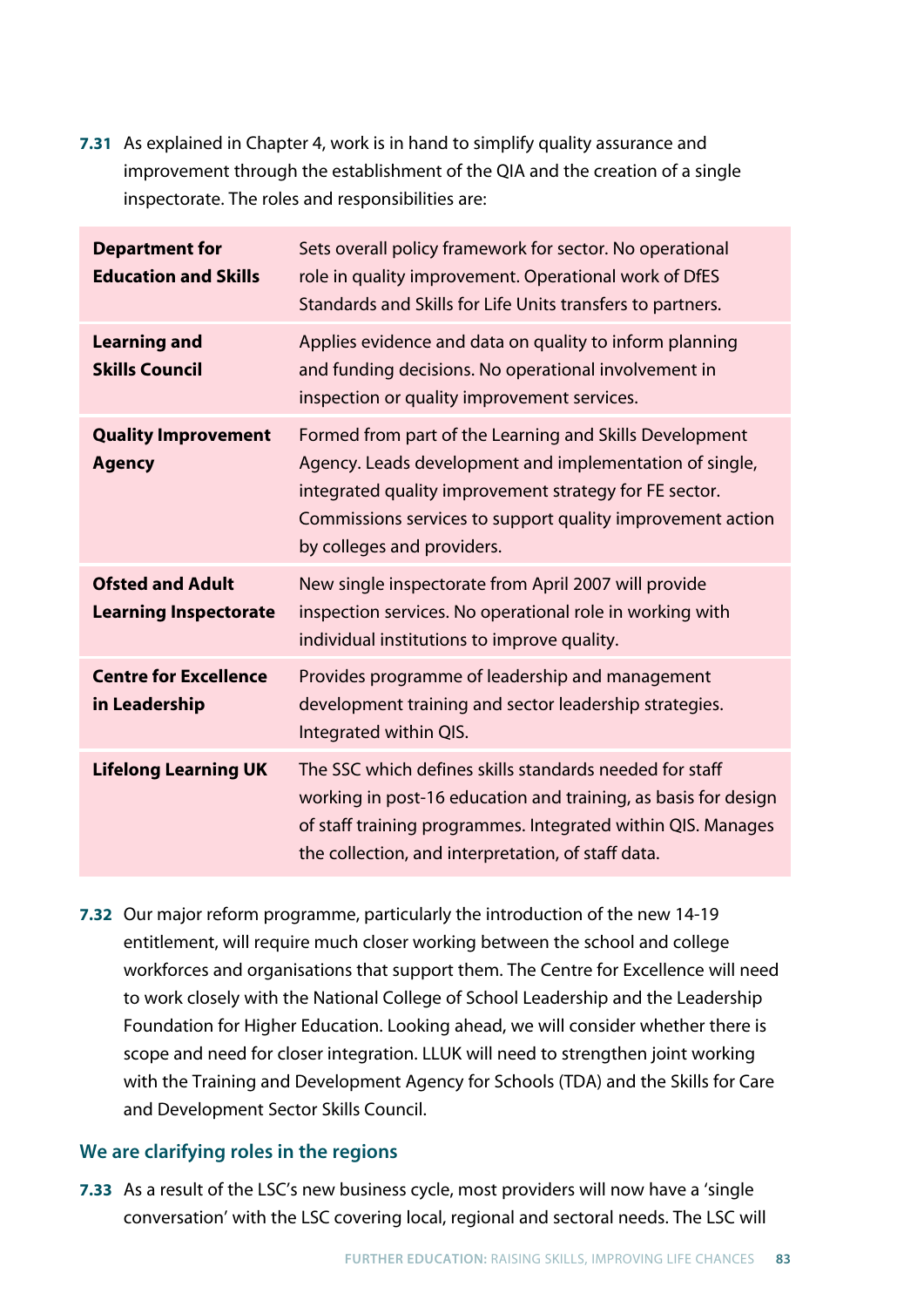build on the initial experience of incorporating SSAs into the annual business cycle to inform planning and purchasing, working towards a position where robust SSC intelligence drives all relevant provision and is reflected in regional, local and provider plans.

- **7.34** As part of its restructuring, the LSC is strengthening its capacity to plan and commission with partners the skills infrastructure needed across the region to meet the needs of employers and adults, and to oversee competitions for new provision. That will be backed up by a stronger non-executive regional structure. At local level, the LSC is establishing 148 LSC partnership teams, covering the same areas as local authorities, so that it can work directly with those authorities and children's trusts. This will support the 14-19 reforms in particular.
- **7.35** The strengthened regional and local tiers and stronger links between jobs, training and skills in cities, means that the current structure of 47 local LSCs will need to change. We will ask the Chair of the LSC to advise on a new streamlined accountability structure, which secures strong engagement of employers and other stakeholders.
- **7.36** We agree with Sir Andrew Foster's proposition that we should establish a review of activity at regional level to ensure mechanisms at this level are coordinated and coherent. We will pursue with regional partners how best to achieve this including identifying an appropriate external organisation to conduct the review.
- **7.37** We will continue to strengthen the links both at regional and at city level between activities to improve jobs, skills, and economic development. We will also continue to bring together support for jobs and skills, as set out in Budget 2006. (See case study opposite). Skills feature increasingly strongly as a key driver of regional productivity and growth in the Regional Economic Strategies. From April 2007 there will be Local Area Agreements everywhere between the Government and local authorities and their partners. The LSC will work with local authorities to ensure that the skills provision supports the local priorities reflected in these agreements. In the major cities, last autumn's 'city summits', now followed by the recent State of the Cities report, highlighted the need for action on employment and skills to be better aligned – particularly to help tackle concentrations of worklessness in the big cities.
- **7.38** The big cities are now preparing to respond to Government with their proposals. There is a lot of interest in developing city-wide (or city region-wide) approaches – for instance building on the 'city skills boards' already set up in Manchester and Nottingham to steer the work of the key agencies so that the skills provision reflects the needs of local people and employers. The recent Welfare Reform Green Paper proposed trials of local consortia to provide a focus for co-ordinating cross-agency efforts to reduce the high numbers of jobless people in cities. The change in the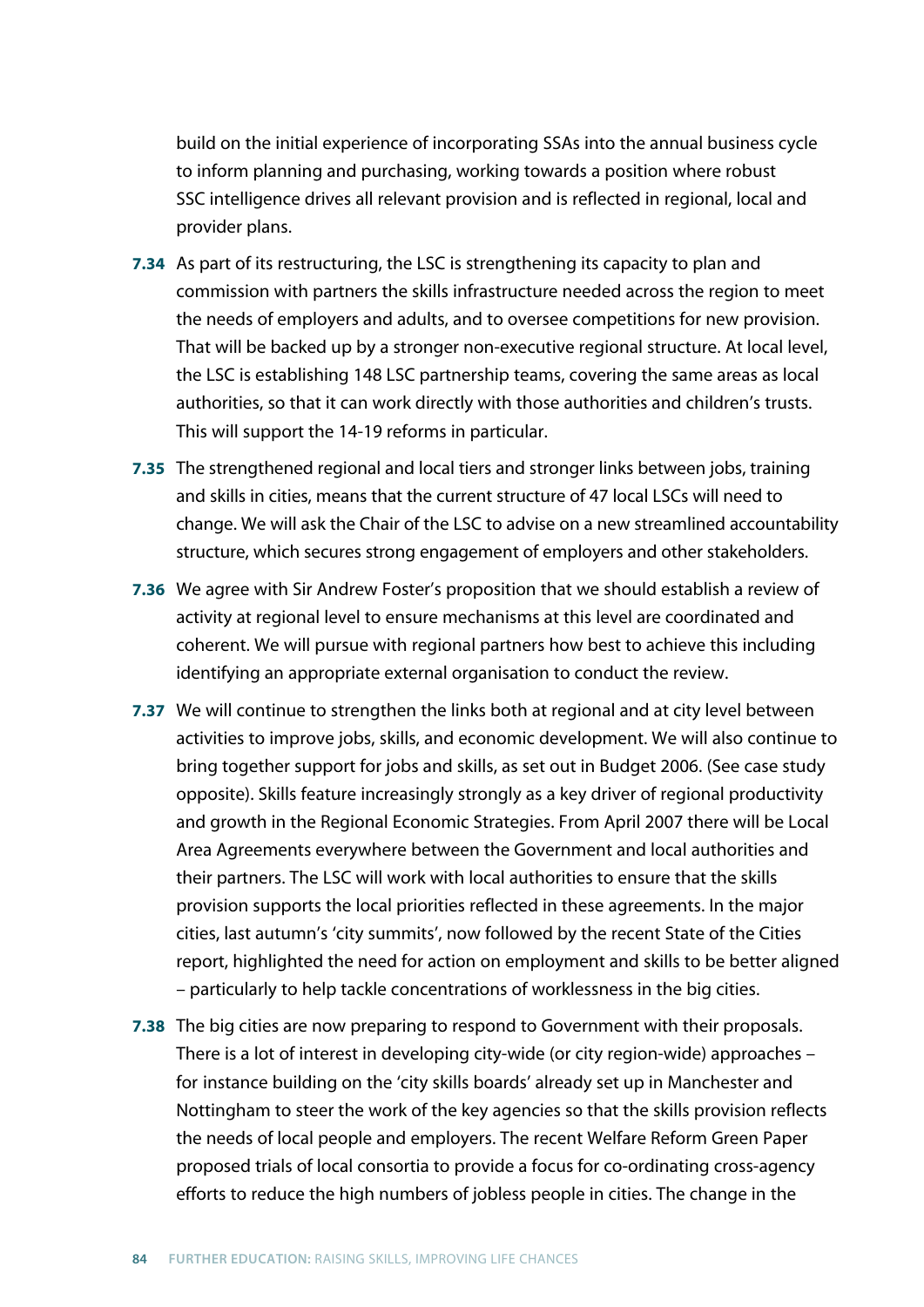structure of local LSCs will help ensure that, together with Jobcentre Plus, the RDA, and the local authorities, and employers, better integrated, flexible and locally responsive strategies are developed for each area.

#### **Jobs and Skills**

In July 2005, the Matthew Boulton College of Further and Higher Education in Birmingham relocated to new state-of-the-art premises in the city's Eastside Learning Zone. The college worked with its partners to develop effective support services and training for business and individuals including an on site Jobcentre Plus presence.

The Jobcentre Plus, Connexions and the college's other advice and guidance services are integrated to provide comprehensive and coherent support to people seeking to train, retrain or up-skill. Lone parents, people on working-age benefits, new migrants and older workers in particular are benefiting from the service. There are also advantages for employers as the centre staff can use their up-to date local labour market knowledge to make links between business priorities, training and jobs, helping to supply Birmingham with well-equipped job-ready people.

The presence of Jobcentre Plus on site facilitates a skills exchange between employment experts and college staff which enriches their practice. It also brings in employers, who make a wider contribution to the effectiveness of the college.

## **Colleges and other providers define their own mission and should work with others where that would raise standards or broaden opportunity**

- **7.39** In reshaping and clarifying the roles of all those who work with colleges, we seek to reinforce the role of the autonomous, independent college. A college, led by its governing body, is responsible for determining its own mission, managing its own affairs, meeting its statutory responsibilities and improving its own performance. Each governing body needs to identify and regularly review the mission which will best enable it to meet the needs of its local community, including employers, and contribute to national economic and social priorities. We want each governing body to play a stronger and more active role in defining the college's distinctive excellence, and take a more robust approach to ending activities which are not being done well, or are not core to the mission.
- **7.40** Each college is also part of a wider system. The 14-19 reforms in particular require strong partnerships – and we look to all colleges to play the role that will best contribute to the local entitlement and provide young people with the best opportunities to achieve and succeed. Each college therefore also needs to assess the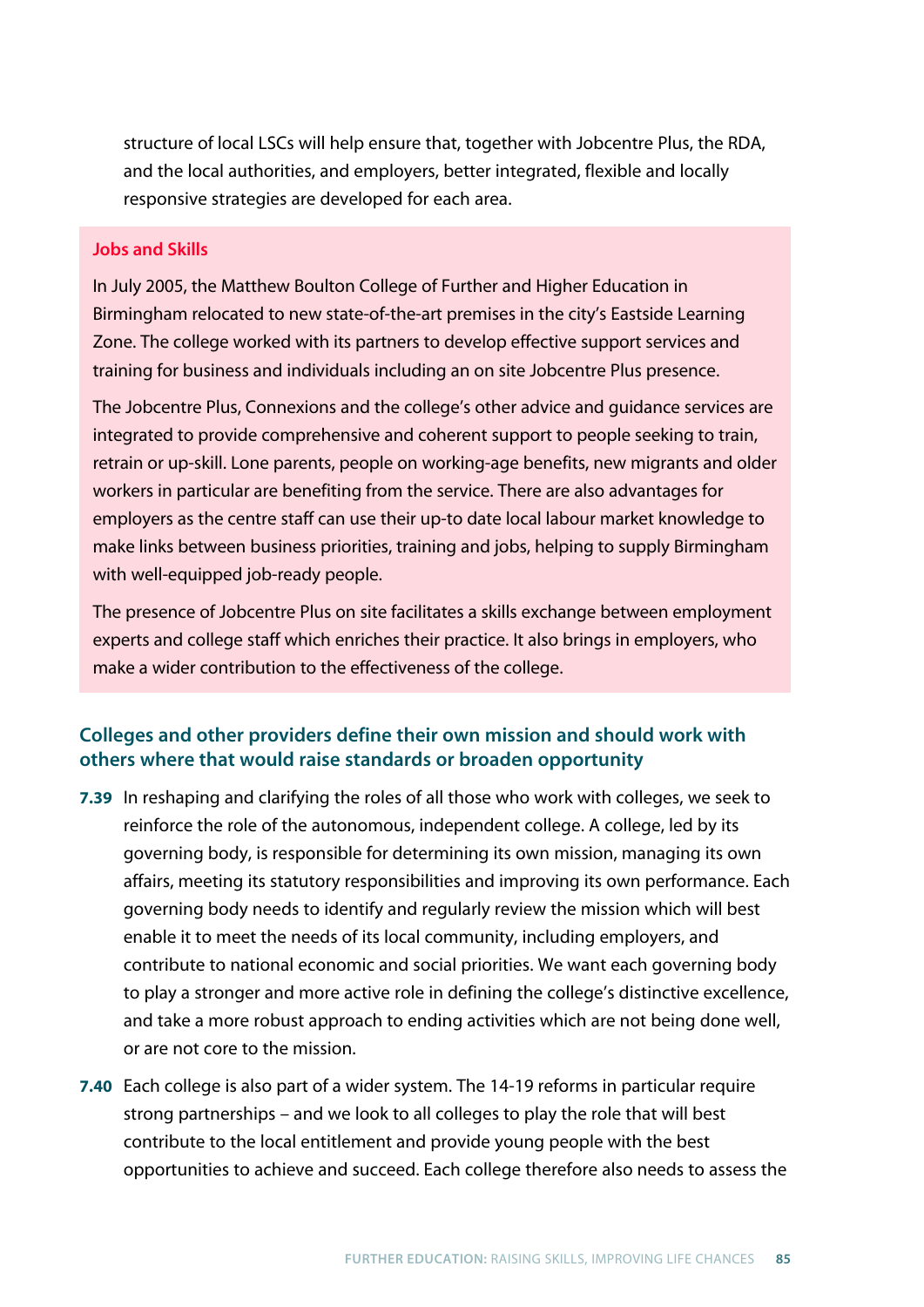contribution it can make towards the wider purpose. And we want each governing body to keep under review options for collaboration, federation and merger.

- **7.41** Overall, the proposals in this White Paper will strengthen the role and profile of governing bodies in leading their colleges. Our plans for increasing self-regulation will be important in defining the role and responsibilities of governing bodies. We are confident that the great majority will rise to the challenge, building on the powerful contribution they already make, and we will ensure they are supported to do so.
- **7.42** We will shortly be publishing revised model Instruments and Articles which will implement the changes proposed in the 2004 governance consultation. We also need to ensure that we have a governance framework which meets our future needs and supports greater autonomy, initiative and responsiveness. So, we will draw up, in consultation, a revised governance framework which will aim to facilitate increased diversity and build on best governance practice. We will continue work with the LSC, the CEL, the AoC and colleges to develop a Good Governance Guide to spread best practice, and other materials to help promote the role and opportunities more widely, to an appropriate and diverse audience. This will be backed up by governor training and development, and support for recruitment campaigns. We will encourage employers to allow staff time to participate in college governance as part of their commitment to community activity.
- **7.43** Other providers in the learning and skills sector are also responsible for determining their own mission, and managing their own affairs including improving performance. Their responsibilities will vary according to the nature of the provider. For example many independent providers focus on specific work based learning, and voluntary and community-based providers often focus on stepping stone provision or PCDL. But it will also be vital that they assess, within the context of their specific remit, the contribution they can make to the local area through greater collaboration.

#### **There will be a new national learning model**

- **7.44** In order to inform the workings of the system as a whole, we will develop a new 'national learning model' as recommended by Sir Andrew Foster. The model will bring together the analysis of skills needs from the demand side with trends in provision of learning, in order to drive decisions on priorities and funding allocations.
- **7.45** Many of the component parts already exist. The Leitch review has developed a model for projecting long term skills needs for the economy. There is extensive data on sectoral and regional skills gaps and priorities assembled by the Skills for Business network and Regional Skills Partnerships, and the LSC's National Employer Skills Survey. There are national datasets on achievement of qualifications and patterns of training activity, and progression from the schools system and into HE. There is data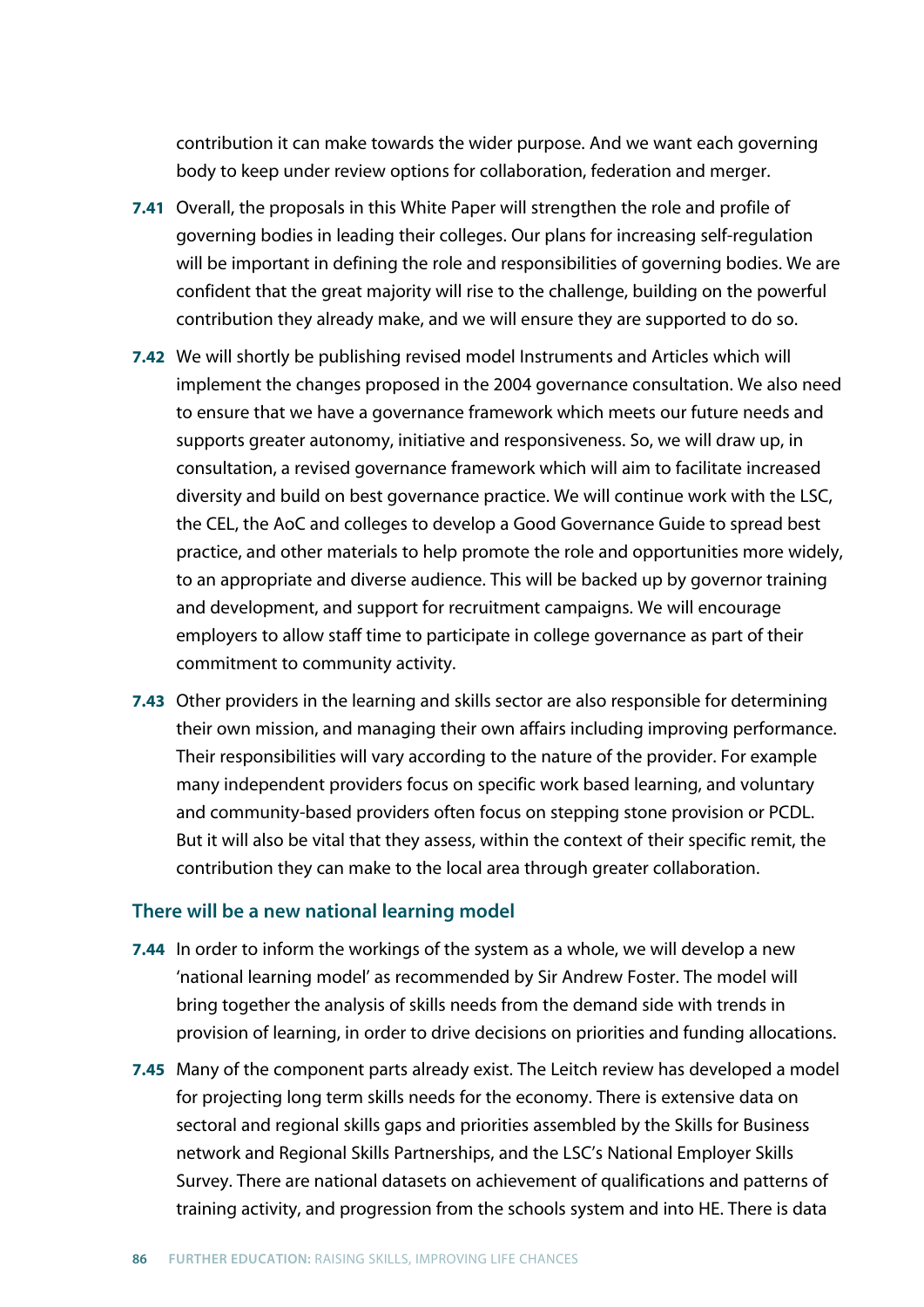on demography and migration as they affect both supply and demand for skills. We have clear Public Service Agreement targets for skills and qualifications set in successive spending reviews. The LSC's annual business cycle already determines the planning framework for the allocation of public funds on the basis of much of this information. SSAs commit public and employer funds to purposes agreed with employers.

**7.46** We will work with the Skills Alliance to draw these elements together into a nationally agreed and published learning and skills assessment setting out the skills priorities for the future, the implications for targets, and the funding principles that underpin them. It will be produced on a rolling three year basis, with the first published in 2007 linked to the outcome of the Comprehensive Spending Review.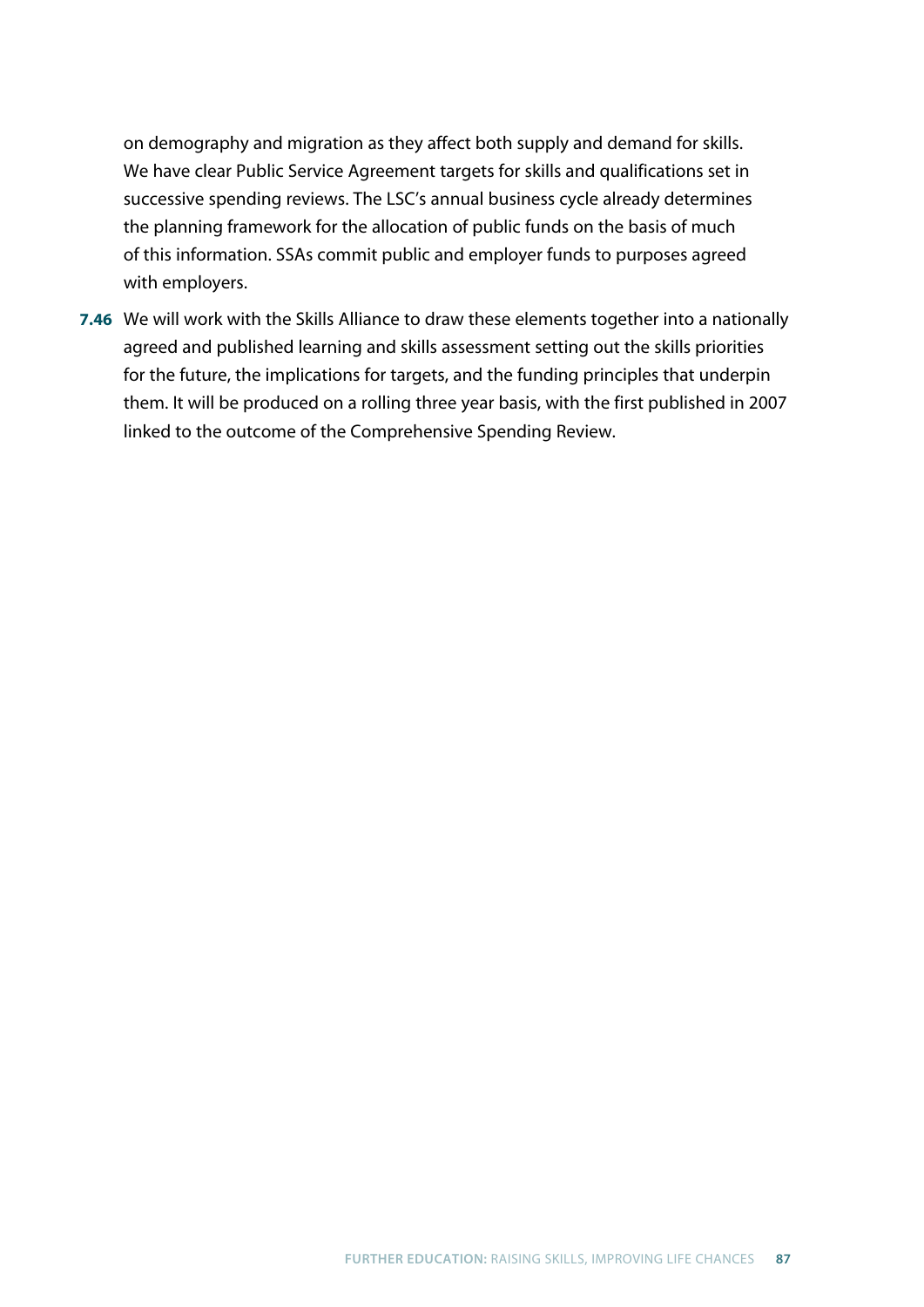

# Chapter 8: Impact and outcomes

**Clarity about the shared outcome we are all seeking will help everyone understand the role they play and the contribution they make to the overall mission. There is a set of outcomes we should be aiming to secure collectively for learners, for employers and for providers.**

**We have developed a draft outcomes framework to summarise these, and would welcome views on this.**

**8.1** The proposals in this White Paper set out a way forward to prepare the FE system to meet future challenges. The central goal is providing the skills we need for an economy that will sustain our quality of life and our international standing. Successful reform of such a large and complex public service requires us to be clear about the impact we are seeking to secure for different stakeholders, and how the various strands of reform contribute to achieving that impact.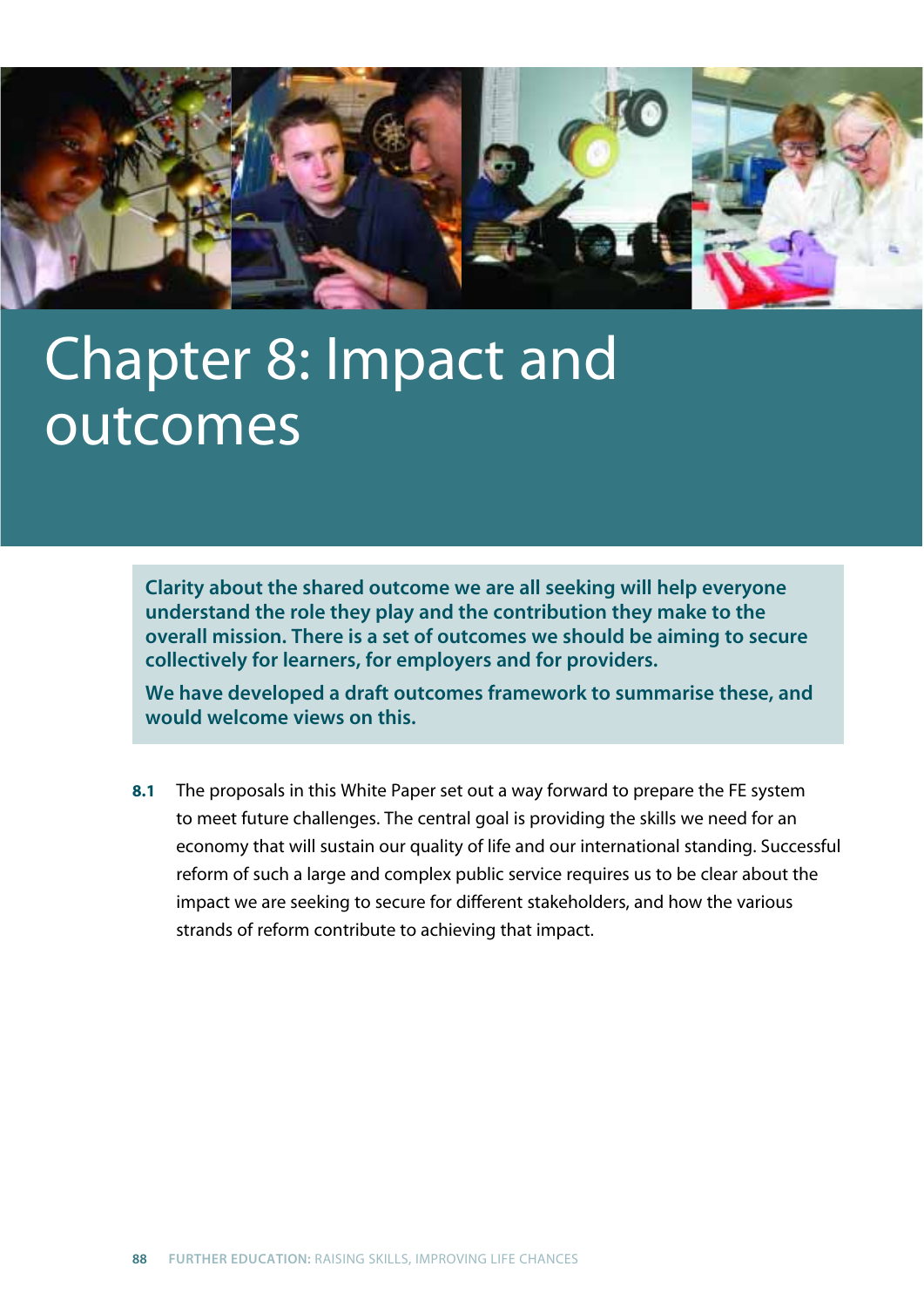## **Impact on learners**

**8.2** Although learners vary enormously in their needs and motivations, and study in very different settings, there is a set of outcomes we should aim to secure for all.

**Through these reforms we seek the following outcomes for learners:**

- Learner success is the top priority: the system focuses on giving learners the preparation they need to achieve their ambitions and progress in life and at work.
- Learning programmes are tailored to each individual's needs and aspirations. 14-19 year-olds are supported and encouraged to choose the combination of programmes best able to prepare them for success in life; adults to get the skills they need for employment and progression.
- Learners receive good advice and guidance. It helps them to choose the programme and institution best meeting their needs, overcome stereotyping, and make good choices about progression to employment or further learning.
- Learners are valued and respected as customers, and their views and requirements are used to shape provision.
- Learners are taught by staff who are expert, highly motivated, well-trained professionals, working in attractive, well-equipped premises.
- The qualifications system enables learners to gain recognition for their achievements and show employers what they have learnt and so supports their employment prospects.
- Learners are provided with fair access to learning opportunities. Barriers to learning faced by some groups are tackled by effective systems to ensure equality of treatment and availability of support.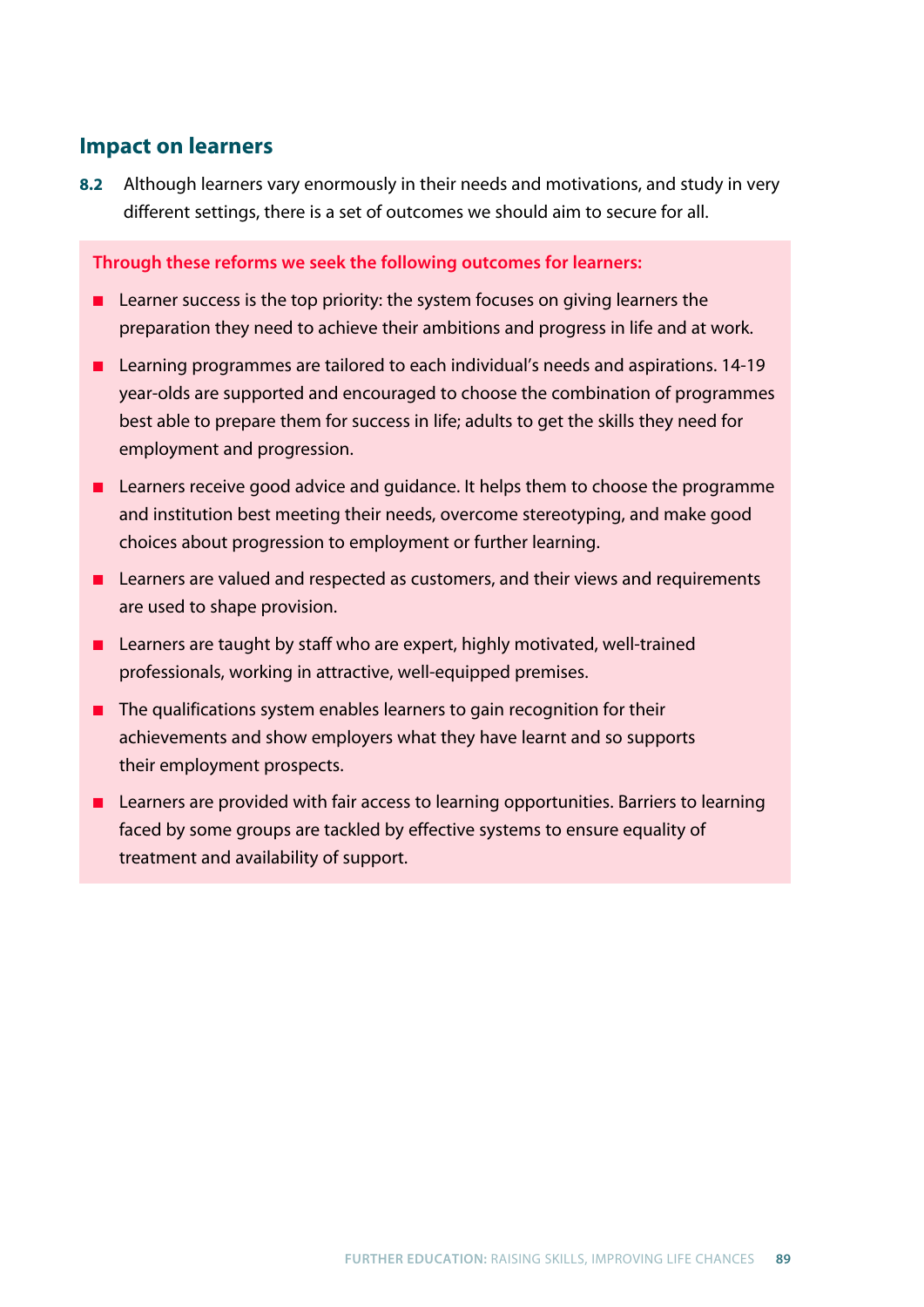## **Impact on employers**

**8.3** The needs of employers and learners are not always identical. If we are to meet the long-term skills needs of the economy anticipated in Lord Leitch's Interim Report, we need employers to become much more demanding of skills and training. We will build on what has already been achieved through the Skills Strategy in making FE much more responsive to employers' needs.

**Through these reforms, we seek the following outcomes for employers:**

- Employers benefit from providers whose core mission is to prepare their students well for successful employment in a modern economy.
- Employers are valued and respected as customers, and their views and requirements are used to shape provision.
- The Train to Gain programme gives employers power over the design and delivery of workplace training. The training can range from basic skills through to HE, sourced as a single package.
- Employers benefit from greater choice as new providers enter the market.
- Learning programmes are delivered by staff who have a good, up-to-date understanding of the world of work, with new opportunities for exchange of staff and expertise between employers and providers.
- The qualifications system makes it easy for employers to understand what each qualification represents in terms of level, breadth and skills gained. Through SSC-led Sector Qualifications Strategies, employers will determine the skills outcomes that qualifications should deliver.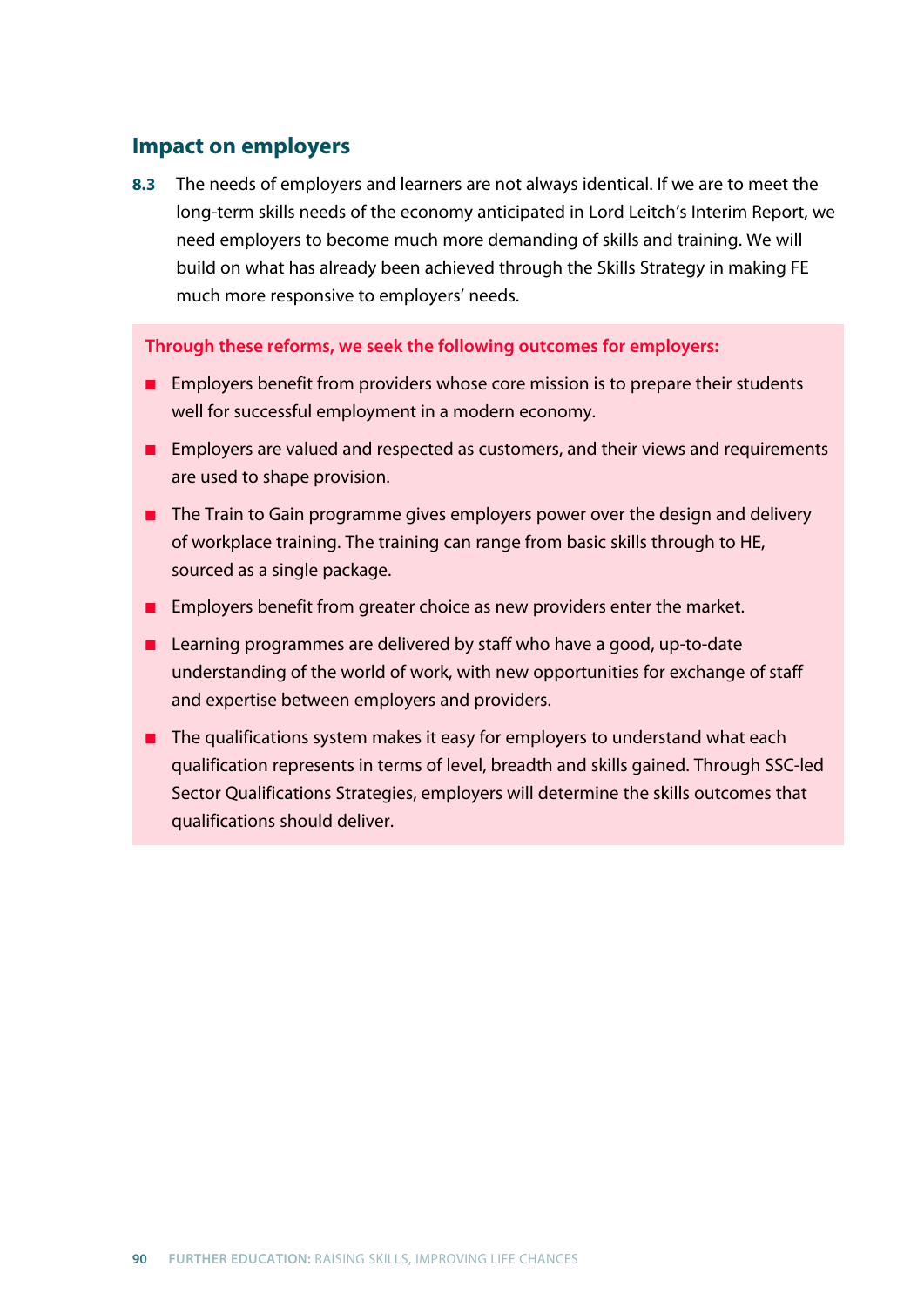## **Impact on providers**

**8.4** These ambitions for learners and employers can only be met through the work of schools, colleges and other providers. The public response to the Foster report, and the consultations that have informed this White Paper, have indicated a widespread recognition of the need for reform. We need to build on this to secure the enthusiastic participation of providers wanting to make these reforms work, with effective support from national agencies, and the removal of unnecessary barriers.

#### **Through these reforms, we seek the following impact for providers:**

- Providers benefit from increased understanding and esteem, on the part of the public and employers, for the contribution that the FE system makes to the economy and the nation.
- Providers are clear about what is expected, and there is consistency between the definition of mission and purpose, the use of performance indicators and success measures, and the setting of funding priorities.
- The planning and funding system is fair, straightforward to administer, and transparent. It operates with a proportionate touch, avoiding bureaucracy, unnecessary intervention and micro-management.
- There are rewards, including capital investment and lighter-touch inspection, for those who successfully meet the needs of learners and employers, and opportunities for the enterprising to expand.
- Providers are respected for their professionalism, with trust in good providers to do what is right for learners and employers, reflected in increased self-regulation and a commitment to self-improvement.
- Providers have the tools they need to do the job successfully: good teaching, learning and assessment materials, and a qualifications framework that is fit for purpose. Providers have the coherent and effective support they want for their own drive for quality improvement.
- Providers enjoy greater autonomy and a more streamlined system. This will simplify and reduce the burden of interventions, data requests, inspections and planning and funding mechanisms.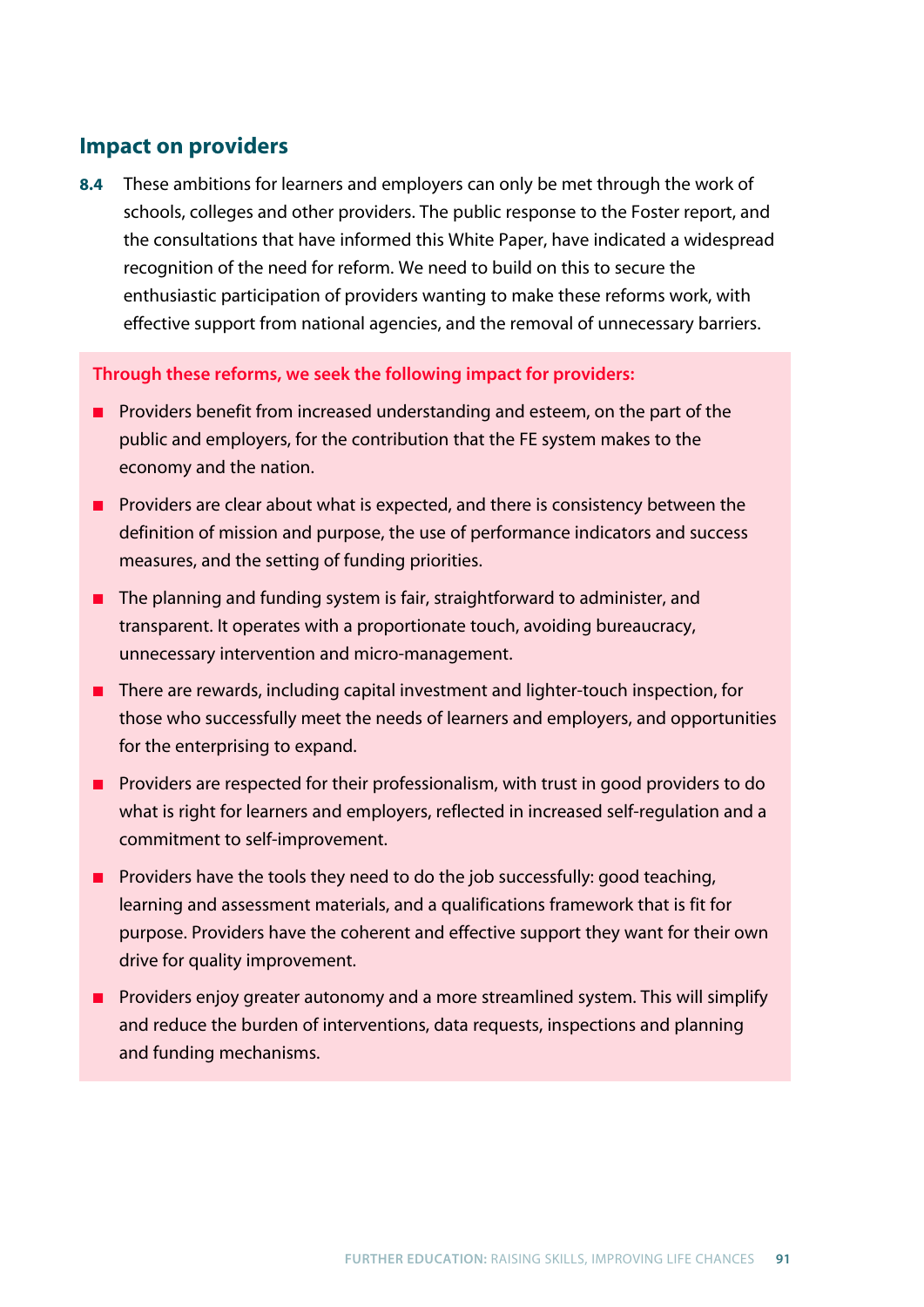## **Outcomes framework**

- **8.5** The *Every Child Matters* outcomes framework has demonstrated the power of a unified framework which creates a shared understanding amongst all the elements of a complex service about what each is contributing to the larger purpose. That framework was developed through an extensive process of consultation, and is now widely used in schools and children's services as a common reference point.
- **8.6** We would like to develop a comparable framework for post-16 education, training and skills. It starts, of course, from the *Every Child Matters* outcomes for young people up to the age of 19 and goes on to express the skills, qualifications and employment outcomes we are seeking for adults and employers as well.
- **8.7** A draft framework is shown in the attached chart. It reflects previous consultations on the 14-19 and skills strategies. For each group, the framework shows the high level aims, how they relate to key targets and indicators, and the benefits sought. We will consult on the substance of the framework and how it could be developed and used. We will discuss with Ofsted and the Adult Learning Inspectorate how it can inform the Common Inspection Framework used to inspect colleges and training providers.

## **Building reputation**

- **8.8** Sir Andrew Foster's report noted that the FE system does not enjoy a high profile or a strong reputation compared with other parts of the education service.
- **8.9** We believe that the combination of a clear mission focused on economic impact, combined with resolute action to drive up quality, and a real focus on learner and employer needs, will do much to help the system improve its reputation. Sir Andrew Foster also advocated a review of reputation management to look at how the Government, the LSC, colleges and other providers could improve the way the system and its benefits are promoted. We agree and have commissioned a review to inform the development of proposals for a communication strategy.
- **8.10** Meanwhile, we welcome the steps that colleges and providers themselves are taking to strengthen their voice and raise their own profile nationally and locally, including through the AoC. It is right that colleges should take a lead in ensuring public understanding of what they do. We look to the major national representative organisations to take a stronger role in promoting the excellence and reputation of the sector and in facing up to weaknesses.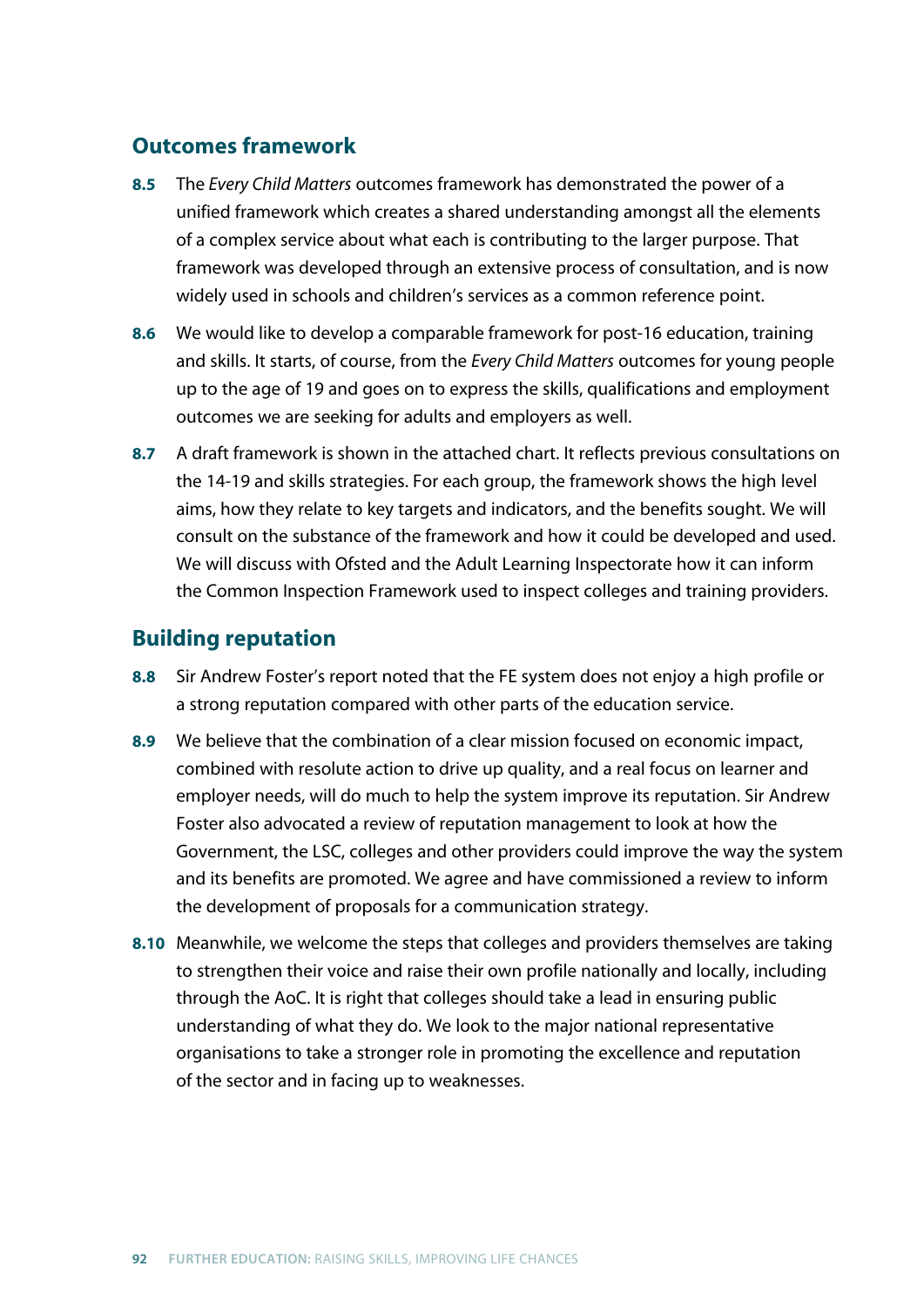## **Celebrating success**

- **8.11** An important part of building the reputation of the sector is celebrating its successes. We will continue to highlight the achievements of colleges and the wider learning and skills system in a number of ways. Learning and Skills Beacon status is awarded to providers demonstrating excellence in teaching and learning, supported by strong leadership and management. The STAR Awards recognise excellent individuals such as teachers, trainers, managers and support staff. The Apprenticeship Awards recognise employers who have demonstrated the business benefits of Apprenticeships and apprentices who have excelled in their learning.
- **8.12** The UK bid to host WorldSkills 2011 has the potential to boost significantly the reputation of the sector. In the run-up to 2011, whether or not the UK bid succeeds, we will look to find ways to re-energise the UK's framework for skills competitions to recognise the achievement of world class skills by individuals and drive skills improvements in different sectors. This work is being led by UK Skills supported by a UK-wide coalition of partners.

### **WorldSkills 2005**

Andrew Blair from County Antrim won the Gold Medal in the Autobody Repair Competition at the 2005 WorldSkills Competition in Helsinki. The recognition he has received since then has changed public perceptions towards skills. He says: "Some people think that only people who did badly at school work in a garage. I hope my Gold Medal will show them they're wrong. It was great to represent my country and to beat off strong challenges from Japan and Korea proving that the UK is the world's best for autobody repair."

Andrew's training provider, Blackwater House, has been inundated with young people wanting to follow in his footsteps. Andrew gives induction presentations and acts as a mentor. Apprenticeship applications are up 25%, the drop-out rate has reduced almost to zero and achievement rates are 100%. Local young people are leaving school not only wanting to join the motor trade but bringing with them a much higher level of prior achievement, reversing traditional perceptions and boosting the reputation of the trade.

Andrew's employer agrees that his overall skill set is perfect for the job. As well as his technical expertise, he has good communication, organisational and problem solving skills. He works well with other employees, passing on the wider skills he has acquired through WorldSkills. This is a great asset for the business as it means employees are always learning and improving, providing better customer service and quality of work.